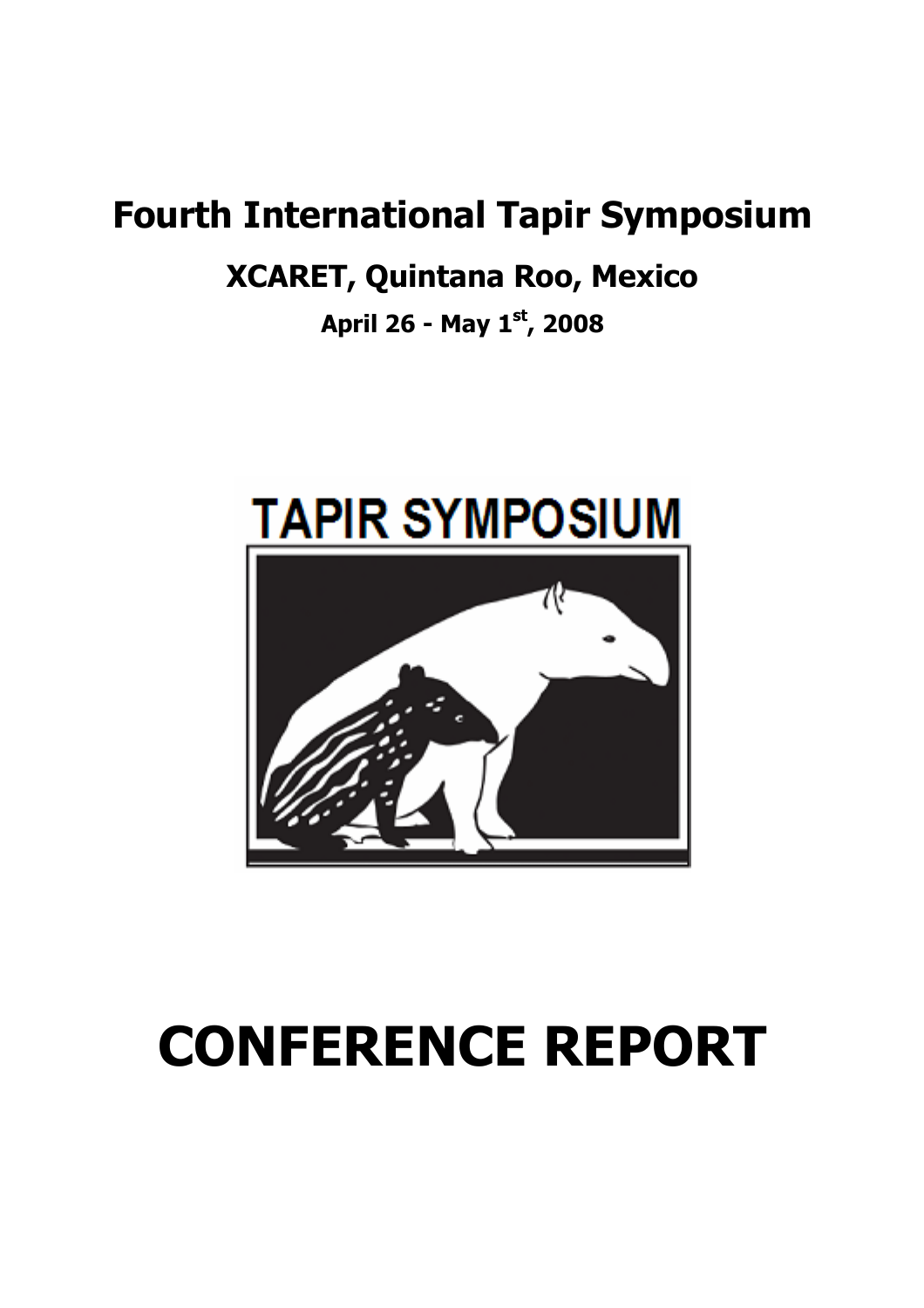

### Fourth International Tapir Symposium XCARET, Quintana Roo, Mexico, April 26 - May 1st, 2008

## **CONTENTS**

Symposium Organizers Symposium Planning Committee Institutional Support Financial Support Participant Sponsorship Symposium Report **Tapirs** The IUCN/SSC Tapir Specialist Group (TSG) The International Tapir Symposium The Fourth International Tapir Symposium Objectives and Goals Symposium Format Carbon Emissions

Financial Report

Symposium Program

Workshops & Round-Tables

WORKSHOP 1: TSG Action Plan Implementation Taskforce WORKSHOP 2: Paleontology WORKSHOP 3: Tapir Population Modeling WORKSHOP 4: TSG Strategic Planning 2008-2010 ROUNDTABLE: Dealing with Permit Issues - Regulations for In-Situ and Ex-Situ Conservation

Symposium Abstracts

PAPER SESSIONS

Paper Session 1: Tapir Captive and Reproductive Management

**Paper Session 2: Tapir Genetics** 

Paper Session 3: Tapir Conservation Initiatives - Research, Management and Education 1 Paper Session 4: Tapir Conservation Initiatives - Research, Management and Education 2

Paper Session 5: Tapir Action Planning and Identification of Priority Areas

POSTER SESSIONS

KEYNOTE SPEAKERS

TSG Strategic Plan 2008-2010

List of Participants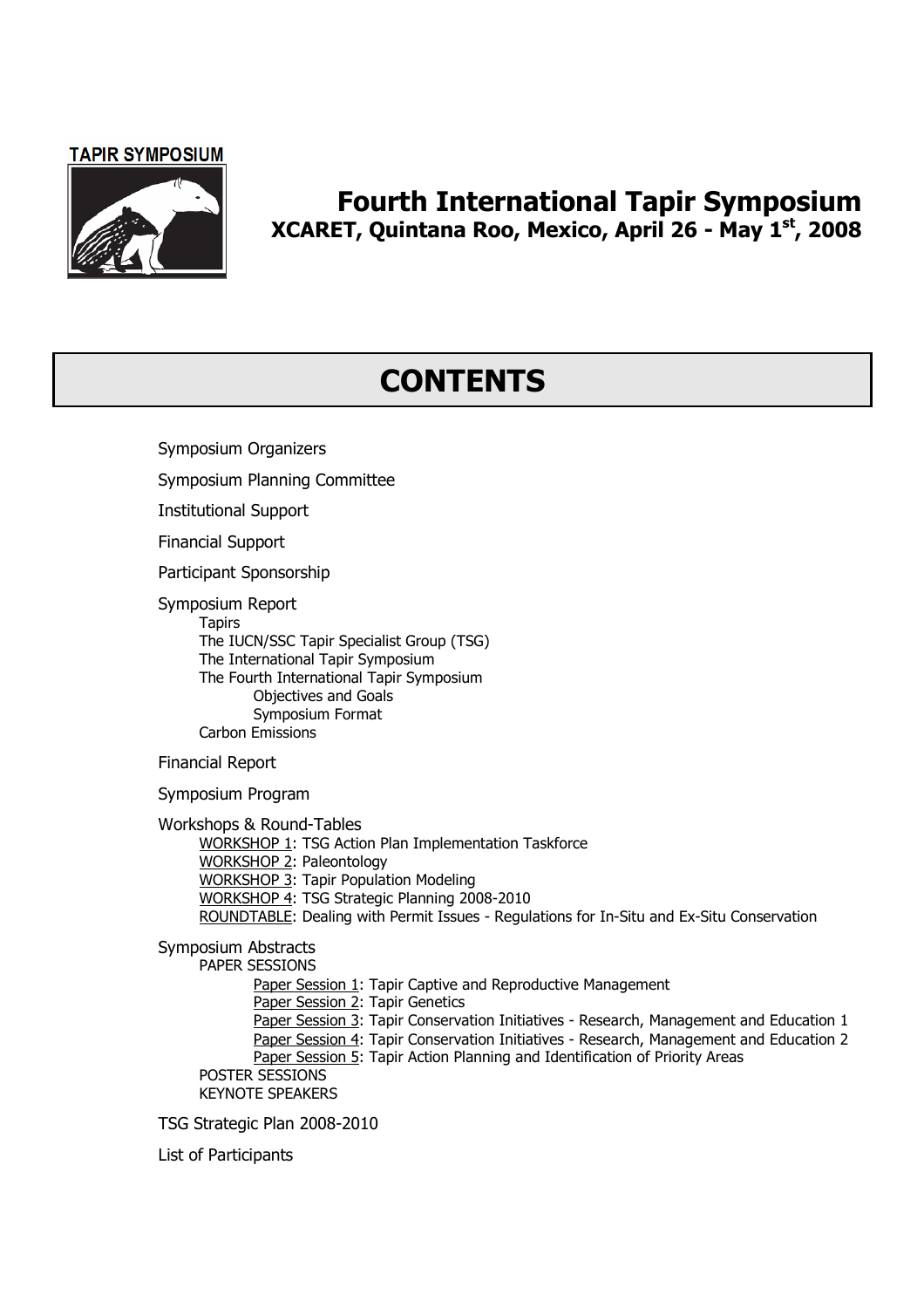

## Fourth International Tapir Symposium XCARET, Quintana Roo, Mexico, April 26 - May 1st, 2008

## **ORGANIZERS**

IUCN/SSC Tapir Specialist Group (TSG)

Parque XCARET, Mexico

Association of Zoos & Aquariums (AZA) Tapir Taxon Advisory Group (TAG)

European Association of Zoos & Aquaria (EAZA) Tapir Taxon Advisory Group (TAG)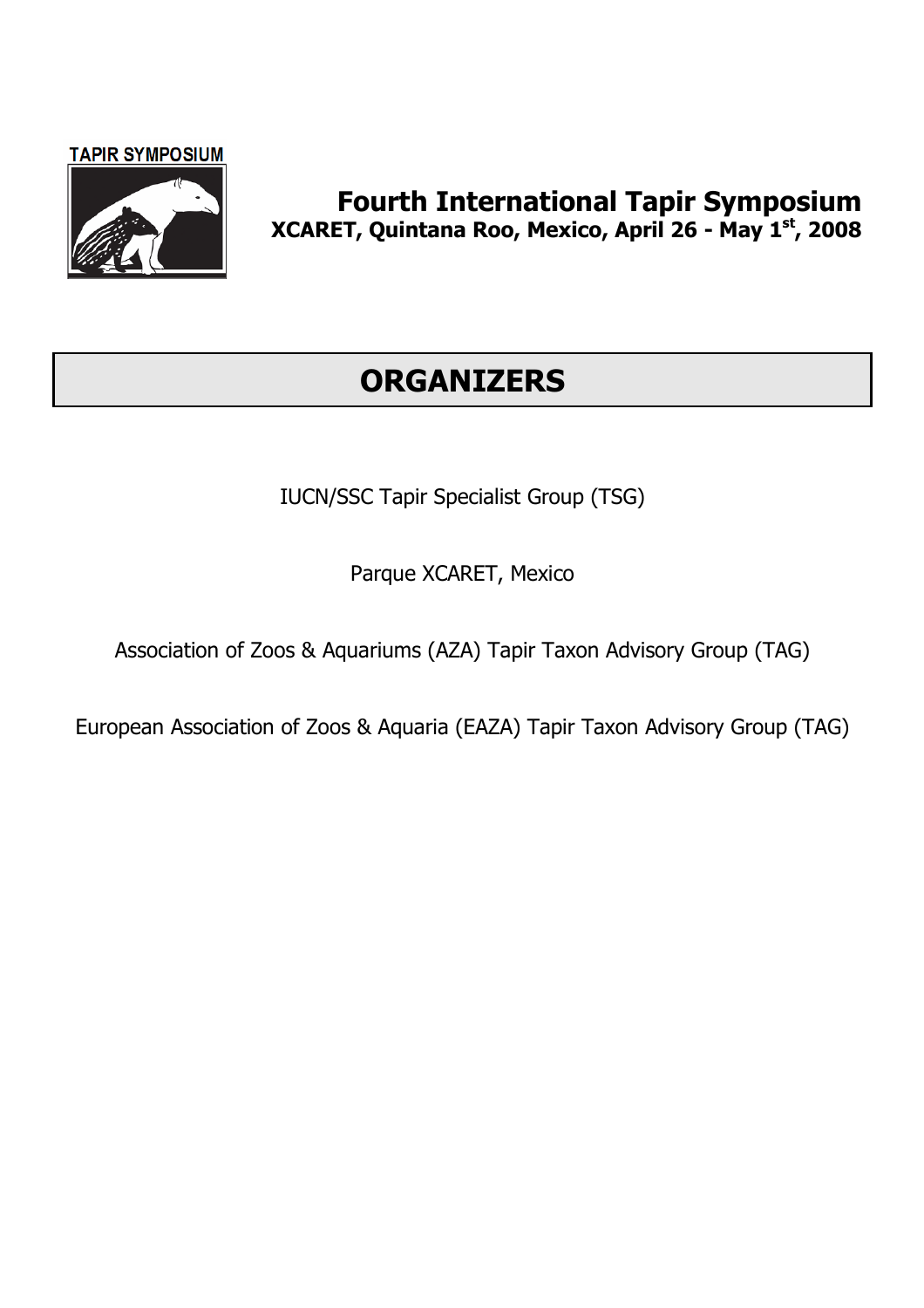

## Fourth International Tapir Symposium XCARET, Quintana Roo, Mexico, April 26 - May 1st, 2008

## PLANNING COMMITTEE

### Patrícia Medici

Research Coordinator, Lowland Tapir Conservation Initiative, Brazil IPÊ - Institute for Ecological Research Chair, IUCN/SSC Tapir Specialist Group (TSG) Convener, IUCN/SSC Conservation Breeding Specialist Group (CBSG) - Brazil

### Alberto Mendoza

Member, IUCN/SSC Tapir Specialist Group (TSG)

#### Alan Shoemaker

Red List Focal Point, IUCN/SSC Tapir Specialist Group (TSG) Permit Advisor, Association of Zoos & Aquariums (AZA) Tapir Taxon Advisory Group (TAG)

### Bengt Holst

Director of Conservation and Science, Copenhagen Zoo, Denmark Chair, European Association of Zoos and Aquaria (EAZA) Tapir Taxon Advisory Group (TAG) Convener, IUCN/SSC Conservation Breeding Specialist Group (CBSG) - Europe Member, IUCN/SSC Tapir Specialist Group (TSG)

### Efrain Rios Castillo

Director of Animal Collections, Parque XCARET, Mexico

### Kelly Russo

Manager of Interactive Marketing, Web Communications Department Houston Zoo Inc., United States Co-Coordinator, Marketing & Education Committee, IUCN/SSC Tapir Specialist Group (TSG)

### Gilia Angell

Senior Designer, Amazon.com Co-Coordinator, Marketing & Education, IUCN/SSC Tapir Specialist Group (TSG) Webmaster, TSG www.tapirs.org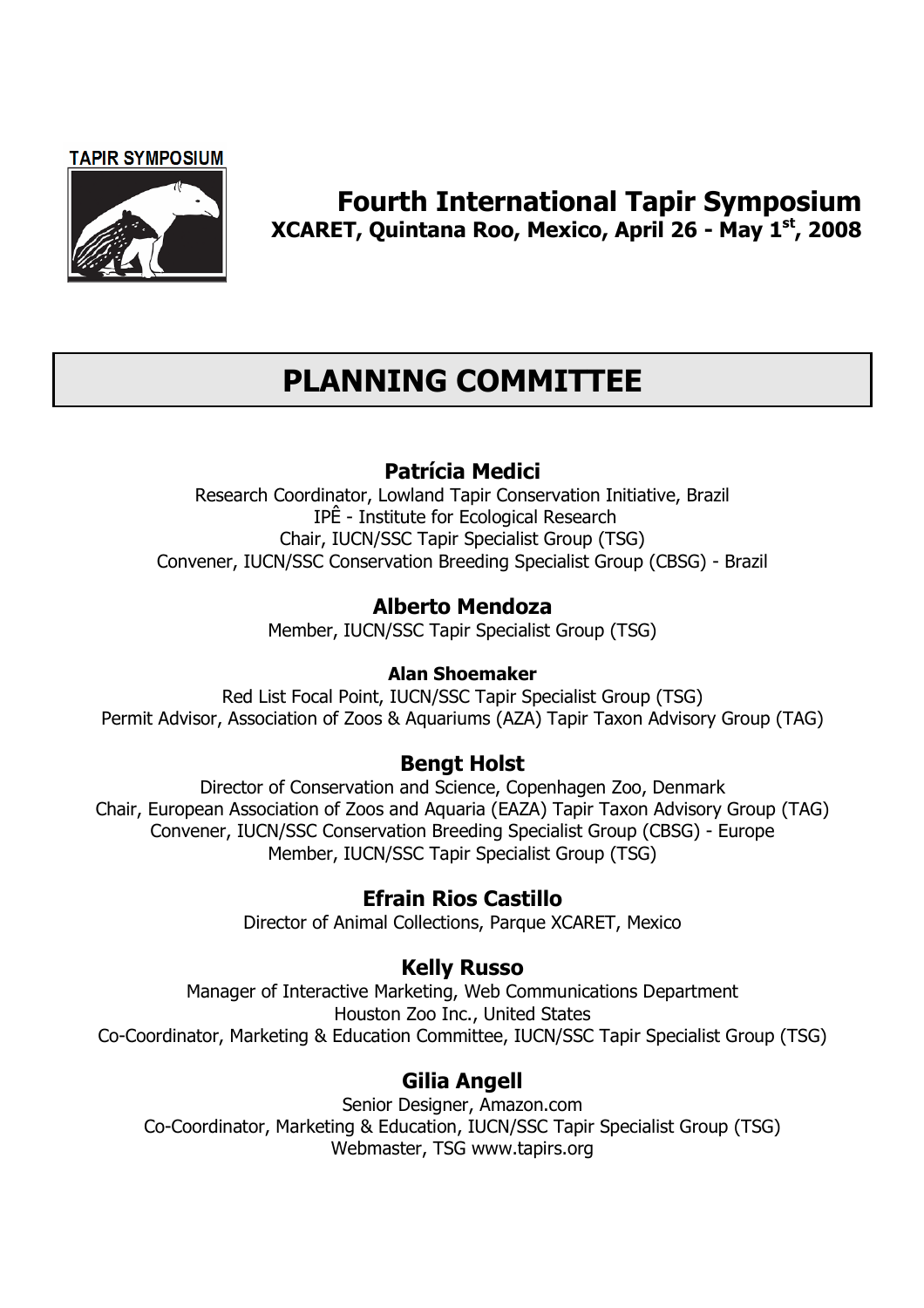

## INSTITUTIONAL SUPPORT

Association of Zoos & Aquariums (AZA) Tapir Taxon Advisory Group (TAG)

Copenhagen Zoo, Denmark

European Association of Zoos & Aquaria (EAZA) Tapir Taxon Advisory Group (TAG)

Houston Zoo Inc., United States

IPÊ - Instituto de Pesquisas Ecológicas (Institute for Ecological Research), Brazil

IUCN/SSC Conservation Breeding Specialist Group (CBSG) - Brasil & Europe

IUCN/SSC Tapir Specialist Group (TSG)

Parque XCARET, Mexico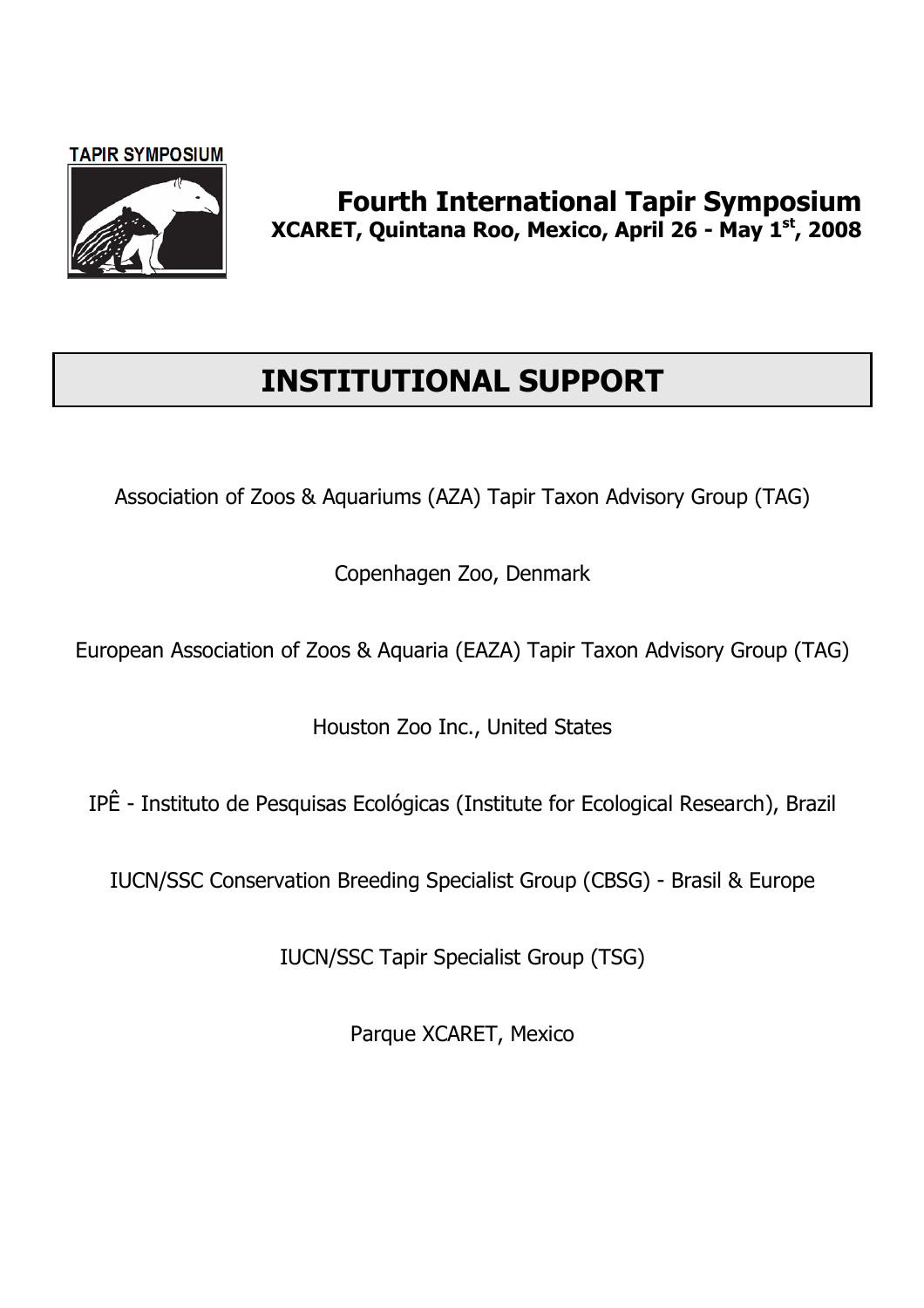

## Fourth International Tapir Symposium XCARET, Quintana Roo, Mexico, April 26 - May 1st, 2008

## FINANCIAL SUPPORT

Africam Safari, Mexico

Apenheul Primate Park - Nature Conservation Trust, Apeldoorn, The Netherlands Audubon Nature Institute, United States BREC's Baton Rouge Zoo, United States Bergen County Zoological Park, United States Brevard Zoo, United States Brights Zoo, United States Bronx Zoo, Wildlife Conservation Society, United States Chaffee Zoological Gardens of Fresno, United States Cheyenne Mountain Zoological Park, United States Connecticut's Beardsley Zoo Conservation Fund, United States Copenhagen Zoo, Denmark Dallas Zoo, United States Denver Zoological Gardens, United States Dutch Zoo Association's Conservation Fund, The Netherlands El Paso Zoo, United States Ellen Trout Zoo, United States Evansville's Mesker Park Zoo & Botanic Garden, United States Houston Zoo Inc., United States Howletts Wild Animal Park, United Kingdom Jackson Zoological Park, United States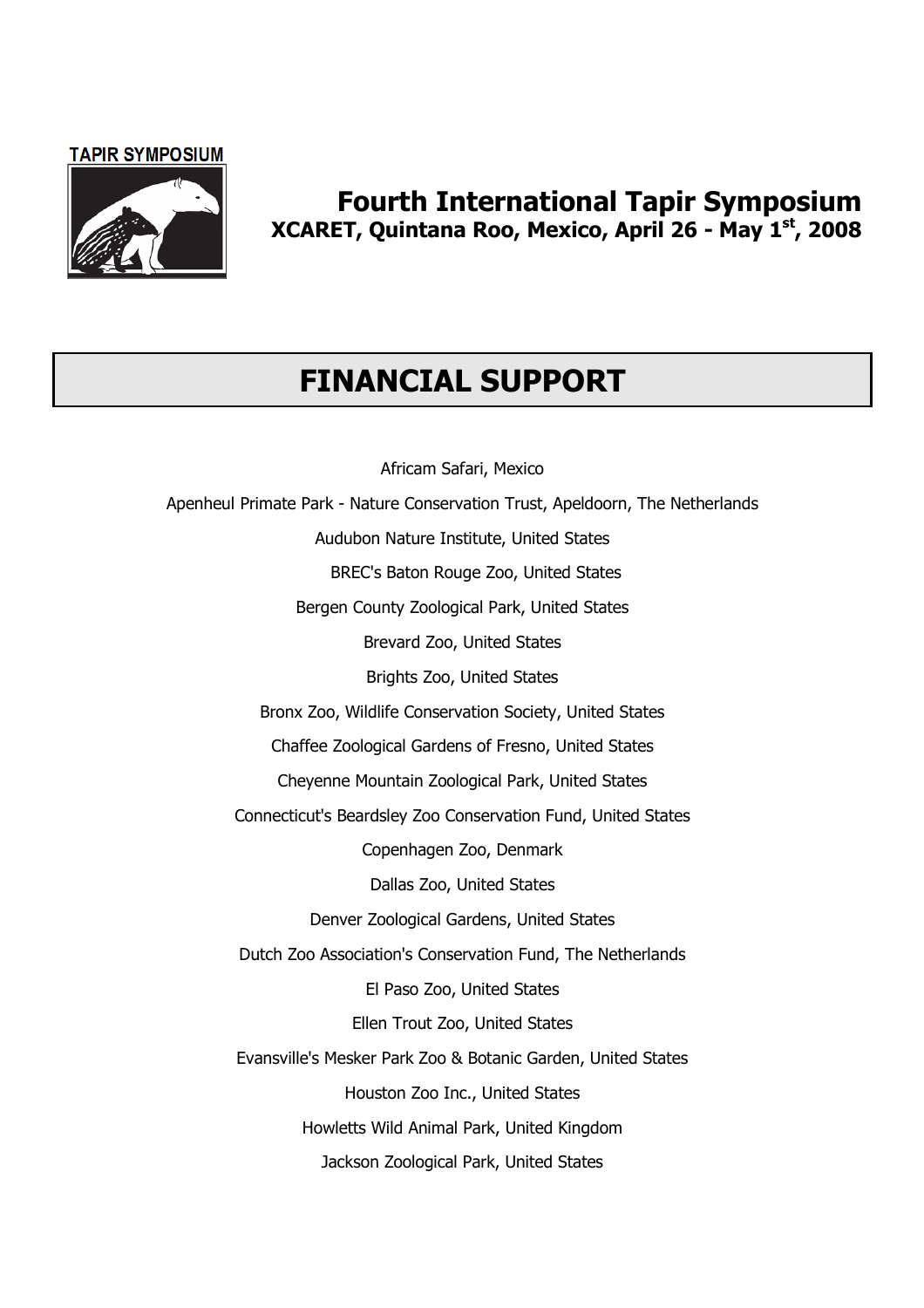Lee Richardson Zoo, United States León Zoo, Mexico Los Angeles Zoo, United States Louisiana Purchase Gardens & Zoo, United States Minnesota Zoo, United States Nashville Zoo at Grassmere, United States Odense Zoologiske Have, Denmark Paignton Zoo Environmental Park, United Kingdom Palm Beach Zoo at Dreher Park, United States Parque XCARET, Mexico Point Defiance, United States Reid Park Zoo, United States Rum Creek Preserve, United States San Diego Zoo, United States Santa Ana Zoo, United States Sedgwick County Zoo, United States Tokyo Zoo, Japan TSG Conservation Fund (TSGCF) Twycross Zoo, United Kingdom Virginia Zoological Gardens, United States White Oak Conservation Center, United States Wildlife World Zoo Inc., United States Woodland Park Zoo, United States Zoo de La Palmyre, France Zoo New England, United States Zoo Nuremberg, Germany Zoo Parc Overloon, The Netherlands Zoologicka Garden & Chateau Zlin-Lesna, Czech Republic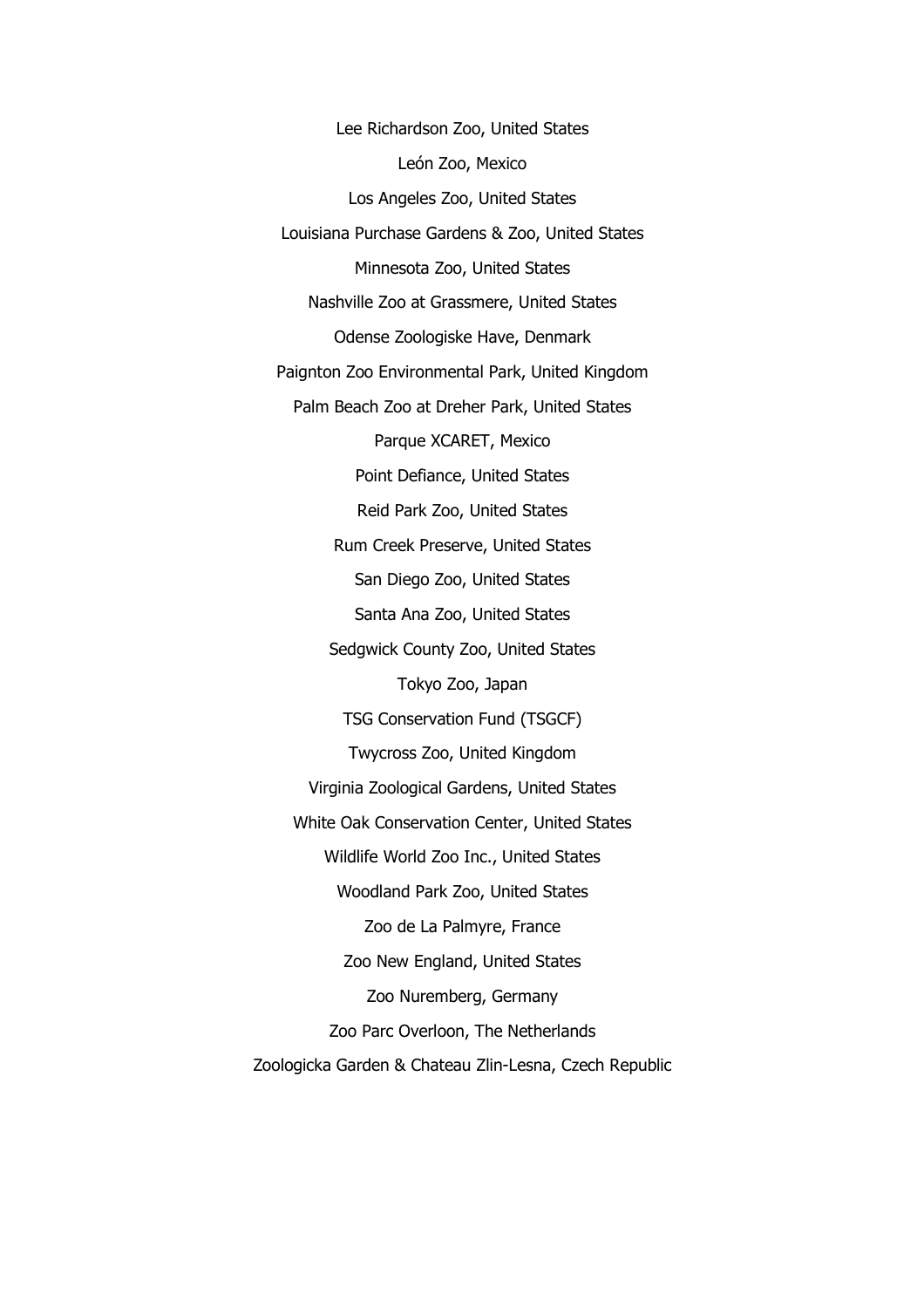

## Fourth International Tapir Symposium XCARET, Quintana Roo, Mexico, April 26 - May 1st, 2008

## PARTICIPANT SPONSORSHIP

Africam Safari, Mexico Parc Zoologique d'Amnéville, France BRIT - Botanical Research Institute or Texas, United States Centro de Estudios Conservacionistas, Universidad de San Carlos de Guatemala Centro Tecnológico de Recursos Amazónicos - CENTRO FÁTIMA, Ecuador Chicago Zoological Society - Brookfield Zoo, United States Connecticut's Beardsley Zoo Conservation Fund, United States Copenhagen Zoo, Denmark Department of Wildlife and National Parks (DWNP), Malaysia East Tennessee State University, United States El Colegio de la Frontera Sur (ECOSUR), Mexico Escuela de Ciencias Biologicas, Universidad Nacional de Costa Rica, Costa Rica Escuela de Gestión Ambiental de la Universidad Técnica Particular de Loja, Ecuador Faculdade de Ciências, Universidade de Lisboa, Portugal Fundación Ecuatoriana de Estudios Ecológicos - EcoCiencia, Ecuador Fundación Temaikén, Argentina Houston Zoo Inc., United States Howletts Wild Animal Park, United Kingdom Instituto de Ecología, UNAM, Mexico Instituto de Historia Natural y Ecología, Mexico International Fund for Animal Welfare (IFAW), United States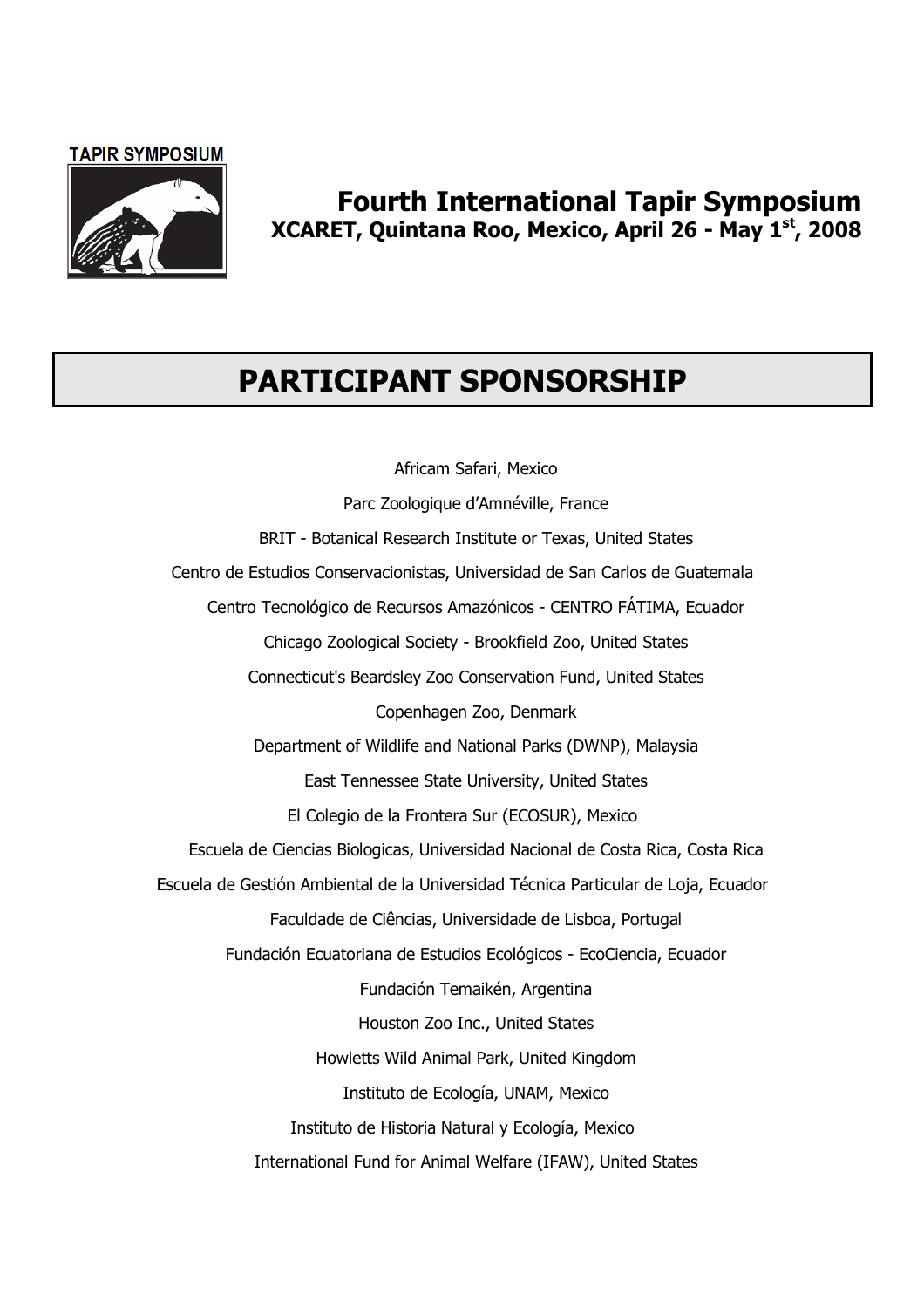IPÊ - Instituto de Pesquisas Ecológicas (Institute for Ecological Research), Brazil IUCN South America Regional Office, Ecuador IUCN Species Programme, Switzerland Kwata Association, French Guiana León Zoo, Mexico McGill University, Canada Nashville Zoo at Grassmere, United States Parque Municipal Summit, Republic of Panama Parque XCARET, Mexico Pronatura Península de Yucatán, Mexico Rafiki Safari Lodge, Costa Rica Reserva Ecologica El Eden, Mexico San Diego Zoo, United States San Francisco Zoo, United States Singapore Zoological Gardens, Singapore Sistema Nacional de Áreas de Conservación, Ministerio del Ambiente y Energía (MINAE), Costa Rica Smithsonian National Zoological Park, United States The Nature Conservancy - Mexico Universidad de Pamplona, Colombia Universidad Nacional de Colombia (UNAL), Colombia University of Texas at Austin, United States U.S. Fish & Wildlife Service, United States Virginia Zoological Gardens, United States Woodland Park Zoo, United States Zoologico de San Juan de Aragón, Mexico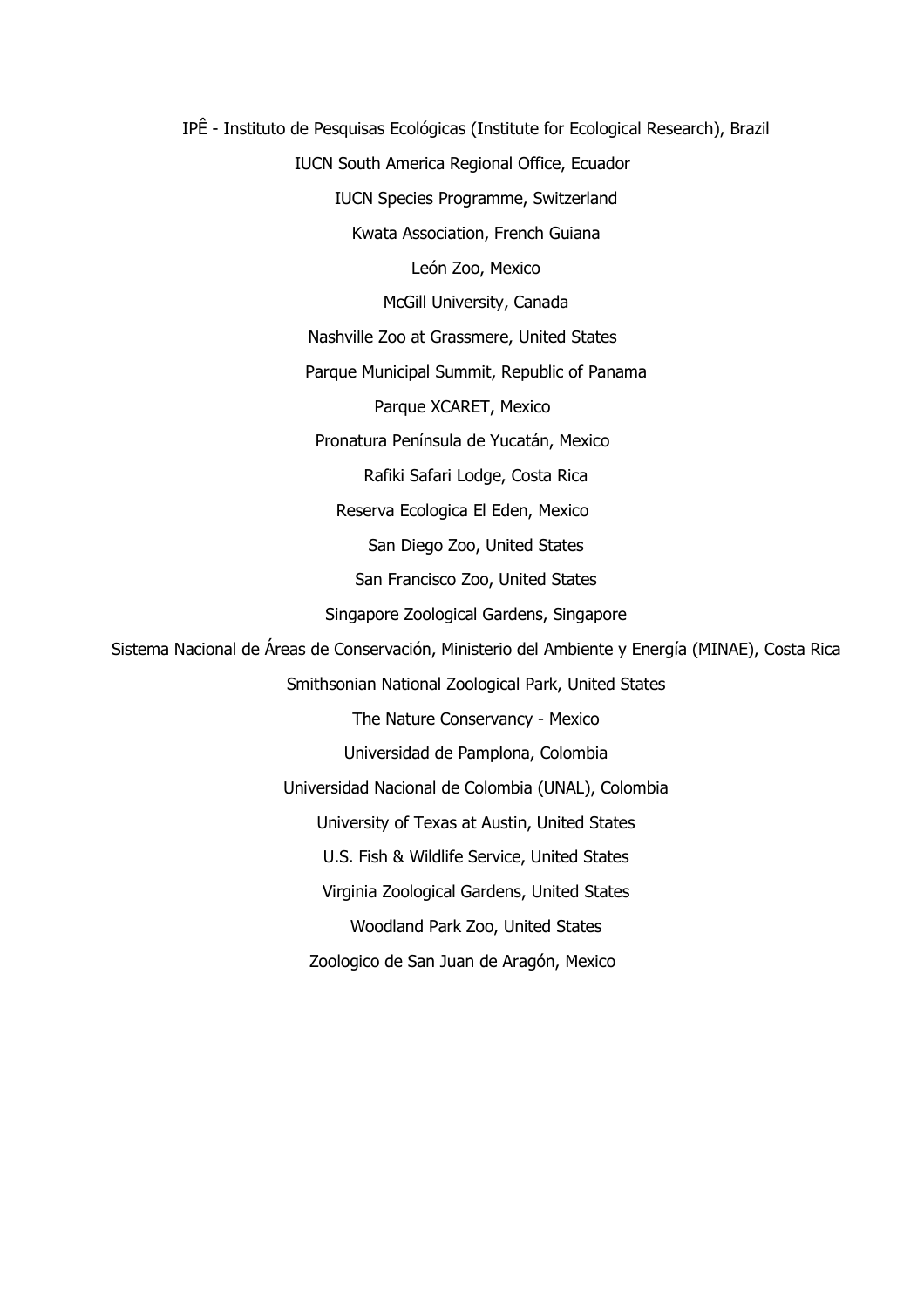

### Fourth International Tapir Symposium XCARET, Quintana Roo, Mexico, April 26 - May 1st, 2008

## SYMPOSIUM REPORT

## Tapirs

Up until now, tapirs have received relatively little international attention and support, compared to their nearest relatives the rhinos and wild equids. Tapirs are becoming rare in the areas in which they occur, including the forests of Central and South America, and Southeast Asia, mostly due to habitat destruction and poaching. The IUCN Red Book (2008 Red List Assessment) and the IUCN Global Mammal Assessment (2008) lists the four tapir species as follows: Central American Tapir or Baird's Tapir (Tapirus bairdii) -Endangered (EN) A2abcd+3bce; Lowland Tapir, South American Tapir or Brazilian Tapir (Tapirus terrestris) -Vulnerable (VU) A2cde+3cde; Mountain Tapir or Andean Tapir (Tapirus pinchaque) - Endangered (EN) A2cd+3cd, C1 ; and Malayan Tapir or Asian Tapir (Tapirus indicus) - Endangered (EN) A2cd. Three of the four species (Baird's, Mountain and Malayan tapirs) are on Appendix I of CITES, which effectively bans the international trade. The mountain tapir is one of the most endangered large mammals in the world. The Baird's tapir is the largest land mammal in the Neotropics and also endangered. The Malayan tapir is the only Old World extant species and is also endangered in Sumatra and mainland Malaysia. The tapir is one of the first species in its habitat to be adversely affected by human disturbance. Tapirs are herbivores best suited to primary or old growth secondary forest. The slow reproduction rate of tapirs (gestation period of 13 months, inter-birth interval of two years and generally only one young per pregnancy) makes it difficult for these species to recover from low population numbers, especially if we consider that most of the habitat has been almost completely fragmented in recent years, leaving small remnant populations isolated from each other. Tapirs play a critical role in shaping and maintaining biological diversity, and function as indicator species for the health of various tropical ecosystems. Local extinction or population decrease may trigger adverse effects in the ecosystem, causing disruptions of some key ecological processes (e.g. seed predation and dispersal, nutrient recycling), and eventually compromising the long-term integrity and biodiversity of the ecosystem. These factors, added to the destruction of tapir habitat in recent years, justify the urgency in investigating the status of the populations, and developing and implementing conservation and management plans.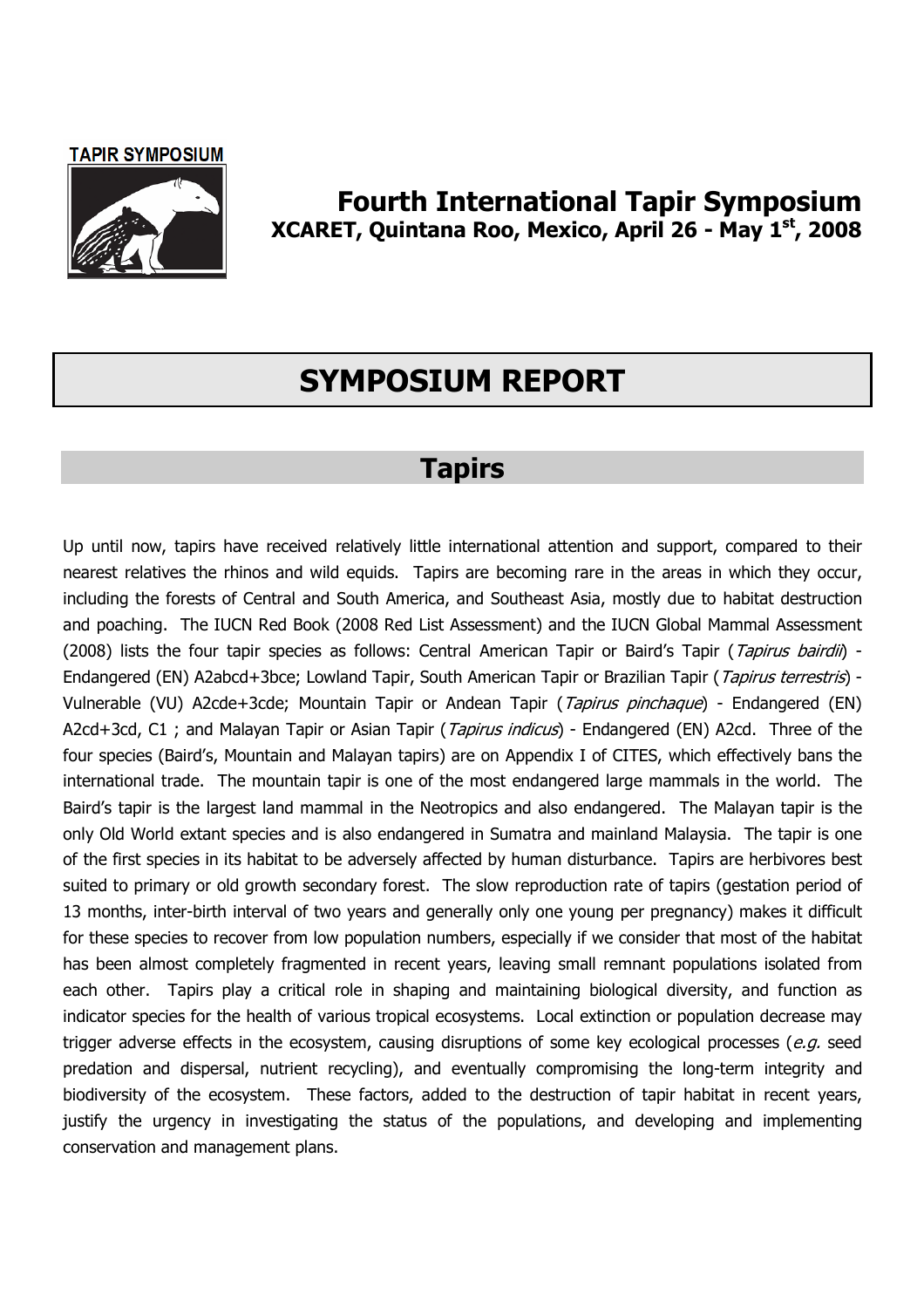## The IUCN/SSC Tapir Specialist Group (TSG)

The IUCN/SSC Tapir Specialist Group (TSG) is a scientific organization founded in 1980 as one of the 120 Specialist Groups of the International Union for the Conservation of Nature (IUCN) Species Survival Commission (SSC). The SSC serves as the main source of advice to the IUCN and its members on the technical aspects of species conservation. The SSC is a network comprised of Specialist Groups and Task Forces, some addressing conservation issues related to particular groups of plants or animals while others focus on topical issues such as reintroduction or sustainable use of species. In addition, the SSC is responsible for the creation of the IUCN Red Data List, publication of action plans, newsletters, policy guidelines etc. The SSC membership consists of over 8,000 volunteers (researchers, government officials, veterinarians, zoo employees, biologists, wildlife park managers etc.) working in almost every country in the world.

The IUCN/SSC Tapir Specialist Group (TSG) is a global group of biologists, zoo professionals, researchers and advocates dedicated to conserving tapirs and their habitat through strategic action-planning in countries where tapirs live, information sharing, and through educational outreach that shows the importance of the tapir to local ecosystems and to the world at large. The TSG strives to achieve these goals through the implementation of the following strategies: a.) Frequent review, status determination, and publicizing of tapirs and their needs; b.) Promoting and supporting research, and distributing materials; c.) Promoting the implementation of conservation and management programs by appropriate organizations and governments; and, d.) Establishing strong and effective relationships among tapir conservationists to stimulate communication and cooperation. Currently, the TSG has 122 members, including field researchers, educators, veterinarians, governmental agencies and NGO representatives, zoo personnel, university professors and students, from 27 countries worldwide (Argentina, Australia, Belize, Bolivia, Brazil, Canada, Colombia, Costa Rica, Denmark, Ecuador, France, French Guiana, Germany, Guatemala, Honduras, Indonesia, Malaysia, Mexico, Myanmar, Republic of Panama, Paraguay, Peru, Thailand, The Netherlands, United Kingdom, United States, and Venezuela). All members are directly or indirectly involved in tapir field research and/or captive breeding in their respective regions.

The Tapir Specialist Group (TSG), together with the Association of Zoos & Aquariums (AZA) Tapir Taxon Advisory Group (TAG) and the European Association of Zoos & Aquaria (EAZA) Tapir Taxon Advisory Group (TAG), as well as the Houston Zoo Inc. in the United States and the Copenhagen Zoo in Denmark, are the key groups working on developing and implementing tapir research, conservation and management programs. An important aspect of the mission of these five conservation organizations is to contribute to the development of a coordinated international conservation strategy for tapirs.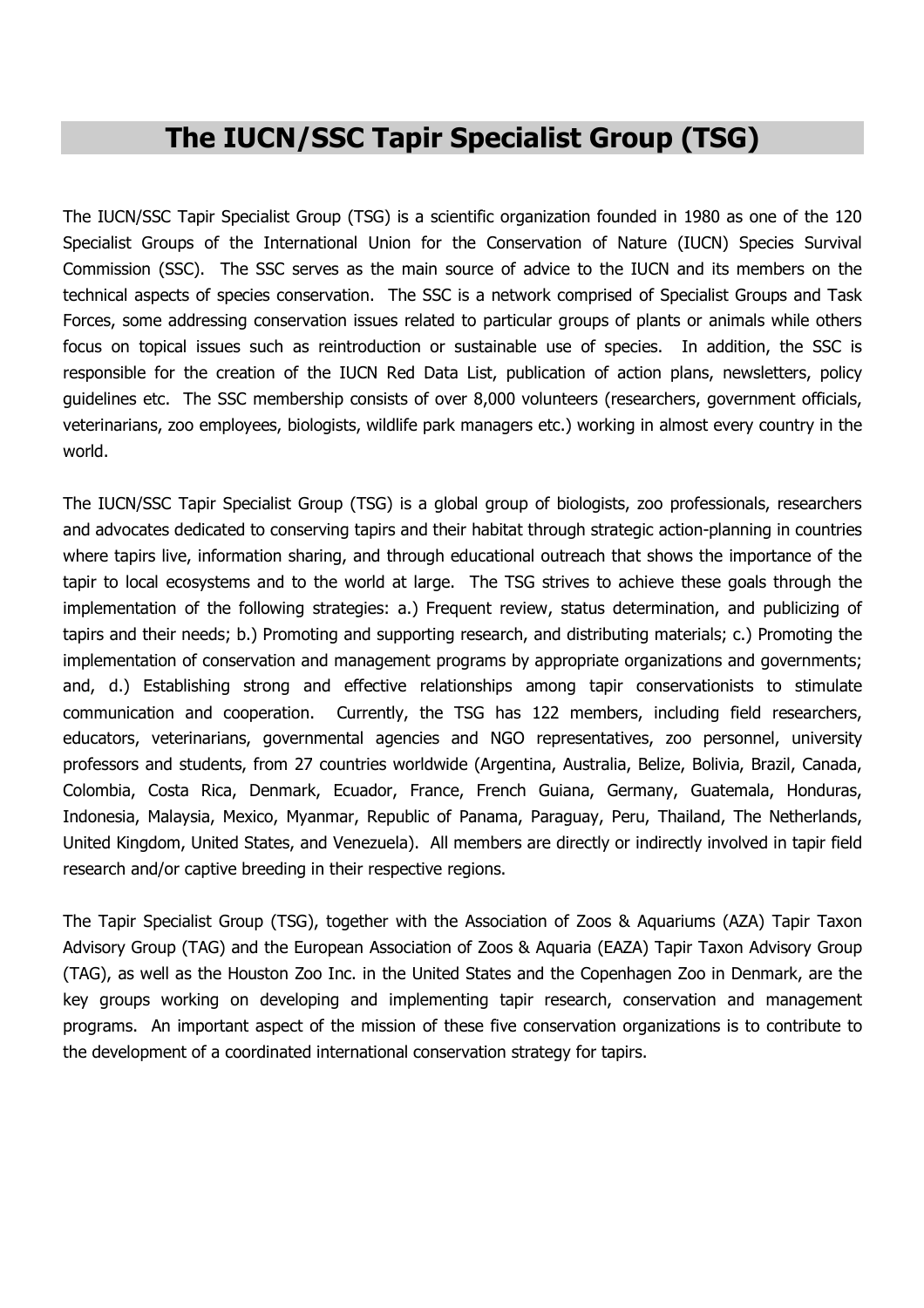## The International Tapir Symposium

The International Tapir Symposium is the main event of the IUCN/SSC Tapir Specialist Group (TSG). The main purpose of the conference is to bring together a multi-faceted group of tapir experts and conservationists, including field biologists and researchers, educators, husbandry and captive management specialists, veterinarians, geneticists, governmental authorities and non-governmental organization representatives, academicians, politicians, and other key players in the development and implementation of tapir research, conservation and management programs. The main goal of the International Tapir Symposium is to conduct overviews of current tapir research (in-situ and ex-situ), conservation and management issues, generating the necessary information to promote action planning in terms of priorities for the conservation of tapirs and their remaining habitats in Central and South America, and Southeast Asia. Additionally, this conference aims to establish conservation partnerships, and develop and maintain a communication network of tapir conservationists worldwide, allowing for the conference recommendations to be carried out and evaluated in future meetings.

The First International Tapir Symposium was held in November 2001, in San José, Costa Rica, and attracted ninety-five (95) participants from twenty-two (22) countries, proving to be a major boost for tapir conservation. Never before had there been so many tapir experts and conservationists, key players in the development of tapir conservation programs, assembled under one roof to share knowledge and address the challenges ahead for tapir species. Tapir experts from many different backgrounds and institutional affiliations, and who are carrying out a variety of research projects had their first opportunity to meet each other in person, and to exchange ideas and experiences, establishing new partnerships. Specific topics discussed during the First Symposium were field research, veterinary issues, population management, husbandry, fundraising, marketing, education, and tapir bio-politics. In all, forty-eight (48) papers and nine (9) posters were presented. The last session of the First Symposium consisted of an action-planning workshop, and participants developed a list of goals and actions for the future, most of them related to the structure of the TSG, internal and external group communication, fundraising, and the urgent need to review the first edition of the IUCN/SSC Tapir Status Survey and Conservation Action Plan (1997). Several different committees and taskforces were formed and assigned specific responsibilities, and since then the TSG has been growing stronger and improving its structure and effectiveness in many different ways.

The Second International Tapir Symposium was held in January 2004, in Panama City, Republic of Panama, and had eighty (80) participants, including tapir conservationists from nineteen (19) different countries. In all, twenty-eight (28) papers and twenty-one (21) posters were presented. Once again, the final session of the Second Symposium consisted of a strategic planning workshop which developed a list of twenty-seven (27) priority goals and fifty-five (55) specific actions that the TSG should put into practice during the next two years (2004-2005).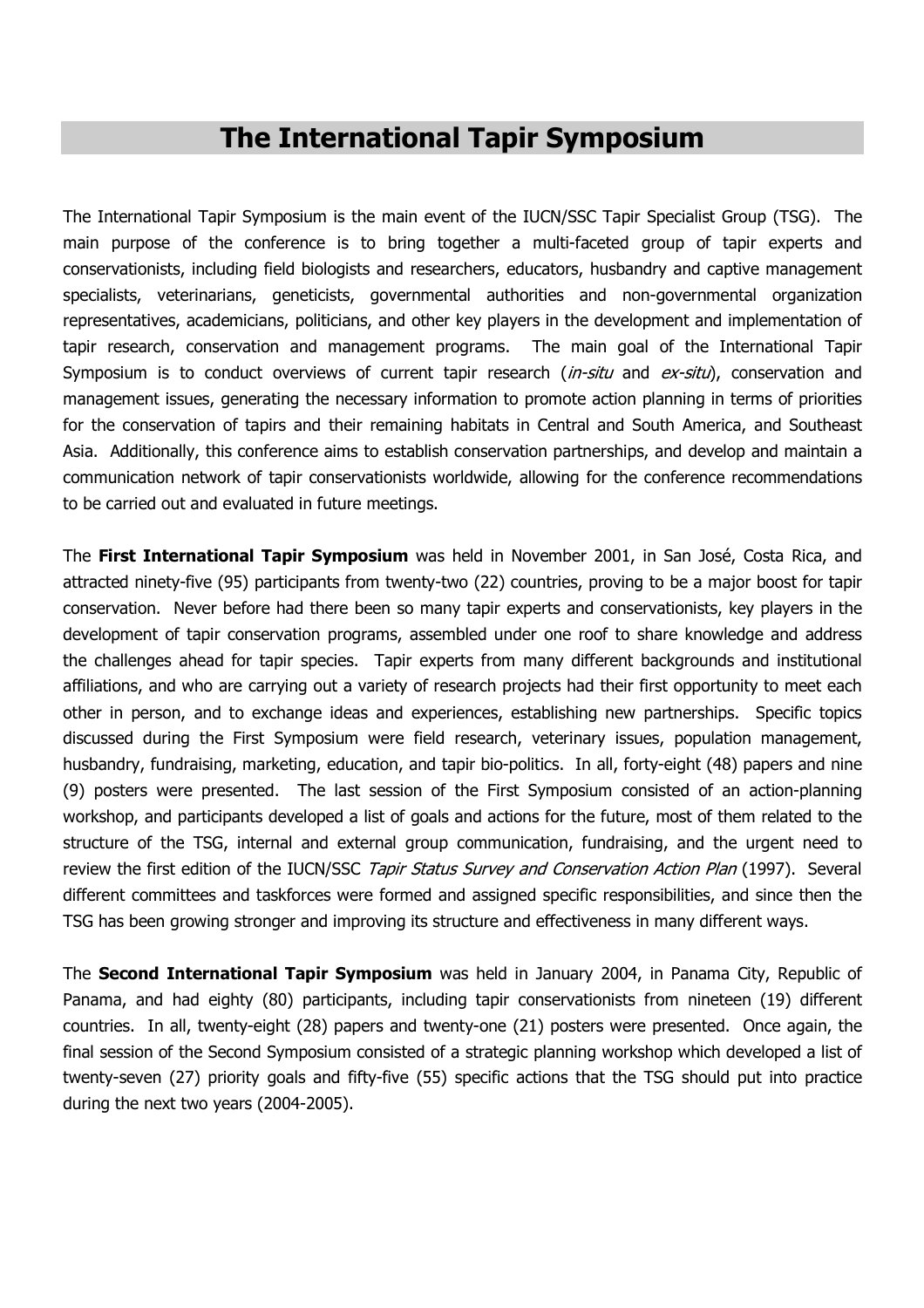The Third International Tapir Symposium was held in January 2006, in Buenos Aires, Argentina, and included ninety-five (95) participants from 18 countries worldwide. Approximately 50% of the TSG membership attended the conference, and therefore the group was very well represented. The Strategic Planning Workshop carried out during the Third Symposium in Argentina developed a list of thirty-two (32) priority goals and one hundred and one (101) specific actions that the TSG should put into practice during the two following years (2006-2007).

This International Tapir Symposium differs from traditional conferences in several important ways. It is a combination of presentations and planning and priority setting workshops that have a considerable impact on long-term conservation strategies for tapirs, both *in-situ* and ex-situ. New approaches that include protected areas development and management, community-based conservation and education initiatives, population genetics, wildlife medicine, fundraising, and action planning, as well as environmental education, marketing, and public relation messages for tapir conservation are addressed and discussed.

A significant fact about this conference is the level of zoo participation. Ten years ago there was little or no collaboration between zoos and field researchers. Today, modern zoos are focusing more on their primary mission of conservation rather than just exhibition. A good example of the modern zoos' new commitment to conservation is the support they gave to the First International Tapir Symposium. Over 80% of the first symposium's budget was covered by donations from four major American Zoos (Disney Wildlife Conservation Fund, Houston Zoo Inc., Los Angeles Zoo, and San Diego Zoo). Consequently, one of the major decisions made by the Tapir Specialist Group during the First Symposium was the creation of a TSG Zoo Committee to serve as a liaison between the communities of those working with tapirs in the wild and those working with tapirs in captive settings, improving the communication between TSG members and zoos worldwide. For the Second Symposium, the conference had the financial and/or institutional support from 69 conservation organizations worldwide, including 42 zoological institutions, mostly tapir holding zoological institutions in the United States, Europe and Japan. The Third Symposium had the financial and/or institutional support from 93 conservation organizations from around the globe, including 58 zoological institutions, mostly tapir holding zoos in North America, Europe, Latin America and Asia. (The complete list of institutional and financial supporters of the Fourth International Tapir Symposium is included in this report).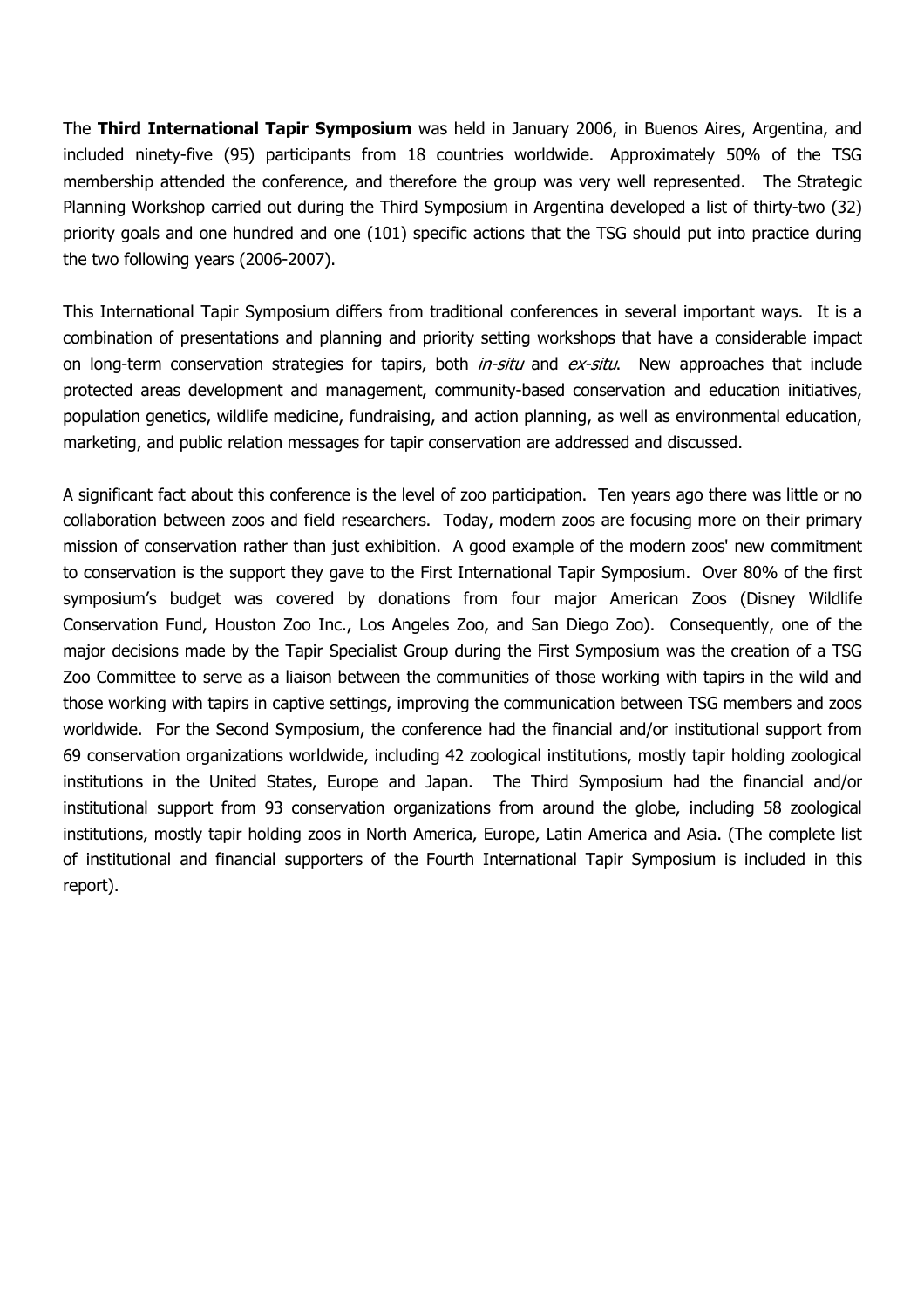## The Fourth International Tapir Symposium

The Fourth International Tapir Symposium was held in Parque XCARET, State of Quintana Roo, Mexico, from April 26 to May  $1<sup>st</sup>$ , 2008. The main organizers of the Fourth International Tapir Symposium were the Tapir Specialist Group, Parque XCARET in Mexico, Association of Zoos & Aquariums (AZA) Tapir Taxon Advisory Group (TAG), and European Association of Zoos & Aquaria (EAZA) Tapir Taxon Advisory Group (TAG). The Houston Zoo Inc. in the United States and the Copenhagen Zoo in Denmark provided institutional support for the process of raising and administering the funding for the conference.

The Fourth Symposium was another very successful meeting of the Tapir Specialist Group and even better and more productive than the first three conferences in Costa Rica, Panama and Argentina. We had a total of 90 participants, including tapir conservationists from 22 countries worldwide (Argentina, Belize, Brazil, Canada, Colombia, Costa Rica, Denmark, Ecuador, France, French Guiana, Guatemala, Indonesia, Malaysia, Mexico, Panama, Peru, Portugal, Singapore, Spain, Switzerland, United Kingdom, and United States). Approximately 40% of the Tapir Specialist Group members attended the conference.

The conference had the financial and/or institutional support from ninety (90) conservation organizations worldwide, including fifty-seven (57) zoological institutions, mostly tapir holding zoos in North America, Europe, Latin America and Asia. Thanks to the support from these organizations we were able to cover the conference's expenses and sponsor the participation of key participants from several tapir range countries, who otherwise could not have attended the conference.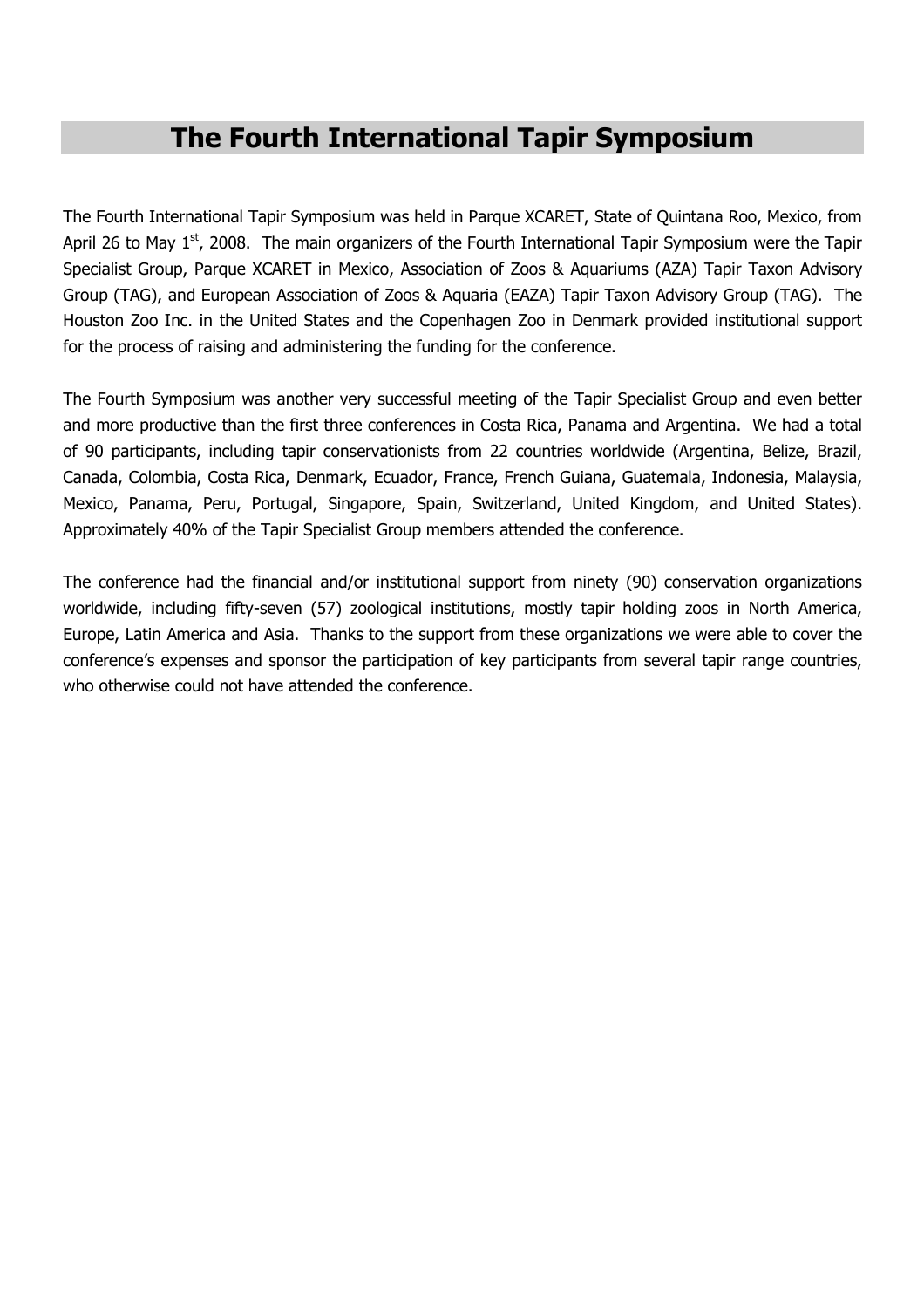#### The specific objectives of the Fourth International Tapir Symposium were:

- Revision of the recommendations and goals listed during the Third International Tapir Symposium held in January 2006, in Argentina, and evaluation of what has been accomplished during the past two years;
- Exchange and discussion of current data on field and captive studies through the presentation of papers, posters and keynote speeches by current tapir conservationists (field and captivity);
- Creation of committees, taskforces and working groups made up of representative tapir researchers and conservationists who will address specific tapir conservation issues, and develop and prioritize key research, conservation, management and financial issues affecting the plight of tapir species worldwide;
- Maintenance of a global network of tapir researchers and supporters and plans for them to work together;
- Establishment of a venue for the Fifth International Tapir Symposium.

#### The main goals of the Fourth International Tapir Symposium were:

- Formulation of a list of specific areas, regions and projects that need attention, synergizing efforts from field and captive communities to maximize worldwide conservation initiatives;
- Increase in awareness about tapirs on a global level through scientific, cultural, economic and political programs;
- Formulation of a medium-term TSG Strategic Plan that allows for the conference recommendations to be carried out and evaluated in future meetings.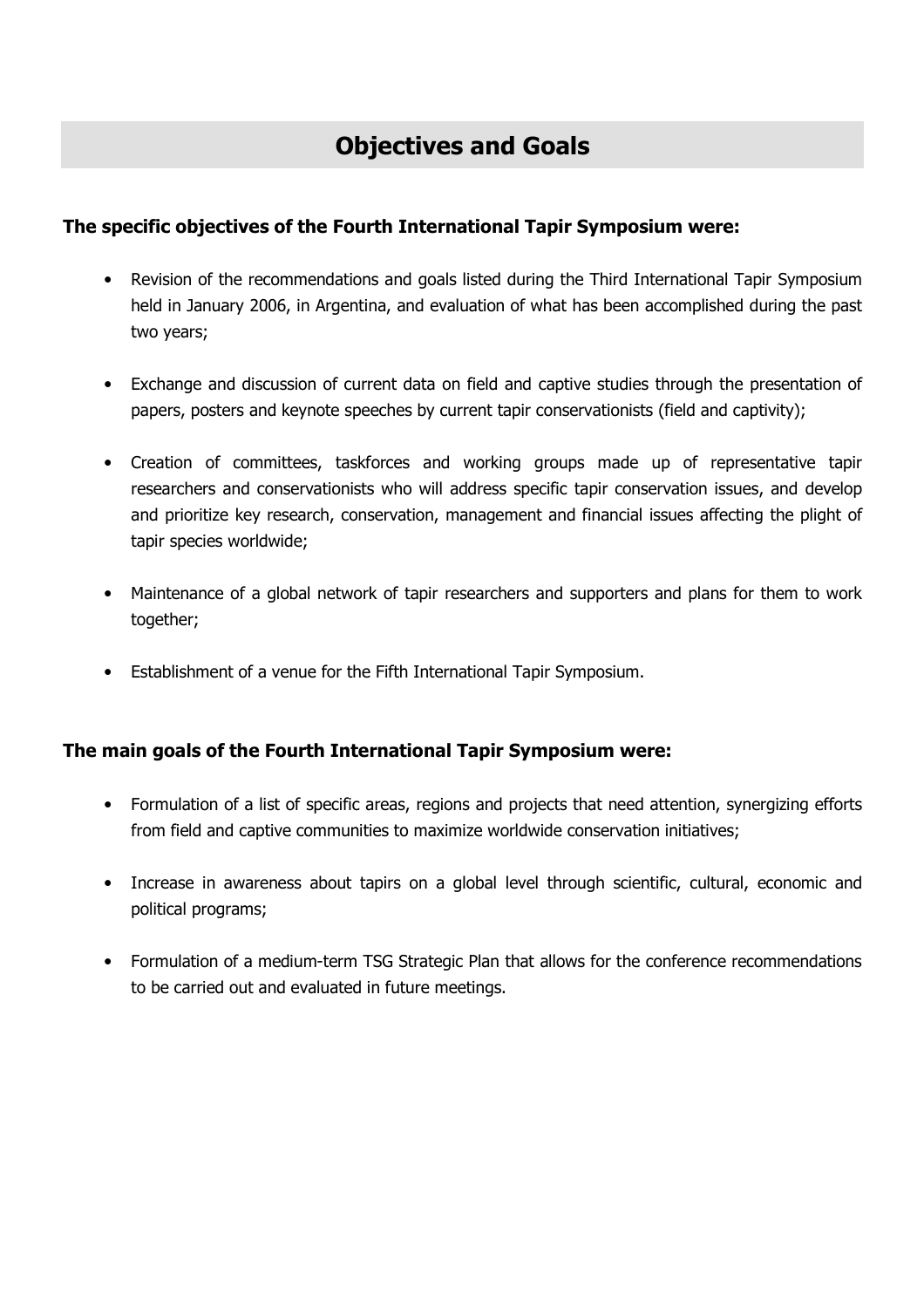## Symposium Format

The first part of the Fourth International Tapir Symposium consisted of paper and poster sessions addressing a number of issues related to the conservation of tapirs and their remaining habitats. Another session conducted in the first part of the conference was the TSG Reports Session. The second part of the conference was devoted to round-tables and workshops addressing specific topics relevant to the conservation of the four tapir species and their remaining habitats in Central and South America, and Southeast Asia: (1) Action Plan Implementation, (2) Paleontology, (3) Permit Issues: Regulations for *In-Situ* and  $Ex-Situ$  Conservation, and (4) Tapir Population Modeling. Three (3) keynote speakers made presentations throughout the conference. The symposium's detailed program, abstracts of all the presentations (papers, posters, keynote speeches, and workshop presentations), as well as presenters' names, institutional affiliations, and contact details are included in this report.

### Paper and Poster Sessions

Paper and poster sessions covered a wide range of issues relevant to tapir conservation, such as tapir ecology, field research, population management, threat assessments, husbandry and captive management, veterinary issues, genetics, implementation of action plans, habitat evaluations, research methodologies, identification of priority areas for tapir conservation, Geographical Information Systems (GIS), environmental education etc. Paper sessions were organized by topic and each speaker had fifteen (15) minutes for their presentations and five (5) minutes for questions. Presentations were made in either English or Spanish and simultaneous translation was available throughout the conference.

In total, twenty (20) papers were presented: two (2) in the Tapir Captive and Reproductive Management Session, four (4) in the Tapir Genetics Session, eleven (11) in the Tapir Conservation Initiatives: Research, Management & Education Session, and three (3) in the Tapir Action Planning and Identification of Priority Areas Session. Twelve (12) posters were exhibited throughout the conference and presenters were on hand to discuss their respective posters during the coffee breaks.

Paper and poster presenters represented many different tapir range countries in Central and South America and Southeast Asia, including Argentina, Brazil, Colombia, Costa Rica, Ecuador, French Guiana, Guatemala, Malaysia, Mexico, Panama, Peru, Singapore, as well as presenters from Canada, Denmark, Portugal, Switzerland, United Kingdom, and the United States.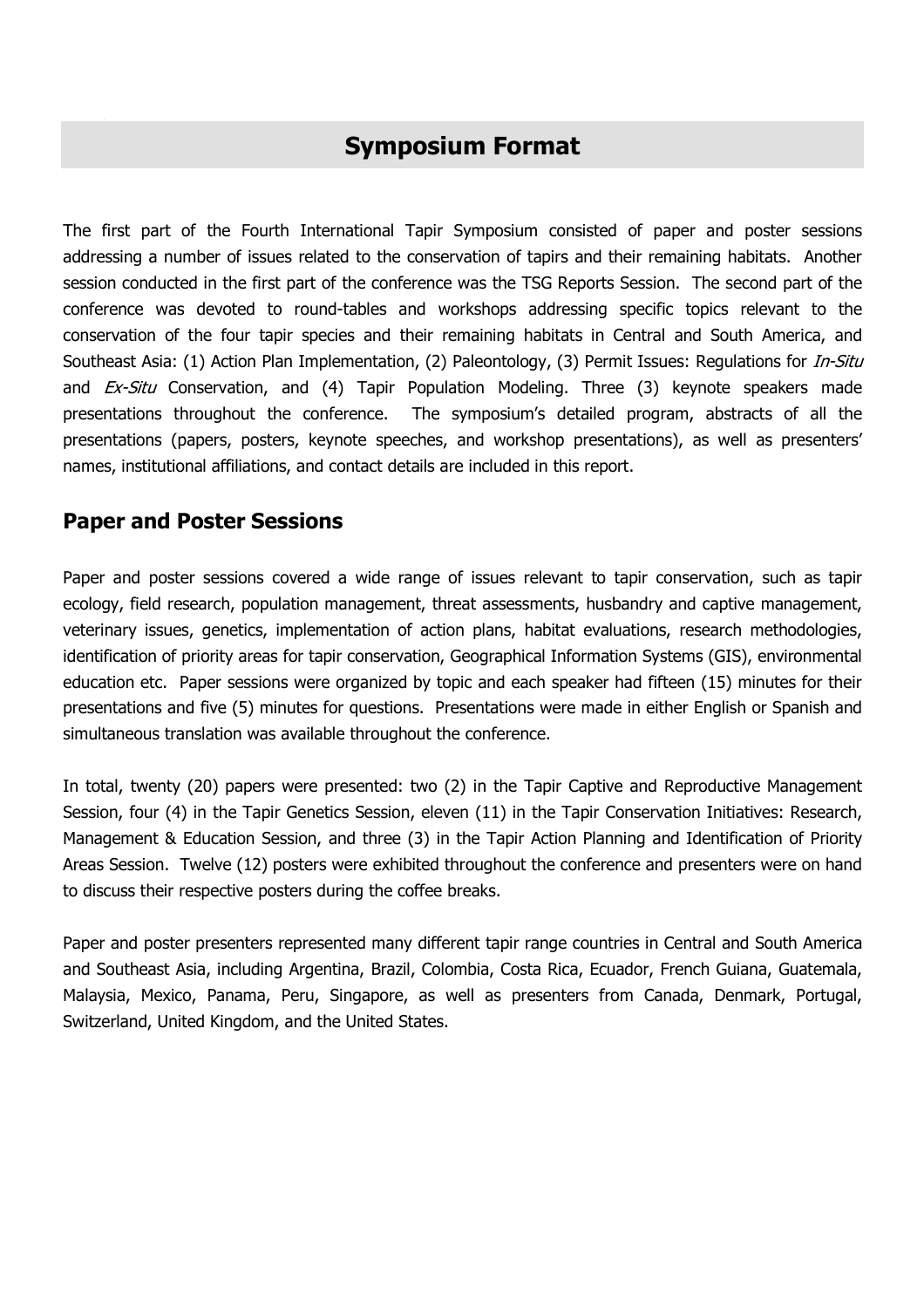### Keynote Speakers

Three (3) keynote speakers made presentations throughout the conference. **Dena Cator** from the IUCN's Species Programme in Switzerland was the first keynote speaker of the conference and presented an outline of the structure of the IUCN's Species Survival Commission (SSC) and the Species Programme, explaining how its staff and functioning can help to support and implement the important work of the SSC Tapir Specialist Group as well as international conservation work on tapirs as a whole. The second keynote speaker, Jeffrey Flocken from the International Fund for Animal Welfare (IFAW) in the United States and also member of the Tapir Specialist Group, made a very inspiring presentation about how to become a "tapir conservation guru", guiding the audience through a series of tips and advice about motivation, project planning and organization, fundraising, networking etc. Rick Schwartz, Director of the Nashville Zoo at Grassmere in the United States made a presentation about the Brazil Exhibit he is building and how he is planning to link it to long-term in-situ conservation and education for a variety of Brazilian biomes and species, including lowland tapirs.

### TSG Committee & Taskforce Reports

Viviana Quse, Coordinator of the TSG Zoo Committee; Anders Gonçalves da Silva and Cristina Luis, Coordinators of the TSG Genetics Committee; Patrícia Medici, Coordinator of the TSG Re-Introduction and Translocation Taskforce; Gilia Angell, Coordinator of the TSG Marketing Committee, and TSG Webmaster; Kelly Russo, Coordinator of the TSG Education & Outreach Committee; Mathias Tobler, Manager of the TSG Virtual Library; Alan Shoemaker, Red List Focal Point for the TSG Red List Authority; and Patrícia Medici, Coordinator of the TSG Fundraising Committee, made presentations and gave reports about the work of those committees and taskforces over the past two (2) years.

### Workshops & Round-Tables

The Workshop on Action Plan Implementation was organized by the TSG Action Plan Implementation Taskforce and facilitated by Bengt Holst, an active member of the Tapir Specialist Group and Convener of the European Network of the IUCN/SSC Conservation Breeding Specialist Group (CBSG), and Patrícia Medici, Coordinator of the Taskforce and Convener of the Brazilian Network of CBSG. Detailed information about the TSG Action Plan Implementation Taskforce and the concept, goals and design of this session is included in another session of this report.

The **Workshop on Paleontology** was organized and moderated by Dr. Matthew Colbert from the University of Texas at Austin in the United States, and also Evolutionary Consultant for the TSG. The main concept of this session was to provide the audience with a general overview of the fossil record of tapirs, and what this record - which includes some remarkable fossil assemblages - reveals about patterns and process in the evolution of the group, about biogeography, and about ancient environments and paleoecology. Dr. Matthew Colbert gave an overview of the fossil record of the genus Tapirus, and its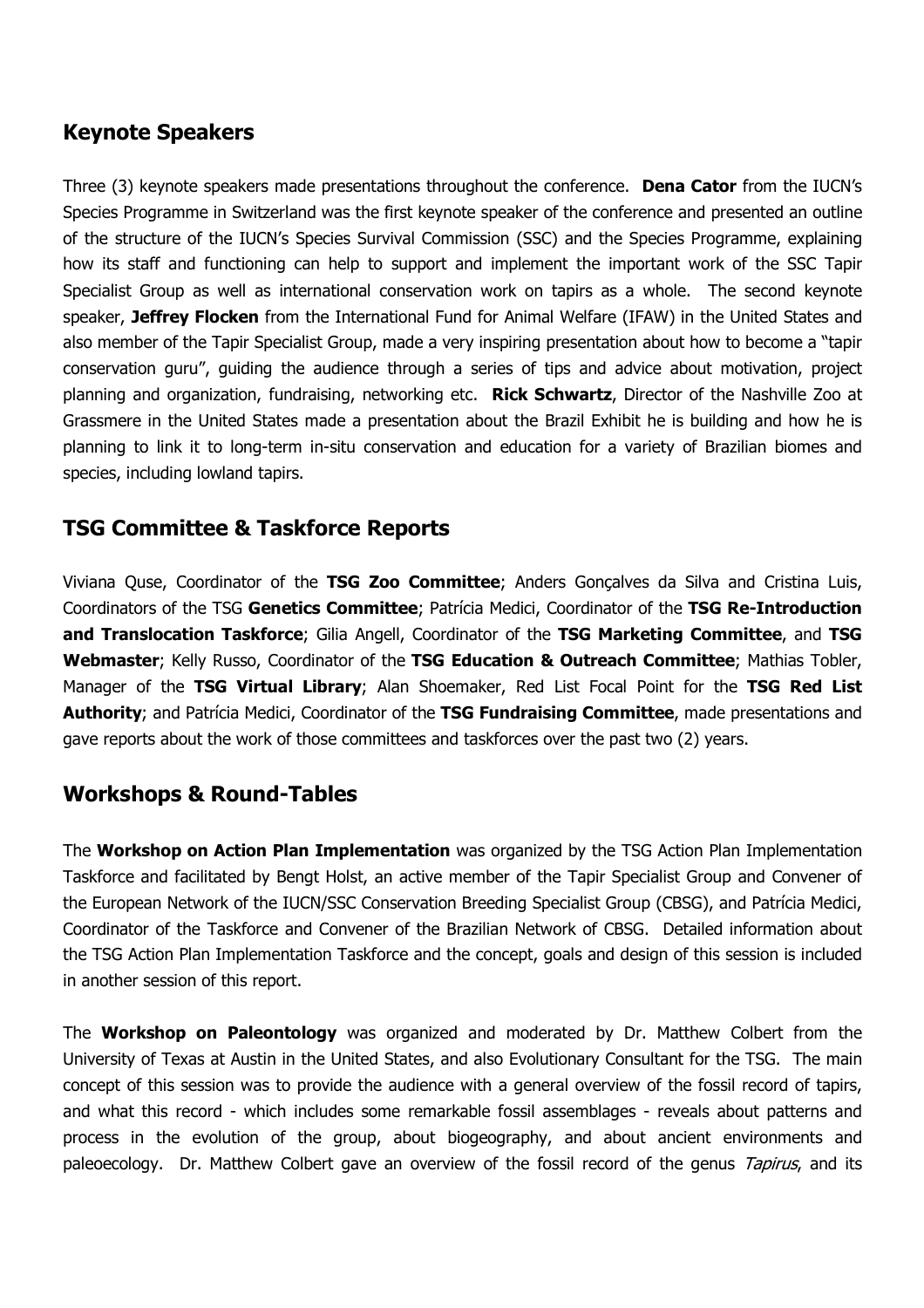implications to our understanding of evolutionary relationships of living and extinct species, to their biogeographic distribution; and to patterns of morphological change in tapirs. Dr. Michael Zavada from the Department of Biological Sciences and Center of Excellence in Paleontology, East Tennessee State University in the USA, presented a case study of a new fossil site containing abundant remains of a fossil species of tapir, and what such an extraordinary site can tell us about fossil tapirs, past environments, and paleoecology.

The Workshop on Tapir Population Modeling was designed by Arnaud Desbiez, Modeler of the Brazilian Network of the IUCN/SSC Conservation Breeding Specialist Group (CBSG), and moderated by Anders Gonçalves da Silva, Post-Doc Student at University of British Columbia in Canada and Coordinator of the TSG Genetics Committee. In April 2007, the Lowland Tapir PHVA Workshop held in Brazil concluded the cycle of TSG sponsored tapir action planning workshops. As part of these PHVA Workshops, population dynamic models were developed for each one of the four tapir species. The models were developed within VORTEX, a computer simulation program specifically designed for Population Viability Analysis (PVA). Computer modeling is a valuable and versatile tool for assessing risk of decline and extinction of wildlife populations. Complex and interacting factors that influence population persistence and health can be explored, including natural and anthropogenic causes. Models can also be used to evaluate the effects of alternative management strategies to identify the most effective conservation actions for a population or species and to identify research needs. Tapirs are distributed across different biomes and ecosystems where they face various levels types of threats. VORTEX models can be extremely useful to assess these threats and the potential threshold at which the threat may cause extinction of the tapir population. Now, we have at our disposal baseline biological models for each tapir species. In other words, we have models that predict future outcomes of an ideal tapir population growing unconstrained and unhindered by external factors. The parameter values of each of these models are based on current knowledge and years of experience working with the species. These baseline models are now available for download on the TSG Website. Starting from these baseline models, we now have the potential to model tapir populations, modifying crucial parameters values to suit the reality of the region or population we are focused on, including threats and other factors we may judge important. The tool can assist in prioritizing threats, scientific goals, and to gather support to effect change in policy. Therefore, the main goals of this session were: 1.) To illustrate the utility of tapir population modeling; 2.) To present VORTEX and the baseline models developed during the PHVA Workshops for all four tapir species; and 3.) To showcase specific study cases (Brazil, Colombia and Ecuador) of modeling results and actions stemming from them by tapir researchers and conservationists working on the ground.

The **Round-Table on Permit Issues** was organized and moderated by Alberto Mendoza, former chair of the AZA Tapir TAG and member of the TSG. The background behind the need for this session comes from a long process. Following the Mountain Tapir PHVA Workshop held in Colombia in 2005, biological samples from captive mountain tapirs in the United States were sent to laboratories in Colombia. More recently, live captive born tapirs have been transferred between zoos in Europe and the United States, as well as between zoos in Mexico and Costa Rica, with zoos in the USA. As researchers in range countries more closely examine biomaterials from captive tapirs living in other countries in their quest for better understanding of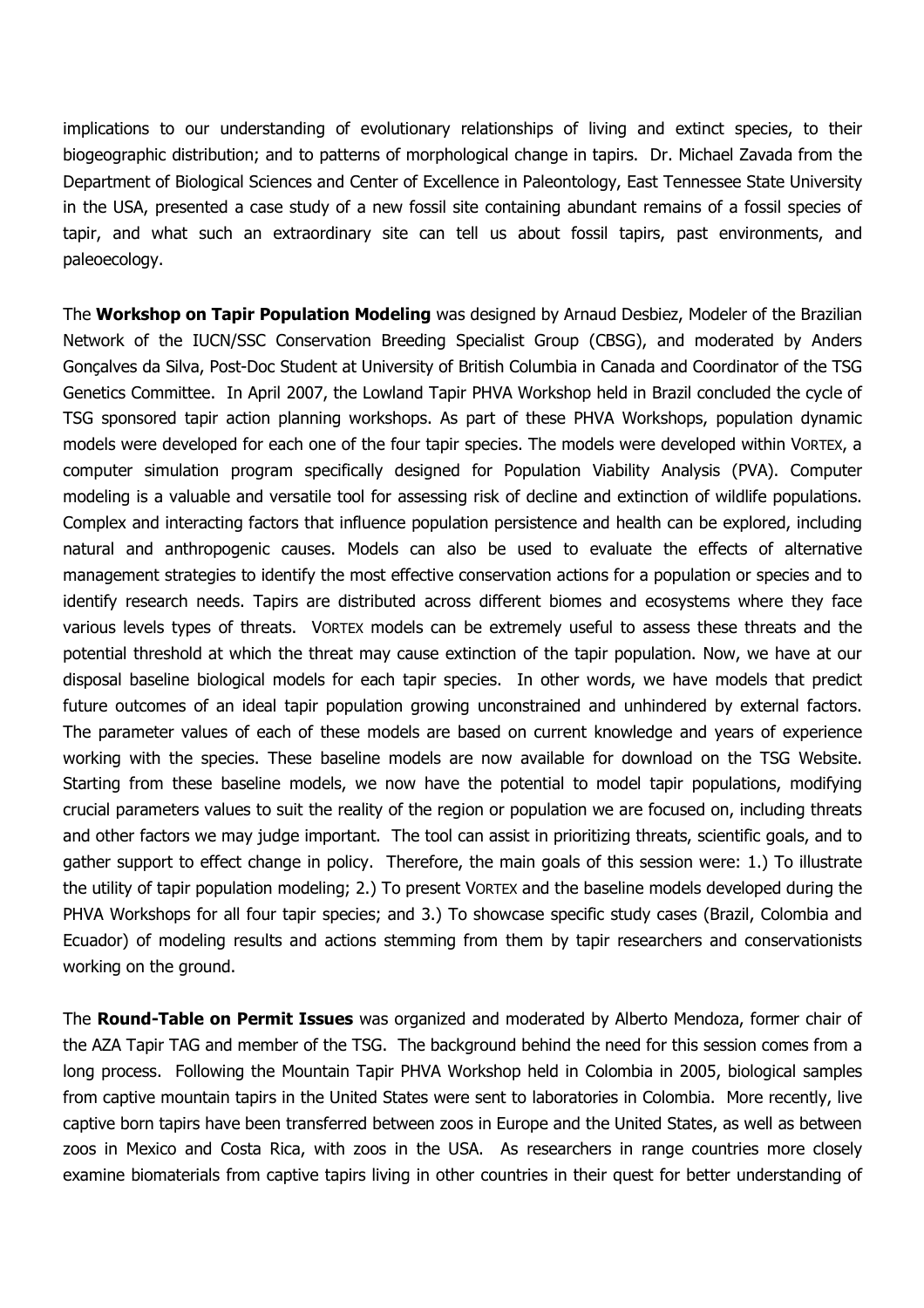tapir biology and biology as well as ways to further their conservation efforts, and as zoos in range countries and elsewhere further develop captive breeding and management programs, the international transfer of live animals and biomaterials will become increasingly commonplace. To make these transfers as simple as possible, it will be increasingly important that tapir researchers, CITES authorities and managers of captive tapirs all fully understand international law and how to safely and expeditiously ship living tapirs and preserved materials internationally. Therefore, the main goal of this session was to educate shippers of CITES I and II species of regulated tapirs of international laws that impact their trade. Better understanding of this area will reduce problems related to the growing numbers of transfers in live tapirs and preserved materials between zoos, researchers and NGOs worldwide.

### TSG Strategic Planning Workshop

The last session of the conference was the TSG Strategic Planning Workshop. The main goal of this session was to evaluate what the TSG has accomplished over the past two (2) years since the Fourth Symposium in Argentina and develop a new Strategic Plan for the group. The facilitators of this workshop were Bengt Holst, an active member of the Tapir Specialist Group and Convener of the European Network of the IUCN/SSC Conservation Breeding Specialist Group (CBSG), and Patrícia Medici, Convener of the Brazilian Network of CBSG.

Initially, conference participants were asked to prepare a list of five (5) issues they believed the TSG should be addressing over the next three (3) years before the Fifth International Tapir Symposium to be held in Malaysia in 2011. Participants were requested to ask themselves "What issues should the TSG address over the next three years in order to be more effective in terms of tapir conservation?" The workshop facilitators reviewed the lists of issues prepared by the symposium participants and defined the workshop dynamics. Four (4) different working group topics were identified based on the issues suggested earlier:

- 1.) Education, Outreach, Marketing, and Communication
- 2.) TSG Structure & Functioning
- 3.) Action Planning & Implementation
- 4.) Ex-Situ Conservation

The final outcome of the TSG Strategic Planning Workshop held in Mexico was a list of nineteen (19) priority goals and sixty-one (61) specific actions that the TSG will put into practice over the next three years (2008- 2010) in order to reach the goals between now and the Fifth International Tapir Symposium to be held in Malaysia in 2011. The final version of the TSG Strategic Plan 2008-2010 is available online on the TSG Website. This document is extremely important for the TSG and will guide our work over the next three years.

Detailed information about the concept, goals and design of the TSG Strategic Planning Workshop, as well as the TSG Strategic Plan 2008-2010, is included in other sessions of this report.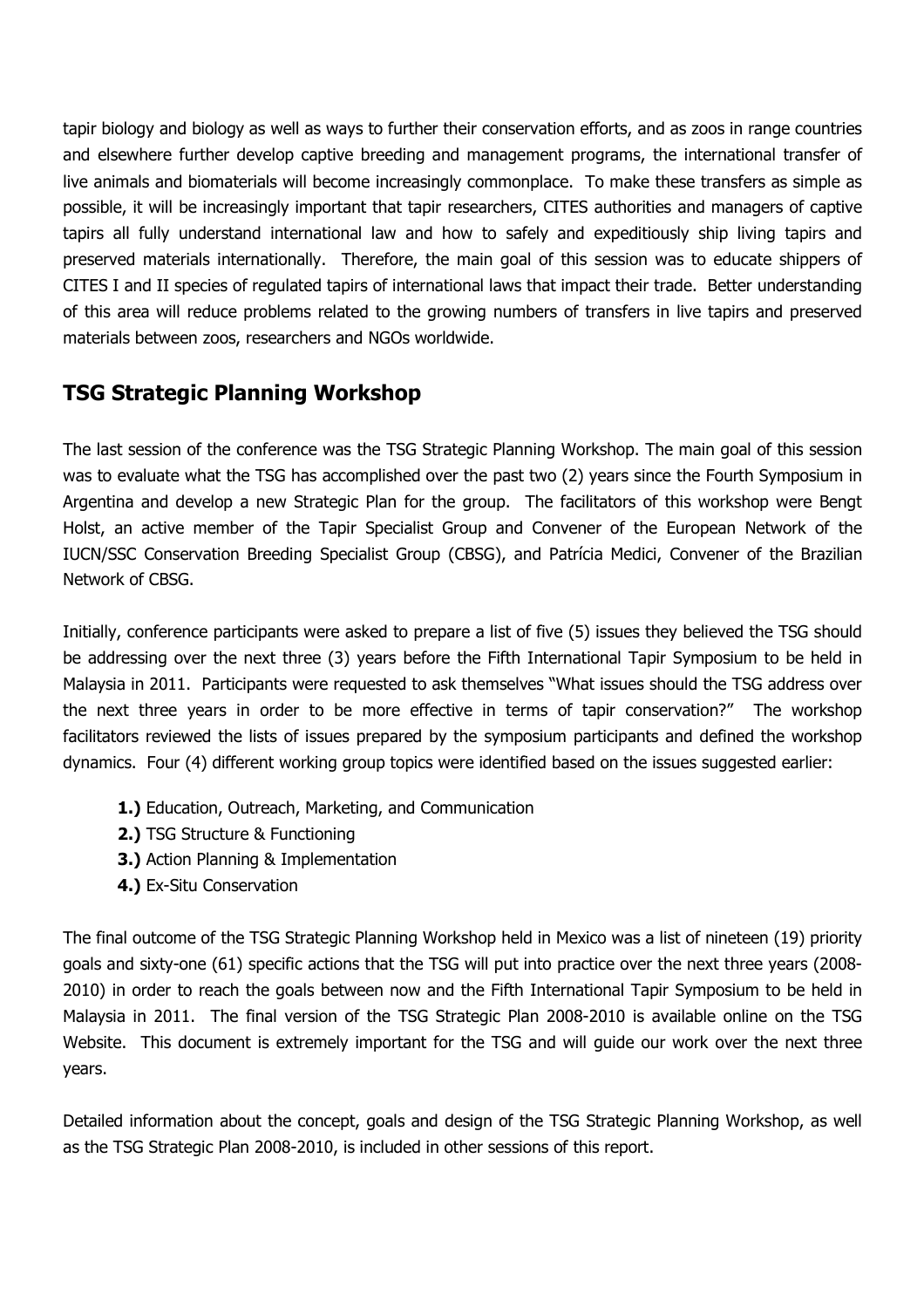## Carbon Emissions

The IUCN/SSC Tapir Specialist Group (TSG) and the planning committee of the Fourth International Tapir Symposium decided to offset the carbon emissions created through the conference's organization process and participants' travel to Mexico. The IUCN's Commissions have been going through a process of discussing creative strategies to mitigate and adapt to climate change. The SSC - Species Survival Commission - is committed to this strategy and is already taking positive action in terms of offsetting the 'carbon footprint' of its own activities, and the TSG is making every effort to be part of this process.

We calculated the carbon emissions during the organization of the conference (pre-conference flights to Mexico, use of vehicles for organization of logistics etc.) and the emissions produced during the meeting, including airport transfers, daily bus transportation from the hotel to XCARET and back every day, use of vehicles for logistic support etc. Additionally, all participants were requested to give us their flight itineraries so that we could calculate the emissions produced by each participant (tons of carbon emitted).

The  $CO<sub>2</sub>$  offset will be done in partnership with IPÊ - Instituto de Pesquisas Ecológicas (Institute for Ecological Research) - a conservation non-governmental organization based in Brazil, under the supervision of Patrícia Medici, Chair of the IUCN/SSC Tapir Specialist Group, and Jefferson Ferreira de Lima, Coordinator of the IPÊ's Coffee & Forest Program. IPÊ has just established a Carbon Offset Program - ARVORAR Inc. and their 6-people team helped us calculate the Tapir Symposium carbon emissions, the number of trees to be planted and, most importantly, the costs to establish such a project. See results below.

ARVORAR has a number of habitat restoration models and programs being carried out in different parts of Brazil and we chose to donate our carbon offset funds to the Coffee & Forest Program being carried out by IPÊ in the Pontal do Paranapanema Region, São Paulo State, Brazil. As a consequence, this funding will serve two different purposes, the offset of the Tapir Symposium's carbon emissions and the contribution to the establishment of agro-forestry plots that will provide former landless communities with alternative sources of income for their families.

| <b>Carbon Offset - Fourth International Tapir Symposium, Mexico 2008</b> |               |                                      |                           |
|--------------------------------------------------------------------------|---------------|--------------------------------------|---------------------------|
| <b>Total Carbon Emission</b>                                             |               | <b>Area to be Reforested</b>         | <b>Number of Trees to</b> |
| (tons of $CO2$ )                                                         | Hectares (ha) | <b>Square Meters (m<sup>2</sup>)</b> | be Planted                |
| 76.6                                                                     | 0.470         | 4,700                                | 392                       |
| Total Cost of the Project = US\$3,350                                    |               |                                      |                           |

The Tapir Specialist Group Conservation Fund (TSGCF) will cover the costs to offset the carbon emissions of the conference.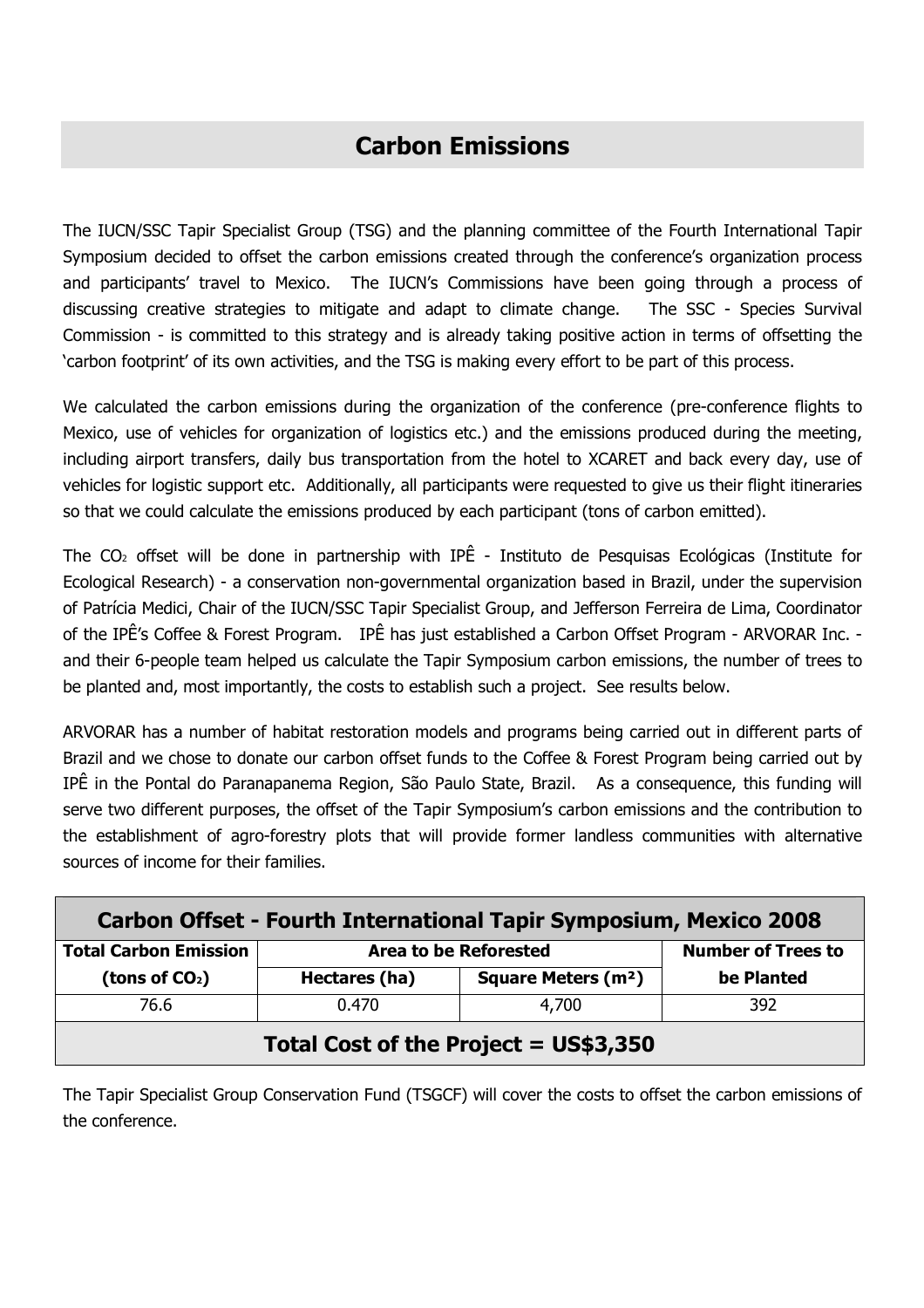

## Fourth International Tapir Symposium XCARET, Quintana Roo, Mexico, April 26 - May 1st, 2008

## FINANCIAL REPORT

| <b>ITEM</b>                                                                   | US\$          |
|-------------------------------------------------------------------------------|---------------|
| <b>PRE-CONFERENCE COSTS (Planning Process)</b>                                |               |
| Airfare (Pre-Conference Visit to XCARET)                                      | 1,051.25      |
| <b>Sub-Total</b>                                                              | US\$1,051.25  |
| <b>PARTICIPANT SUBSIDIES*</b>                                                 |               |
| Airfare                                                                       | 2,166.48      |
| Registration Fee (hotel accommodation and symposium materials)                | 10,140.00     |
| Sub-Total                                                                     | US\$12,306.48 |
| <b>SYMPOSIUM MATERIALS</b>                                                    |               |
| Symposium Materials (folders, pens, notebooks, name-tags, T-shirts etc.)      | 3,650.00      |
| Sub-Total                                                                     | US\$3,650.00  |
| <b>IN-COUNTRY CONFERENCE COSTS</b>                                            |               |
| Hotel Allegro Playacar (accommodation, breakfast and dinner for participants) | 24,390.00     |
| Simultaneous Translation (English-Spanish)                                    | 5,327.50      |
| Lunch & Coffee-Breaks                                                         | 4,145.26      |
| <b>Final Dinner</b>                                                           | 1,377.00      |
| Miscellaneous Expenses (car rental, gasoline, toll fees, airport fees)        | 455,50        |
| <b>Sub-Total</b>                                                              | US\$35,695.26 |
| TOTAL                                                                         | US\$52,702.99 |

• PARTICIPANT SUBSIDIES: The Fourth International Tapir Symposium sponsored the traveling expenses (plane tickets) and/or registration fee (including hotel accommodation and symposium materials of eighteen (18) key participants from eight (8) tapir range countries, who otherwise could not have attended the conference.

NOTE: Parque XCARET provided IN-KIND support for:

- Organization of symposium logistics (planning process)
- Use of meeting rooms and AV Equipment
- Use of general workshop equipment and supplies (flip-charts, markers, paper etc.)
- Xerox copies
- Airport Transfers & Daily Transportation (Hotel XCARET Hotel)
- Icebreaker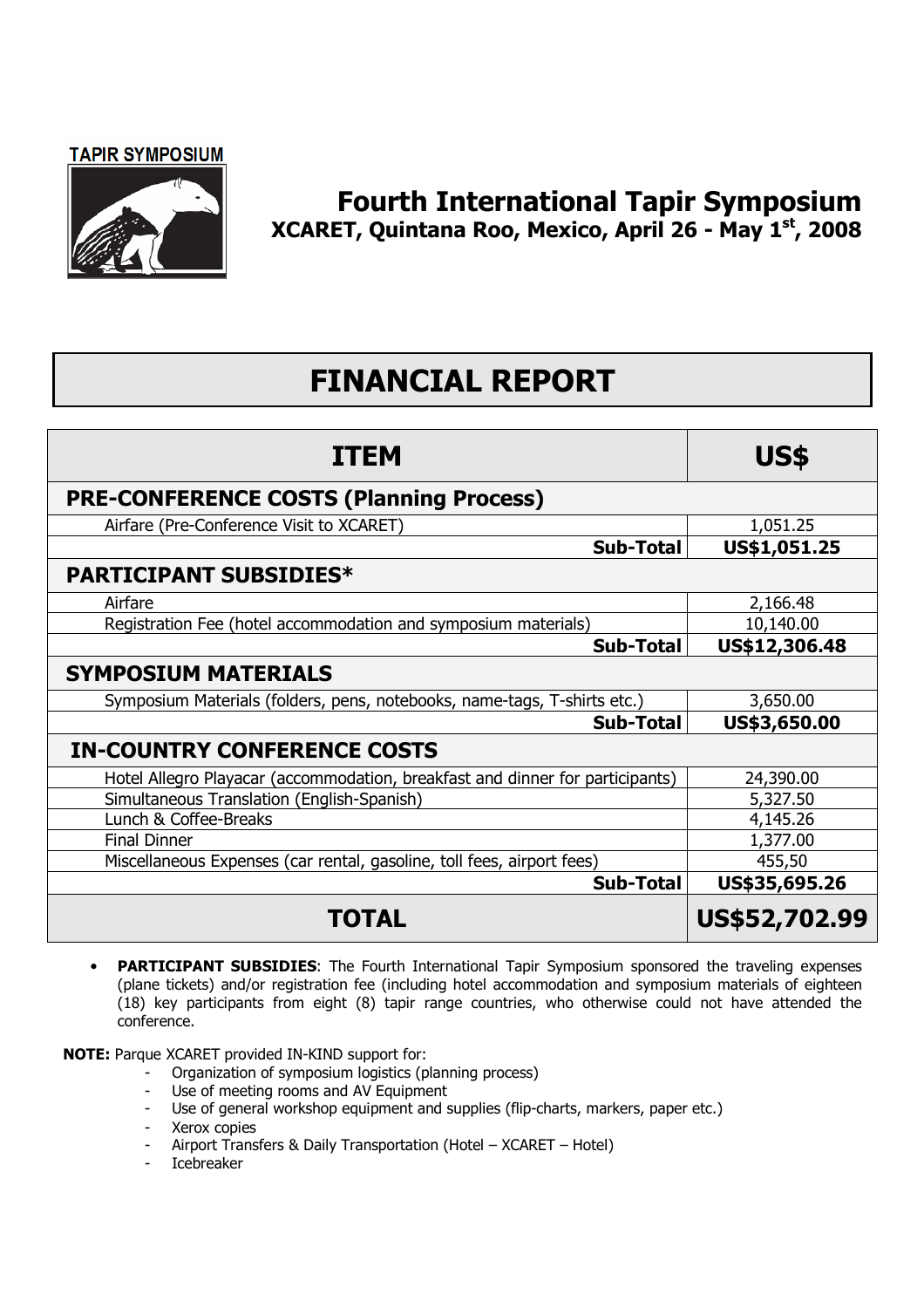

### Fourth International Tapir Symposium XCARET, Quintana Roo, Mexico, April 26 - May 1st, 2008

## SYMPOSIUM PROGRAM

## Saturday, April 26

#### 19:00-22:00 Opening Ceremony & Icebreaker (XCARET Aquarium)

## Sunday, April 27

## 09:00-10:30 **KEYNOTE SPEAKER**

#### The IUCN Species Survival Commission (SSC) and Species Programme

#### Dena Cator

 SSC Network Support Officer IUCN - The International Union for the Conservation of Nature, Switzerland

INTRODUCTION: Dena Cator is the SSC Network Support Officer in the Species Programme at IUCN - The International Union for Conservation of Nature, based in Geneva, Switzerland. Her position is to support the more than 100 Specialist Groups and their Chairs that comprise the Species Survival Commission (SSC), a science-based network of more than 7,500 volunteer experts that implement species conservation initiatives globally. On a daily basis, she works on activities such as supporting Specialist Group Chairs in their work, fundraising for Specialist Groups and the IUCN Species Programme (which supports the SSC), producing communications and publication materials, liaising with other IUCN regional offices and conservation organizations as well as representing IUCN and SSC at international fora such as CITES and CBD. Dena has worked for the past 15 years as a biologist, researcher and land use planner both in Canada, her home country, and overseas in areas such as Latin America, Asia and southern Africa. Her love of wildlife and interest in conservation has led her to conduct fieldwork on birds, small mammals, ungulates and plants in a variety of environments. Previous to this position, she worked for IUCN's Forest Conservation Programme and for the Premier's Office of British Columbia developing a new strategic land use planning program for the province in collaboration with First Nations indigenous groups. Dena has a B.Sc. in Biology and Geography from the University of Victoria (with a focus on journalism) and a M.Sc. in Environment and Development from the London School of Economics and Political Science.

#### 10:30-11:10 PAPER SESSION 1: Tapir Captive and Reproductive Management Session Moderator: Alberto Mendoza

10:30-10:50 Biomedical Survey of Baird's Tapir (*Tapirus bairdii*) in Captivity in Panama Budhan S. Pukazhenthi

> Smithsonian's National Zoological Park, Conservation & Research Center, USA Member, IUCN/SSC Tapir Specialist Group (TSG)

10:50-11:10 Seminal Traits in the Baird's Tapir (*Tapirus bairdii*) Following Electroejaculation Budhan S. Pukazhenthi

 Smithsonian's National Zoological Park, Conservation & Research Center, USA Member, IUCN/SSC Tapir Specialist Group (TSG)

11:10-11:30 COFFEE BREAK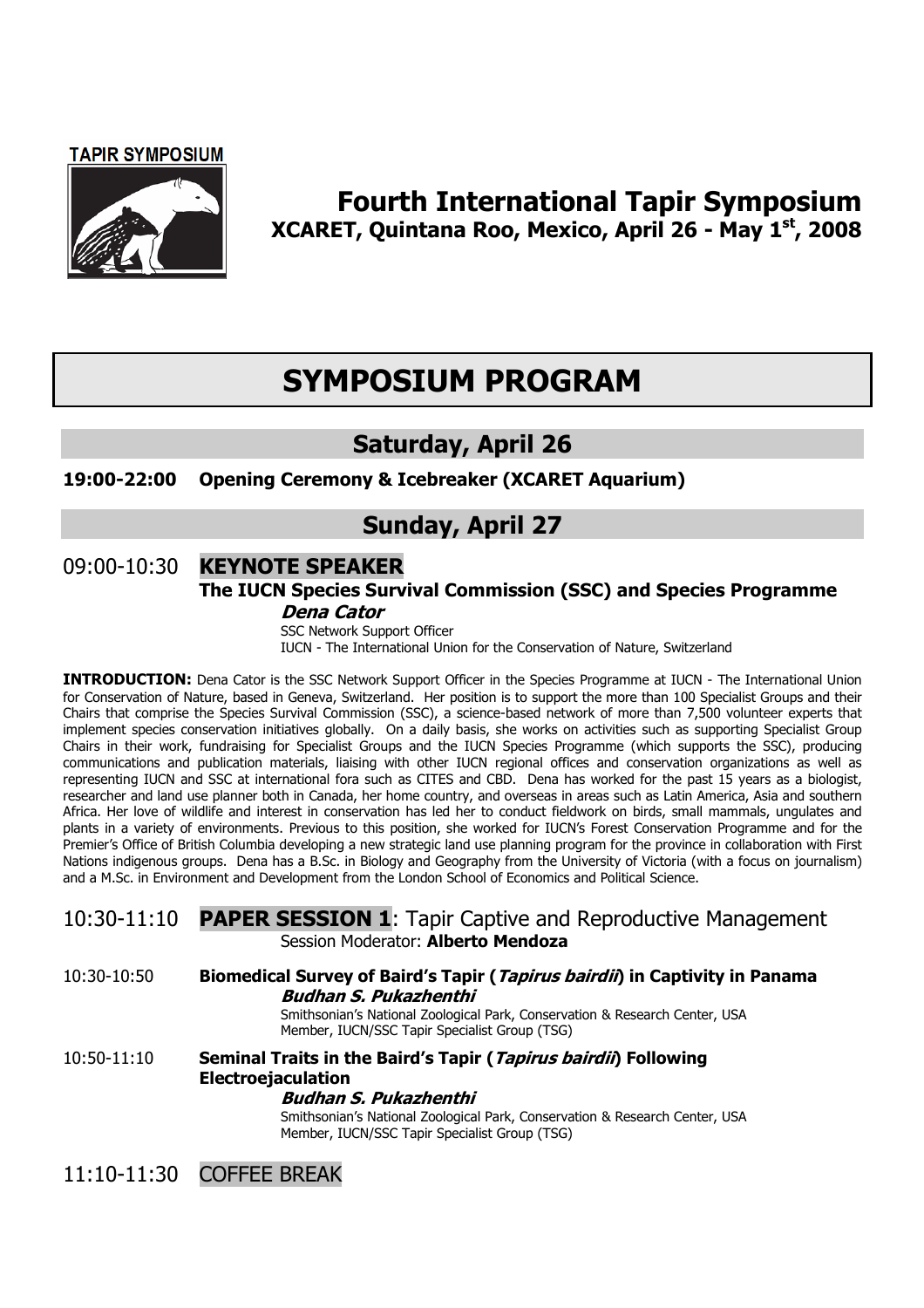|             | 11:30-13:00 PAPER SESSION 2: Tapir Genetics<br>Session Moderator: Anders Gonçalves da Silva                                                                                                                                                                                                                                    |
|-------------|--------------------------------------------------------------------------------------------------------------------------------------------------------------------------------------------------------------------------------------------------------------------------------------------------------------------------------|
| 11:30-11:50 | The Malayan Tapir: A Proposal for New Insights into the Species' Genetic<br><b>Diversity</b><br>Cristina Luís<br>CIES-ISCTE, Portugal<br>Coordinator, TSG Genetics Committee                                                                                                                                                   |
| 11:50-12:10 | <b>Evaluating Preservation and Extraction of DNA from Tapir Dung: Tools to</b><br><b>Facilitate Conservation Genetic Studies from Non-Invasive Samples</b><br>Anders Gonçalves da Silva<br>University of British Columbia Okanagan, Canada<br>Coordinator, TSG Genetics Committee                                              |
| 12:10-12:30 | <b>Genetic Diversity and Management of a Captive Population of Lowland</b><br>Tapir ( <i>Tapirus terrestris</i> ), in Argentina<br>Anders Gonçalves da Silva<br>University of British Columbia Okanagan, Canada<br>Coordinator, TSG Genetics Committee                                                                         |
| 12:30-12:50 | Genetic Variation in Captive Populations of Baird's Tapir (Tapirus bairdii) in<br><b>Panama</b><br>Gina Della Togna<br>INDICASAT, City of Knowledge, Clayton, Panama                                                                                                                                                           |
| 12:50-14:00 | <b>LUNCH</b>                                                                                                                                                                                                                                                                                                                   |
| 14:00-16:00 | <b>PAPER SESSION 3:</b> Tapir Conservation Initiatives: Research,<br>Management & Education (Part 1)<br>Session Moderator: Olga Lucía Montenegro                                                                                                                                                                               |
| 14:00-14:20 | <b>Current Distribution and Conservation Status of Baird's Tapir (Tapirus</b><br><i>bairdii</i> ) in Mexico<br>Ana Laura Nolasco Vélez<br>Instituto de Ecología, UNAM, Mexico                                                                                                                                                  |
| 14:20-14:40 | The Tapir's Role in the Ecosystem: Lessons from Experiments in the Forest,<br><b>Calakmul Mexico</b><br>Georgina O'Farrill<br>Biology Department, McGill University, Canada<br>Member, IUCN/SSC Tapir Specialist Group (TSG)                                                                                                   |
| 14:40-15:00 | The Baird's Tapir Project of Costa Rica<br><b>Kendra Bauer</b><br>University of Texas at Austin, USA / Baird's Tapir Project, Costa Rica<br>Member, IUCN/SSC Tapir Specialist Group (TSG)                                                                                                                                      |
| 15:00-15:20 | Preliminary Analysis for the Determination of Baird's Tapir (Tapirus bairdii)<br><b>Potential Habitat in Guatemala</b><br>Manolo García<br>Centro de Datos para la Conservación del Centro de Estudios Conservacionistas<br>Universidad de San Carlos de Guatemala, Guatemala<br>Member, IUCN/SSC Tapir Specialist Group (TSG) |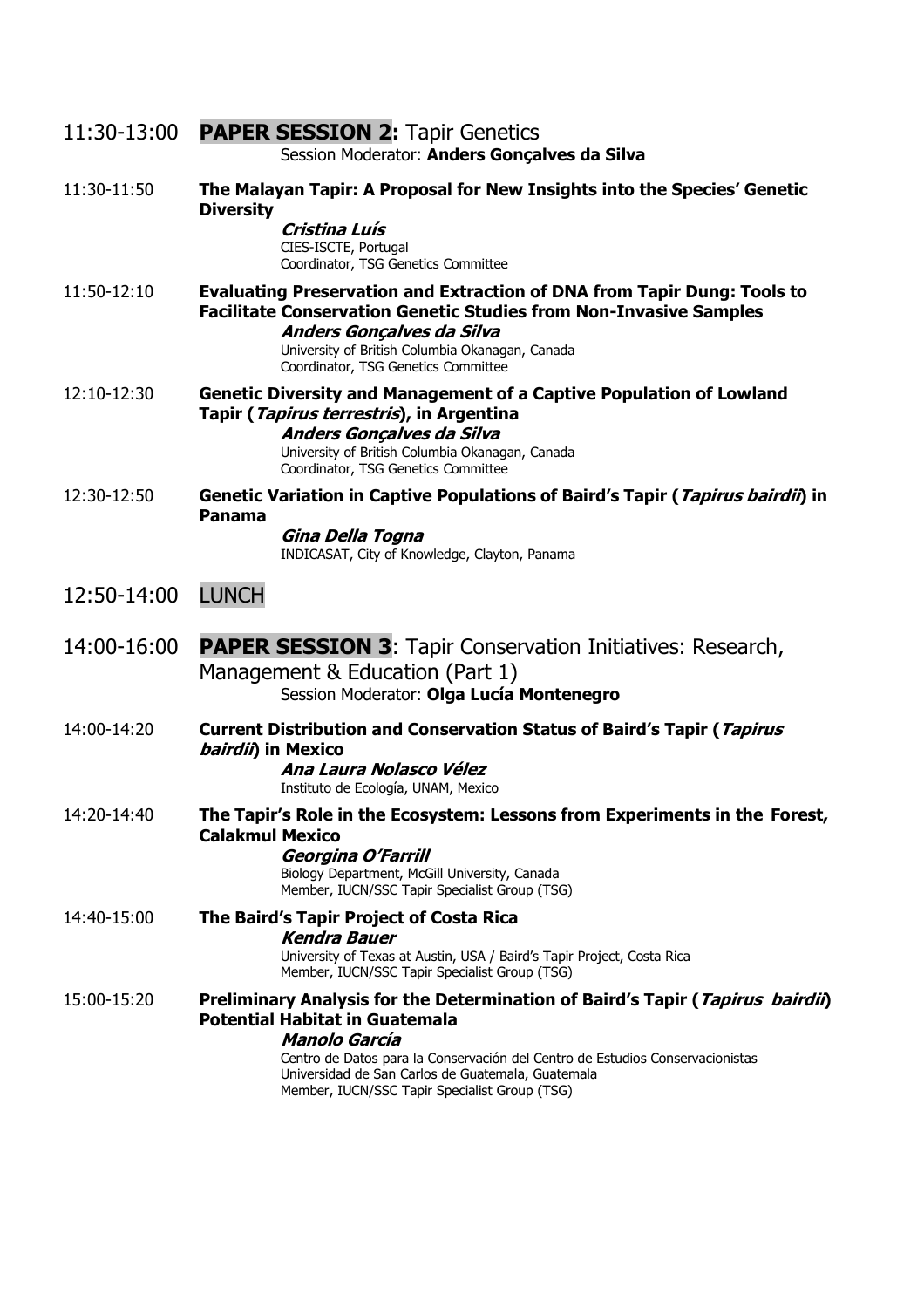| 15:20-15:40 | Capture, Handling and Monitoring of Wild Tapirs in the Zoque Rainforest,<br>Oaxaca, Mexico<br><b>Iván Lira-Torres</b><br>Zoologico de San Juan de Aragón, Mexico<br>Member, IUCN/SSC Tapir Specialist Group (TSG)                                                                                                   |
|-------------|---------------------------------------------------------------------------------------------------------------------------------------------------------------------------------------------------------------------------------------------------------------------------------------------------------------------|
| 15:40-16:00 | Baird's Tapir Reintroduction at Rafiki Safari Lodge, Costa Rica<br>Lautjie Boshoff & Polly Underdown<br>Rafiki Safari Lodge, Costa Rica                                                                                                                                                                             |
| 16:00-16:30 | <b>COFFEE BREAK &amp; POSTER SESSION</b>                                                                                                                                                                                                                                                                            |
| 16:30-18:10 | <b>PAPER SESSION 4:</b> Tapir Conservation Initiatives: Research,<br>Management & Education (Part 2)<br>Session Moderator: Kendra Bauer                                                                                                                                                                             |
| 16:30-16:50 | <b>Ecology and Conservation of Mountain Tapir in a Cattle Ranching</b><br><b>Environment</b><br>Diego J. Lizcano<br>Grupo de Ecología y Biogeografía, Universidad de Pamplona, Colombia<br>Species Coordinator, Mountain Tapir, IUCN/SSC Tapir Specialist Group (TSG)                                               |
| 16:50-17:10 | Movement Patterns and Home Range Use of Lowland Tapirs (Tapirus<br>terrestris) in the Peruvian Amazon<br><b>Mathias W. Tobler</b><br>Andes to Amazon Biodiversity Program / Botanical Research Institute of Texas, USA<br>Manager, Virtual Library, IUCN/SSC Tapir Specialist Group (TSG)                           |
| 17:10-17:30 | Distribution Patterns of Capture Places of Tapir (Tapirus terrestris) based on<br><b>Traditional Knowledge of the Andoque and Nonuya Indigenous Communities</b><br>and the Settlement of Puerto Santander-Araracuara, Colombian Amazon<br>Adriana Sarmiento Dueñas<br>Member, IUCN/SSC Tapir Specialist Group (TSG) |
| 17:30-17:50 | Population Estimates of Malay Tapir, Tapirus indicus, by Camera Trapping in<br>Krau Wildlife Reserve, Malaysia<br><b>Carl Traeholt</b><br>Copenhagen Zoo, Denmark / Department of Wildlife and National Parks, Malaysia<br>Species Coordinator, Malayan Tapir, IUCN/SSC Tapir Specialist Group (TSG)                |
| 17:50-18:10 | Felipe, the Conservation Messenger in Quijos Watershed, Ecuador: Using the<br><b>Tapir as an Environmental Education Tool</b><br><b>Alejandra Paredes</b><br>Fundación Ecuatoriana de Estudios Ecológicos-EcoCiencia, Ecuador                                                                                       |
| 18:10-19:10 | <b>PAPER SESSION 5:</b> Tapir Action Planning and Identification of<br><b>Priority Areas</b><br>Session Moderator: Diego J. Lizcano                                                                                                                                                                                 |
| 18:10-18:30 | Update and Results of the National Program for Tapir Conservation in<br><b>Colombia</b><br>Juliana Rodríguez-Ortiz<br>Instituto de Ciencias Naturales, Universidad Nacional de Colombia<br>Country Coordinator, Colombia, IUCN/SSC Tapir Specialist Group (TSG)                                                     |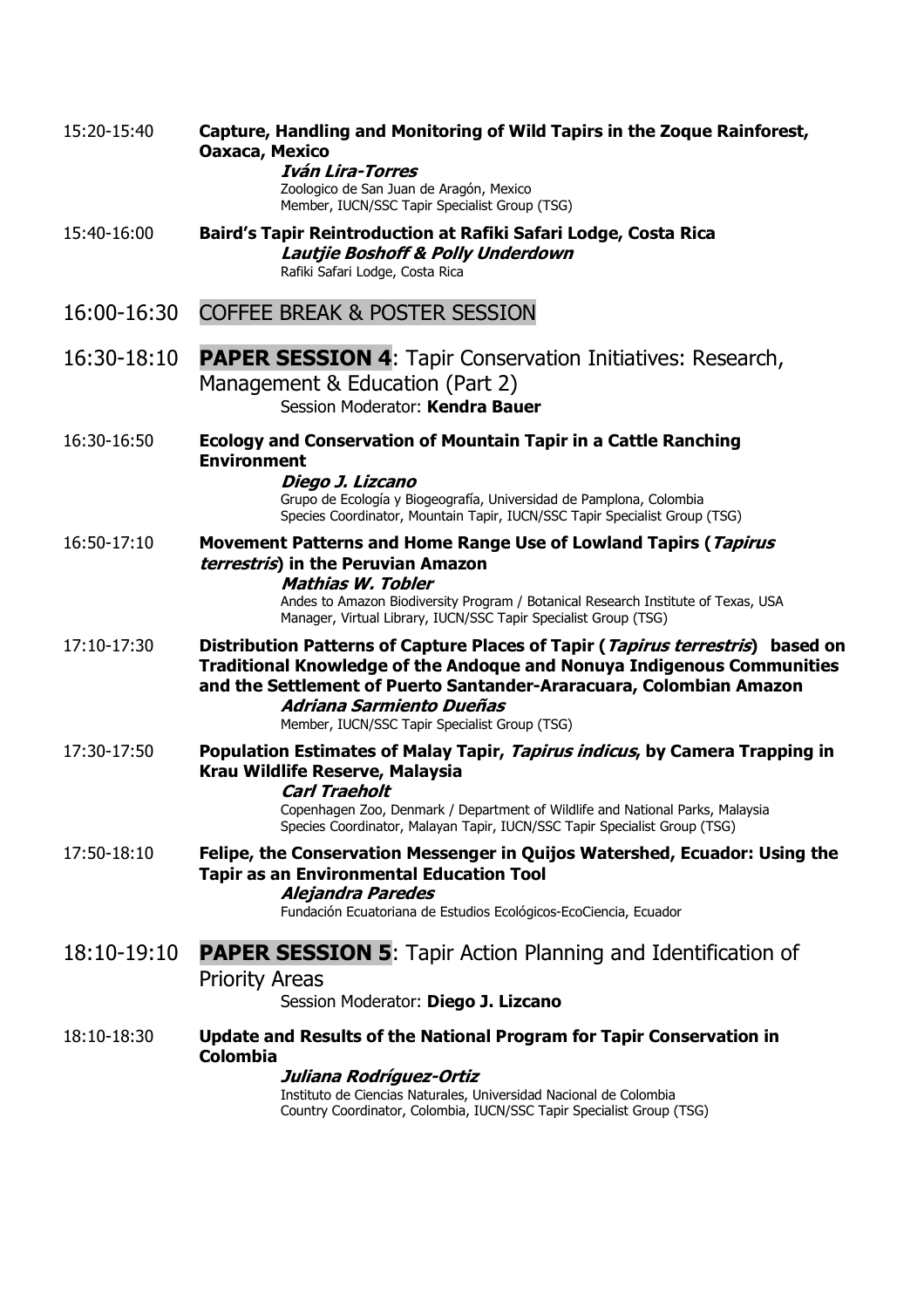#### 18:30-18:50 National Strategy for the Conservation of Tapirs in Ecuador (Tapirus terrestris, Tapirus pinchaque) Fernando Nogales

 Universidad Técnica Particular de Loja, Escuela de Gestión Ambiental, Ecuador Country Coordinator, Ecuador, IUCN/SSC Tapir Specialist Group (TSG)

#### 18:50-19:10 A Systematic Approach to Identify Priority Areas for Mountain Tapir in the Northern Andes of Colombia

#### Carlos A. Pedraza

 Department of Biological Sciences, Universidad de los Andes, Colombia Member, IUCN/SSC Tapir Specialist Group (TSG)

## Monday, April 28

#### 09:00-10:00 **KEYNOTE SPEAKER** Improving your Game: 10 Steps to Becoming a Tapir Conservation Guru Jeffrey Flocken

Director of Washington DC Office, International Fund for Animal Welfare (IFAW), USA Member, IUCN/SSC Tapir Specialist Group (TSG)

INTRODUCTION: Mr. Flocken is the DC Office Director for the International Fund for Animal Welfare where he leads the organization's team of legislative professionals advocating for U.S. policy initiatives on behalf of wildlife conservation and animal welfare. Before this appointment, Mr. Flocken worked for five years as an International Affairs Specialist in the U.S. Fish & Wildlife Service's Division of International Conservation, where he focused on international species conservation policy, outreach, and global conservation grant programs. Prior to joining the Service, he worked as an Education, Policy and Outreach Director for Conservation International. He has a law degree from Wayne State University, and graduated with honors from the University of Michigan. Before working at Conservation International, Mr. Flocken created and managed the leading national endangered species conservation campaign for the United States' largest conservation organization, National Wildlife Federation. In this capacity he worked on national and regional endangered species policy, orchestrated species conservation initiatives across North America, and developed award winning educational and outreach materials on the need for endangered species conservation. Additionally, Mr. Flocken has worked with the general counsel at Greenpeace, USA; edited for the scholarly publication, The Yearbook of International Environmental Law; and served as a toxics policy specialist negotiating for higher water-quality standards in the Great Lakes watershed region. Mr. Flocken is also the founder and Board Chair of the Emerging Wildlife Conservation Leaders initiative which mentors and provides campaign training for up-and-coming leaders in the wildlife field.

### 10:00-11:00 REPORTS: TSG Committees & Taskforces (Part 1)

Session Moderator: Gilia Angell

| 10:00-10:20 | <b>Genetics Committee</b><br>Anders Gonçalves da Silva<br>University of British Columbia Okanagan, Canada<br>Coordinator, TSG Genetics Committee                                                                                                                                                            |
|-------------|-------------------------------------------------------------------------------------------------------------------------------------------------------------------------------------------------------------------------------------------------------------------------------------------------------------|
| 10:20-10:40 | <b>Zoos Committee</b><br>Viviana B. Quse<br>Senior Veterinarian, Fundación Temaikén, Argentina<br>Coordinator, TSG Zoo Committee                                                                                                                                                                            |
| 10:40-11:00 | <b>Tapir Re-Introduction and Translocation Taskforce</b><br>Patrícia Medici<br>Research Coordinator, Lowland Tapir Conservation Initiative<br>IPÊ - Instituto de Pesquisas Ecológicas, Brazil<br>Chair, IUCN/SSC Tapir Specialist Group (TSG)<br>Coordinator, TSG Re-Introduction & Translocation Taskforce |

#### 11:00-11:20 COFFEE BREAK & POSTER SESSION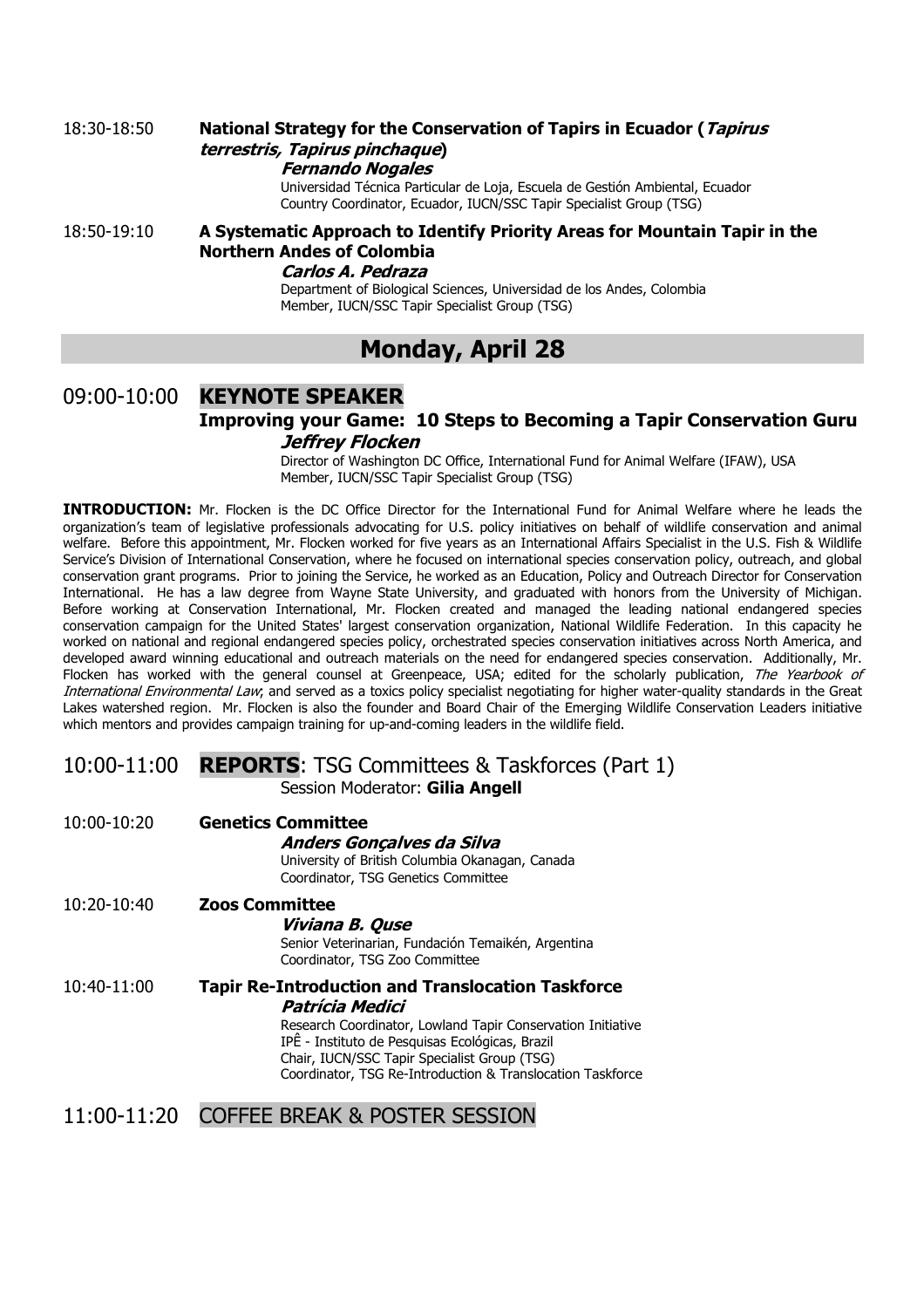| 11:20-13:00 | <b>REPORTS:</b> TSG Committees & Taskforces (Part 2)<br>Session Moderator: Viviana B. Quse                                                                                                                                                                                      |
|-------------|---------------------------------------------------------------------------------------------------------------------------------------------------------------------------------------------------------------------------------------------------------------------------------|
| 11:20-11:40 | <b>TSG Virtual Library</b><br><b>Mathias Tobler</b><br>Andes to Amazon Biodiversity Program / Botanical Research Institute of Texas, USA<br>Manager, Virtual Library, IUCN/SSC Tapir Specialist Group (TSG)                                                                     |
| 11:40-12:00 | <b>Marketing Committee &amp; Website</b><br>Gilia Angell<br>Senior Designer, Amazon.com<br>Coordinator, TSG Marketing Committee<br>Webmaster, www.tapirs.org                                                                                                                    |
| 12:00-12:20 | <b>Fundraising Committee</b><br>Patrícia Medici<br>Research Coordinator, Lowland Tapir Conservation Initiative<br>IPÊ - Instituto de Pesquisas Ecológicas, Brazil<br>Chair, IUCN/SSC Tapir Specialist Group (TSG)<br>Coordinator, TSG Re-Introduction & Translocation Taskforce |
| 12:20-12:40 | <b>Education &amp; Outreach Committee</b><br><b>Kelly Russo</b><br>Manager of Interactive Marketing, Web Communications Department, Houston Zoo, USA<br>Coordinator, TSG Education & Outreach Committee                                                                         |
| 12:40-13:00 | <b>Tapir Red List 2008 &amp; Global Mammal Assessment</b><br><b>Alan Shoemaker</b><br>Permit Advisor, AZA Tapir TAG<br>Red List Authority, IUCN/SSC Tapir Specialist Group (TSG)                                                                                                |
| 13:00-14:00 | <b>LUNCH</b>                                                                                                                                                                                                                                                                    |
| 14:00-14:30 | <b>SPECIAL PRESENTATION</b><br>Committing to Long-Term In-Situ Conservation through Building a<br>Major Exhibit Focusing on Brazilian Species, Ecosystems and Cultures<br><b>Richard Schwartz</b><br>Director, Nashville Zoo, United States                                     |
| 14:30-16:00 | <b>WORKSHOP 1 (Part 1): TSG Action Plan Implementation Taskforce</b><br>Facilitators: Patrícia Medici (CBSG Brasil) & Bengt Holst (CBSG Europe)                                                                                                                                 |
| 16:00-16:30 | <b>COFFEE BREAK &amp; POSTER SESSION</b>                                                                                                                                                                                                                                        |
|             |                                                                                                                                                                                                                                                                                 |

16:30-19:00 **WORKSHOP 1 (Part 2)**: TSG Action Plan Implementation Taskforce Facilitators: Patrícia Medici (CBSG Brasil) & Bengt Holst (CBSG Europe)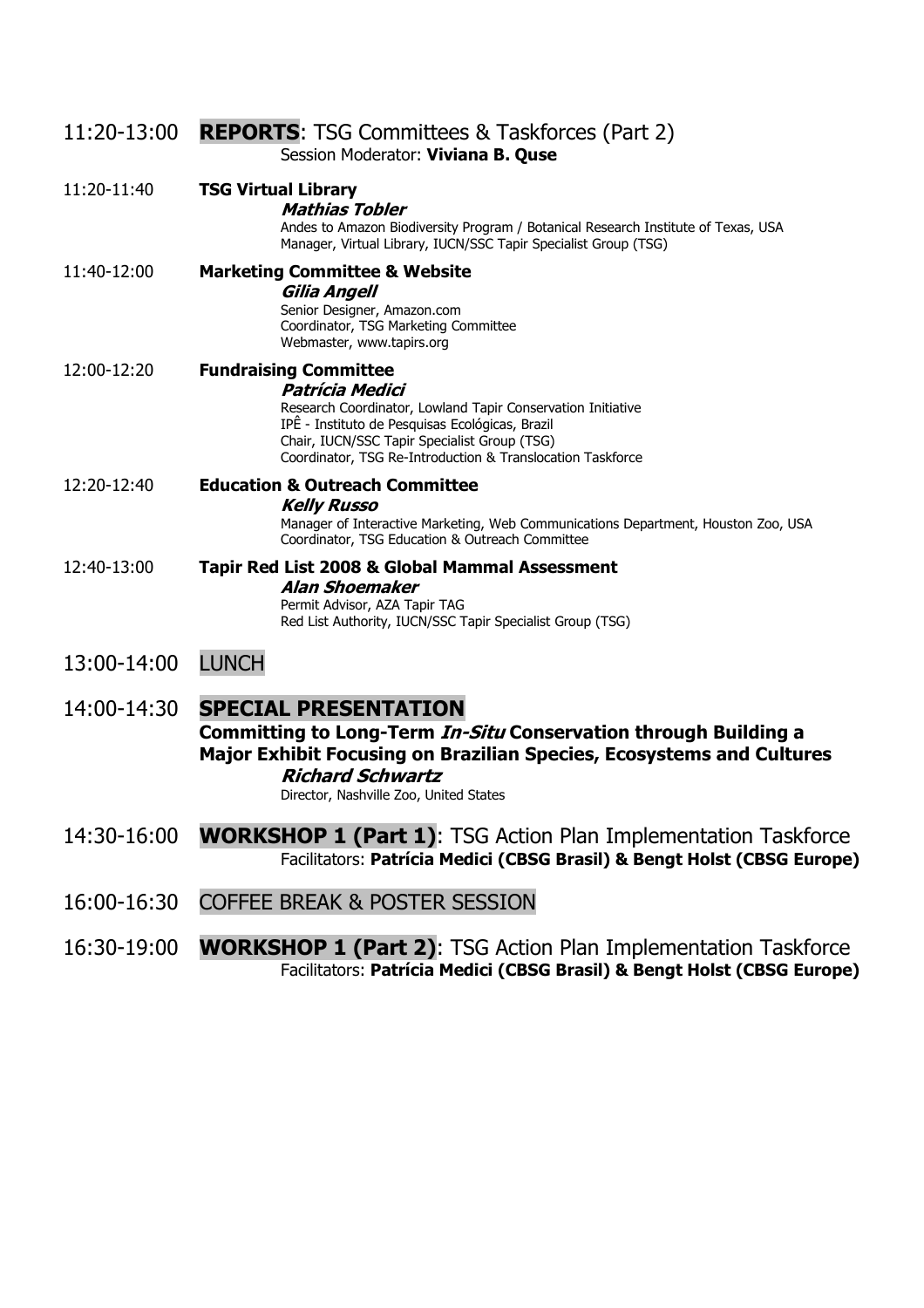## Tuesday, April 29

## VISIT TO PARQUE XCARET

## Wednesday, April 30

| 09:00-10:00 | <b>WORKSHOP 1 (Part 3): TSG Action Plan Implementation Taskforce</b><br>Facilitators: Patrícia Medici (CBSG Brasil) & Bengt Holst (CBSG Europe)                                                                                                                                                                                           |
|-------------|-------------------------------------------------------------------------------------------------------------------------------------------------------------------------------------------------------------------------------------------------------------------------------------------------------------------------------------------|
| 10:00-11:00 | <b>WORKSHOP 2: Paleontology</b><br>Moderator: Matthew Colbert                                                                                                                                                                                                                                                                             |
| 10:00-10:05 | <b>Session Introduction</b><br><b>Matthew Colbert</b><br>High-Resolution X-ray CT Facility, University of Texas at Austin, USA<br>Evolutionary Consultant, IUCN/SSC Tapir Specialist Group (TSG)                                                                                                                                          |
| 10:05-10:20 | <b>Presentation 1: New Fossil Discoveries and the Evolutionary History of</b><br><b>Tapirus</b><br><b>Matthew Colbert</b><br>High-Resolution X-ray CT Facility, University of Texas at Austin, USA<br>Evolutionary Consultant, IUCN/SSC Tapir Specialist Group (TSG)                                                                      |
| 10:20-10:30 | <b>Questions &amp; Discussions</b>                                                                                                                                                                                                                                                                                                        |
| 10:30-10:45 | Presentation 2: Intestinal Parasites of Tapirus polkensis, from the Gray<br><b>Fossil Site, Tennessee</b><br><b>Michael Zavada</b><br>Department of Biological Sciences and Center of Excellence in Paleontology<br>East Tennessee State University, USA                                                                                  |
| 10:45-11:00 | <b>Questions &amp; Discussions</b>                                                                                                                                                                                                                                                                                                        |
| 11:00-11:30 | <b>COFFEE BREAK &amp; POSTER SESSION</b>                                                                                                                                                                                                                                                                                                  |
| 11:30-13:00 | <b>ROUND-TABLE:</b> Dealing with Permit Issues: Regulations for <i>In-Situ</i><br>and Ex-Situ Conservation<br>Moderators: Alberto Mendoza & Alan Shoemaker                                                                                                                                                                                |
| 11:30-11:45 | <b>Session Introduction: Breadth of Problems and Needs of Tapir Holders and</b><br><b>Researchers</b><br>Alberto Mendoza<br>Member, IUCN/SSC Tapir Specialist Group (TSG)                                                                                                                                                                 |
| 11:45-12:00 | <b>Presentation 1: Scope of International Trade by European Zoos</b><br><b>Bengt Holst</b><br>Director of Conservation and Science, Copenhagen Zoo, Denmark<br>Chair, EAZA Tapir Taxon Advisory Group (TAG)<br>Convener, IUCN/SSC Conservation Breeding Specialist Group (CBSG) - Europe<br>Member, IUCN/SSC Tapir Specialist Group (TSG) |
| 12:00-12:15 | <b>Presentation 2: Permitting Issues Impacting Applicants Involved with</b><br><b>Captive Tapirs and Biosamples</b><br>Alan Shoemaker<br>Permit Advisor, AZA Tapir TAG                                                                                                                                                                    |

Red List Authority, IUCN/SSC Tapir Specialist Group (TSG)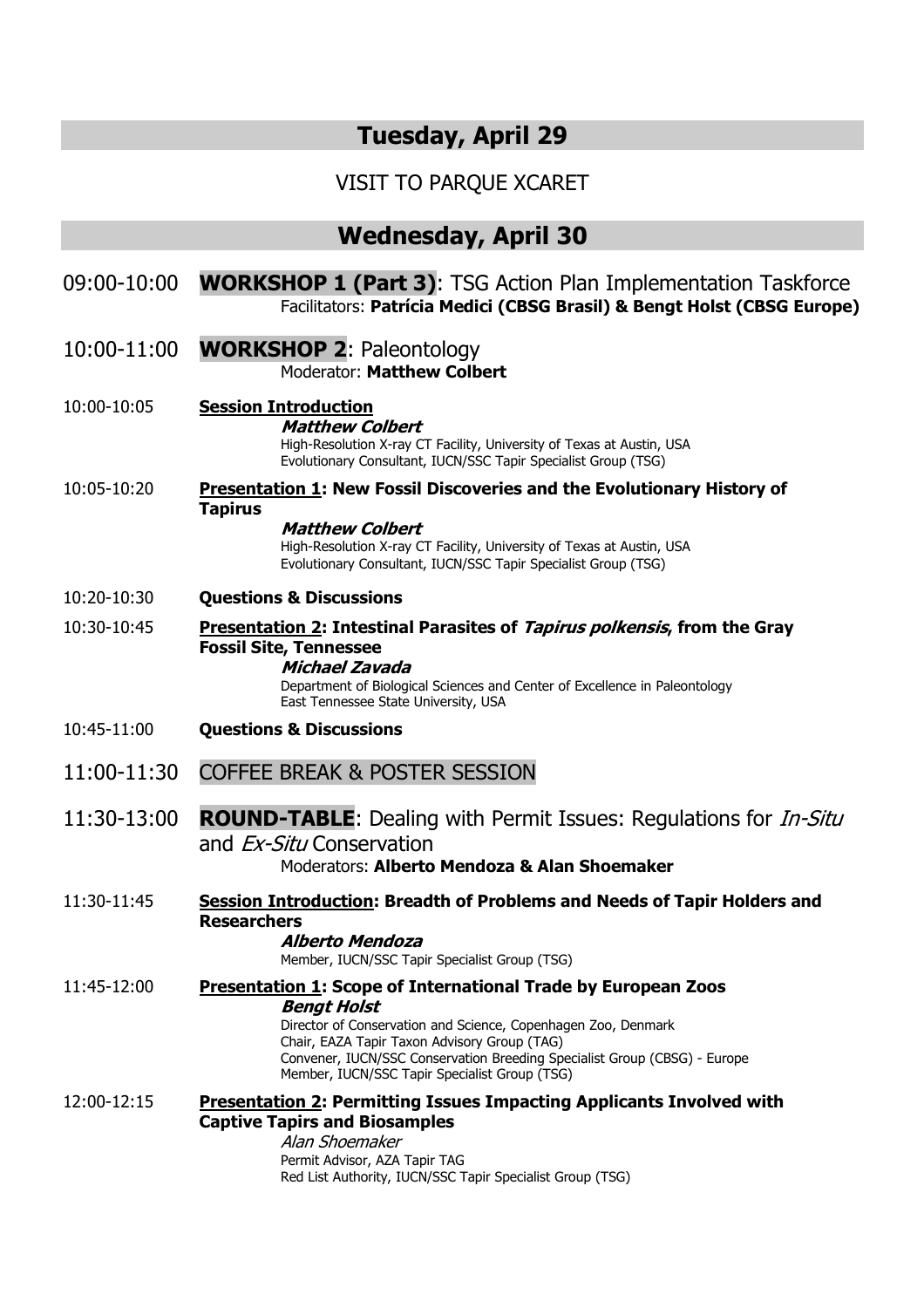| 12:15-12:30 | <b>Presentation 3: Future Needs and Potential for International Conservation</b><br><b>Activities among Range Countries (COSTA RICA)</b><br>José Joaquin Calvo Domingo<br>Head of CITES, Costa Rica<br>Member, IUCN/SSC Tapir Specialist Group (TSG)                                                                                                                                                        |
|-------------|-------------------------------------------------------------------------------------------------------------------------------------------------------------------------------------------------------------------------------------------------------------------------------------------------------------------------------------------------------------------------------------------------------------|
| 12:30-12:45 | Presentation 4: Future Needs and Potential for International Conservation<br><b>Activities among Range Countries (PANAMA)</b><br>Jorge García<br>Head of CITES, Panama                                                                                                                                                                                                                                      |
| 12:45-13:00 | <b>Presentation 5: The Importance of Becoming Involved in National, Regional</b><br>and International Management Programs for Captive Tapirs Worldwide<br>Alan Shoemaker<br>Permit Advisor, AZA Tapir TAG<br>Red List Authority, IUCN/SSC Tapir Specialist Group (TSG)                                                                                                                                      |
| 13:00-14:00 | <b>LUNCH</b>                                                                                                                                                                                                                                                                                                                                                                                                |
| 14:00-16:00 | <b>WORKSHOP 3: Tapir Population Modeling</b><br>Moderator: Anders Gonçalves da Silva                                                                                                                                                                                                                                                                                                                        |
| 14:00-14:30 | <b>Session Introduction: Modeling, VORTEX, and Tapir Baseline Models</b><br>Anders Gonçalves da Silva<br>University of British Columbia Okanagan, Canada<br>Coordinator, TSG Genetics Committee                                                                                                                                                                                                             |
| 14:30-14:45 | <b>Questions &amp; Discussions</b>                                                                                                                                                                                                                                                                                                                                                                          |
| 14:45-15:00 | <b>Study Case 1 - Presentation: Lowland Tapir Population Densities and</b><br><b>Management Strategies in Ecuador</b><br><b>Andrés Tapia</b><br>Centro FÁTIMA, Ecuador<br>Member, IUCN/SSC Tapir Specialist Group (TSG)                                                                                                                                                                                     |
| 15:00-15:15 | Study Case 2 - Presentation: Long-Term Impact of Road Kill on a Lowland<br>Tapir Population in Morro do Diabo State Park, Atlantic Forest, Brazil<br><b>Patrícia Medici</b><br>Research Coordinator, Lowland Tapir Conservation Initiative<br>IPÊ - Instituto de Pesquisas Ecológicas, Brazil<br>Chair, IUCN/SSC Tapir Specialist Group (TSG)<br>Coordinator, TSG Re-Introduction & Translocation Taskforce |
| 15:15-15:30 | <b>Study Case 3 - Presentation: Lowland Tapir X Habitat Loss X Hunting in</b><br><b>Colombia</b><br>Olga Lucía Montenegro<br>Instituto de Ciencias Naturales, Universidad Nacional de Colombia<br>Country Coordinator, Colombia, IUCN/SSC Tapir Specialist Group (TSG)                                                                                                                                      |
| 15:30-16:00 | <b>Questions &amp; Discussions</b>                                                                                                                                                                                                                                                                                                                                                                          |
| 16:00-16:30 | <b>COFFEE BREAK &amp; POSTER SESSION</b>                                                                                                                                                                                                                                                                                                                                                                    |
| 16:30-19:00 | <b>WORKSHOP 4 (Part 1): TSG Strategic Planning 2008/2010</b><br>Facilitators: Patrícia Medici (CBSG Brasil) & Bengt Holst (CBSG Europe)                                                                                                                                                                                                                                                                     |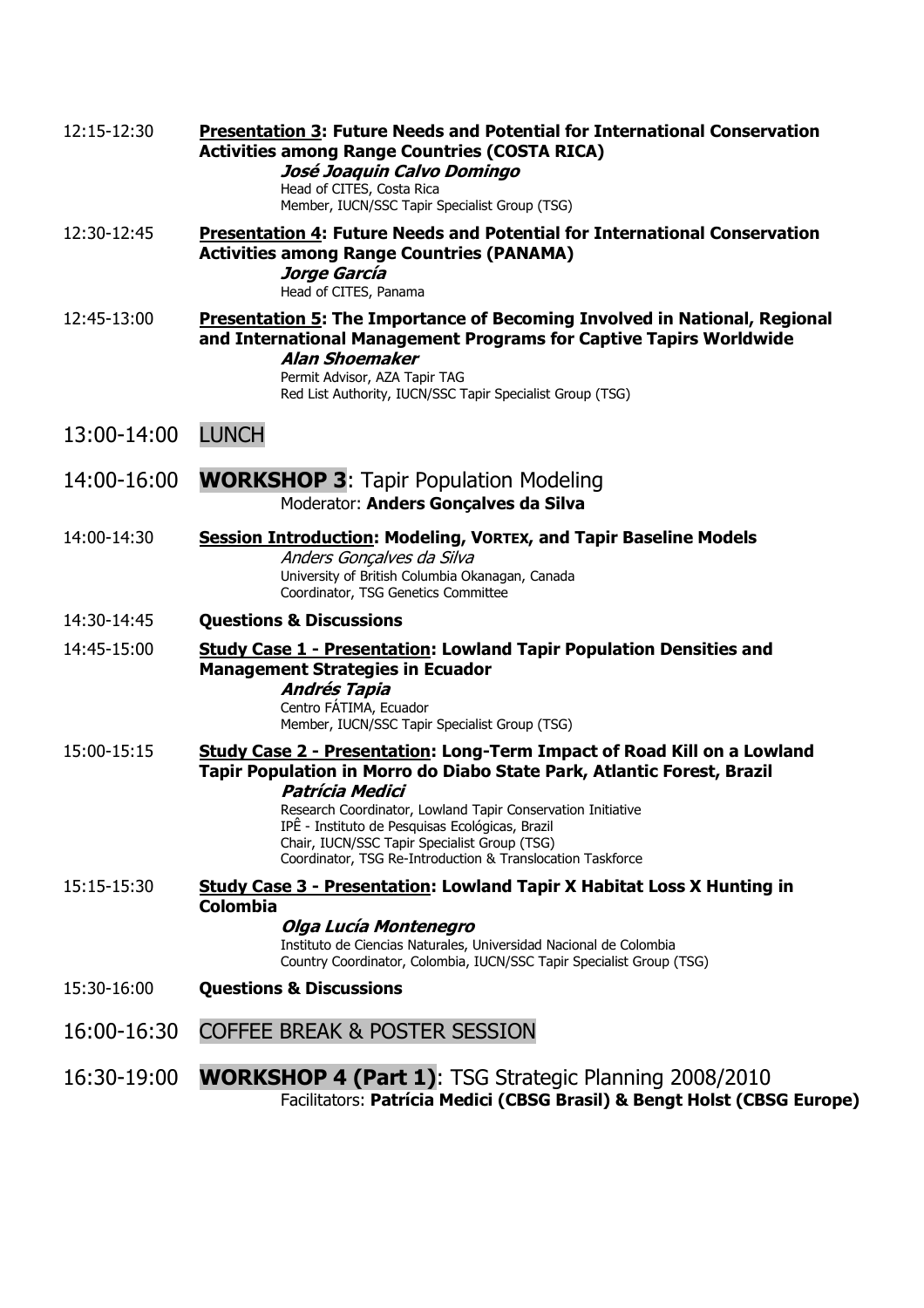## Thursday, May 1<sup>st</sup>

- 09:00-11:00 WORKSHOP 4 (Part 2): TSG Strategic Planning 2008/2010 Facilitators: Patrícia Medici (CBSG Brasil) & Bengt Holst (CBSG Europe)
- 11:00-11:30 COFFEE BREAK & POSTER SESSION
- 11:30-13:00 WORKSHOP 4 (Part 3): TSG Strategic Planning 2008/2010 Facilitators: Patrícia Medici (CBSG Brasil) & Bengt Holst (CBSG Europe)
- 13:00-14:00 LUNCH
- 14:00-17:00 WORKSHOP 4 (Part 4): TSG Strategic Planning 2008/2010 Facilitators: Patrícia Medici (CBSG Brasil) & Bengt Holst (CBSG Europe)
- 17:00-18:00 CLOSING SESSION & FINAL REMARKS
- 20:00-00:00 CLOSING PARTY

Friday, May 2<sup>nd</sup>

Morning Departures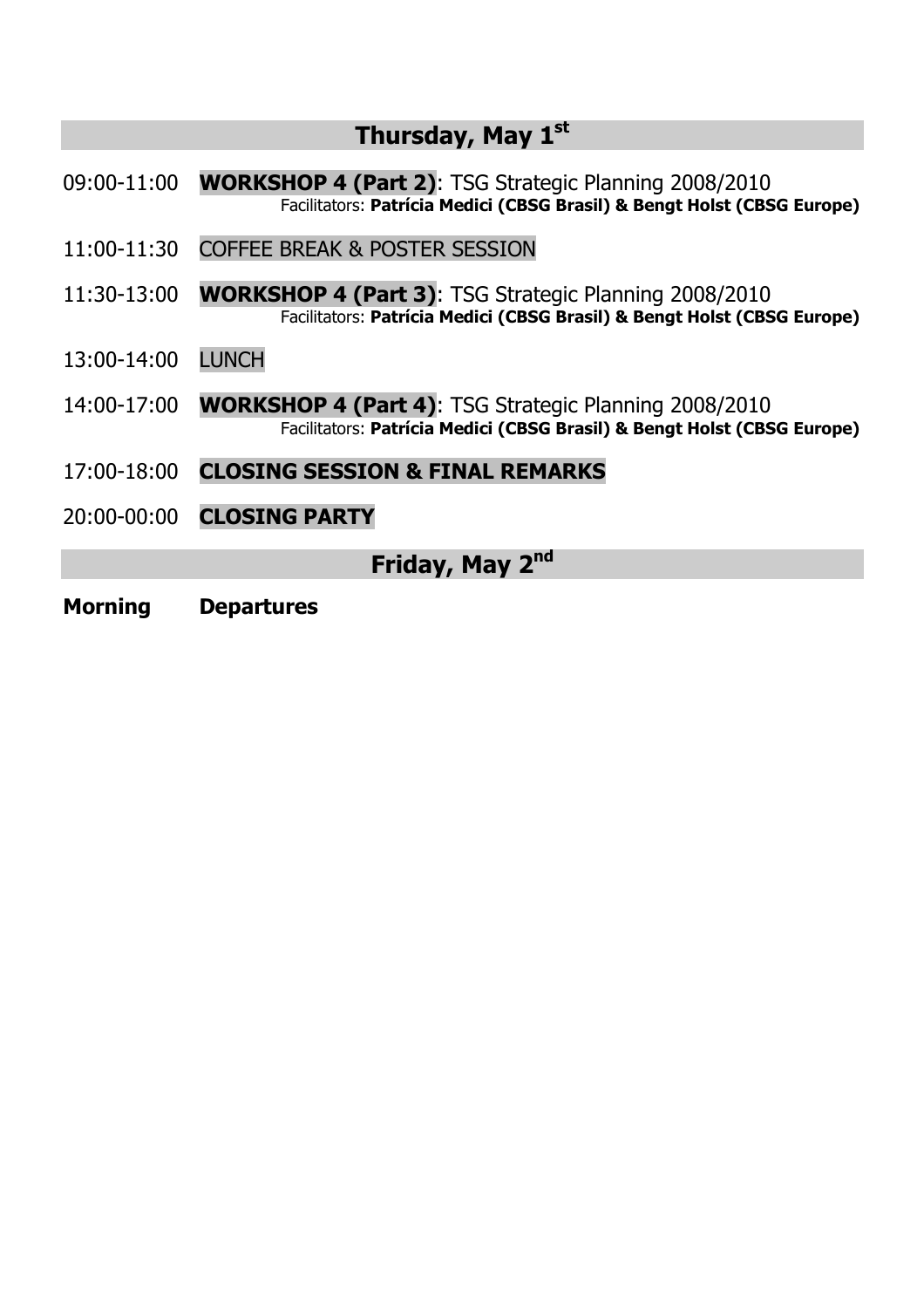

### Fourth International Tapir Symposium XCARET, Quintana Roo, Mexico, April 26 - May 1st, 2008

## WORKSHOPS & ROUND-TABLES

### WORKSHOP 1: TSG Action Plan Implementation Taskforce Facilitators: Patrícia Medici & Bengt Holst

#### STEP 1: Introductory Presentations

The TSG Action Plan Implementation Taskforce: Background Information, Responsibilities & Challenges

Patrícia Medici, Taskforce Coordinator

Session Objectives, Goals, & Dynamics Patrícia Medici & Bengt Holst

Regional Tapir Symposium in Malaysia (February 2008): The Revision of the Malayan Tapir Action Plan developed during the 2003 Malayan Tapir PHVA Workshop Carl Traeholt, TSG Malayan Tapir Coordinator

#### STEP 2: Distribution of participants in WORKING GROUPS

We worked with six (6) different working groups and participants were requested to decide which group they wanted to be part of and work with:

- Baird's Tapir Action Plan
- Lowland Tapir Action Plan
- Malayan Tapir Action Plan
- Mountain Tapir Action Plan
- *Ex-Situ* Tapir Conservation ( $ex$ -situ actions from of all 4 action plans)
- Marketing, Communication & Website (actions from all 4 action plans)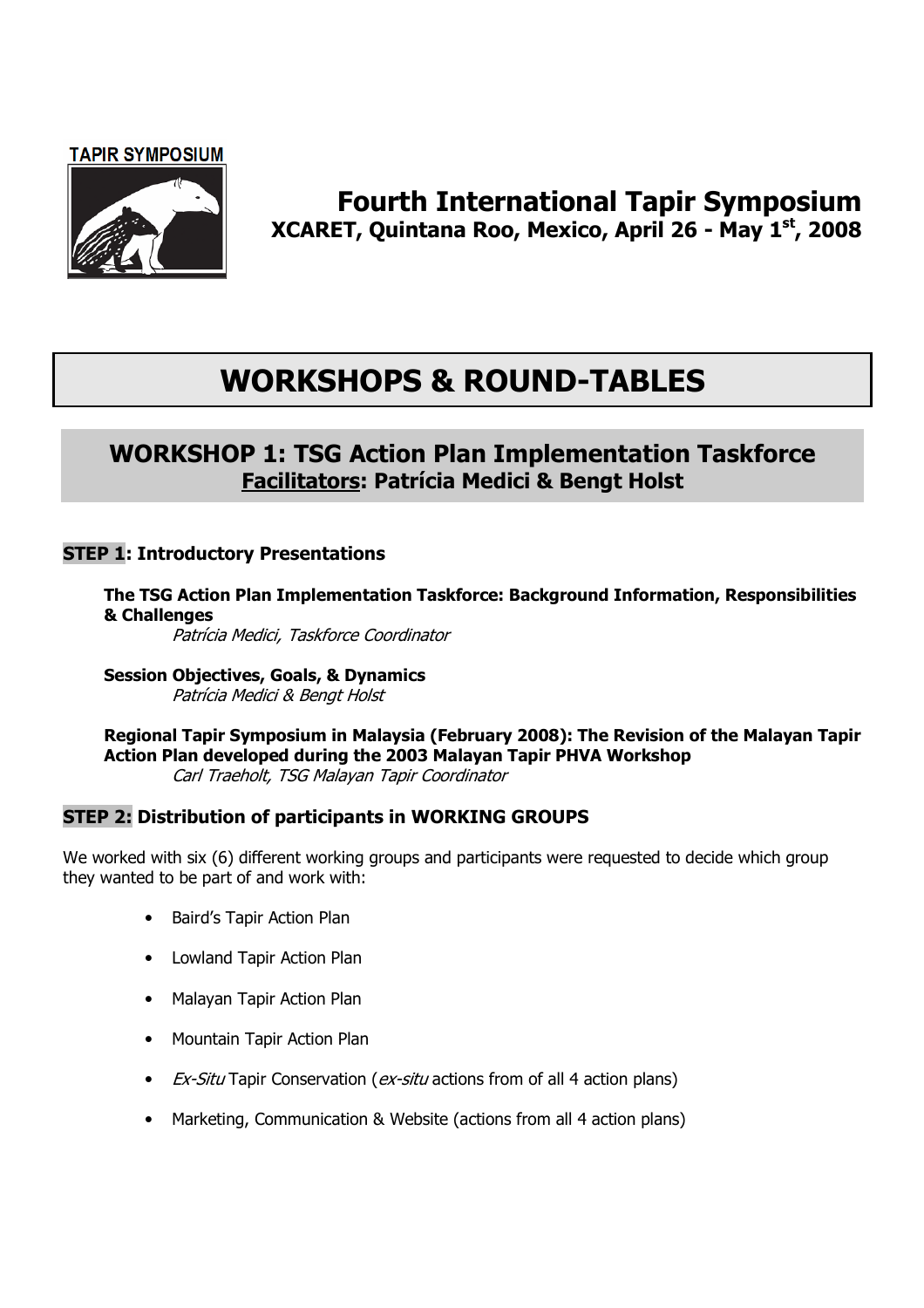#### STEP 3: Brief Review of the Species Action Plans: Goals and Actions

Each working group received a digital copy of their Species Action Plan and was requested to go through the document on a computer and answer the following questions:

- What actions have been implemented?
- What actions are in the process of implementation?
- What actions have become irrelevant, obsolete, no longer necessary, over the past years since the development of each specific action plan?

#### STEP 4: Necessary Changes, Updates, Additions

Each working group was requested to carry out the following tasks:

- Identify if the people/organizations responsible for the actions are still active in the tapir conservation arena. If not, please suggest alternative names to be responsible for the actions. Please provide contact information.
- Identify if there are any actions that need to be changed? Please justify.
- Identify if there are any actions that need to be updated? Please justify.
- Identify if there are any actions that need to be added? Please justify.
- Re-think deadlines and other related variables.
- Prepare a written report for the taskforce.
- Identify a member of the working group to be a focal person for the TSG Action Plan Implementation Taskforce.

#### STEP 5: Plenary - Preliminary Presentations

Each working group had 15 minutes to present the preliminary results of their discussions and deliberations.

#### STEP 6: Plenary - Final Presentation & Discussions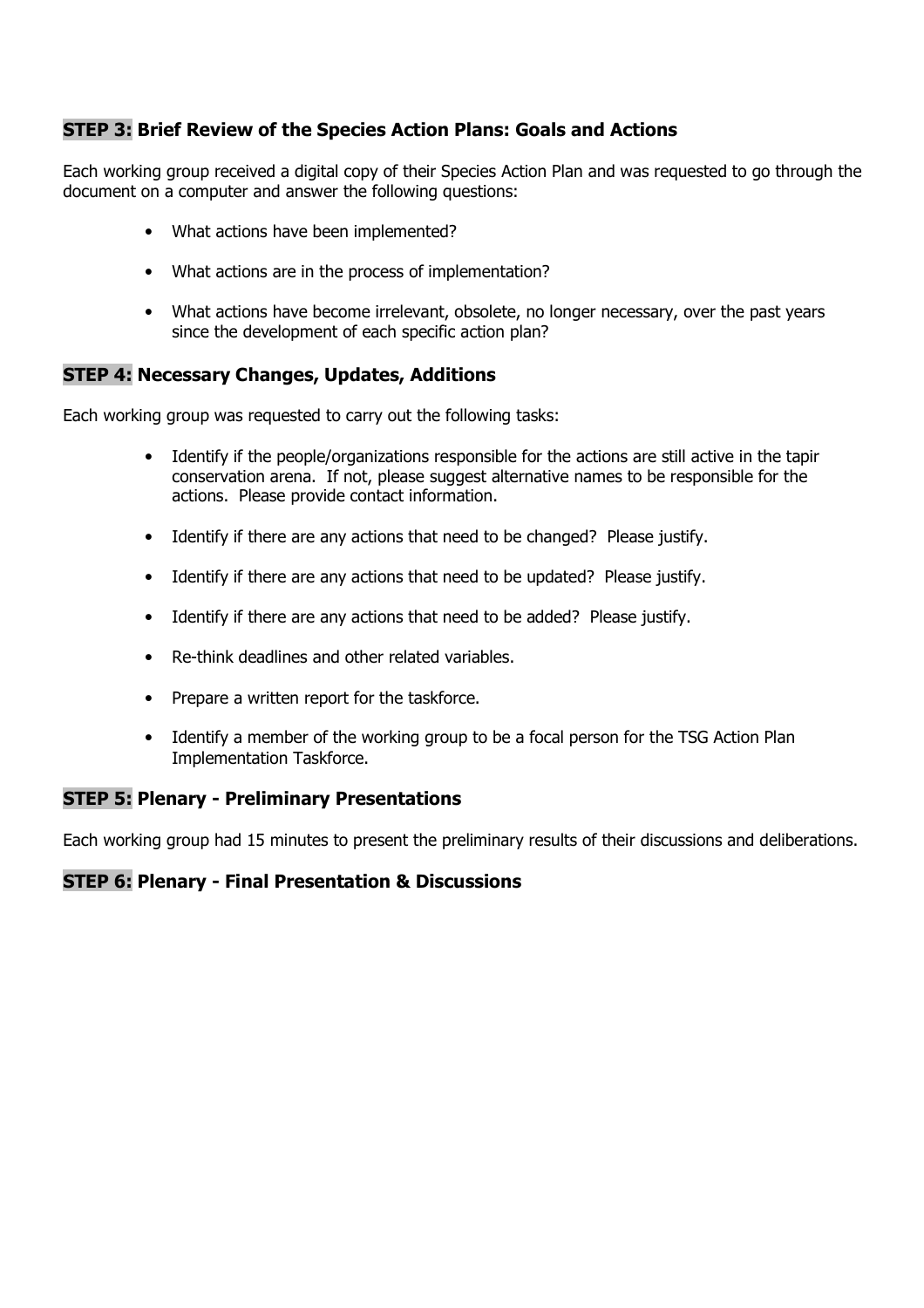### Background Information about the TSG Action Plan Implementation Taskforce

After the development of the new Tapir Action Plan, the IUCN/SSC Tapir Specialist Group (TSG) has made the decision to get actively involved in the implementation of the plan. All TSG members involved in the long, time-consuming process of development of the plan feel that a lot of energy and hard work was necessary to fundraise for and organize these PHVA workshops around the world. Therefore, the publication of this new Tapir Action Plan cannot be the end of the TSG's efforts.

To this end, the TSG has established an **Action Plan Implementation Taskforce**, which has an enormous responsibility, including:

- To promote the new Tapir Action Plan throughout all tapir range countries in Central and South America, and Southeast Asia, reaching all possible stakeholders and key conservation players;
- To promote the active use of the new Tapir Action Plan as the main guide and source of information for all organizations directly or indirectly involved with tapir conservation in the range countries;
- To lead a constant process of review, update and adaptation of the Tapir Action Plan, incorporating any evolving and emerging tapir conservation needs identified through this process. The TSG wants the new Tapir Action Plan to be a "living document" and this is one of the main reasons why the group decided not to print the plan. It will only be available online on the TSG website (in all appropriate languages);
- To provide technical assistance for any initiatives aiming to implementing actions of the Tapir Action Plan, including proposal development and fundraising, and political lobbying;
- To maintain the network of professionals and organizations formed during the process of organizing and holding the PHVA Workshops, including the persons who committed to put in practice all the actions listed as priorities;
- To keep in contact with the persons who committed to put in practice all the actions listed as priorities and make sure they work on their actions accordingly with proposed deadlines;
- To report back to the TSG membership on a regular basis.

The progress made in implementing the Tapir Action Plan will be evaluated during the International Tapir Symposium every three (3) years, where the general TSG audience will be updated on progress in conserving tapirs according to the plan.

On a final note, the Malayan Tapir Chapter of the new Tapir Action Plan (developed during the Malayan Tapir PHVA Workshop held in Malaysia in August 2003) has been reviewed and re-assessed during a Regional Tapir Symposium held in Malaysia in early April 2008. This is the very first step we are taking in terms of keeping the Tapir Action Plan constantly up to date.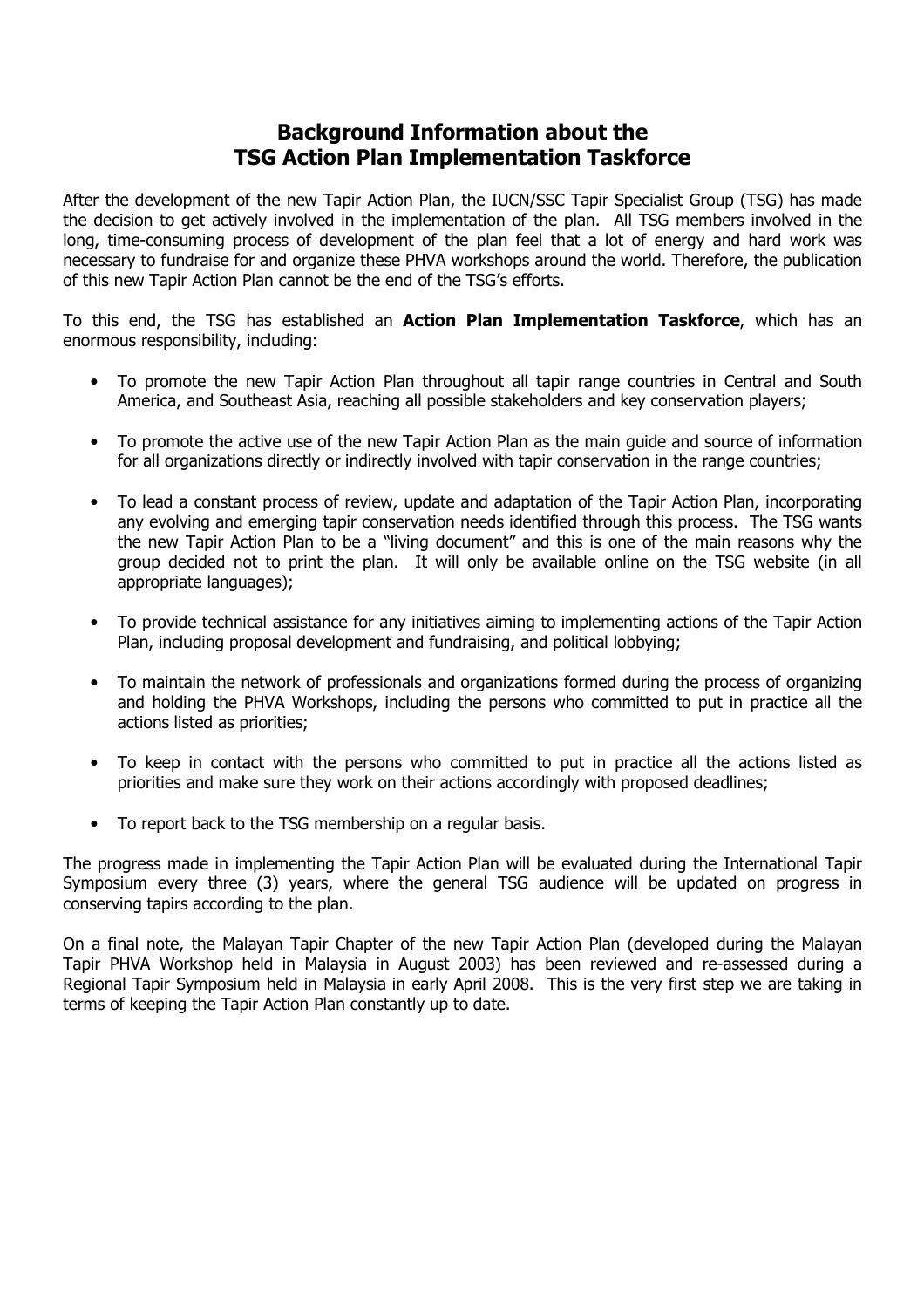### WORKSHOP 2: Paleontology Moderator: Matthew Colbert

**Concept of this session:** A general overview of the fossil record of tapirs, and what this record - which includes some remarkable fossil assemblages - reveals about patterns and process in the evolution of the group, about biogeography, and about ancient environments and paleoecology.

#### Goals of this session:

- An overview of the fossil record of the genus *Tapirus*, and its implications to our understanding of evolutionary relationships of living and extinct species, to their biogeographic distribution; and to patterns of morphological change in tapirs.
- A case study of a remarkable new fossil site containing abundant remains of a fossil species of tapir, and what such an extraordinary site can tell us about fossil tapirs, past environments, and paleoecology.

#### Presentation 1: New Fossil Discoveries and the Evolutionary History of Tapirus

#### Matthew Colbert

High-Resolution X-ray CT Facility, Jackson School of Geosciences, The University of Texas at Austin Evolutionary Consultant, IUCN/SSC Tapir Specialist Group (TSG) Austin, TX, 78705, United States / Phone: 512-471-0260 / FAX: 512-471-5257 / E-mail: colbert@mail.utexas.edu

Fossil tapirs tell a fascinating tale of intercontinental dispersal, extinction, and evolution. While their current geographic range is confined to Southeast Asia, South America, and Central America, fossil tapirs prove that as recently as a few thousand years ago tapirs ranged across North America, Europe, and Asia. Fossil evidence also suggests that tapirs were not present in South America until at most a few million years ago. Until recently, however, the evolutionary relationships between the living and fossil species of tapirs was largely unknown, and accordingly, precise patterns of geographic dispersal and evolutionary radiation could not be reliably inferred. New fossil discoveries of tapirs in South and North America in the last several years have begun to change all this, however, as have molecular analyses of the relationships between the extant tapirs. These discoveries have provided an improved understanding of the distribution and morphological evolution of tapirs. The evidence of these new data supports a close relationship between Tapirus pinchaque (the Mountain Tapir) and T. terrestris (Lowland Tapir), and also suggests that T. bairdii (Baird's Tapir) is more closely related to these two taxa than to T. indicus (the Malayan Tapir). Knowledge of these relationships, and of relationships between the living and fossil species can now be used to refine scenarios of the evolutionary and geographic radiations within the genus Tapirus. In this presentation, I will review some of these new fossil discoveries, and present an overview of current ideas regarding the evolution of Tapirus.

#### Presentation 2: Intestinal Parasites of Tapirus polkensis, from the Gray Fossil Site, Tennessee

Zavada, M.S., Brillion, D., S. McConnell, and S.C. Wallace

Department of Biological Sciences and Center of Excellence in Paleontology East Tennessee State University, Box 70703, Johnson City, TN 37614, United States Phone: 423-439-6919 / FAX: 423-439-5958 / E-mail: zavadam@etsu.edu

The Gray Fossil Site (GFS) was thought to be entirely late Miocene/early Pliocene based on an assemblage of well preserved vertebrate fossils. Detailed palynological study of the GFS-1 core indicate an older age, i.e. Paleocene – Eocene. This is in conflict with the age that has been primarily determined based on the occurrence of Miocene vertebrates that occur higher in the stratigraphic section. These data suggest a more complex basin fill history than previous suspected. The data suggest the possibility of multiple depositional episodes and/or the formation of multiple depositional basins that may have been periodically active through the Tertiary and may preserve a more complete faunal and floristic record of biodiversity in Appalachia during the Cenozoic. The Miocene Faunal assemblage is dominated by Tapirus polkensis with over 40 individuals currently known from the site. Sediment was removed from where the gut would be located in a complete articulated skeleton. The sediment was macerated and compared to the palynological assemblage found in the surrounding sediment. The gut sample contains a palynological assemblage of what appear to be the egg casings of intestinal parasite. The eggs casing comprised 96% of the gut palynomorphs. The second most abundant palynomorph found was Carya pollen (Hickory) in association with clusters of macroscopic remains of hickory nuts in the gut region. The stratigraphic level from which the Tapirs are derived are associated with fossilized wood that contains numerous false growth rings, generally an indicator of drought. The tapirs are also associated with frequent lenses of charcoal indicating that wildfire was a significant disturbance factor. Among the tapir remains age distribution fits a normal bell curve with about 2/3 of the individuals being fetal or sub-adult. The tapirs exhibit three main types of pathologies, bone cavities that appear to be a result of infection, spongy textures that may be a result of degloving injuries, and arthritis and bone spurs on older individuals. The tapirs are associated with a faunal assemblage indicating Late Miocene, a time of cooling and climatic change.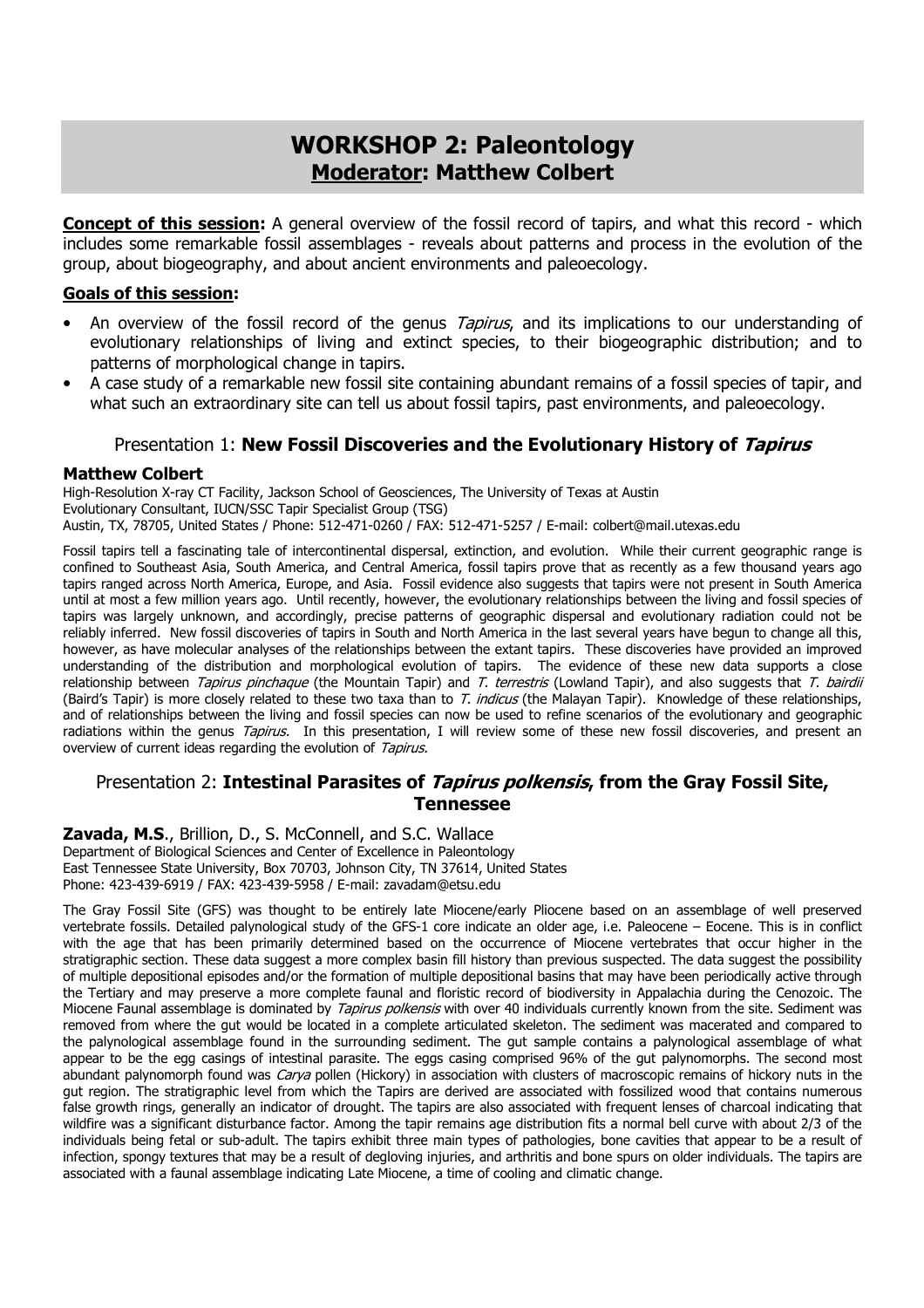## WORKSHOP 3: Tapir Population Modeling Moderator: Anders Gonçalves da Silva

Concept of this session: In April 2007, the Lowland Tapir PHVA Workshop held in Sorocaba, São Paulo, Brazil, concluded the current cycle of TSG sponsored tapir action planning workshops. As part of these PHVA Workshops, population dynamic models were developed for each one of the four tapir species. The models were developed within VORTEX, a computer simulation program specifically designed for Population Viability Analysis (PVA). Computer modeling is a valuable and versatile tool for assessing risk of decline and extinction of wildlife populations. Complex and interacting factors that influence population persistence and health can be explored, including natural and anthropogenic causes. Models can also be used to evaluate the effects of alternative management strategies to identify the most effective conservation actions for a population or species and to identify research needs.

Tapirs are distributed across different biomes and ecosystems where they face various levels types of threats. VORTEX models can be extremely useful to assess these threats and the potential threshold at which the threat may cause extinction of the tapir population. Now, we have at our disposal baseline biological models for each tapir species. In other words, we have models that predict future outcomes of an ideal tapir population growing unconstrained and unhindered by external factors. The parameter values of each of these models are based on current knowledge and years of experience working with the species. These baseline models are now available for download on the website of the IUCN/SSC Tapir Specialist Group (TSG) at http://www.tapirs.org/action-plan/vortex-modelling.html. This page also provides articles and additional information about VORTEX and modeling.

Starting from these baseline models, we now have the potential to model tapir populations, modifying crucial parameters values to suit the reality of the region or population we are focused on, including threats and other factors we may judge important. The tool can assist in prioritizing threats, scientific goals, and to gather support to effect change in policy.

#### Goals of this session:

- Illustrate the utility of tapir population modeling;
- Present VORTEX and the baseline models developed during the PHVA Workshops for all four tapir species (Malayan Tapir PHVA Workshop 2003, Mountain Tapir PHVA Workshop 2004, Baird's Tapir PHVA Workshop 2005, and Lowland Tapir PHVA Workshop 2007);
- Showcase specific study cases of modeling results and actions stemming from them by tapir researchers and conservationists working on the ground.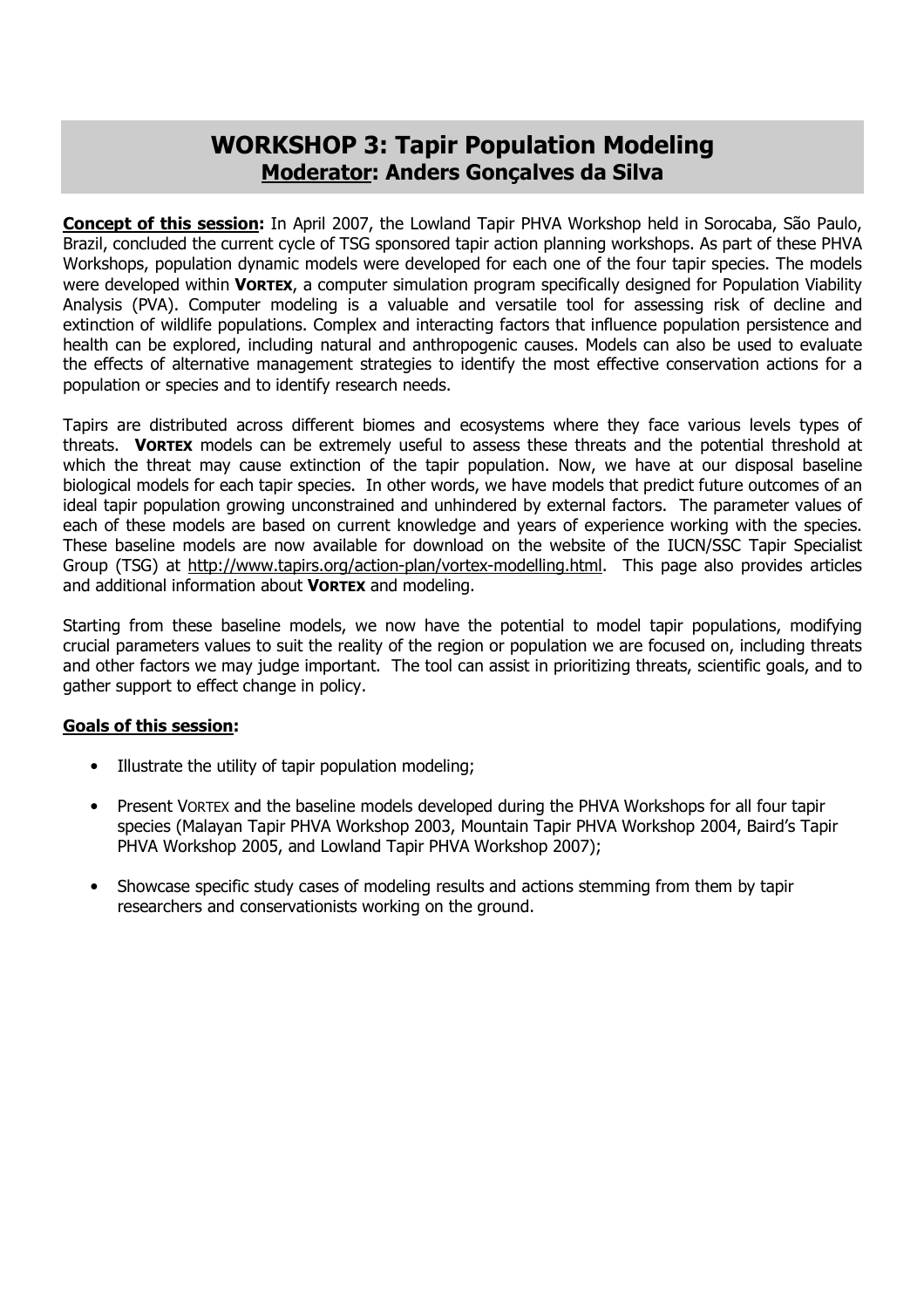## WORKSHOP 4: TSG Strategic Planning 2008-2010 Facilitators: Patrícia Medici & Bengt Holst

During the TSG Strategic Planning Workshop symposium participants worked together to set short-term goals for the IUCN/SSC Tapir Specialist Group (TSG). Bengt Holst and Patrícia Medici, both facilitators of the IUCN/SSC Conservation Breeding Specialist Group (CBSG), facilitated the workshop. The main outcome of this session was a list of priority actions that will "guide & drive" the work of the Tapir Specialist Group over the next three years (2008-2010), creating and detailing specific tasks for each one of the TSG's different committees, taskforces and working groups.

The main questions we asked ourselves during the TSG Strategic Planning Workshop in Mexico were "What should we do as a group, what should be our main goals?" and "What actions should we accomplish as a group in order to be more effective in terms of tapir conservation worldwide?". During this workshop we focused on the functioning and short-term activities of the TSG itself. Long-term issues regarding the conservation of the four tapir species were carefully addressed during the Tapir PHVA Workshops held for each tapir species over the past five years.

We asked each symposium participant to prepare a list of 5 PRIORITY ISSUES they believed that the TSG should be addressing over the next three years. Participants were requested to prepare their lists of issues in advance of the workshop and bring it with them to Mexico. Workshop facilitators Bengt Holst and Patrícia Medici guided the process of discussing the issues brought up by symposium participants and developing goals and priority actions to deal with them.

## Session Schedule

### BEFORE THE WORKSHOP

Facilitators Bengt Holst and Patrícia Medici collected lists of issues from all participants between days 1 and 2 of the workshop. Issues were compiled, analyzed and distributed into different categories.

### PART 1

#### Presentation: Guidelines for the Session

Facilitators: Bengt Holst & Patrícia Medici

The different issue categories were presented to all participants as the main topics of discussion of separate WORKING GROUPS. Participants were asked to join the working groups at their own discretion. During this first part of the workshop each group was requested to:

1a.) Identify a leader, a flip-chart recorder, a computer recorder, and a plenary presenter. Each working group was designated a working space;

1b.) Briefly review and discuss the TSG Strategic Plan 2006-2007 developed during the TSG Strategic Planning Workshop carried out during the Third Symposium held in Argentina in 2006. We needed all working group members to familiarize themselves with the type of document we were going to produce during this session, the priority goals and actions we addressed over the past two years, the actions we managed to accomplish and the ones we did not;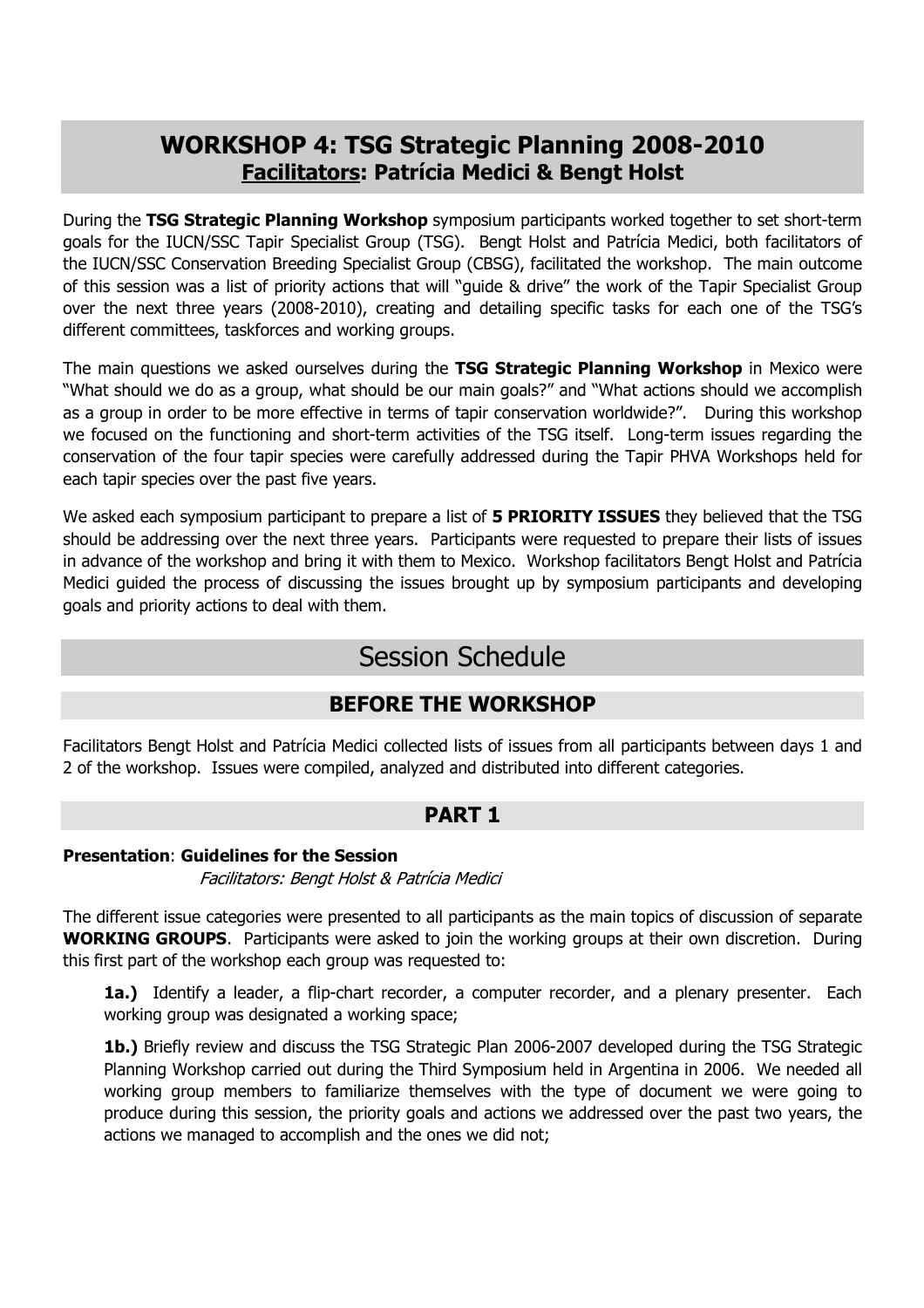**1c.)** Briefly discuss & brainstorm ideas about the issues that generated your working group and explore the different ways to create short-term goals to address those (20 minutes). (The lists of issues mentioned by participants that were combined to create the working groups will be provided)

1d.) Create short-term goals for TSG activities related to the main topics that different working groups were covering (60 minutes).

1e.) Plenary Session 1 - The preliminary goals identified by each working group during initial deliberations were quickly presented in a first plenary session (30 minutes).

#### PART 2

**2a.)** Working groups continued the process of development of short-term goals taking into consideration the input and comments from the plenary session. Working group goals were prioritized (90 minutes).

2b.) Plenary Session 2 - Prioritization of Goals (30 minutes) - Working group goals were presented in order or priority in flip-charts up on the walls. Each participant was given 6 sticky dots and was requested to go through all flip charts, all working group goals, and individually vote for the 6 goals they believed should be ranked as priority. The criteria we used was "TSG effectiveness as a tapir conservation group".

#### PART 3

3a.) Workshop facilitators Bengt Holst and Patrícia Medici presented the group prioritization of TSG goals.

**3b.)** Working groups were requested to re-assemble and develop specific actions that TSG will need to take in order to reach the priority goals. For each one of the actions, a deadline, an estimated cost, a person to be responsible for its achievement, potential collaborators, and indicators of success were established (90 minutes).

### PART 4

4a.) Working groups continued to work on the development of actions.

4b.) Plenary Session 3 - Presentation of Actions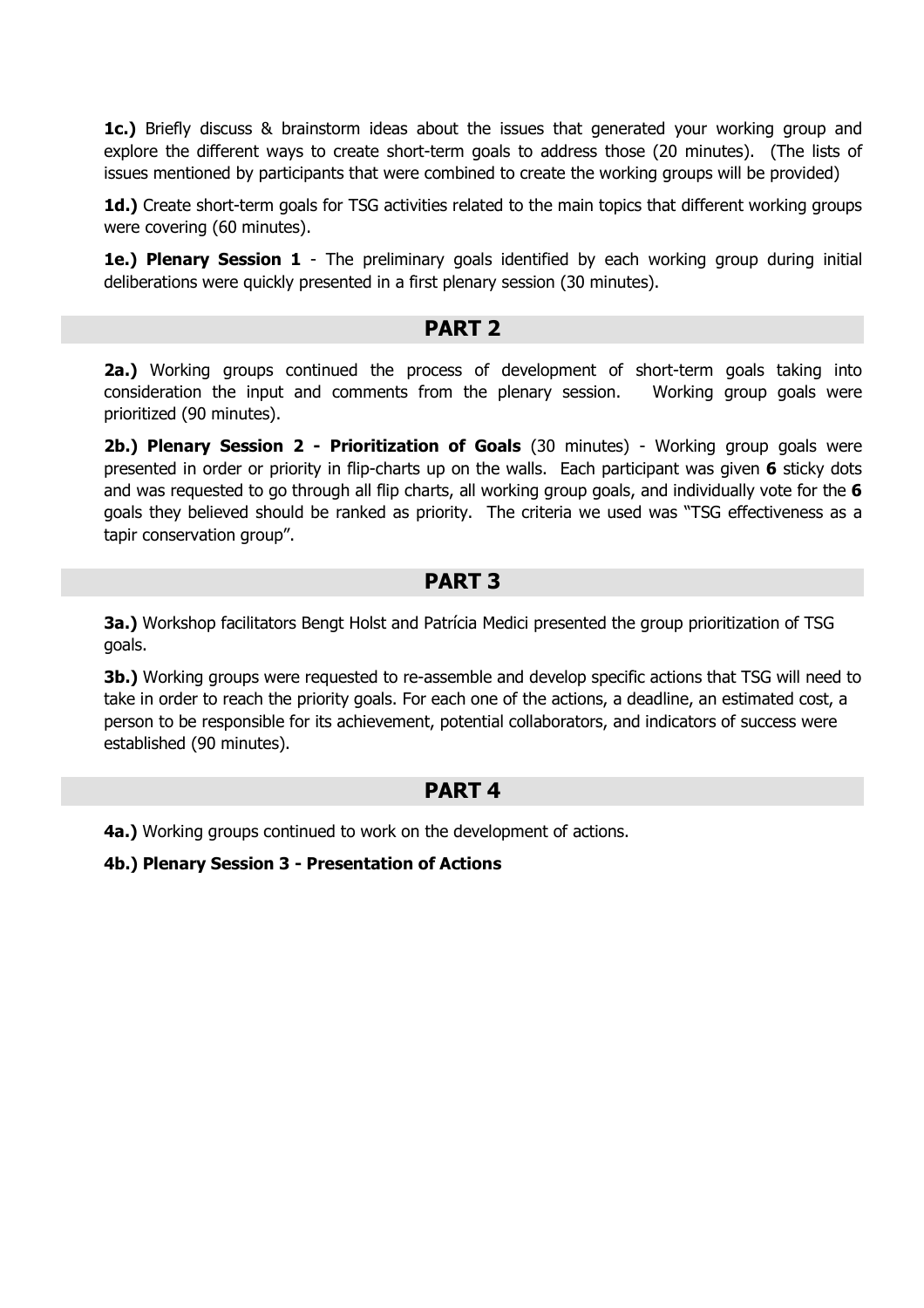## ROUNDTABLE: Dealing with Permit Issues - Regulations for In-Situ and Ex-Situ Conservation Moderators: Alberto Mendoza & Alan Shoemaker

**Concept of this session:** Following the Mountain Tapir PHVA Workshop held in Colombia in 2005, biological samples from captive mountain tapirs in the United States were sent to laboratories in Colombia. More recently, live captive born tapirs have been transferred between zoos in Europe and the United States, and between zoos in Mexico and Costa Rica, with zoos in the United States. As researchers in range countries more closely examine biomaterials from captive tapirs living in other countries in their quest for better understanding of tapir biology and biology as well as ways to further their conservation efforts, and as zoos in range countries and elsewhere further develop captive breeding and management programs, the international transfer of live animals and biomaterials will become increasingly commonplace. To make these transfers as simple as possible, it will be increasingly important that tapir researchers, CITES authorities and managers of captive tapirs all fully understand international law and how to safely and expeditiously ship living tapirs and preserved materials internationally.

#### Goals of this session:

- To educate shippers of CITES I and II species of regulated tapirs of international laws that impact their trade. Better understanding of this area will reduce problems related to the growing numbers of transfers in live tapirs and preserved materials between zoos, researchers and NGOs worldwide.
- Due to the paucity of tapir holders in range states presently involved in international trade, many officials are unfamiliar with the nature of permissible international movement of live tapirs and parts thereof. This session will clarify this area and hopefully increase the number of such actions.
- Increasingly zoos in some regions transfer tapirs among themselves to better manage the gene pools of tapirs within their individual collections, while zoos in other regions rarely do. Discussions in this session will point out the benefits of such collaboration and hopefully stimulate tapir holders to look beyond their borders if suitable animals are not available locally.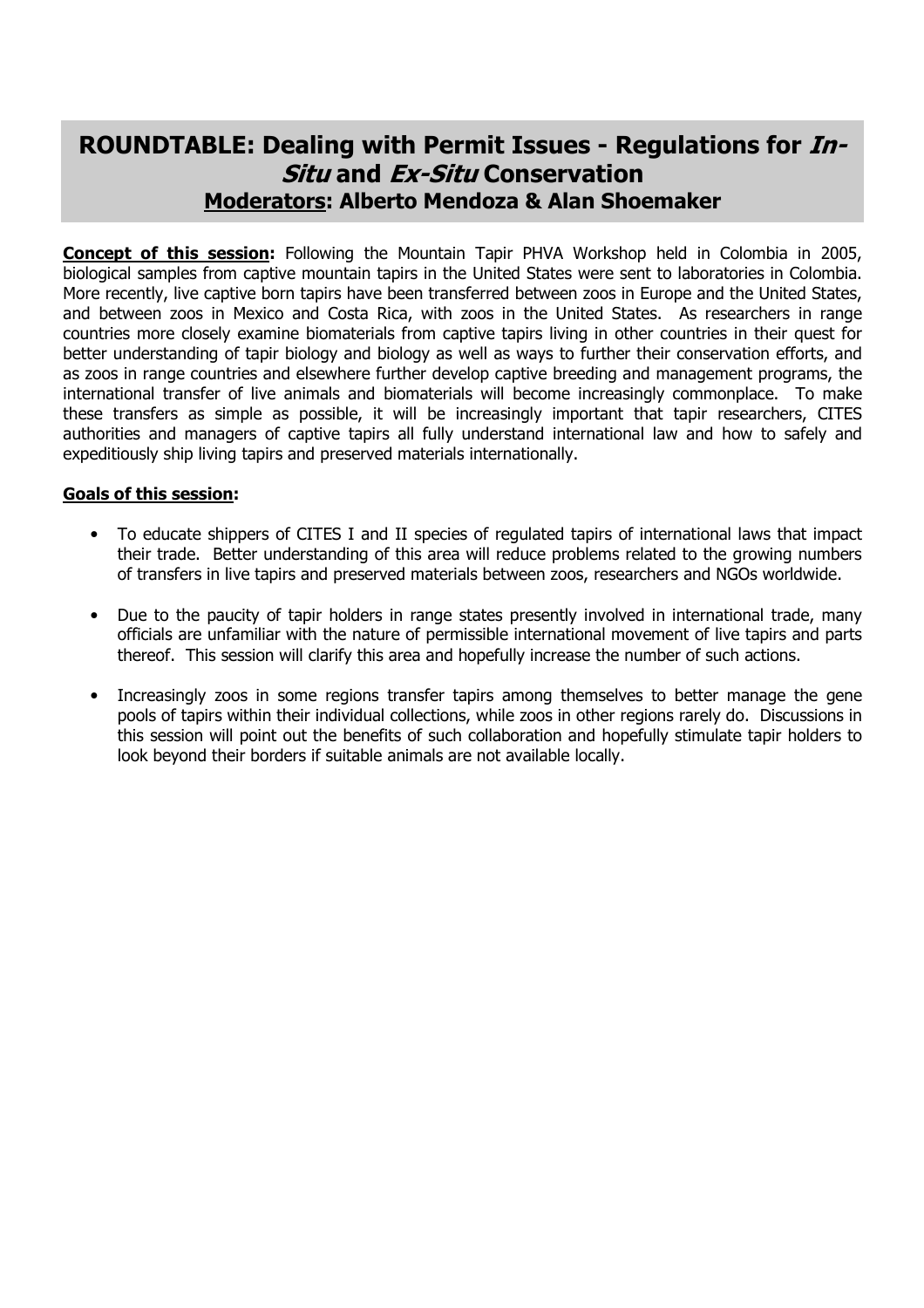#### **TAPIR SYMPOSIUM**



## Fourth International Tapir Symposium XCARET, Quintana Roo, Mexico, April 26 - May 1st, 2008

# SYMPOSIUM ABSTRACTS

# PAPER SESSIONS (20 Papers)

## PAPER SESSION 1 Tapir Captive and Reproductive Management

### Biomedical Survey of Baird's Tapir (Tapirus bairdii) in Captivity in Panama

**Budhan S. Pukazhenthi**<sup>1</sup>, Luis R. Padilla<sup>1</sup>, Gina Della Togna<sup>2</sup>, Katherine Pelican<sup>1</sup>, Adrian Benedetti<sup>3</sup>, Diorene Smith<sup>3</sup>, Carlos M. Caballero<sup>4</sup>, Claudia Hidalgo<sup>5</sup> & Oris Sanjur<sup>6</sup>

- <sup>1</sup> Smithsonian's National Zoological Park, Conservation & Research Center 1500 Remount Road, Front Royal, VA 22630, USA
- Phone: +1-202-633-4047 / FAX: +1-202-673-4733 / E-mail: pukazhenthib@si.edu
- <sup>2</sup> INDICASAT, City of Knowledge, Clayton, Panama
- <sup>3</sup> Summit Park Zoo and Botanical Garden, Panama City, Panama
- <sup>4</sup> El Nispero Zoo, El Valle, Panama
- <sup>5</sup>Villa Griselda, El Valle, Panama
- <sup>6</sup>Smithsonian Tropical Research Institute, Balboa, Panama

The Baird's tapir (Tapirus bairdii) is listed as endangered on the IUCN Red List, largely due to loss of habitat, over hunting and subsequent isolation of small populations. The captive Baird's tapir population plays an important role: 1) as a hedge against catastrophic losses in the wild, 2) as a resource for biological studies impossible to conduct in nature, and 3) as an educational resource to raise public awareness about the endangered status of the species. The Republic of Panama is home to 27 Baird's tapirs in captivity, accounting for 48% of the Central American captive population, and distributed among three institutions (two zoos and a private facility). To date, there has been no comprehensive effort to assess the health or reproductive status of this population. Assessments of health and reproductive capabilities of individual tapirs would contribute to the development of a more effective breeding program. Biological materials collected could eventually be used in multi-faceted genetic, reproductive and population studies, including determining relatedness among individuals and establishing paternity. Biomedical surveys were conducted on 23 (11.12) animals during April 2007 and February 2008. Assessments included an interview with animal management staff, review of the reproductive history, a diet evaluation and an extensive medical/reproductive examination under anesthesia. The latter included collection of physiological data using portable monitoring equipment, blood hematology and biochemistry analysis, samples collected for future genetics analysis, physical examination, and ultrasonography focusing on the status of the reproductive tract. Serological analyses assessed exposure to Leptospira sp. and Brucella spp., Equine Herpes Virus -1, 3 and 4, Equine Influenza Virus H1, Equine Rhinovirus -1 and 2, Venezuelan Encephalomyelitis H1 Virus, and Vesicular Stomatitis Virus. Mature males were electroejaculated and the semen evaluated and subjected to cryopreservation. Common findings in the captive population of Baird's tapirs in Panama included: 1) dental and gingival disease of varying severity, 2) foot abrasions and cracks in the pads and hooves, 3) high prevalence of *Parascaris*-like eggs in feces, 4) imbalanced diets, and 5) a high prevalence of inbreeding (based on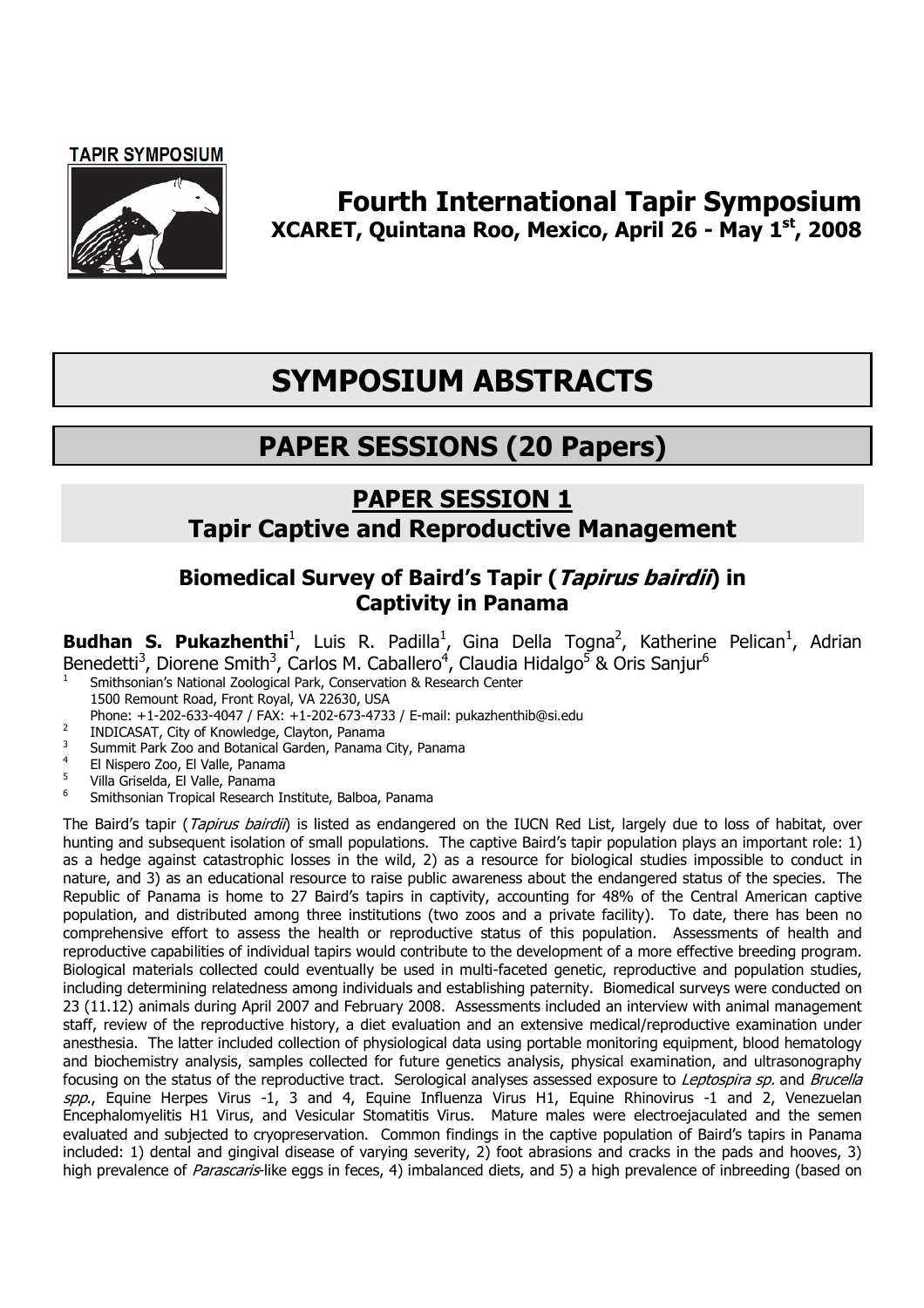interviews with animal management staff and examination of breeding records). Serum chemistries and hematology values were within reference ranges for this species. Seroconversion to Venezuelan Encephalomyelitis H1 Virus (21%), Vesicular Stomatitis Virus (47%) and West Nile Virus (13%) was noted, although no animals showed clinical signs of any of these diseases. These titers may reflect prior exposure to these agents, or cross reactivity with related viruses based on test methodology used. Four of six adult female tapirs at the Villa Griselda Zoo and one of two at the El Nispero Zoo were pregnant based on ultrasonography. Spermic ejaculates were obtained from 10 of 11 (90%) of males. This database provides an invaluable source of information to refine steps for developing a long term self-sustaining, healthy population of Baird's tapirs in Panama. (Funding was provided by SENACYT, Panama).

### Seminal Traits in the Baird's Tapir (*Tapirus Bairdii*) Following Electroejaculation

#### Budhan S. Pukazhenthi<sup>1</sup>, Gina Della Togna<sup>2</sup>, Luis R. Padilla<sup>1</sup>, Katherine Pelican<sup>1</sup>, Adrian Benedetti<sup>3</sup>, Diorene Smith<sup>3</sup>, Carlos M. Caballero<sup>4</sup>, Claudia Hidalgo<sup>5</sup> & Oris Sanjur<sup>6</sup>

- <sup>1</sup>Smithsonian's National Zoological Park, Conservation & Research Center
- 1500 Remount Road, Front Royal, VA 22630, USA
- Phone: +1-202-633-4047 / FAX: +1-202-673-4733 / E-mail: pukazhenthib@si.edu
- <sup>2</sup> INDICASAT, City of Knowledge, Clayton, Panama<br><sup>3</sup> Summit Park 700 and Pateniaal Carden, Panama
- <sup>3</sup> Summit Park Zoo and Botanical Garden, Panama City, Panama
- <sup>4</sup> El Nispero Zoo, El Valle, Panama
- $5$  Villa Griselda, El Valle, Panama
- <sup>6</sup>Smithsonian Tropical Research Institute, Balboa, Panama

The Baird's tapir (Tapirus bairdii) is listed as endangered on the IUCN Red List, largely due to loss of habitat, over hunting and subsequent isolation of small populations. The Republic of Panama is home to 27 Baird's tapirs in captivity, accounting for 48% of the Central American captive population, and distributed among three institutions (two zoos and a private facility). Movement of animals among institutions within Panama and other Central American institutions has been limited and the extant captive population of tapirs in Panama is highly inbred. Therefore, reproductive and genetic management of this population is important for maintaining a self-sustaining population in Central America. The present study was conducted to 1) develop a safe and consistent method for semen collection and 2) characterize the seminal traits in the Baird's tapir. Eleven Baird's tapir males from three institutions (Summit Park Zoo, El Nispero Zoo and Villa Griselda) were studied in August (2007) and January (2008). Males were anesthetized using a combination of detomidine hydrochloride (Dormosedan®, Pfizer Animal Health, Exton, PA), butorphanol tartrate (Vedco Inc, St. Joseph, MO) and ketamine hydrochloride (Vedco Inc.). For semen collection, a rectal probe (5.2 cm diameter) with three longitudinal electrodes and an electrostimulator (P.T. Electronics, Boring, OR) were used to provide 40 - 65 stimuli at 2 – 6V over a 30 min interval per animal. Semen was collected in prewarmed, sterile collection vials, and raw ejaculates were immediately assessed for volume, pH and osmolarity, and then extended in pre-warmed (37 °C) skim milk extender (INRA 96; IMV International, Maple Grove, MN). Samples were assessed for percentage total motility, forward progression (progressive status; scale  $0 - 5$ ;  $5 =$  best) and concentration (hemocytometer method). For assessment of sperm morphology, an aliquot of the raw ejaculate was fixed in 0.3% glutaraldehyde in phosphate-buffered saline (340 mOsm; pH 7.4), and at least 100 cells were examined (1000×) using a phase contrast microscope. For assessment of acrosomal integrity, an aliquot of the raw ejaculate was smeared on to a glass slide and stained with fluorescein isothiocyanate conjugated peanut agglutinin, and at least 200 cells were examined (1000x) using epifluorescence. Spermic ejaculates ( $n = 19$ ) were successfully collected from ten of eleven (90%) males. An aspermic ejaculate was obtained from a male <2 years old. Ejaculate volume (0.5 – 65 ml), pH (6.5 – 8.0), osmolality (279 – 413 mOsm), total sperm concentration per ejaculate (0.003 – 4738  $\times10^6$ ), sperm motility (10 – 80%), normal sperm (1 – 24%) and sperm with intact acrosomes (50.5 – 98.5%) was highly variable. Ejaculates also contained high proportions of spermatozoa with abnormal acrosomes (34.4  $\pm$  4.0%; mean  $\pm$ SEM). These results indicate that electroejaculation can be a valuable tool for conducting fertility assessments in Baird's tapirs, and provides incentive for the future development of semen cryopreservation protocols, genome resource banks, and assisted reproductive technologies as a tool for augmenting the genetic management of tapirs.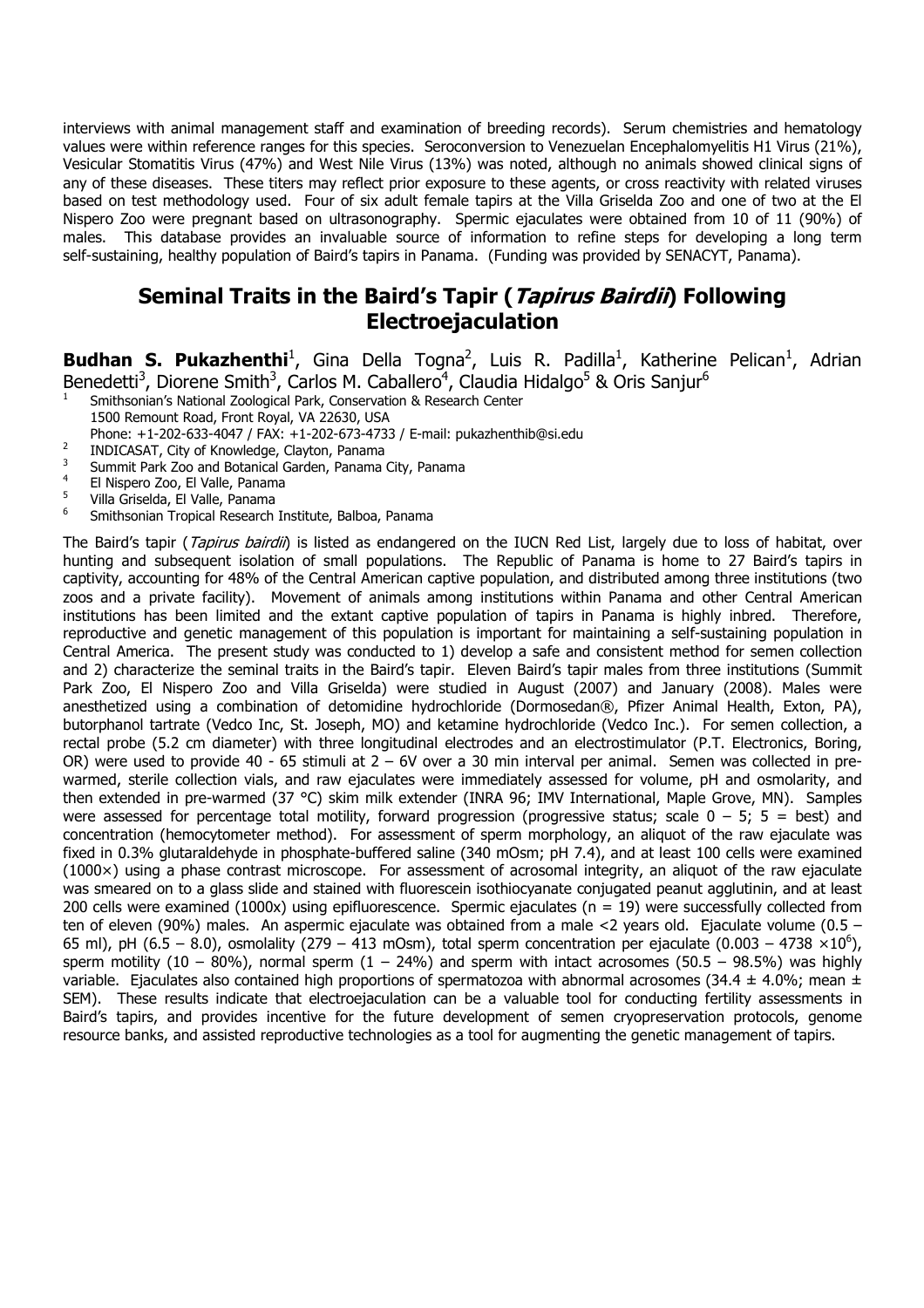## PAPER SESSION 2 Tapir Genetics

## Genetic Diversity and Management of a Captive Population of Lowland Tapir (*Tapirus terrestris*), in Argentina

**Anders Gonçalves da Silva<sup>1,3</sup>, Viviana Quse<sup>2,3,4</sup> & Michael A. Russello<sup>1</sup><br><sup>1</sup> Unit of Biology and Physical Geography, Irving K. Barber School of Arts and Sciences** 

University of British Columbia Okanagan

- 3333 University Way, Kelowna, BC V1V 1V7, Canada / E-mail: anders.goncalvesdasilva@ubc.ca
- 2 Fundación Temaikén, Ruta 25 km 1, Escobar, Pcia de Buenos Aires, Argentina
- 3 IUCN/SSC Tapir Specialist Group (TSG)
- 4 Argentinean ex situ Tapir Group

Ex situ conservation has an important role in the conservation of species. It allows for a stock of genetically representative individuals to be kept in reserve for re-introduction into areas where the species has gone extinct or to supplement populations in areas where small population sizes imposes high risk of extinction. In order to meet the "availability of suitable stock for release" criteria under the IUCN Guidelines for Re-introduction and Translocation, effective breeding plans must be designed to minimize inbreeding, reduce the loss of genetic diversity and prevent adaptation to the captive environment. According to the literature, a captive population should be managed through three steps: establishment, growth and maintenance. In the case of the Argentinean population of Lowland tapir (Tapirus terrestris), we are somewhere in-between growth and management. Suitable husbandry techniques for tapirs have been published and the population is growing. However, at the moment, there is no organized demographic and genetic plan in place to determine the minimum population size and breeding strategy to minimize mean kinship and maximally avoid inbreeding. To fill this gap, Argentinean tapir holders and other institutions have come together to form a coalition called the "Argentinean ex situ Tapir Group" (AexTG), which is composed of 11 zoos and institutions plus three universities. The Group's activities so far have included: 1) training on and implementation of a national studbook for the species; 2) development of educational material; and 3) sampling of blood and hair for genetic analyses. However, to date, genetic analysis has not been possible. To fill this void, we have established a partnership between the Ecological and Conservation Genomics Laboratory at the University of British Columbia Okanagan (UBCO) and AexTG to carry out the necessary genetic data collection and analyses to assist in the drafting of a breeding plan that will retain 90% of the genetic variation for the next 100 years. In particular, we aim to: (1) determine taxonomic unity of the captive population; (2) quantify the genetic variation within the captive population of Lowland tapir in Argentina; (3) estimate degree of inbreeding; (4) reconstruct the pedigree/relatedness structure among program animals; (5) inform possible breeding pairs to minimize mean kinship; and, (6) identify optimal captive population size and structure (i.e. single large or several small) to meet program goals. Furthermore, this approach will allow for an explicit quantification of the necessary balance between genetic variation maintained and minimum number of individuals required to meet program goals. To achieve these goals, we will use a suite of molecular (microsatellites and mitochondrial DNA) and modeling tools (VORTEX) to analyze genetic variation in 49 captive individuals of lowland tapir, and work in close coordination with the local tapir holders to develop a captive management plan.

### Evaluating Preservation and Extraction of DNA from Tapir Dung: Tools to Facilitate Conservation Genetic Studies from Non-Invasive Samples

#### Anders Gonçalves da Silva $^{1,2}$  & Michael A. Russello<sup>1</sup>

Unit of Biology and Physical Geography, Irving K. Barber School of Arts and Sciences

University of British Columbia Okanagan

1

3333 University Way, Kelowna, BC V1V 1V7, Canada / E-mail: anders.goncalvesdasilva@ubc.ca

2 IUCN/SSC Tapir Specialist Group (TSG), Genetics Committee

Non-invasive sampling is becoming a widespread tool used to acquire samples from elusive and/or low density endangered species for genetic studies. Nevertheless, the technique suffers from several shortcomings. The most problematic of which is the quality and quantity of DNA that can be obtained from such samples. In general, DNA obtained from field collected scat is of poor quality and quantity, leading to low polymerase chain reaction (PCR) success, and frequent errors, particularly when genotyping. Some of the factors that contribute to low PCR success rates include: 1) sample age; 2) sample preservation time, method, and storage temperature; 3) DNA extraction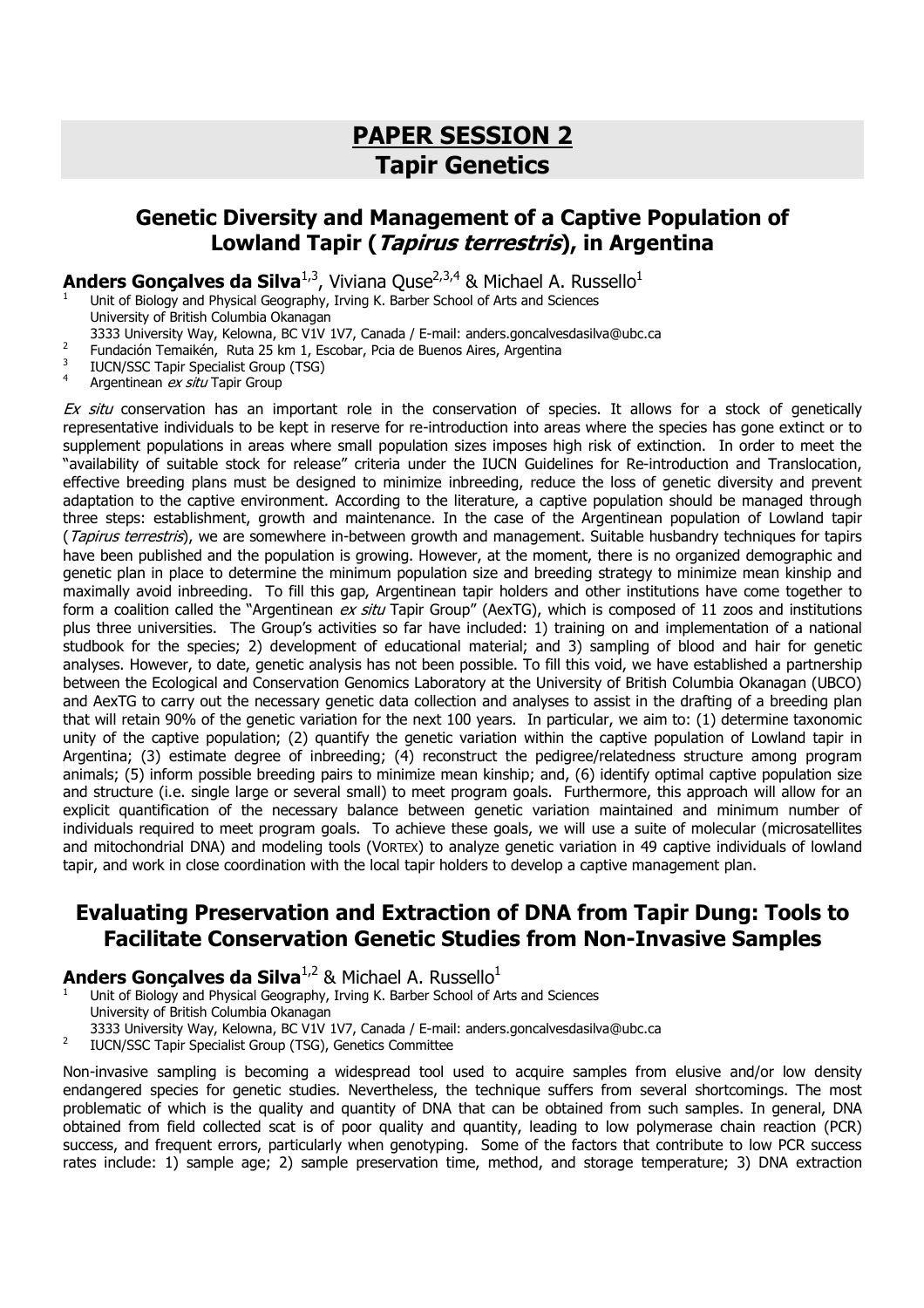method; and 4) marker system (i.e., mitochondrial or nuclear) and size (i.e., length of amplified product in base pairs). Here, we use a factorial design to test different forms of collection and preservation of tapir dung samples, in order to establish guidelines for obtaining better quality and larger quantities of DNA for genetic studies of natural populations within these large and elusive species. In particular, we examine two sampling ages, two collection and storage methods (both at room temperature), two DNA extraction methods, three time periods of storage; and three different markers encompassing both mitochondrial (mtDNA control region) and nuclear systems (microsatellites and homologous zinc-finger regions on the X and Y chromosomes used for sexing). In addition, we chose to evaluate the impact of fragment size on successful PCR amplification targeting mtDNA and microsatellites of three different lengths. Sampling was conducted at the Mountain View Conservation Breeding Centre, in Langley, BC, where we collected samples from five individuals (two Tapirus pinchaque individuals, and three T. indicus individuals). Samples were collected fresh and after 48 hours exposure to weather from five individuals, acquired by scrapping the surface of a dung ball with a cotton-tipped sterile swab with a 15cm wooden shaft. The tip was then either broken off into a 2ml sterile tube containing 1ml of 100% ethanol or rolled onto the sample area of an FTA card (Whatman, Inc.). Samples were kept at room temperature until DNA extraction. In addition, buccal swabs were taken from each of the five individuals to be used as standard of comparison to measure error rates. Extractions took place at 1 week, 3 months and 6 months after collection. Two methods, one based on Qiagen DNA Stool Kit and another based on the ZymoResearch Fecal DNA Kit were tested. Preliminary results point to extraction method and fragment length as two important factors to consider when designing genetic studies based on non-invasive sampling of dung. The Qiagen kit has produced slightly better results, as measured by amplification success of mitochondrial DNA fragments. Overall, smaller fragments have a higher amplification success than larger ones as predicted. Microsatellite and sexing markers are still being developed at this time, and we have not carried out 3 and 6 month extractions yet. The expectation is that longer storage periods will also decrease amplification success rate.

#### The Malayan Tapir: A Proposal for New Insights into the Species' Genetic **Diversity**

Cristina Luís<sup>1</sup>, Carina Cunha<sup>2</sup> & Anders Gonçalves da Silva<sup>3</sup>

CIES-ISCTE

Av. das Forças Armadas, Ed. ISCTE, 1649-026 Lisboa, Portugal

Phone: +351-217-500-000 Ext. 22303 / FAX: +351-217-500-058 / E-mail: cmluis@fc.ul.pt; cristina.luis@iscte.pt

- <sup>2</sup>Museo Nacional de Ciencias Naturales, CSIC, Departamento de Biodiversidad y Biología Evolutiva
- C/ José Gutiérrez Abascal, 2, 28006 Madrid, Spain
- Unit of Biology and Physical Geography, Irving K. Barber School of Arts and Sciences University of British Columbia, Okanagan, Canada

Important questions regarding the taxonomic status and evolutionary history of tapir species, including hybridization and location of hybrid zones, population histories and population genetic structure, remain unanswered. Modern molecular population genetics techniques based on DNA markers can be a powerful approach to answer these questions. Answering these questions will improve our understanding of the evolution of this group, and provide valuable information to assist in directing conservation efforts of these species. In the particular case of the Malayan tapir, genetic studies are already underway that rely mainly on samples from captive individuals and from wild individuals from Malaysia. However, crucial samples from other areas of the species' distribution are still unavailable. Therefore, it is our proposal to establish a more comprehensive sampling strategy, encompassing other countries of the species' distribution, to allow for more detailed information on the genetic structure and history of this species to be available. To reach our goal, we believe we need to: (1) establish partnerships with local tapir scientists and genetics labs for in-country analyses of samples and capacity building (where needed); and, (2) raise funds in order to organize field trips to the aforementioned countries and get samples from places where the species occurs in the wild. Mitochondrial DNA and microsatellites markers will be analysed in close collaboration with the teams that are already working on the genetic analysis of the Malayan Tapir. From a genetics perspective, we expect to describe how and why different populations are related within the species' range; and, uncover areas of genetic singularity, which are essential to the preservation of the species' genetic heritage and evolutionary history. The genetic information will assist in designing action plans which take into account the species' evolutionary history, preserving its evolutionary potential for the future. The information will be of vital importance for the conservation management in situ and ex situ and will contribute to the overall conservation efforts of the tapir in South East Asia. Furthermore, it is our hope that the project will promote further studies of the same category creating a network among countries that will become an important step for future Tapir studies. We expect that this project will give an impulse to a series of conservation and scientific studies that are underway covering several aspects of Malayan Tapir biology, carried out by researchers in Asia in close cooperation with the IUCN/Tapir Specialist Group.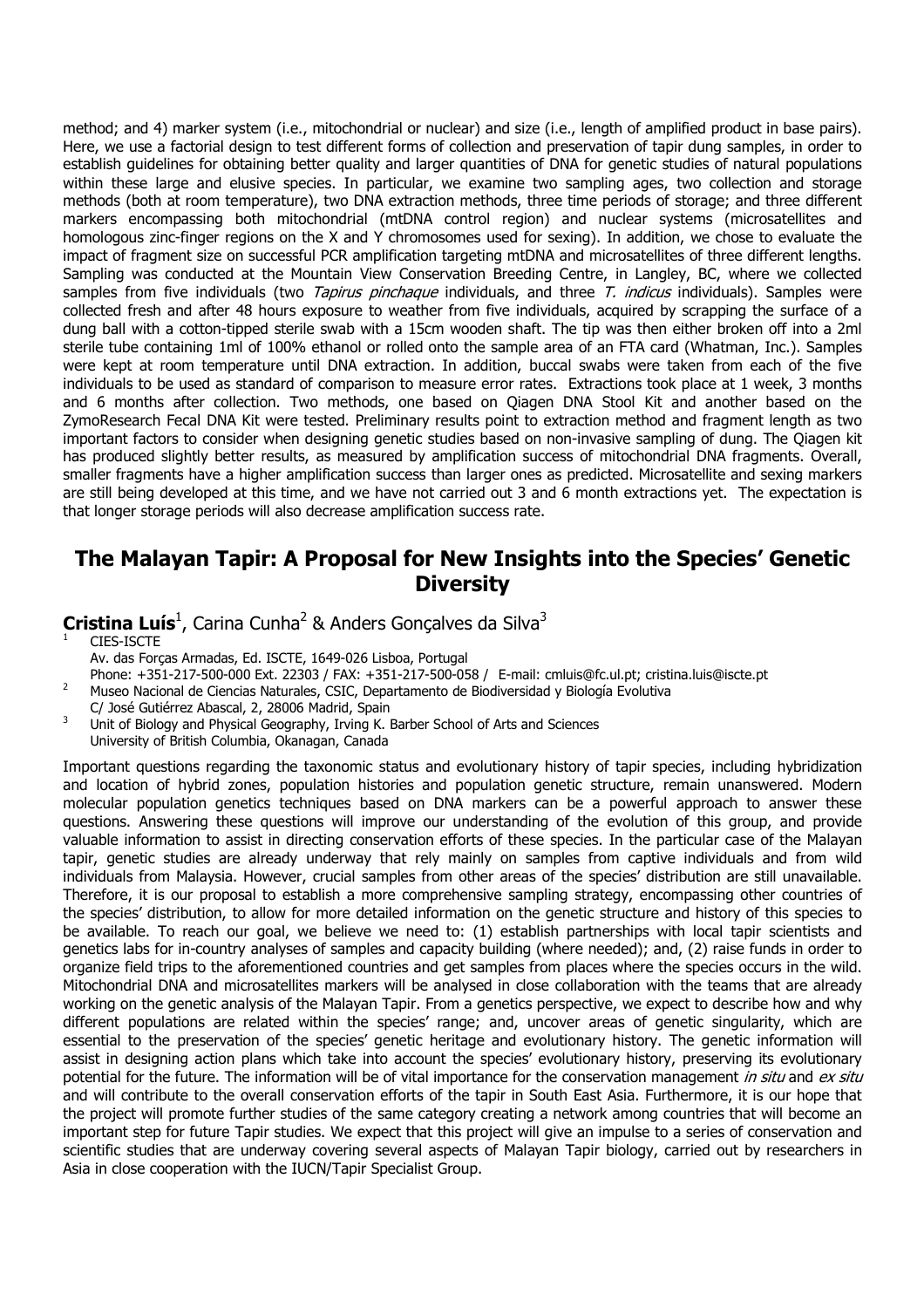### Genetic Variation in Captive Populations of Baird's Tapir (Tapirus bairdii) in Panama

Gina Della Togna<sup>1</sup>, Budhan S. Pukazhenthi<sup>2</sup>, Luis R. Padilla<sup>2</sup>, Katherine Pelican<sup>2</sup>, Adrian Benedetti<sup>3</sup>, Diorene Smith<sup>3</sup>, Carlos M. Caballero<sup>4</sup>, Claudia Hidalgo<sup>5</sup> & Oris Sanjur<sup>6</sup>

- <sup>1</sup>INDICASAT, City of Knowledge, Clayton, Panama
- Phone: +507-517-0094 / FAX: +507-507-0000 / E-mail: gtogna@indicasat.org.pa
- 2 <sup>2</sup> Smithsonian's National Zoological Park, Conservation & Research Center
- <sup>3</sup> Summit Park Zoo and Botanical Garden, Panama City, Panama
- <sup>4</sup> El Nispero Zoo, El Valle, Panama
- <sup>5</sup> Villa Griselda, El Valle, Panama
- <sup>6</sup>Smithsonian Tropical Research Institute, Balboa, Panama

The Baird's tapir (*Tapirus bairdii*) is one of 80 Panamanian species listed as endangered by the National Authority for the Environment (ANAM) and IUCN. Tapir populations are threatened by loss of habitat, hunting, and a reduction in population size. Panama has the largest captive population of Baird's tapirs in the region, with 24 individuals distributed among three institutions. Although breeding records suggest a high prevalence of inbreeding in the population, there is no definitive information on their genetic variation. Moreover, conservation and breeding programs to manage and protect this species, both in captivity and in the wild, are yet to be established. In order to develop a management plan that takes into account the current status of the species in Panama, it is necessary to better understand the extant gene variability in captive populations. To accomplish this, we conducted a survey of all 24 tapirs maintained in captivity in Panama. Our main goal was to assess the level of genetic diversity and inbreeding in these populations using microsatellite analyses. This technique has proven to be very successful in detecting genetic variation at the population level. Samples ( $n = 24$  animals; blood from 23 animals and hair from one individual) were collected from tapirs maintained in three institutions (Summit Park Zoo and Botanical Garden, Nispero Zoo and Villa Griselda-Private Reserve). Samples were preserved in a lysis buffer solution. Genomic DNA isolation was performed using a commercial kit (Qiagen DNeasy Blood and Tissue Kit®). A total of 7 microsatellite loci were used to screen all the individuals. Results indicate a high level of inbreeding and lack of genetic diversity in this population. The analyses to test for Hardy- Weinberg equilibrium were highly significant for most loci, suggesting that the populations are not in genetic equilibrium. Looking at the raw data, we found very high levels of homozygozity (one of the loci was completely monomorphic in two of the three populations). Out of the 7 loci analyzed, we found Fst values ranging from -0.03 to 0.18, indicating low levels of genetic diversity. In general, our data confirmed the status of highly inbred captive populations of tapirs in Panama. Our study represents the first assessment of genetic variability performed in Panamanian captive populations, and therefore it provides baseline information for making management decisions for these populations. (Funding was provided by SENACYT, Panama).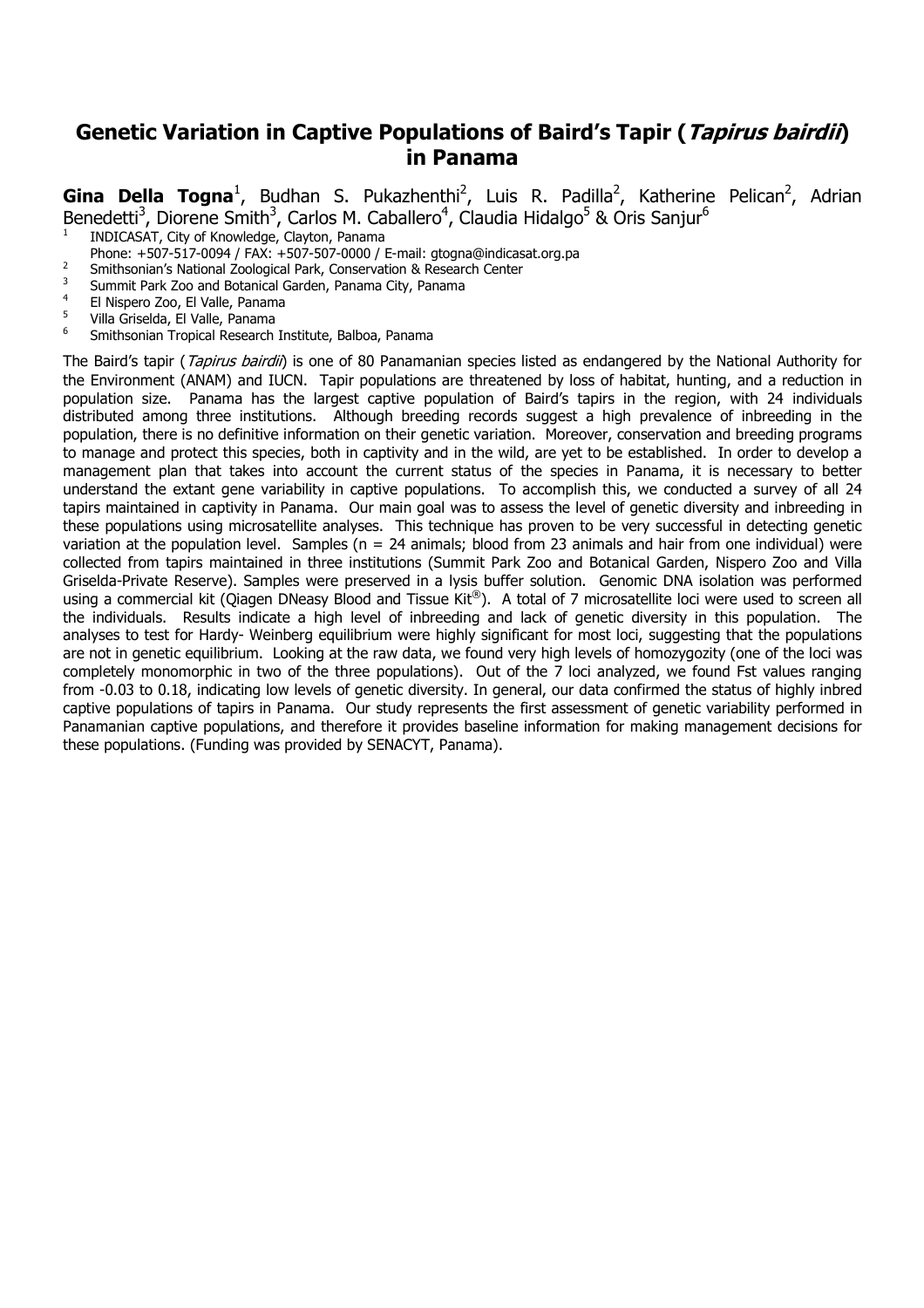## PAPER SESSIONS 3 and 4 Tapir Conservation Initiatives: Research, Management & Education

### Current Distribution and Conservation Status of Baird's Tapir in Mexico

#### Ana Laura Nolasco Vélez & Gerardo Ceballos

Instituto de Ecología, UNAM Apartado Postal 70-275, México, D.F. 04510 Phone: +52-55-5622-9004 / E-mail: laura\_nolasco3@hotmail.com; gceballo@ecologia.unam.mx

Mexico's tropical forests, mangroves and clouded forests are the ecosystems most affected by deforestation, habitat fragmentation and defaunation. Many Natural Protected Areas have been set up, corresponding to the most diverse areas, with the greatest number of endemic or endangered species. Recently, to identify priority areas for conservation, the ecological niche model concept has been used to determine potential presence of a species or suitable areas from which it has gone extinct. Thus, predictive modeling species' distribution represents an important tool in conservation biology, by helping to maintain the biodiversity of ecosystems, which include species like the Central American tapir (Tapirus bairdii), the largest land mammal of Mesoamerica. The tapir is considered endangered in Mexico and is listed in the Appendix I of CITES. In this work we considered both, the historical and the current distribution of the species in Mexico, from 140 records from different localities obtained from the databases of international and national collections, the specialized literature, and interviews to field scientists, in order to determine the extent of the area formerly occupied by the tapir. We modeled the ecological niche of the species using the Genetic Algorithm for Rule-set Prediction (GARP) and Maximum Entropy Modeling (MaxEnt), to identify potential areas where the tapir may be distributed but has not yet been confirmed, like Pantanos de Centla and Laguna de Terminos in the States of Tabasco and Campeche, respectively. And to identify the locations from where it has been extirpated, as those places could be considered for reintroduction, if the original causes of decline are removed. We assessed the tapir conservation status in Mexico, to identify priority areas for their conservation. We also found 10 tapir records from Acapulco in the State of Guerrero, deposited in the Yale University Peabody Museum, that extend its historical distribution through the Pacific slope 209 km north to the nearest locality in Putla de Guerrero in Oaxaca.

#### The Tapir's Role in the Ecosystem: Lessons from Experiments in the Forest, Calakmul Mexico

**O'Farrill Georgina**<sup>1</sup>, Gonzalez Andrew<sup>1</sup>, Calmé Sophie<sup>2</sup> & Sengupta Raja<sup>3</sup>

<sup>1</sup>Biology Department, McGill University

1205 Dr. Penfield Ave. Montreal Quebec Canada H3A 1B1

- Phone: +514-3983625 / FAX: +514-3985069 / E-mail: georgina.ofarrill@mail.mcgill.ca
- <sup>2</sup> El Colegio de la Frontera Sur ECOSUR-Chetumal
- <sup>3</sup>Geography Department, McGill University

Mammals are important seed dispersers in the tropics. This role is tightly linked with their movement in the ecosystem and with the deposition of seeds in favorable places. Although central to theories of diversity in tropical ecosystems little is known about how seed dispersal is affected by habitat fragmentation and climate change. Our study focuses on the effects of this environmental change on *Tapirus bairdii* and how its role as a seed disperser in the tropical forests of southern Mexico (the northern limit of its distribution) is being altered. Because of their large size, the Baird's tapir (Tapirus bairdii) is one of the few species capable of dispersing large seeded trees, such as the ecologically important Manilkara zapota (zapote). M. zapota is a dominant species in the Greater Calakmul Region (Southern Yucatan Peninsula) and represents a key element in the diet of all the vertebrate species in the area, especially during the dry season. In the Greater Calakmul region water is a limiting resource and is only found in waterholes (aguadas). We hypothesized that tapir modify their movements in response to acute water shortage brought about by long-term declines in precipitation. We conducted a large-scale field experiment in the forest of the Greater Calakmul Region to evaluate: 1) does the tapir facilitate zapote seed germination, survival and growth, 2) does seed germination depend upon site deposition as mediated by the tapir. In a fully factorial design, 1920 zapote seeds collected from tapir dung and ripe fruits were planted in either tapir dung or soil. Replicate, caged, germination stations were placed in monodominant non-inundated zapote stands (zapotales) and seasonal waterholes. Initial results show, contrary to previous expectations that tapirs act as zapote seed dispersers. Zapote germination was low (<30%), especially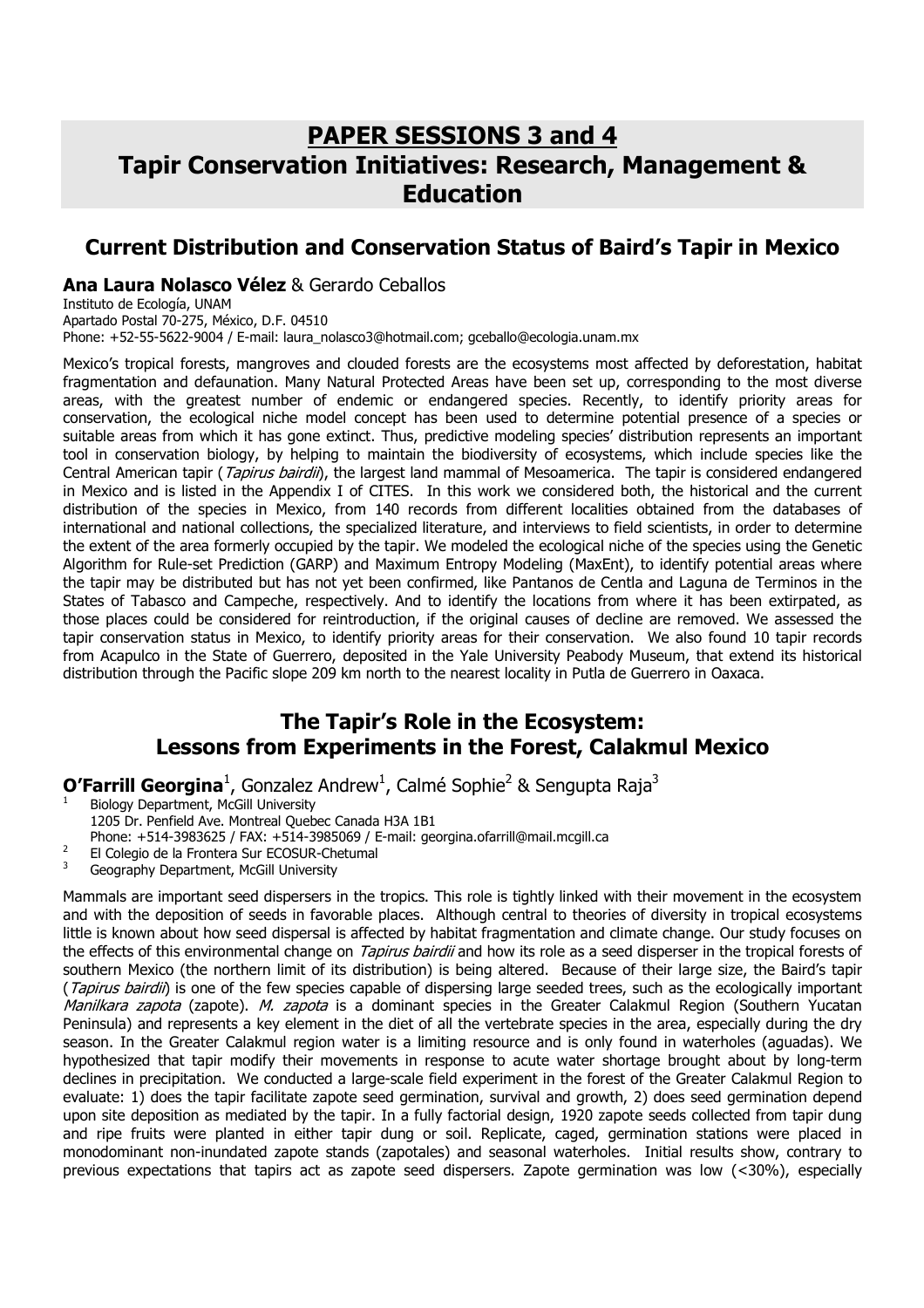around waterholes. The site of deposition and the presence of tapir dung were important for seed germination near waterholes, and we found an important site effect on germination probability in the zapotales. Seedling survival varied between sites and was greater in the zapotales. These results suggest the importance of understanding the role of tapirs both as seed dispersers and as facilitators of germination. We will complement this experimental data with the use of movement data to create a model of zapote recruitment and regeneration under future scenarios of climate change and forest fragmentation. This is the first project with Baird's tapir in the Greater Calakmul Region. This project provides useful and unique information on the habitat use of this species in a dry tropical forest in Mexico and provides important information on the role of tapirs in the ecosystem. An understanding of the tapir's function in the ecosystem is important because it is facing extirpation in many areas of its range.

## The Baird's Tapir Project of Costa Rica

#### Kendra Bauer

University of Texas at Austin 1 University Station C0930 Austin, TX 78712, United States Phone: +1-512-232-1896 / Fax: +1-512-475-6286 / E-mail: KendraBauer@mail.utexas.edu

From 1994 until 2007 Charles Foerster has been the primary investigator of the Baird's Tapir Project in Costa Rica. In 2007 he turned the project over to Kendra Bauer, PhD candidate at the University of Texas. In the 13 years of Charles' work in Costa Rica, there has been a wealth of information collected which allows for the next step in tapir conservation – the continuous monitoring of tapirs using GPS collars. The number one cause of decline of the tapir, like many other species, is habitat loss. There are several organizations that are aware of this problem and are buying up land as it becomes available. However, this tactic has been proven unsuccessful by itself. Many researchers are finding that in an age of global climate change, movement of animals is increasingly important to survival of the species as well as a healthy ecosystem. To help conserve the tapir, along with many other species, these isolated fragments of land need to be connected. The tapir's can show us the connectivity of isolated preserves through the use of GPS tracking collars. Ultimately providing corridors to the tapirs allows access to these isolated areas and will increase genetic and species diversity for an entire ecosystem. GPS collars will also aid in answering questions centered on behavior and social structure of the tapir. The more we know about a species, the easier it is to conserve it for future generations and allow humans and other animals to live more enriched lives in a connected environment.

## Preliminary Analysis for the Determination of Baird's Tapir (*Tapirus bairdii*) Potential Habitat in Guatemala

#### Manolo García<sup>1</sup> & Raquel Leonardo

Centro de Datos para la Conservación del Centro de Estudios Conservacionistas Universidad de San Carlos de Guatemala Avenida Reforma 0-64 zona 10, Guatemala Phone/FAX: +502-2331-0904 / E-mail: manelgato@gmail.com

It was estimated that in Mexico, Belize and Guatemala exists approximately the 50% of the world's population of Baird's Tapir. This is why Guatemala can be considered as a key country for the species survival. It is a priority to develop action plans that ensure the conservation of Baird's tapir and its habitat. The main difficulty is the lack of information about actual distribution, potential habitat, threats, biology and conservation status. With this project, we tried to generate basic information about the species status in Guatemala. We carried out a preliminary analysis to determine the potential habitat of the species in the country. We created a database with field records of sites where the species occurred from year 2000 to 2007. Using Geographic Information System (GIS), we made a geographical correlation of the field records with the Land Use Map (2006) of Guatemala scale 1:50,000. With this correlation we obtained the parameters of Land Use and minimal area of the sites where the species occurs. With the parameters obtained, we looked for the areas that matched with the specified parameters in the Land Use Map. These areas were classified as potential habitat for Baird's Tapir. The actual Land Use was selected as the principal variable that determines the actual distribution of the species, because it is suspected that the species was originally distributed in the entire country. We found Baird's Tapir to occur in four Land Uses (Bosque latifoliado, Humedal con bosque, Arbustos – Matorrales and Pastos naturales). The potential habitat for the species is included in seven Departamentos (States) from Guatemala. Petén is the most important *Departamento* for the species conservation because it includes the protected area Reserva de la Biosfera Maya (RBM) and its complexes, which represent approximately the 71.8% of the potential habitat for Baird's Tapir in Guatemala. After the RBM there are other important protected areas in the Departamentos of Izabal and Alta Verapaz, as well as the Reserva de Biosfera Sierra de las Minas (RBSM) which is in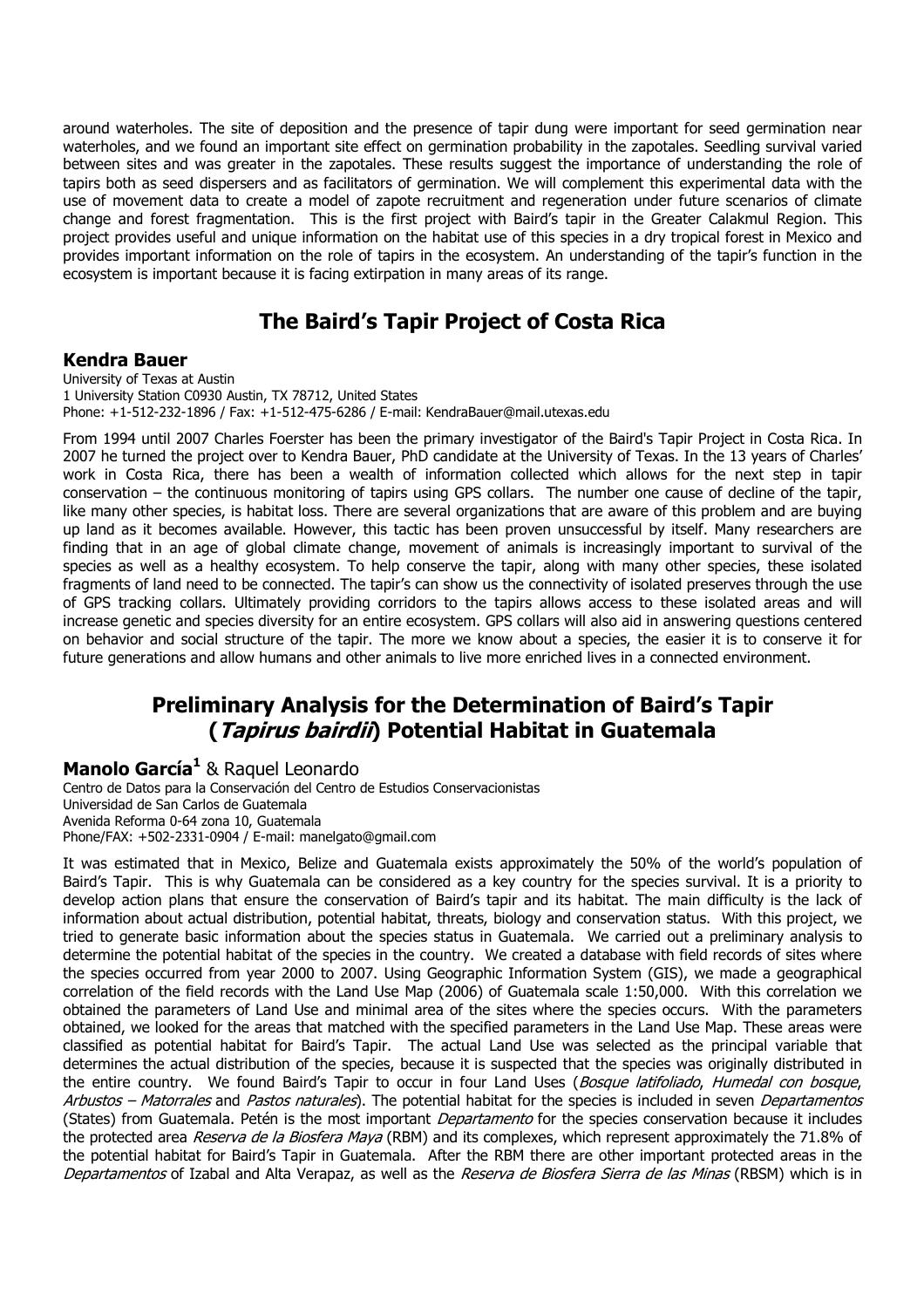four *Departamentos*. With this preliminary analysis we determined where to focus in future research initiatives, conservation actions, educational programs and the development of wildlife management plans in Guatemala that aims to Baird's tapir and its habitat conservation. This is an important step to improve the conservation of Baird's tapir in Guatemala and its entire range of distribution.

### Capture, Handling and Monitoring of Baird's Tapirs in the Zoque Rainforest, Oaxaca, Mexico

**Iván Lira Torres**<sup>1,2</sup>, Gerardo Ceballos González<sup>2</sup> & Diego Woolrich Bermúdez<sup>3</sup>

<sup>1</sup>Curador de la Colección Animal, Zoológico de San Juan de Aragón Dirección General de Zoológicos y Vida Silvestre de la Ciudad de México (DGZVSDF) Av. José Loreto Favela s/n, Col. San Juan de Aragón, Del. Gustavo A. Madero, C.P. 07920, México, D.F. E-mail: ilira\_12@hotmail.com

<sup>2</sup>Laboratorio de Ecología y Conservación de Fauna Silvestre Instituto de Ecología de la Universidad Nacional Autónoma de México, D.F. E-mail: gceballo@miranda.ecologia.unam.mx <sup>3</sup> Mundo Animal

Diagonal de Margarita nº 113 Col Reforma. Ciudad de Oaxaca de Juárez, Oaxaca. C.P. 68020 E-mail: mundapipa@hotmail.com

Using hunting dogs and with the help of the community, 3.1 adult Baird´s tapirs were captured in the Congregación de la Fortaleza, Municipio de Santa María Chimalapa, Oaxaca. With an average weight of 250 to 300 kg, the animals were chemically restrained with a mixture of 1.96mg Hidrocloridrato de Etorphina and 5.90mg of Maleato de Acepromazina, in the same dart (Immobilon Large Animal, C/Vet limited). Induction time was 3 minutes, and of anesthesia 60 minutes approximately for the four animals. During anesthesia, morphometric measures and biological samples (feces, skin, ectoparasites) were taken, and a physical - clinical examination was performed. A VHF transmisor was attached to each animal to be monitored. All the procedures were made near to water and under natural shade to avoid hyperthermia, and as prevention to avoid capture miopathy, each animal was administered vitamin E and Selenium (Mu-Se), Meglumina de Flunixin (Finadyne) and Penicilin G benzatínica (Benzetacil L.A). Animals were reverted with Hydrochloride Diprenorphine (Revivon Large Animal, C/Vet limited) at a dosage of 5.88 mg. None of the animals had any problem during capture, procedures and chemical restraint, nor during the following weeks of monitoring.

## Baird's Tapir Reintroduction at Rafiki Safari Lodge, Costa Rica

#### Lautjie Boshoff & Polly Underdown

Rafiki Safari Lodge APDO 199-6350, Quepos, Costa Rica Phone: +506-777-2250; +406-322-2991 / E-mail: lautjie@gmail.com; pollyunderdown@yahoo.co.uk

The project focuses on the reintroduction of the Baird's tapir into the Savegre Valley through a combination of conservation and sustainable tourism. Using a suitable multi-stage acclimation habitat teamed with access to wilderness corridors, Rafiki plans to trickle release captive tapirs back into the central pacific slope of Costa Rica. The project is located on the northern border of two distinct biological corridors that provide access to intact wild tapir populations. The first corridor is known as the Paso de la Danta, which stretches from the Savegre Valley south to Corcovado National Park. The second corridor links the Pacific to the Caribbean coast and is defined by Parte Alta la Pantera-Talamanca, Talamanca-Amistad and Amistad-Caribe. The strategic location of Rafiki's 840-acre reserve makes this an ideal launching site for an introduction of this nature. The goal of Rafiki is to prove that through sustainable tourism, the ecology of the Savegre Valley can be conserved and with the success of the tapir project, the corridors leaving the reserve can be preserved and ideally improved. The purpose of this proposal is to engage Rafiki into the network of scientists studying the tapir in order to maximize the probability of a successful reintroduction. The opportunity this project presents for the tapir as a species is unique and the implications of its success could potentially spread. If the model on which Rafiki is based can be repeated in other parts of Costa Rica and the new world, and a trend can be created in conservation, thereby giving fresh hope to the preservation of biological corridors that are currently under tremendous pressure of development and agriculture.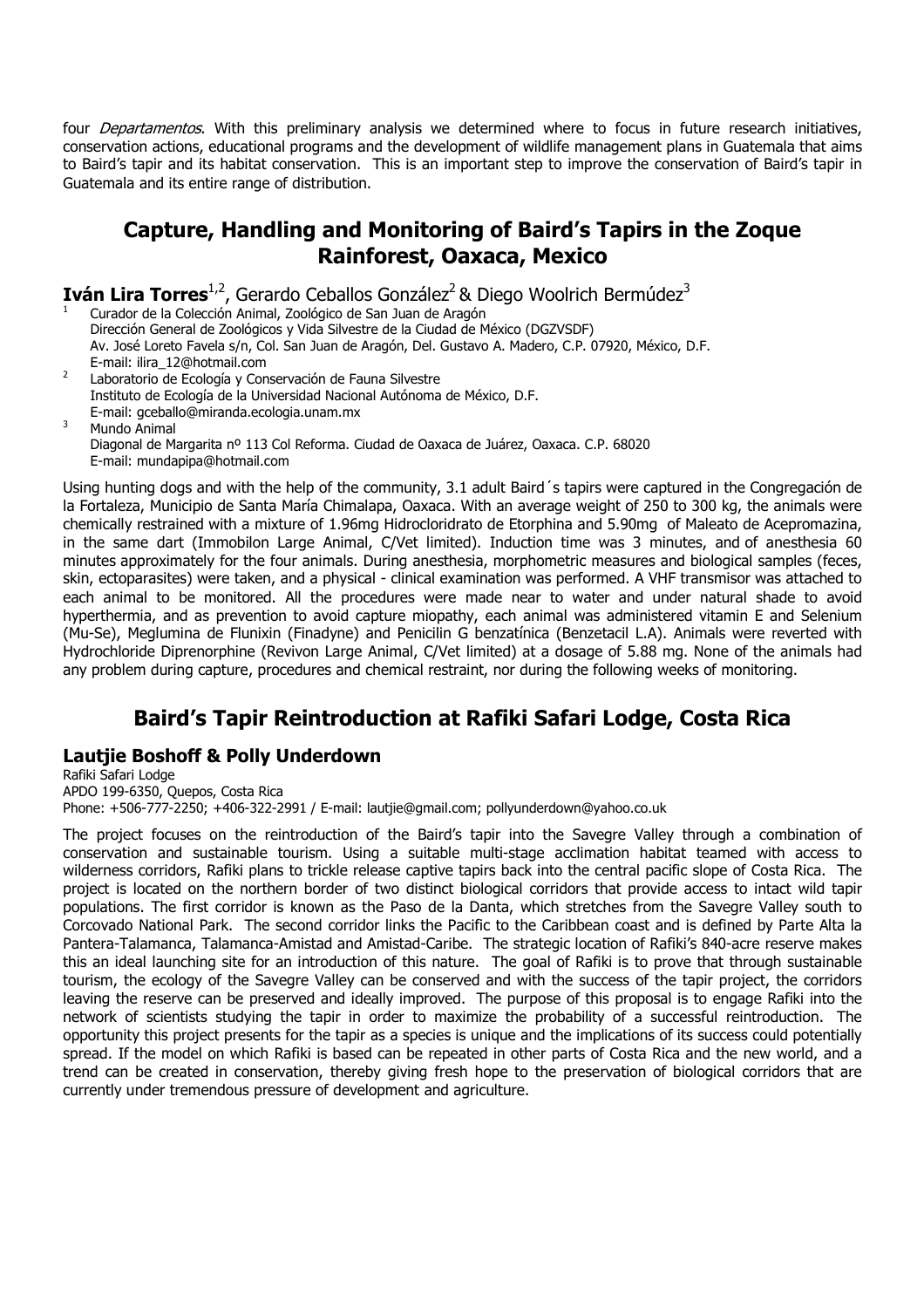## Ecology and Conservation of Mountain Tapir in a Cattle Ranching Environment

**Diego J. Lizcano**<sup>1</sup>, Della Garelle<sup>2</sup> & Delio Orjuela-Acosta<sup>3</sup>

- 1 Grupo de Ecología y Biogeografía, Universidad de Pamplona, Colombia Mountain Tapir Coordinator, IUCN/SSC Tapir Specialist Group (TSG) Phone: +57-310-2754501 / E-mail: dlizcano@unipamplona.edu.co
- $\overline{2}$ Cheyenne Mountain Zoo
- 4250 Cheyenne Mountain Zoo Road, Colorado Springs, CO 80906, United States
- 3 Zoológico Matecaña, Pereira, Colombia / E-mail: deliovet@hotmail.com

This is a conservation and research project of the most endangered large mammal in the tropical Andes, the mountain tapir (Tapirus pinchaque). It is a collaborative effort among Colombian and North American researchers, veterinarians, field biologists and environmental educators. The project is carried out in Los Nevados National Park, in the Risaralda State in the Central Andes of Colombia. The first five free ranging mountain tapirs were monitored using last generation telemetry technology and GPS collars in 2006, with collar retrieval in 2007. Data obtained is providing a better understanding of mountain tapir habitat requirements, as well as practical information needed to develop and implement a cattle ranching and conflict avoidance plan. Preliminary analyses of location, movement patterns, and habitat use of collared tapirs suggest differences in home range size between males and females, habitat preference for covered vegetation areas and avoidance of ranching areas. Paramo and potato crops are also frequently used habitats, the latter being damaged, thus, generating a conflict with *campesinos*.

### Movement Patterns and Home Range Use of Lowland Tapirs (Tapirus terrestris) in the Peruvian Amazon

#### Mathias W. Tobler

Andes to Amazon Biodiversity Program, Botanical Research Institute of Texas 509 Pecan Street, Fort Worth, TX 76102-4060, United States Phone: +1-817-332-4441 / FAX: +1-817-332-4112 / E-mail: matobler@gmx.net

Between 2005 and 2006 six lowland tapirs, four females and two males, were captured and equipped with GPS collars. The collars recorded between seven and 182 days of data resulting in 78 to 6185 locations. Mean fix success rate for all collars was 40%. Tapirs were mostly nocturnal, spending most of the day resting. Kernel home range sizes at the 95% level were between 102 and 386 ha. Home ranges had multiple centers of activity which differed between day and night, showing that there are distinct resting places and feeding areas tapirs frequently visited. The data from two different years for one individual showed that tapirs can have stable home ranges with clearly defined boundaries. Habitat use varied with the availability of habitat types within the animal's home range. Three individuals spend over 90% of their time in terra firme forest while the other two spent between 30 and 50% in terra firme,30 to 40% in a Mauritia flexuosa palm swamp and the rest in floodplain forests. One tapir infrequently visited a palm swamp outside its main range and another individual expanded its range into a nearby palm swamp showing active selection of this habitat. Tapirs walked up to 10 km form their core area to visit mineral licks. The interval of visits varied greatly with as few as one day and as much as 36 days between subsequent visits. Most individuals visited between two and three different licks, all within the same general area. They had well established trails between their home ranges and the licks. Mineral licks are an important resource for tapirs and require special attention in conservation and management plans for the species.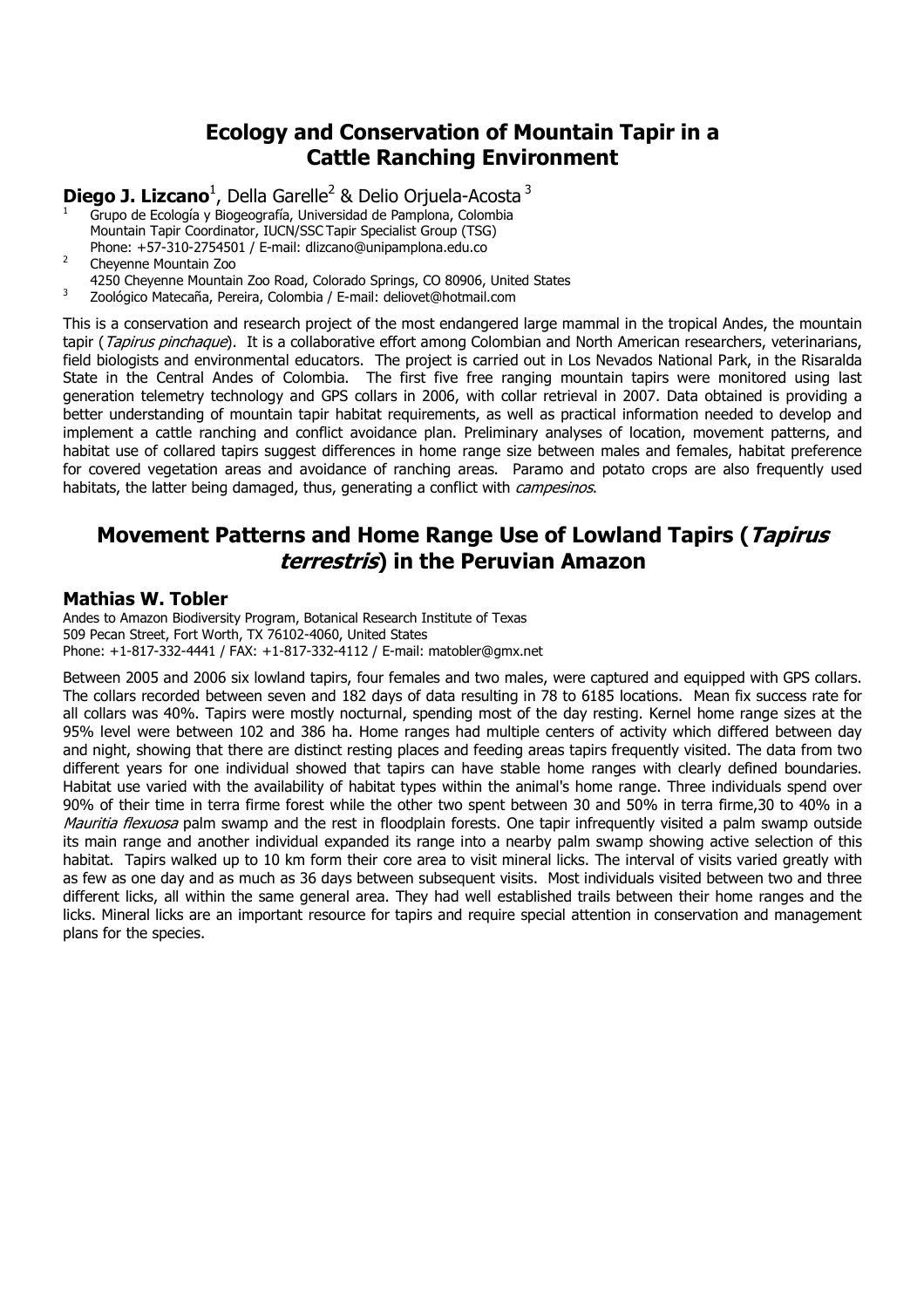## Distribution Patterns of Capture Places of Tapir (Tapirus terrestris) based on Traditional Knowledge of the Andoque and Nonuya Indigenous Communities and the Settlement of Puerto Santander-Araracuara, Colombian Amazon

#### Adriana Sarmiento Dueñas

E-mail: adrianasarmi@hotmail.com

Species distribution is determinate by the relationship between biotic and abiotic variables, within these variables, the anthropogenic-origin events are seen as one factor decisive in the distribution pattern. GIS tools and spatial modeling to predict the species distribution has been useful to make decisions and for the management and conservation of wild populations. Due to the difficulty of knowing the distribution of lowland tapir (Tapirus terrestris) in the Colombian Amazon, determine patterns of spatial distribution become a useful tool to propose guidelines and to design management plans and conservation. On this basis, a research was proposed to determine the spatial distribution patterns of the lowland tapir's hunting sites, using data from hunting events registered by the native communities (indigenous and colonists) in the Colombian middle basin of the Caquetá river, Amazonas and Caquetá Departments. These data were integrated to a series of environmental variables by means of the spatial modeling software MAXENT and ENFA. Based on the results, the lowland tapir's capture places are mostly those located in low flooded zones with presence of Canangucho palm (Mauritia flexuosa) and bodies of water. The hunters utilize those places according to the hydrologic period and local needs. Comparison of the modeling methods it allowed to observe the efficacy of MAXENT. This method explained with greater detail the model due to the natural conditions of the study area. A coordinated work with the native communities is proposed in order to generate a management plan for the lowland tapir, taking into consideration a regulation of the meat consumption, number of tapirs hunted per month and the implementation of the traditional practices of hunting.

#### Population Estimates of Malay Tapir, Tapirus indicus, by Camera Trapping in Krau Wildlife Reserve, Malaysia

Carl Traeholt<sup>1</sup>, Siti Khadijah<sup>2</sup> & Mohd. Sanusi bin Mohamed<sup>3</sup>

- <sup>1</sup>Copenhagen Zoo, Denmark / Department of Wildlife and National Parks, Malaysia 841 Ukay Bayu, Jalan Tebrau 1, Ukay Heights, 68000 Ampang, Malaysia Phone: +60-193521399 / FAX: +603-20947399 / E-mail: ctraeholt@pd.jaring.my
- 2 University of Science Malaysia, School of Biological Science, Malaysia / E-mail: nctapir@gmail.com
- 3 Malay Tapir Conservation Project, Institute of Biodiversity Bukit Rengit, Krau Wildlife Reserve, Lancang, Pahang, Malaysia

The Malay tapir (Tapirus indicus) is the only Old World tapir species. Its distribution ranges from Southern Thailand and Myanmar, Peninsular Malaysia and Sumatra. Due to habitat destruction it is believed that the population density has decreased during the past two decades. There have been no specific population density studies of Malay tapir in the past. This study proposes a new method for identifying tapir individuals and estimating the population density of Malay tapir from photographs. The study took place in Krau Wildlife Reserve, Malaysia, consisting of 63.000ha undisturbed tropical forest. Two camera traps were deployed at 13 different salt-licks where tapirs had been recorded. All animal species photographed were recorded and all photographs containing tapirs were analysed and individuals were identified. The results reveal that using necklines is a reliable method for identifying and distinguishing between individual tapirs. The results also suggest that tapirs frequent salt licks relatively often when compared to other species, and that any individual frequently visit salt licks more than 15km apart. The study estimated approximately 45- 50 tapirs in Krau Wildlife Reserve.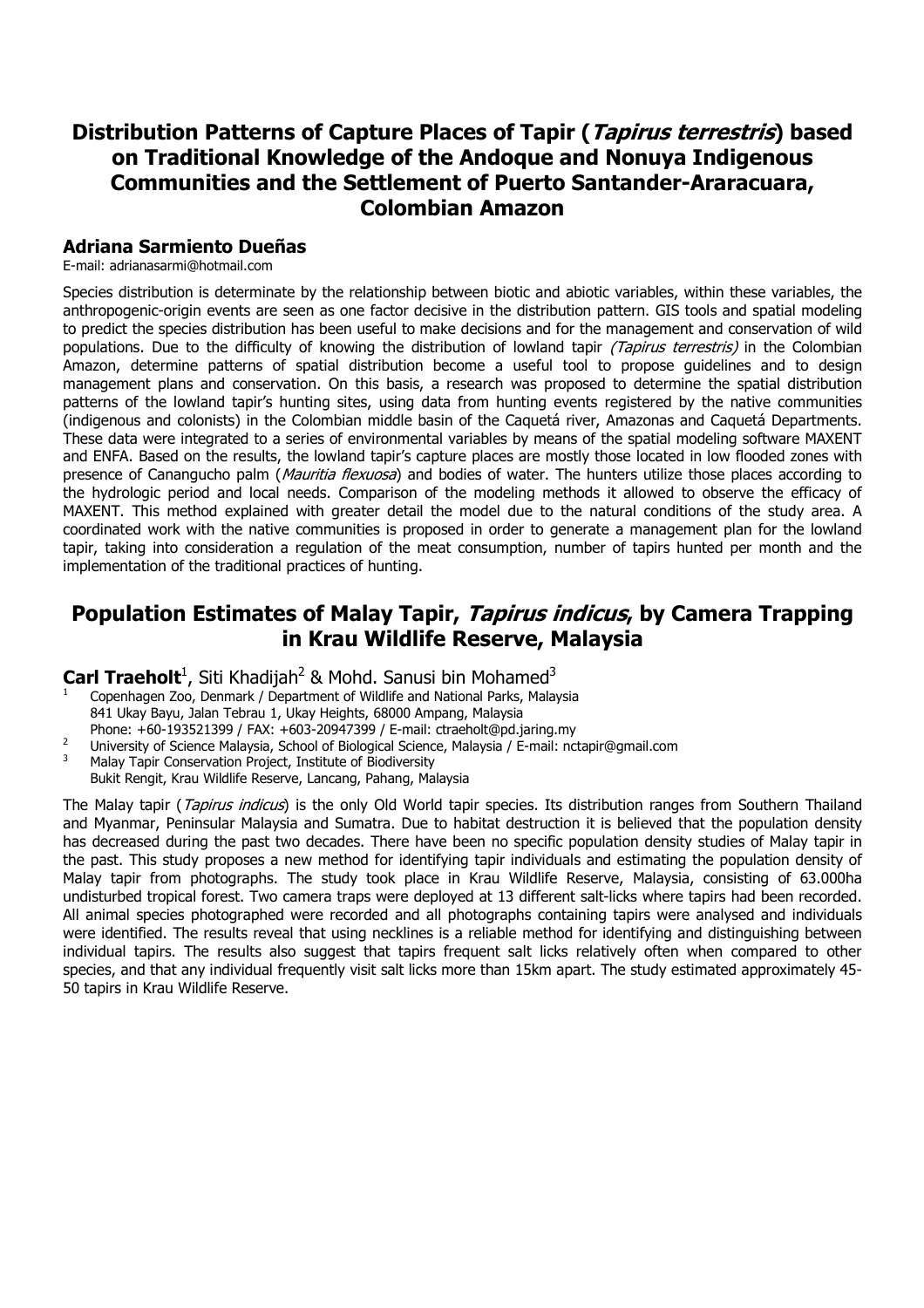## Felipe, the Conservation Messenger in Quijos Watershed, Ecuador: Using the Tapir as an Environmental Education Tool

#### Alejandra Paredes & Jaime Camacho

Fundación Ecuatoriana de Estudios Ecológicos-EcoCiencia Francisco Salazar N14-34 y Coruña, Quito, ECUADOR Phone: +593-22522-999; +593-22545-999 / E-mail: alejandraparede@gmail.com

The Quijos watershed is located in the northern part of the Andes Cordillera of Ecuador, in a conservation area know as Condor Bioreserve. This watershed is very important because it provides drinking water to Quito, the capital of Ecuador serving 2 million inhabitants. The water of the area is also used to generate electricity and provide drinking water to smaller populations. The watershed is also important because of the diversity of terrestrial and aquatic ecosystems. The natural systems of the watershed are threatened by agricultural expansion and chaotic management of hydrological system that affect development and conservation of biological diversity. Taking into account that the pride of belonging to a place, that a profound knowledge of the social and ecological context and that the acquisition of capabilities to change our reality are key elements to achieve conservation, EcoCiencia, The Nature Conservancy and RARE get together in an agreement to develop a pride campaign in the Quijos watershed. This campaign uses commercial marketing methods to influence in the behavior or certain audiences to better their personal and social well-being. One of the key elements of this campaign is the selection of a flagship species by local stakeholders. This species become the conservation messenger of the campaign. In the case of the Quijos watershed, the selected species was the mountain tapir. The mountain tapir was named FELIPE. The campaign included activities like school visits, communitarian visits (The Water Parade), summer camps, informative talks, painting contests, training programs, reforestation and other. To reinforce the message a lot of promotional material was developed: posters, stickers, caps, T-shirts, painting books and others. Felipe has become a beloved character in the Quijos watershed and in all the province of Napo. Felipe was chosen as the provincial mascot for the regional games. Felipe is invited to participate in many public and private activities in the watershed. Felipe is an active member of the environmental education program of El Chaco municipality. Due to the success of the campaign the municipality has decided to support the process. Besides good results in the environmental conscience of the local inhabitants in relation to water issues, there are also good result in the recognition and appreciation of mountain tapir. These results were measured by surveys before and after the campaign. This project demonstrated that tapir is a powerful tool for environmental education. It was also very interesting the connection between conservation of water resources and mountain tapir. This experience can be replicated in other places of Ecuador and other tapir distribution range.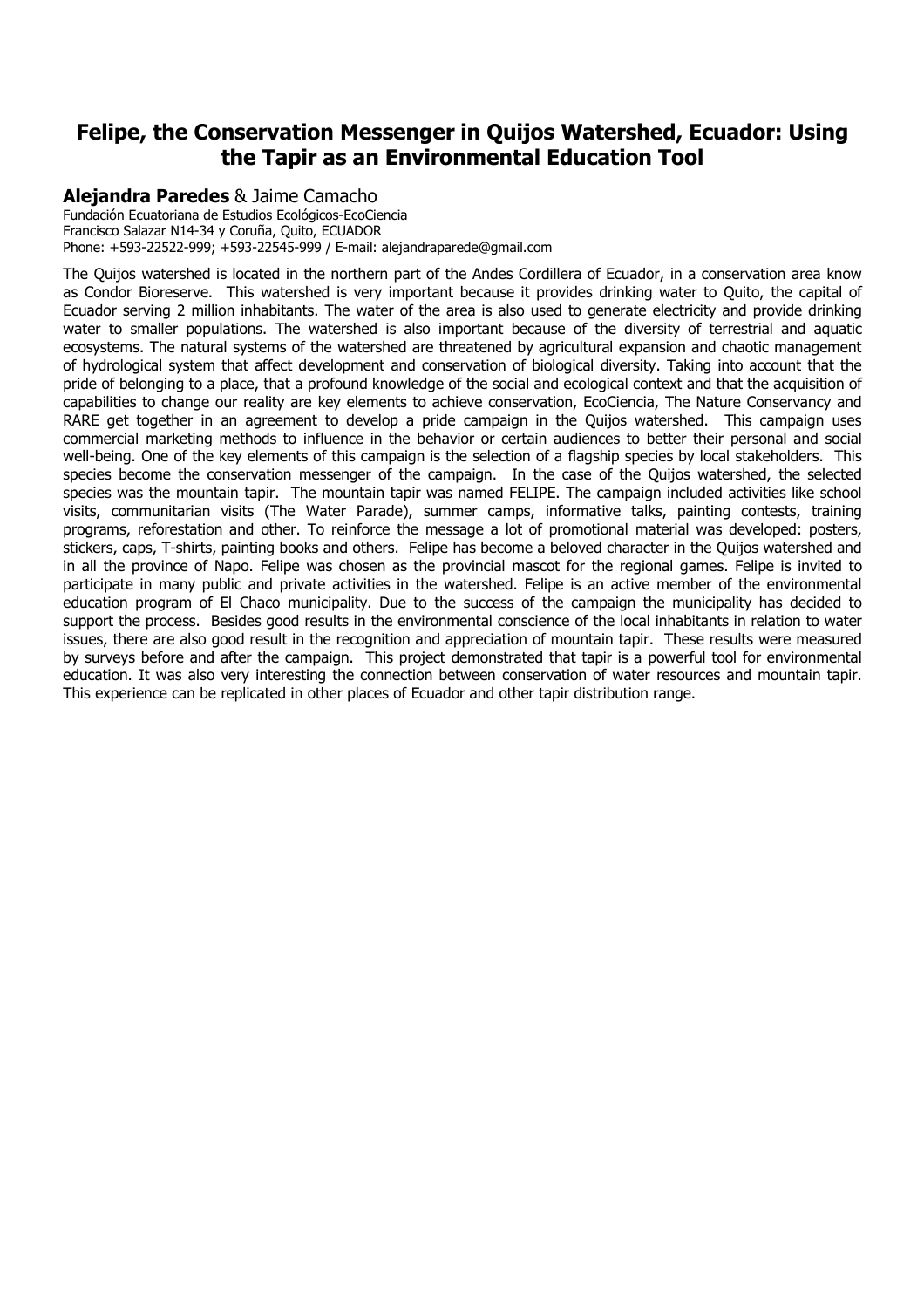## PAPER SESSION 5 Tapir Action Planning and Identification of Priority Areas

## Update and Results of the National Program for Tapir Conservation in Colombia

#### Olga Lucía Montenegro & Juliana Rodríguez Ortiz

Instituto de Ciencias Naturales, Universidad Nacional de Colombia Edificio 425 oficina 110-303, Bogotá, Colombia Phone: +57-1-615-5237; +57-1-316-5000 Ext. 11525/11504 / FAX: +57-1-316-5365 E-mail: jrodriguezo@alcomlatino.org; mjuli2@gmail.com

During year 2002 a workshop was held in Colombia to discuss the National Program for Tapir Conservation. That workshop was part of a larger program on conservation and sustainable use of biodiversity supported by the Colombian Ministry of Environment. Many institutions attended the workshop and actively participated of the discussions. This tapir conservation program identified short (1-4 years), mid (5-10 years) and large (more than 10 years) actions oriented to improve conservation of the Colombian populations of the three species of tapirs in this country. Although the tapir conservation program was discussed on year 2002, it was only until 2005 when it was officially published by the Ministry of Environment. That year was considered as the starting date of the program. Today, three years after its publication (and about five years from its formulation) we aimed to evaluate its implementation and advances from the involved institutions. Conducting surveys with the identified responsible institutions we wish to assess the advances towards the main goals of the program. Also, and as an example, we would like to explore a possible cooperation of Colombian TSG members in the outlining of tapir monitoring programs in protected areas, with the Unit of National Parks in Colombia, an ongoing initiative of that institution.

## National Strategy for the Conservation of Tapirs in Ecuador (Tapirus terrestris, Tapirus pinchaque)

#### Fernando Nogales-Sornoza<sup>1</sup>, Natalia Torres<sup>1</sup>, Ana Correa<sup>1</sup> & Leonardo Ordóñez Delgado<sup>2</sup>

- 1 Universidad Técnica Particular de Loja, Escuela de Gestión Ambiental Av. San Cayetano, Loja, Ecuador / Phone: 593-07-2-570275
- E-mail: fbnogales@utpl.edu.ec; naty175@yahoo.com; accorrea1@utpl.edu.ec <sup>2</sup>Fundación Ecológica Arcoiris. Programa de Conservación de la Amazonia Sur
- Loja Ecuador / Phone: +593-07-2-572926 / E-mail: leonardo@arcoiris.org.ec

The present investigation was carried out between February 2006 and April 2007. The main objective was to determine the current situation and conservation status of tapirs (Tapirus terrestris and Tapirus pinchaque) in Ecuador. The survey was based on secondary information and the data was used as the basis to structure the National Strategy for the Conservation of Tapirs in Ecuador. This first initiative, beyond being a definitive document, aims at taking a first step in establishing a continuous process of investigation and administration for the conservation of the tapirs in the Ecuador. With the purpose to achieve the objective, three types of surveys were developed differed to each other, which involved field investigators, officials of the Environmental Ministry of the Ecuador, zoological institutions and breeding facilities in the whole country. Surveys that were structured with the purpose to compile information about insitu and ex-situ conservation, education and communication, politics; and, administration and institutional strength on the national level. Additionally, we checked the existent secondary information for the three tapir species as well as data on tapir occurrence, which were entered into a Geographic Information System (GIS) and represented in several thematic maps of tapir records for the entire Ecuador. As a result, data that was obtained determine that the species Tapirus bairdii is at the moment extinct in Ecuador. According to some Ecuadorian investigators, there is no evidence of the presence of this species in the places in which its distribution was probable, at least in the last five years. On the other hand the main threats for the survival of Tapirus pinchaque and Tapirus terrestris are: habitat fragmentation, hinting in the Ecuadorian Amazon, which is one of the main causes for the local extinction of populations of wild mammals. There is not enough government commitment to conservation of species, there is a scarce knowledge of workers of protected areas of the effective legislation that protects wild animals, the environmental legislation in general, limited processes of investigation of the gender *Tapirus* in the Ecuador. With the purpose of structuring a first document of the National Strategy for Conservation of the Tapirs in Ecuador, initially we defined a vision and three goals guided in: 1) to preserve the existent areas nucleus in the Ecuador that viable minimum populations guarantee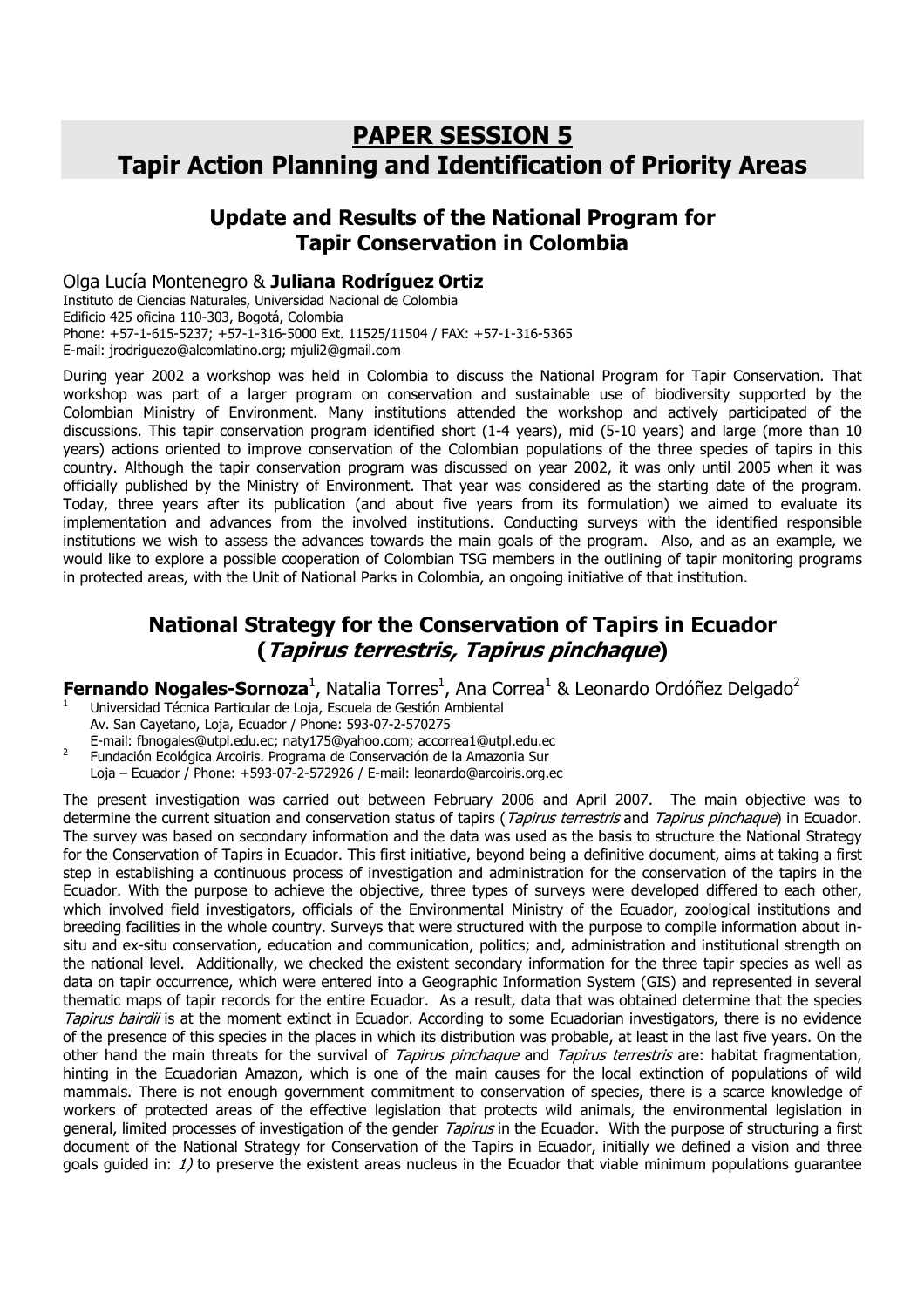2) conserve and restore the areas integrate them to the main areas nucleus identified in the country and  $3$ ) eradicate or restrict the hunt of the species according to the habitat conditions and local populations. To achieve these strategic goals they thought about five main axes that are: the conservation *in-situ*, conservation ex-situ, education and environmental, political communication and environmental legislation, administration and institutional invigoration. Each line strategic bill among with their components: objectives, the time that measures it to their implementation priority, activities and possible institutional actors to be involved in the execution of the outlined work lines.

#### A Systematic Approach to Identify Priority Areas for Mountain Tapir in the Northern Andes of Colombia

#### Carlos A. Pedraza

M.Sc. Biology Candidate, Vertebrate Evolutionary Biology Laboratory Department of Biological Sciences, Los Andes University Carrera 1 # 18ª - 10, J-303, Bogotá, Colombia Phone: +571-339-4949 Ext.3755 / E-mail: ca.pedraza967@uniandes.edu.co; cpedraz@gmail.com

Mountain tapir populations are highly endangered and face increasing threats throughout their distribution. In order to complete mountain tapir conservation plans, critical areas for the conservation of this species must be identified, including surrogates of biodiversity as well as rare and endangered species. Reserves alone are not sufficient to preserve mountain tapir populations and most of the regional strategies are built on these areas. Here I present a systematic approach to locate mountain tapir priority areas in the northern Andes of Colombia (1000-5765m), where Population Viability Analysis (PVA), Ecological Niche Modeling and Vulnerability Assessment results are integrated. Different PVA scenarios where carried out to determine the goals, to ensure that the selected areas of the final result contain evolutionary viable populations of mountain tapir. Populations of mountain tapir populations where determined using the Ecological Niche Model. Vulnerability Assessment was performed to determine the degree of vulnerability associated to populations. The software MARXAN a decision support for reserve system design was used to meet goals under two different scenarios (1) the selected sites represents viable populations (in terms of area) that are distributed in high vulnerability areas and are urgent conservation targets due to threats; and (2) the selected sites represents viable populations (in terms of area) that are distributed in low vulnerability areas, minimizing the cost of conservation. The mountain tapir priority areas in Colombia where associated to national protected area systems, private reserves, action areas of environmental authorities and indigenous important actors for the conservation of mountain tapir in Colombia. This is the first approach to determine priority areas for mountain tapir populations in Colombia, and its results are a useful tool for decision makers and conservation actors.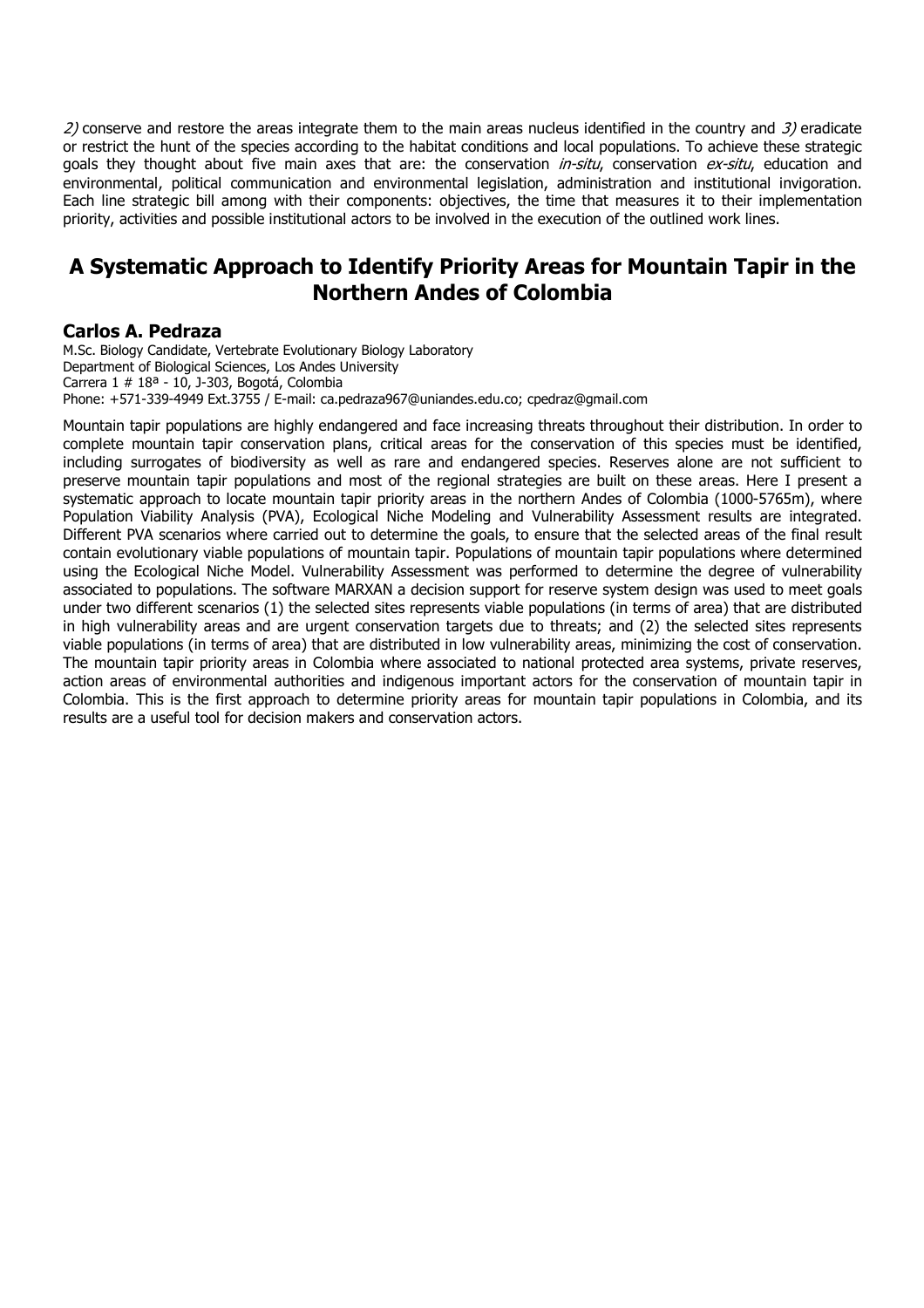# POSTER SESSIONS (12 Posters)

## Fruit Consumption and Seed Dispersal by Lowland Tapirs (*Tapirus terrestris*) in the Peruvian Amazon

#### Mathias W. Tobler, John P. Janovec & Fernando Cornejo

Andes to Amazon Biodiversity Program, Botanical Research Institute of Texas 509 Pecan Street, Fort Worth, TX 76102-4060, United States Phone: +1-817-332-4441 / FAX: +1-817-332-4112 / E-mail: matobler@gmx.net

To study the fruit consumption of tapirs in the Peruvian Amazon we examined 135 fecal samples collected between 2005 and 2007. A total of 122 species of seeds in 68 genera and 33 families were identified. Species diversity followed a clear seasonal pattern related to fruit availability, with the highest diversity during February and November and a period of low diversity caused by low fruit abundance from June through August. Most species (45%) were only encountered once while only 10% or all species were found in more than 10 samples indicating that tapirs are opportunistic foragers. The most frequently found species was Mauritia flexuosa followed by a Bombacacea, Ficus sp., Perbea sp. and Genipa ameraicana. Ficus was the most frequent and diverse genus. Seeds ranged in width form  $\leq 1$ mm to 25 mm. 81% of all species consumed by tapirs were <10 mm in width and species >15 mm only showed up in 6 to 14% of all samples. The size distribution of seeds found in tapir feces generally followed the size distribution of seeds found in the forest with a somewhat lower proportion of seeds found in the smallest size class <2.5 mm and more seed found in the largest size class 20-25 mm. The diversity of seeds found in tapir dung in this study was much higher than in other studies. The high number of small seeds showed that tapir compete for fruits with other frugivores such as brocket deer and peccaries. They are potential dispersers for a large number of species, some of which are only dispersed by large primates and tapirs.

## Camera Trapping of *Tapirus bairdii* (Gill, 1865) in the South Area of the Calakmul Biosphere Reserve, Campeche, Mexico

David Simá Pantí<sup>1</sup>, Oscar Gustavo Retana Guiascón<sup>2</sup> & Rafael Reyna Hurtado<sup>3</sup>

1 Pronatura Península de Yucatán A.C. Av. Fco. I. Madero x 16, local 13, Centro comercial Villa del Rio, Col. Sta. Lucía C.P. 24020 E-mail: dsima@pronatura-ppy.org.mx 2 Universidad Autónoma de Campeche Av. Agustín Melgar s/n Colonia Buenavista, CP. 24030, Campeche, Campeche, México

Phone: +01-981-8119800 Ext. 62503 / E-mail: retana1967@yahoo.com.mx

Wildlife Conservation Society 2300 Southern Blvd., Bronx, NY, United States / E-mail: rreyna@wcs.org

With the goal of generate baseline information about priority species that inhabit the south area of the Calakmul Biosphere Reserve we conducted a preliminary survey during the dry season to detect large mammals species by the camera trapping method. We used 20 cameras trapping (Deer-Cam DC300). The cameras were placed in three areas: ponds, old human paths and on the course of dry streams within the communal forest of two ejidos. Conhuas and Xcupilcacab. Sampling was carried out from January to June 2007. We obtained 23 records of tapir (Tapirus bairdii)' presence that are believed to represent two females and two males according with the minimum estimate of home range. In four of the seven ponds sampled we obtained the majority of records of this species. This finding highlights the importance of these water-bodies for tapirs during the dry season. Additionally, tapirs are a key species suitable to elaborate conservation strategies that includes protection of the habitat at a local and regional scale. Tapirs also can be used as indicators of the ecosystem health as well as an umbrella species that if is protected will protect other species that share the area.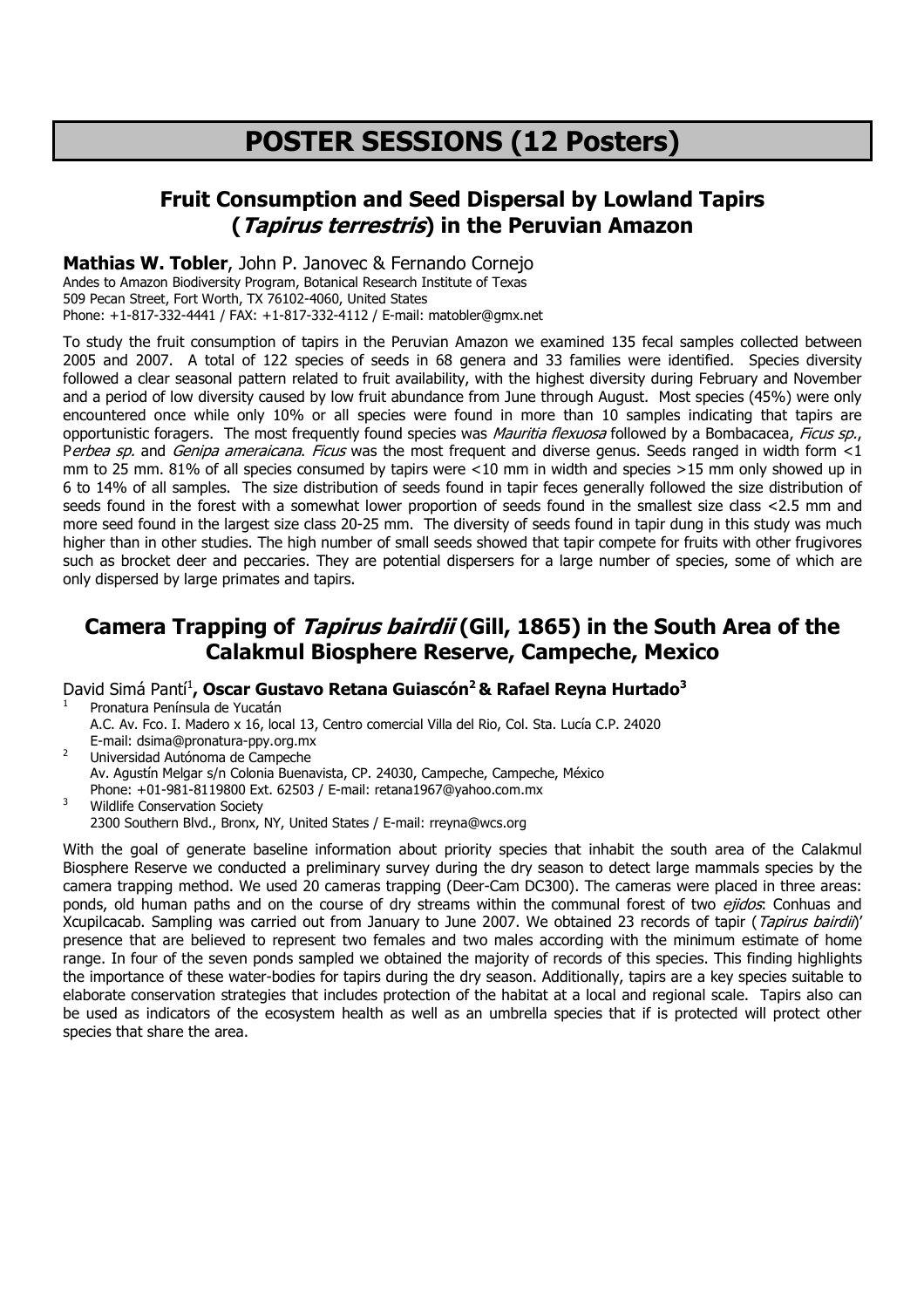## Population Genetic Analysis of Tapirus terrestris

**Benoit de Thoisy**<sup>1,2</sup>, Manuel Ruiz-Garcia<sup>3</sup>, Andres Tapia<sup>4,5</sup> & Anne Lavergne<sup>1,2</sup>

- Association Kwata
- BP 672, 97335 Cayenne cedex, French Guiana
- <sup>2</sup> Laboratoire des Interactions Virus-Hôtes, Institut Pasteur de la Guyane, BP 6010, 97306 Cayenne cedex
- Laboratorio de Genética de Poblaciones Molecular-Biología Evolutiva Departamento de Biología, Facultad de Ciencias, Pontificia Universidad Javeriana Cra 7ª, No 43-82, Bogotá DC., Colombia
- <sup>4</sup>Centro Tecnológico de Recursos Amazónicos Centro Fátima Casilla 16-01-800, Puyo-Pastaza, Ecuador
- Laboratorio de Genética Molecular y Citogenética Humana, Pontificia Universidad Católica del Ecuador, Quito, Ecuador

The genetic structure of Tapirus terrestris was investigated using sequences (1135 bp mtDNA) of the cytochrome b mitochondrial gene. Inferences were based on the analysis of 21 individuals from Ecuador, Venezuela, Brazil and French Guiana. Animal originating from Ecuador are separated in two distinct clades. Those coming from French Guiana were also separated in two clades: one corresponding to animals coming only from FG and one with animals from the East of the country, clustering with some Brazilian animals. The populations are at mutation-drift genetic equilibrium, with no signal of expansion. Haplotypic and nucleotidic diversities ranged from 1.00 to 0.02 and 0.003 to 0.007, respectively, and were comparable among sampling sites. Information from mitochondrial DNA were completed with the study of nuclear DNA polymorphism in population of Ecuador (n=19) and French Guiana (n=37). Both populations did not present excess or deficit in heterozygote and are at the equilibrium; both showed high and comparable genetic diversity, ranging from 0.70 to 0.90. No signal of demographic expansion could be detected. Despite the geographic distances between the sampling localities, migrants were detectable with both markers (Nm = 1.5 wth haplotype information, and 2.2 with nuclear information). This result is in concordance with a continuous and suitable habitat in the northern South America, maintaining gene flows, and highlights the importance of a wide and transboundary conservation initiative in the region.

## Chemical Restraint, Hematology and Blood Parasites of Free Ranging Mountain Tapirs in the Central Andes of Colombia

Luz Agueda Bernal<sup>1</sup>, Delio Orjuela-Acosta<sup>2</sup>, Alvaro Rodríguez<sup>1</sup> & Diego J. Lizcano<sup>3</sup>

- 1 Facultad de Medicina Veterinaria, Universidad de Ciencias Aplicadas y Ambientales Calle 222 No. 55-37, Bogota, Colombia
- Phone: +57-1-6684700 Ext. 118 / E-mail: aguedabernal@gmail.com
- 2 Zoológico Matecaña, Pereira, Colombia
- 3 Grupo de Ecología y Biogeografía, Universidad de Pamplona, Colombia Mountain Tapir Coordinator, IUCN/SSC Tapir Specialist Group (TSG) E-mail: dlizcano@unipamplona.edu.co

Mountain tapirs (Tapirus pinchaque) were captured at Los Nevados National Park, Colombia during an ecological study of collared individuals. Five tapirs between 130 and 200 kg were immobilized using a 2 mg Medetomidine and 30 mg Butorphanol preparation in a dart, and applying 10 mg Atipamizole and 150 mg de Naltrexone as antagonists. Duration of induction, recumbence and recuperation periods supported this method as rapid, light and secure. Based on hemograms significant differences in leucocytes, lymphocytes and eosinophyles levels between two collared tapirs and reference values were found. Two tick species (Amblyomma multipunctum and Ixodes scapularis) were identified. Ex-situ samples from a tapir maintained by Corporación Regional del Alto Magadalena (CAM) were also analyzed, obtaining significant differences in lymphocytes and eosinophyles levels compared to reference values. Furthermore, this tapir differed significantly from wild tapir in hematocrite, hemoglobine, VCM, HCM, total protein, leucocytes, eosinophyles and platelet levels. Ticks (Boophilus microplus) were registered on the captive animal. This study contributes important data on tapir health for in situ as well as ex situ conservation programs.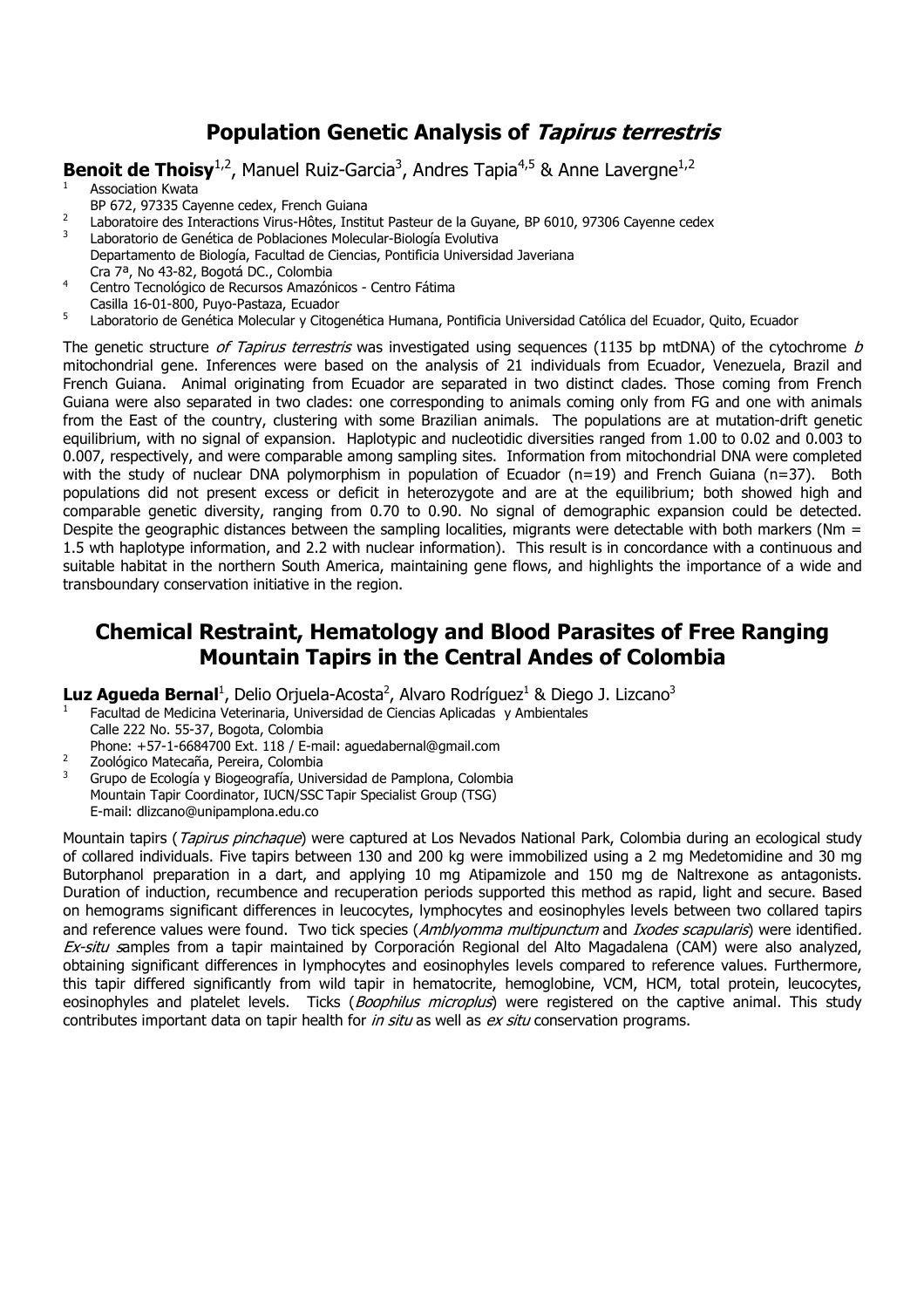#### Implementation of the First Extensive Conservation Unit for Baird's Tapirs in Mexico

Epigmenio Cruz Aldán<sup>1</sup>, Efraín Orantes Abadia<sup>2</sup> & Maria Gabriela Palácios Mendoza<sup>1</sup>

- <sup>1</sup>Instituto de Historia Natural y Ecología Ap. Postal N° 6. C.p. 29000. Tuxtla Gutiérrez, Chiapas, Mexico Phone: 9616144701 Ext. 51071
- E-mail: ecruz5910@prodigy.net.mx; gabypalacios78@hotmail.com
- <sup>2</sup>Finca Arroyo Negro / E-mail: fincaarroyonegro@hotmail.com

In southern Mexico and the rest of the tropical region, a series of environmental and evolutionary processes have favored the existence of tropical forests that house extremely diverse biological communities (Krebs 1994; Terborgh 1992). Among the multiple species that inhabit these jungles, large herbivores such as the ungulates (tapirs, peccaries and deer) stand out because of their important functions as herbivores, dispersing and spreading the seeds that contribute to the maintenance of the natural structure and dynamic (Fragoso 1994; Naranjo 2002). In the Sierra Madre de Chiapas, the El Triunfo Biosphere Reserve was declared more than 20 years ago to aid the conservation of these important vertebrate species, including the tapir. Work in the area has diminished hunting and habitat loss while initiating several conservation schemes, one of which is presented here. Some landowners in the reserve and its surroundings have witnessed the benefits that accompany conservation, which is why between Finca Arroyo Negro and Monte Bonito they conserve more than 600 hectares. They are beginning efforts to establish an UMA (extensive habitat area) for the tapir. These lands are within the El Triunfo Reserve, and they seek to declare the entire property as an area of conservation for the species. Research has begun to determine the status and population of the species in the region, as well as activities to conserve its habitat. Located at 900 to 1500 meters above sea level, with jungle vegetation, as well as pine forest, the general area covers an extension of nearly 2000 hectares. Arroyo Negro is a coffee farm that for the past several years has cultivated shade-grown, high-altitude organic coffee, and as part of its mission carries out other conservation activities, most notably the preservation of biodiversity. There will be continuous long term monitoring of tapir populations in the area, with the purpose of learning about the population tendencies, as well as application of different methods of study including motion-sensor photography, monitoring visits, food habits observation, biomedics, along with others to reach an analysis of the threats that confront these populations.

#### Ecology of the Central American Tapir (*Tapirus bairdii*, Tapiridae) on a High Elevation Mountain Cloud Forest of Costa Rica

**Fengmei Wu Chen**<sup>1</sup>, Michael Mc Coy Colton<sup>1</sup> & Juan de Dios Valdez Leal<sup>2</sup>

- Escuela de Ciencias Biológicas, Universidad Nacional Apartado 526, Puerto Limón, Heredia, Costa Rica
- Phone: +506-813-3598 / E-mail: fengmeiwu@yahoo.com

<sup>2</sup>Universidad Autónoma de Tabasco, Tabasco, Mexico

The Central American Tapir is the largest native mammal in the neotropics, and it is considered endangered due to habitat loss and over-hunting. In its entire range the research on mountain ecosystems still remains poor. This study aims to develop valuable information about the ecology of the species in this type of habitat. The objectives of the project were: 1) to determine the diet, 2) habitat use; and 3) relative abundance of the species in mountain ecosystems, the entire research was carried out in Cerro Dantas Wildlife Refuge, a Mountain Cloud Forest located in the Central Volcanic Range of Costa Rica. From March 2004 to April 2005, we sample for tracks and feces of the species using three defined trails: 1) La Calzada (trail; 1km), 2) Paja de agua (water spring; 1.5 km); and 3) Catarata (Waterfall; 1km). A total of 55 fecal samples were collected, where the third trail showed the highest feces abundance (42 fecal samples). The occurrence-versus-weight frequency analysis showed that the feces composition were highly similar (p<0.0001). Leaves were the most abundant part found in the total of feces, which also include seeds and stems ( $p<0.0001$ ), and it was also the heaviest ( $p=0.0001$ ). A light interaction between the season and the components of the feces was found (p<0.0001, p<0.99, p<0.0001), but a strong interaction between the weight of these components and the season was determined (p<0.0001, p <0.99, p<0.0011). An index of 1.12 feces/km relative abundance was estimated in 31.5 km sampled. Sixty-nine plant species in 45 families were identified as potential diet for tapir in the zone, where 18 were already reported on the literature. Also, 32 plant species, in 20 families, were found with branching marks made by tapir, and other 3 species were identified through feces. On our study area, the tapir prefers high slope areas (more than 30%) probably for resting and defecation (p<0.05). We discuss the high potential of these kinds of habitats for tapir, the high abundance found, and the need for further research in order to fully understand the ecology of the species in these important biodiversity reservoirs in Central America.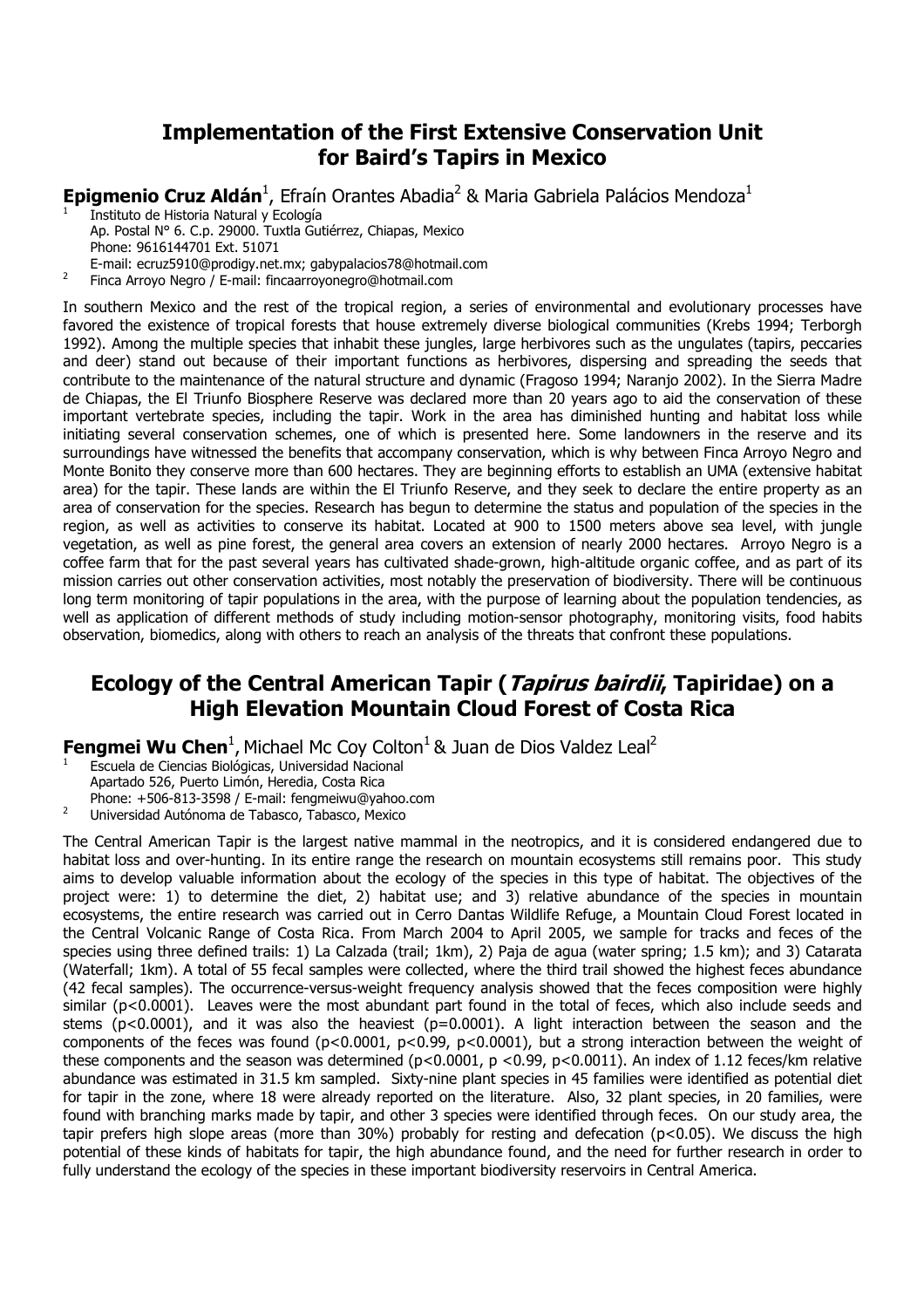## Medical Training in Protected Contact with Tapirus terrestris

Gillet, Cristian Damian<sup>1</sup> & Torres, Angel Gustavo<sup>2</sup>

Semi Senior Animal Keeper, Fundación Temaiken 2 Animal Training, Fundación Temaiken Ruta 25, Km 0.700. Escobar, Buenos Aires, Argentina E-mail: condicionamiento@temaiken.org.ar

The behaviour of the tapir in captivity is unpredictable; therefore special precautions have to be taken when handling the species *ex situ*. In order to develop safe working methods to ensure better care of the captive population of these animals, a new training scheme has been implemented through protected contact, aiming at better clinical management of the species *Tapirus terrestris*. At the Centre for Species Reproduction in Temaiken (CRET) there are at present three specimens of South American tapir, two females and one male, lodged in separate compounds. As a first step, a handling area was set up with protective barriers to train these animals. All the working sessions were carried out in a protected environment, avoiding direct contact of the handlers with the animals. The sessions lasted no more than 20 minutes and were carried out once a day. They included both positive and negative encouragement techniques, such as giving them apples and fondling for the former; and saying the word NO and time out, for the latter. In all cases a clicker was used as bond stimulus. Targets and voice commands were used to achieve basic motions and desired positions in the handling area. Special strategies were devised for the clinical care of the species in general, and for each individual animal in particular. The training procedure in a protected environment has resulted in the welfare of this species in TEMAIKEN. The animals were handled without need of locking them up in containment compounds or sedating them; and veterinary care was provided, both in prevention and cure. In addition to this, biological samples were obtained (blood, milk, swabbing, biopsies, etc) which are essential for sanitary control and for the physiological research of the species. Monthly weight variations were recorded and imaging diagnosis was carried out, through echography and X-rays. As an added bonus, these practices resulted in diminished aggressiveness of the animals towards the keepers and the other members of the species. In conclusion, there is clear, empirical evidence of the importance of implementing the protected environment technique for better animal welfare and safer handling practices. We, therefore, strongly recommend the implementation of this training procedure on all captive specimens of Tapirus terrestris.

#### Basic Physiological Variables of Five Free Ranging Mountain Tapirs in the Central Andes of Colombia

Jaime Andrés Suárez Mejia<sup>1, 4</sup>, Diego J. Lizcano<sup>2,4</sup> & Delio Orjuela<sup>3</sup>

<sup>1</sup>Jardín Botánico Universidad Tecnológica de Pereira Vereda la Julita, Pereira, Risaralda, Colombia Phone: +57-6-335-6993; +57-314-6494371

- E- mail: Suarmatta@yahoo.com; jsuarezmejia@gmail.com
- <sup>2</sup>Grupo de Ecología y Biogeografía, Universidad de Pamplona, Colombia 3
- $\frac{3}{4}$  Zoológico Matecaña, Pereira, Colombia
- <sup>4</sup>IUCN/SSC Tapir Specialist Group (TSG)

The mountain Tapir (Tapirus *pinchaque*) is one of the most endangered large mammals of the world and is the largest mammal in the tropical Andes. Basic physiological variables were taken from five immobilized mountain tapirs (Tapirus pinchaque), four females and one male, that were captured in Los Nevados National Park between August 2006 and March 2007 to accomplish studies of habitat use using GPS telemetry. The animals were immobilized with darts (5 ml Dan Inject Inc. Denmark) loaded with 30mg of Butorphanol and 2mg of Medetomidine. Body length (head-tail length) was measured with a flexible measuring tape, while vital signs were obtained with a stethoscope and a digital thermometer. Respiratory rate was estimated through direct observation. Temperature, respiratory rate and cardiac rate were monitored during immobilization taking measures every 10 minutes. Mean length was 185 cm with females slightly larger than males. Female averaged 198 cm while the single measured male was 175 cm. It was not possible to weight all individuals (incl. one pregnant female) due to its size, which did not allow lifting it. Mean weight was 150 kg. Female mean weight was higher (165 kg) than the male (130 kg). Mean heart rate was 59/min and mean respiratory rate was 20.5/min. Rectal temperature was measured at four of the five animals and varied between 33˚C and 35.7˚C.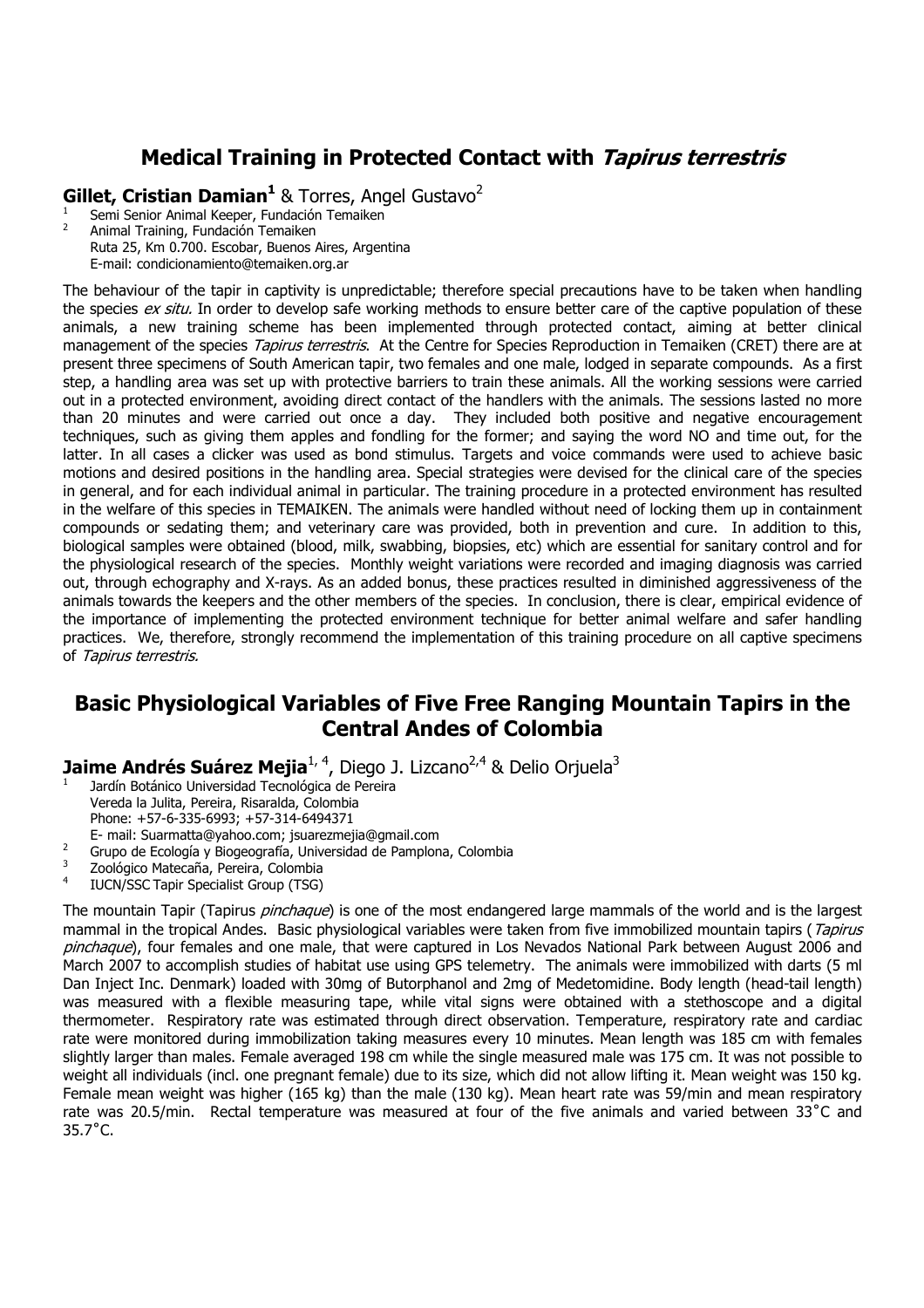## Positive Reinforcement Training to Facilitate Medical and Husbandry Management in Malayan Tapirs (*Tapirus indicus*) at the Singapore Night Safari

#### Nanda Kumaren<sup>1</sup>, Sonja Luz<sup>1</sup> & Gail Laule<sup>2</sup>

- Singapore Zoological Gardens
- 80 Mandai Lake Road, Singapore 729826<br>Active Environments Inc. Lompoc Califor
- Active Environments Inc., Lompoc, California, USA

The Singapore Zoological Gardens is home to 3.5 Malayan Tapirs. 2.4 animals are housed at the Night Safari, and the Singapore Zoo exhibits a family group of 1.1. In addition to general management and daily husbandry activities, medical check-ups are performed regularly to monitor the health status of our Tapirs. Routine procedures include regular weighing, TB testing, blood sampling, chest-X-rays and trans-abdominal ultrasound imaging i.e. to monitor pregnancies. As Malayan Tapirs are known for their unpredictable nature, anesthesia would be required for most of these procedures to be carried out safely. To avoid the risk involved with anesthesia, the Tapirs, as well as many other animals at Singapore Zoological Gardens, are trained to voluntarily cooperate in husbandry and veterinary procedures through the use of positive reinforcement methods. This presentation will give an introduction to the general management of the Malayan Tapirs at the Night Safari of Singapore Zoological Gardens and the training methods used to facilitate husbandry and routine medical procedures without anesthesia. Furthermore this presentation will discuss the outcome as well as the costs and benefits of such training methods with respect to safety, keeper's timemanagement and feasibility.

#### Evaluation of Lowland Tapir Density and Hunting Pressure in two Protected Areas of Colombia: A Starting Research

#### Olga Lucía Montenegro

Universidad Nacional de Colombia Edificio 425 oficina 108, Bogotá, Colombia Phone: +57-1-316-5000 Ext. 11505 / FAX: +57-1-316-5365 / E-mail: olmontenegrod@unal.edu.co

Lowland tapir has a wide distribution in Colombia, mainly in the Orinoquia and Amazonia regions. Those two large regions cover about 50% of the country, and probably harbor the most significant populations of lowland tapirs in it. However, since Orinoquia region is mainly dominated by savannas, in contrast to the forested Amazon region, tapir abundances are probably very different among those two regions. Unfortunately, lowland tapir densities in Colombia are poorly known. With few exceptions in the Amazon region, very little have been published on actual estimations of tapir population abundances through their range in this country. On the other hand, there is important hunting pressure on lowland tapir populations in Colombia, both in the Orinoquia and Amazon regions. Estimations of hunting levels are also scarce, although a little more information is available for specific sites, mainly in Amazonia. Most of hunting data come from subsistence hunting estimations at forested areas inhabited by indigenous groups. However, evaluations of how sustainable are the estimated hunting is limited by lack of information on actual tapir abundance in those areas. Differences in tapir density between Orinoquia and Amazonia could not only reflect habitat carrying capacity differences between those two regions, but also they could result in different susceptibility to hunting. To address the possible differences in tapir densities and hunting pressure between Orinoquia and Amazonia in Colombia, we are starting a two-year research in two pilot sites, one at the Orinoquia region (National Park El Tuparro) and another at the Amazon region (National Reserve Puinawai). This research is addressing also other ungulate species in those regions, mainly collared and white-lipped peccary. This research is being conducted by the Research Group in Wildlife Conservation and Management of National University of Colombia, and involves several researchers, as well as graduate students. This presentation aims to provide background information on this project and its main objectives.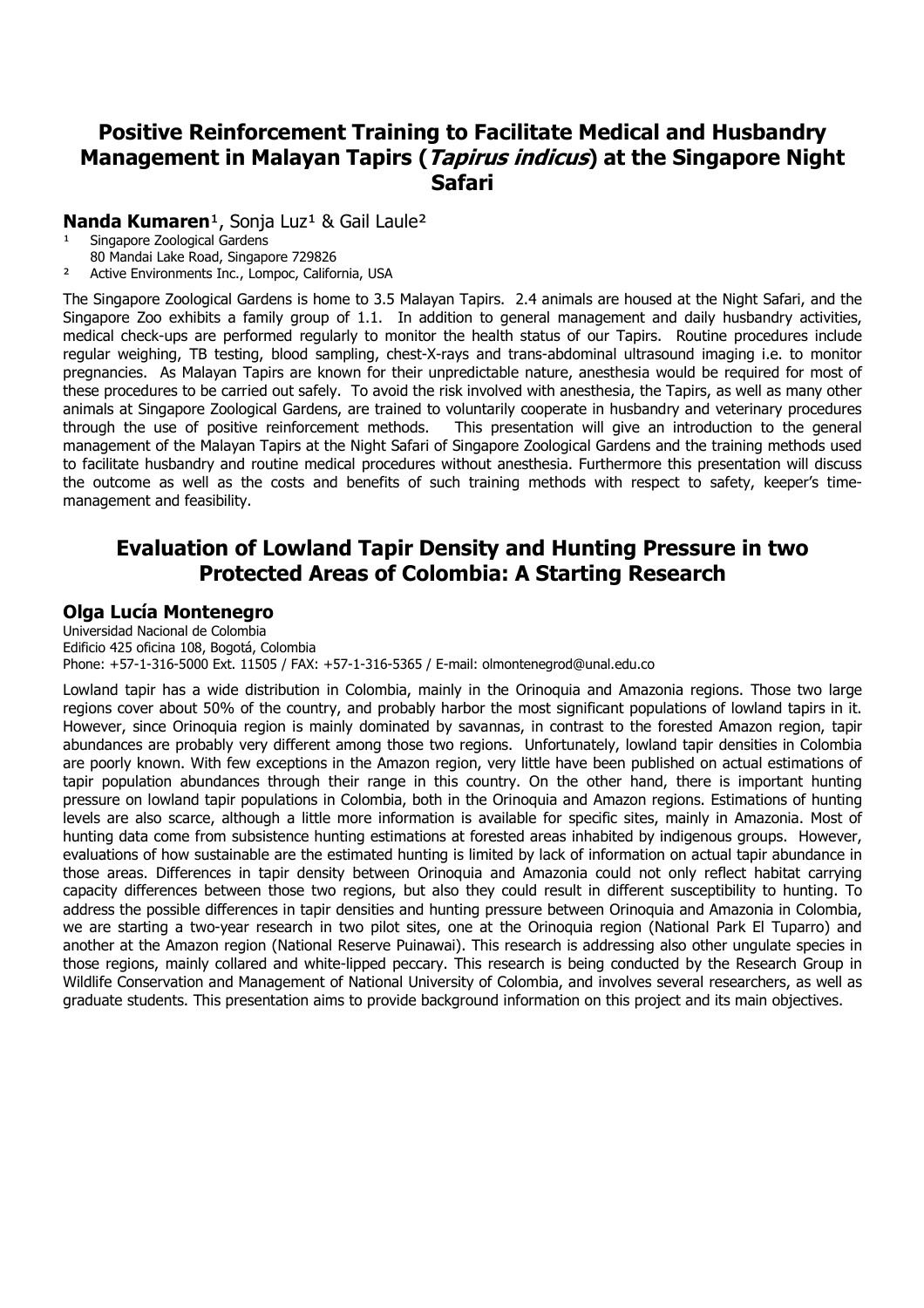## Husbandry Training Program for a Successful Blood Draw on a New Born Malayan Tapir Calf (Tapirus indicus)

#### River Pullins & Helen Shewman

Woodland Park Zoo 601 N 59th Street, Seattle, WA 98103, United States Phone: +1-206-548-2500 Ext.1715 / FAX: +1-206-632-2556 / E-mail: river.pullins@zoo.org

On July 3<sup>rd</sup> 2007, the Woodland Park Zoo's female Malayan tapir (*Tapir indicus*) gave birth to an 11.8 kg female calf. This was the fourth birth for our 1.1 tapirs in a span of nine years. This also was the first female and only the second calf to survive from this breeding pair. In an effort to increase our ability to evaluate the calf's growth and well being, animal care staff made a decision to begin calf and dam separation as well as conditioning the calf to routine vet exams, daily weights, vaccinations, and weekly blood draws. WPZ husbandry guidelines currently call for protected contact management of adult tapirs. For this reason the first step in training was to desensitize the dam to allow staff to separate her from the calf. This was accomplished by shifting the dam into a holding stall right next to the calf and rewarding the dam with food items. The calf was rewarded for being separated with physical contact by scratching her head, ears, neck, and rear. This reward relaxed the calf enough to lie down on her side where we were able to stretch out a back leg and observed a raised vein along the inside surface of the thigh (medial saphenous vein). Training began on day three after birth. The next step was to introduce a pen cap and apply pressure to skin over the target region and this training was captured on day 13 after birth. The final step in the training was to replace the pen cap with the sharp end of a paper clip to simulate a needle. Small increments of time were used until separation of the dam and calf could be performed for periods up to 45 minutes. The first successful blood draw was at day 37 after birth and was performed by WPZ veterinary staff. Routine blood samples were collected from this tapir using behavioral training for all but the initial neonatal exam. Routine blood sampling detected a subclinical anemia and facilitated collection of further blood testing, providing an early diagnosis of iron deficiency anemia. Response to treatment was evaluated through regular blood samples collected under operant conditioning. All blood samples were collected from the medial saphenous vein using a 23-gauge butterfly needle attached to a 3-cc syringe. Response to treatment was positive and symptoms of anemia were never observed. In this case, without the development of the training program, we may never have diagnosed the anemia until the calf began to display clinical symptoms. A search of the available literature regarding anemia in Malayan tapirs revealed little data available on normal blood values, particularly in neonates. Colleagues are encouraged to train tapir calves for blood draws. The cooperative and intelligent nature of tapirs combined with training techniques that facilitate animal relaxation and socialization with caretakers enhances welfare for all aspects of tapir management in captivity.

## Notes on Twinning in the Malayan Tapir (*Tapirus indicus*)

Z. Zainal Zahari, M. Abraham, Siti Aisyah, M.S. Khairiah, G. Abraham & A.K. Mohd Rauf Department of Wildlife and National Parks (DWNP) KM 10, Jalan Cheras, 56100 Kuala Lumpur, Peninsular Malaysia Phone: +603-90752872 / FAX: +603-90752873 / E-mail: zainal@wildlife.gov.my

Malayan tapirs are only limited to Southeast Asia and classified as Vulnerable on the IUCN Red List 2004. The species is totally protected in Peninsular Malaysia under the Protection of Wildlife Act No. 76, 1972. There are 32 captive Malayan tapirs within the country with 72% housed within Department of Wildlife and National Parks facilities. In 1995, a displaced female Malayan tapir was acquired from the wild and kept in a zoo. In 2006, she was transferred to the Malayan Tapir Conservation Centre and subsequently bred. She gave birth to a set of twins, born 13 days apart of each other, after a gestation length of 371 days. The first calf, a female, named "May", weighed 10kg and was followed by the 9kg male calf named "Junior". "Junior" was removed at Day 5 for hand-rearing and fed fresh ultra heat treated (UHT) low fat milk (Dutch Lady  $\circledR$ ) at 10 – 15% body weight. Analysis of the dam's milk showed a very low fat composition of 1.74%. His milk intake increased from at 1.2 liters at Day 5 to 5.3 liters at 4 weeks and 9 liters at 8 weeks. He defecated every 2-3 days and urinated 3-4 times daily. The daily weight gain for "May" and "Junior" was 900 and 768 grams respectively. Twinning is very rare in tapirs. To date, only three occurrences of twinning have been recorded, involving the Lowland tapir and in all cases, one of or both twins died soon after birth. This twin birth is a first for the Malayan tapir in captivity with both calves still surviving. This is attributed to the removal of the second calf for hand-rearing and perhaps the use of UHT low fat milk as a milk substitute. The 13 day interval between the two births is the longest record for an ungulate species.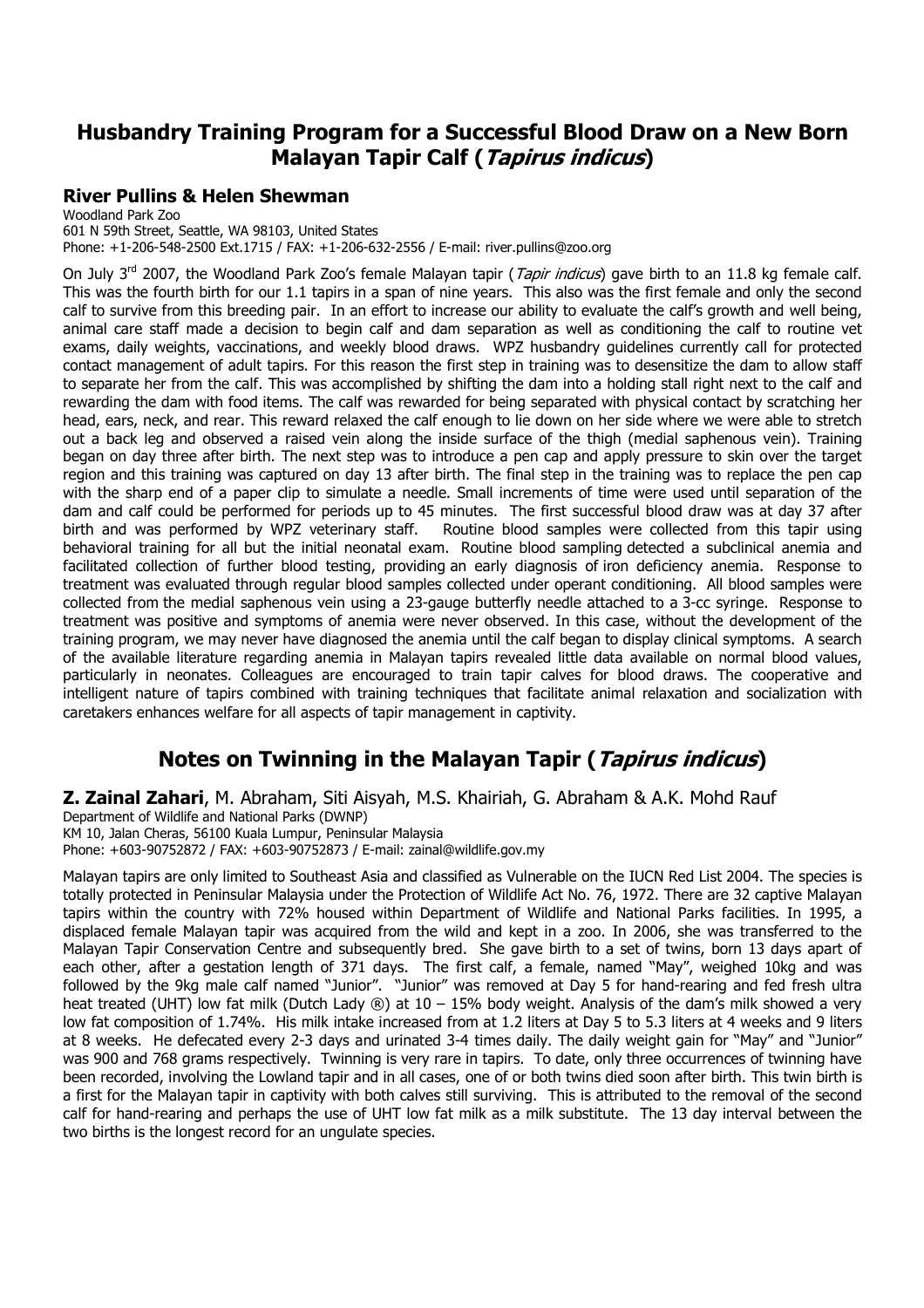# KEYNOTE SPEAKERS

## The IUCN Species Survival Commission (SSC) and Species Programme

#### Dena Cator

SSC Network Support Officer, IUCN - The International Union for the Conservation of Nature Rue Mauverney 28, Gland, Switzerland CH-1196 Phone: +41-22-999-0148 / Fax: +41-22-999-0015 / E-mail: dena.cator@iucn.org

The IUCN Species Survival Commission (SSC) is a science-based network of some 7,000 volunteer experts from almost every country of the world, all working together towards achieving the vision of "A world that values and conserves present levels of biodiversity." SSC's major role is to provide information to IUCN on biodiversity conservation, the inherent value of species, their role in ecosystem health and functioning, the provision of ecosystem services, and their support to human livelihoods. SSC members also provide scientific advice to conservation organizations, government agencies and other IUCN members, and support the implementation of multilateral environmental agreements. The IUCN Species Programme supports the activities of the IUCN Species Survival Commission and individual Specialist Groups, as well as implementing global species conservation initiatives. It is an integral part of the IUCN Secretariat and is managed from IUCN's international headquarters in Gland, Switzerland. The Species Programme includes a number of technical units covering Species Trade and Use, the Red List, Freshwater Biodiversity Assessments and the Global Biodiversity Assessment Initiative. This presentation will outline in more detail the structure of the SSC and Species Programme and how its staff and functioning can help to support and implement the important work of the SSC Tapir Specialist Group as well as international conservation work on tapirs as a whole.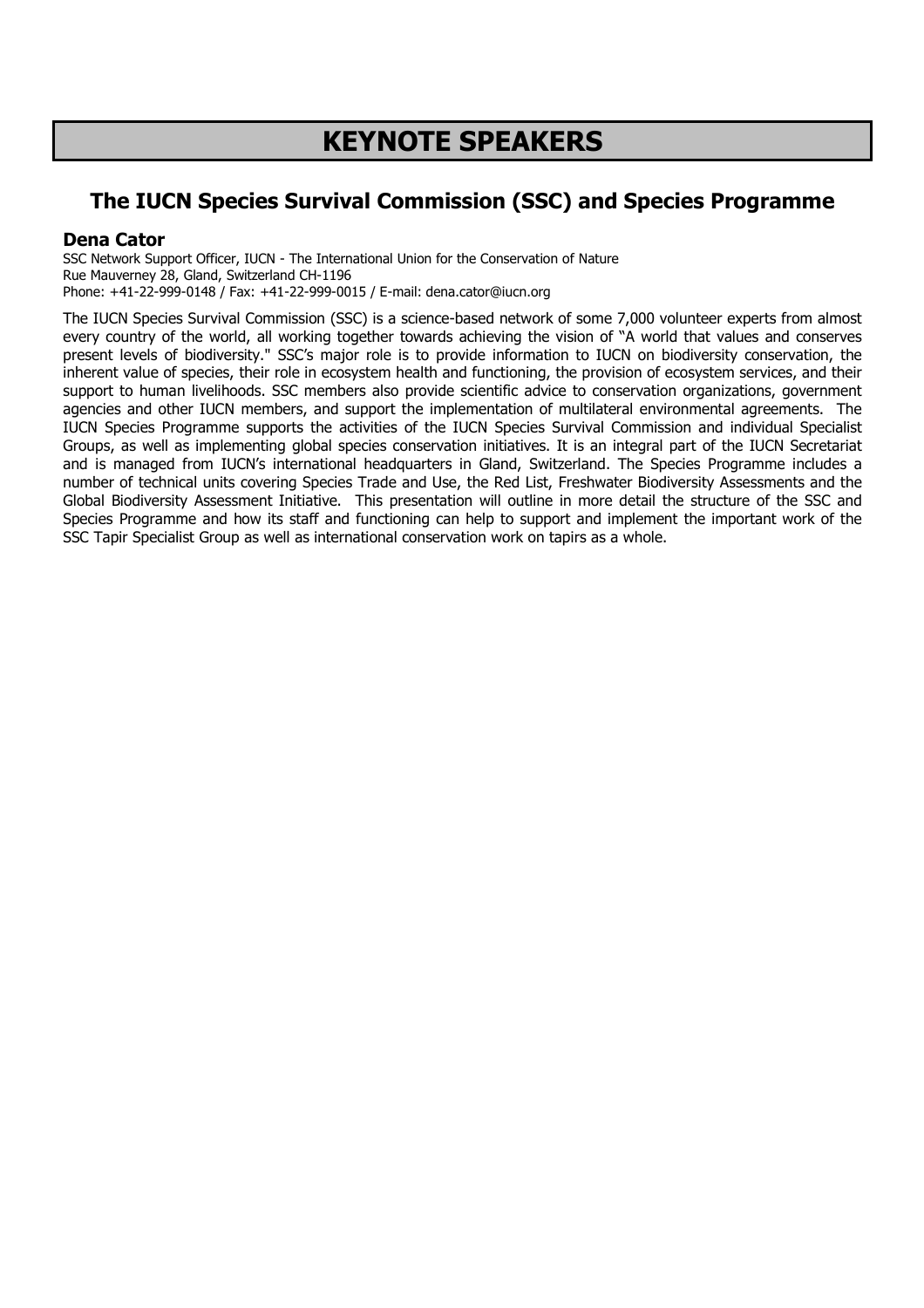#### **TAPIR SYMPOSIUM**



Fourth International Tapir Symposium XCARET, Quintana Roo, Mexico, April 26 - May 1st, 2008

# TSG Strategic Plan 2008-2010

The TSG Strategic Planning 2008-2010 Workshop was carried out during the Fourth International Tapir Symposium held in Parque XCARET, Quintana Roo, Mexico, from April 26 to May  $1<sup>st</sup>$ , 2008. The main objective of this session was to set short-term goals and actions that the TSG should undertake over the next three years (2008-2010) in order to be more effective in terms of tapir conservation worldwide. The facilitators of this workshop were Bengt Holst, active member of the Tapir Specialist Group and Convener of the European Network of the IUCN/SSC Conservation Breeding Specialist Group (CBSG), and Patrícia Medici, Chair of the Tapir Specialist Group and Convener of the Brazilian Network of CBSG.

Previously to the workshop session itself, conference participants were asked to prepare a list of five (5) issues they believed the TSG should be addressing over the next three (3) years before the Fifth International Tapir Symposium to be held in Malaysia in 2011. Participants were requested to ask themselves "What issues should the TSG address over the next three years in order to be more effective in terms of tapir conservation?"

The workshop facilitators reviewed all the lists of issues prepared by the symposium participants and combined them into issue categories, defining the workshop dynamics. Four (4) main issue categories were identified and generated four (4) working groups as follows:

- 1.) Education, Outreach, Marketing, and Communication
- 2.) TSG Structure & Functioning
- 3.) Action Planning & Implementation
- 4.) Ex-Situ Conservation

In the beginning of the session, the issue categories and working groups were presented and participants were asked to join one of these groups at their own discretion. As a first task, each group was requested to identify a leader, a flip-chart recorder, a computer recorder, and a reporter. Each working group was designated a working space and provided with flip-charts and markers.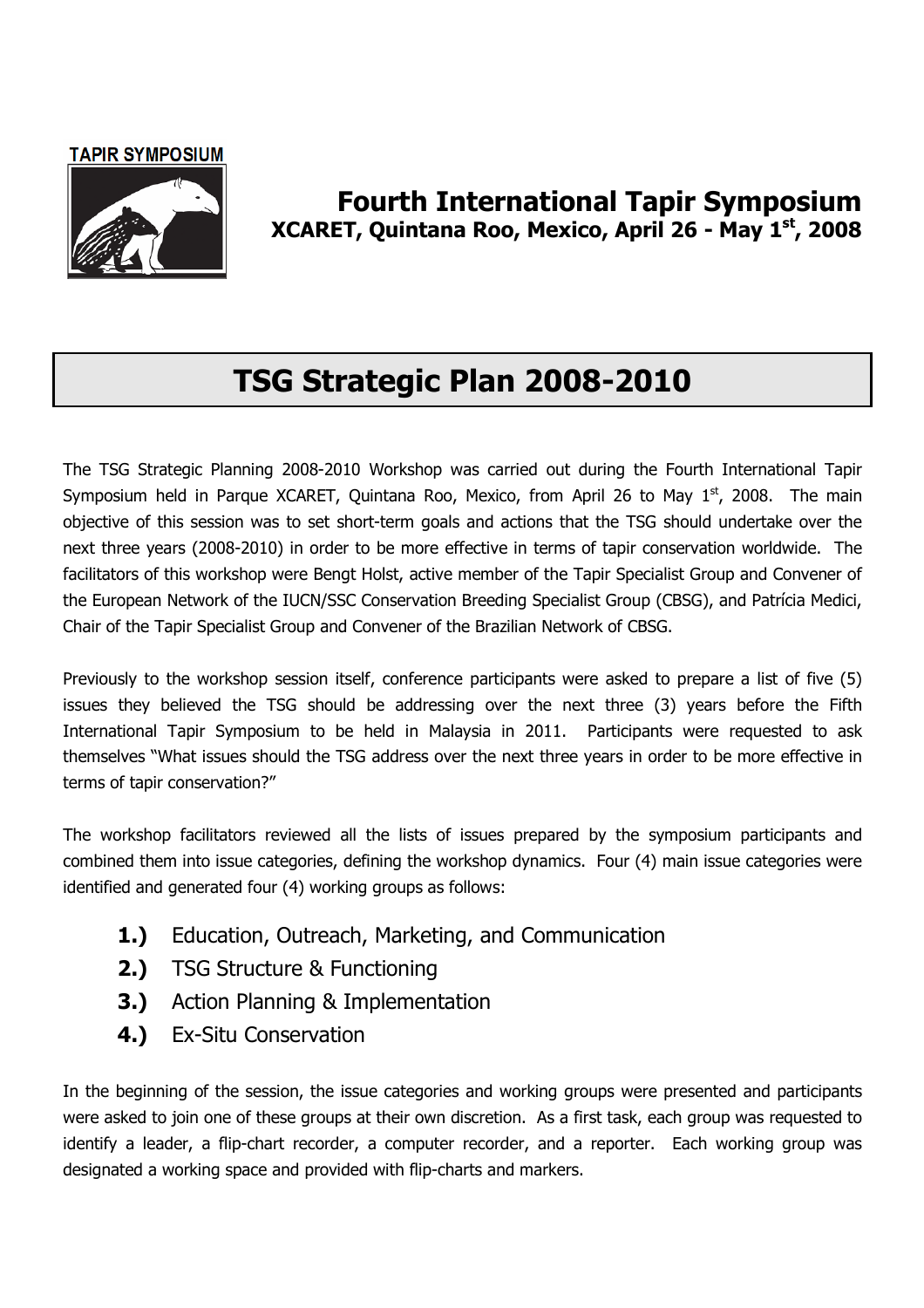During this first part of the workshop each group was requested to briefly review and discuss the TSG Strategic Plan 2006-2007 developed during the TSG Strategic Planning Workshop carried out during the Third Symposium held in Argentina in 2006. The main idea behind this revision was that members of all four working groups should familiarize themselves with the type of document we were going to produce during the workshop, the priority goals and actions we addressed over the past two years, the actions we managed to accomplish and the ones we did not.

After that, each working group was requested to briefly discuss & brainstorm ideas about the issues that generated their working group. Then, working groups were requested to create and prioritize short-term GOALS to address those issues. The goals identified by each one of the working groups during these initial deliberations were presented in a plenary session, to guarantee that all participants had an opportunity to contribute to the work of the other working groups, and to ensure that issues and goals were carefully reviewed and discussed by the entire group of symposium participants. Working group goals were presented in order or priority in flip-charts up on the walls. Each participant was given 6 sticky dots and was requested to go through all flip charts, all working group goals, and individually vote for the 6 goals they believed should be ranked as priority. The criteria we used was "TSG effectiveness as a tapir conservation group". The workshop facilitators then compiled the individual scores in order to obtain a group prioritization of TSG goals.

As a second step, all working groups were requested to re-assemble and were then asked to develop a list of specific **ACTIONS** that the TSG needs to take in order to reach these higher-priority goals. For each one of the actions, a deadline, an estimated cost, a person to be responsible for its achievement, potential collaborators, and indicators of success were established. Where necessary, similar actions developed by different working groups for an individual goal were combined in the most effective manner. Within any one goal, time was insufficient during the workshop to allow for group prioritization of actions; consequently, these actions are listed in no particular order of priority.

The final outcome of the TSG Strategic Planning Workshop held in Mexico was a list of nineteen (19) priority goals and sixty-one (61) specific actions that the TSG will put into practice over the next three years (2008- 2010) in order to reach the goals between now and the Fifth International Tapir Symposium to be held in Malaysia in 2011. The final version of the TSG Strategic Plan 2008-2010 is available online on the TSG Website. This document is extremely important for the TSG and will guide our work over the next three years. Long-term issues directly related to the conservation of the four species of tapirs and their habitats were not addressed during this specific workshop, but have been carefully discussed throughout the process of revision and updating of the first edition of the IUCN/SSC Tapir Status Survey and Conservation Action Plan (Brooks et. al. 1997), which has been recently finalized.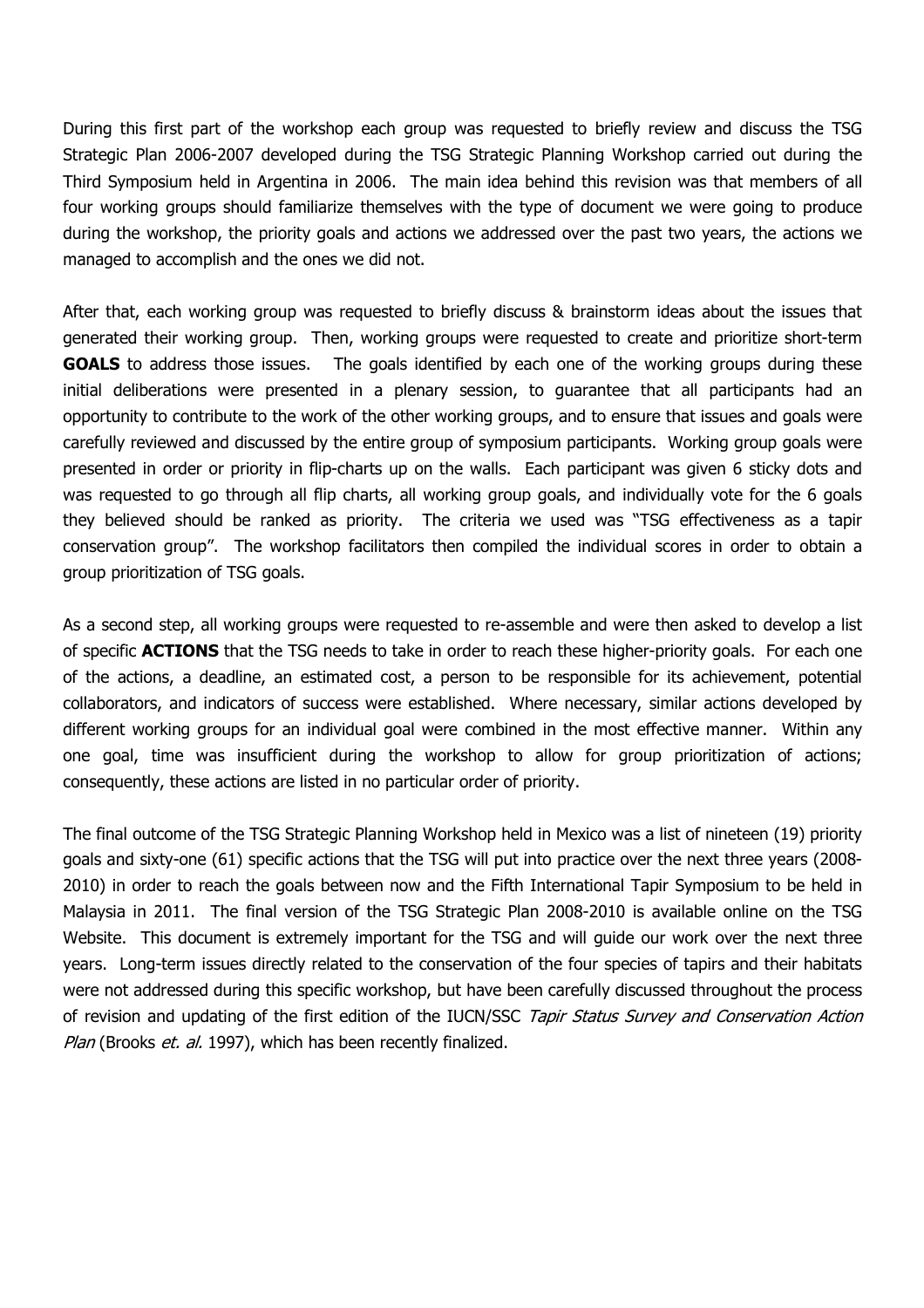# Working Group Goals

### Education, Outreach, Marketing and Communication Working Group

PARTICIPANTS: Alejandra Paredes Aguilar (Ecuador), Anders Gonçalves da Silva (Canada), Andrés Tapia (Ecuador), Celso Poót (Belize), Gilia Angell (United States), Jeanne Zavada (United States), John Abbott (United States), Juliana Rodriguez (Colombia), Kelly Russo (United States), Kendra Bauer (United States), Mathias Tobler (Switzerland/Peru), Michael Zavada (United States), Richard Sheffield (Mexico), and Tim Stahl (United States).

**Goal 1:** To maintain & expand web presence of tapirs and the IUCN/SSC Tapirs Specialist Group (TSG), *i.e.* TSG Website, online communities and TSG Virtual Library.

Goal 2: To have multimedia tools available and utilize media outlets to increase the awareness of tapirs and tapir conservation, i.e. web presence, multimedia (video and written word), action kits, and merchandising.

Goal 3: To have available formal and informal educational materials about tapirs to the public, via download from the TSG Website or on CD on an as needed level.

Goal 4: To promote the exchange of scientific information among professional researchers, students & conservation practitioners.

## TSG Structure & Functioning Working Group

PARTICIPANTS: Dena Cator (IUCN Switzerland), Diego Lizcano (Colombia), Lautiie Boshoff (Costa Rica), Lisa Nordstron (United Status), Marco Lazaro (Mexico), Patrícia Medici (Brazil), Polly Underdown (Costa Rica), and Zainal Zanudin (Malaysia).

Goal 1: To gain a better understanding of tapir re-introductions and translocations.

Goal 2: To have structures in place that mirror and facilitate implementation of the IUCN/SSC Tapir Specialist Group (TSG) activities, allowing it to adapt to relevant and emerging issues.

Goal 3: To provide and promote the IUCN/SSC Tapir Specialist Group (TSG) documents to professionals and organizations to aid people working in tapir conservation.

Goal 4: To have increased and systematized fundraising for the activities of the IUCN/SSC Tapir Specialist Group (TSG).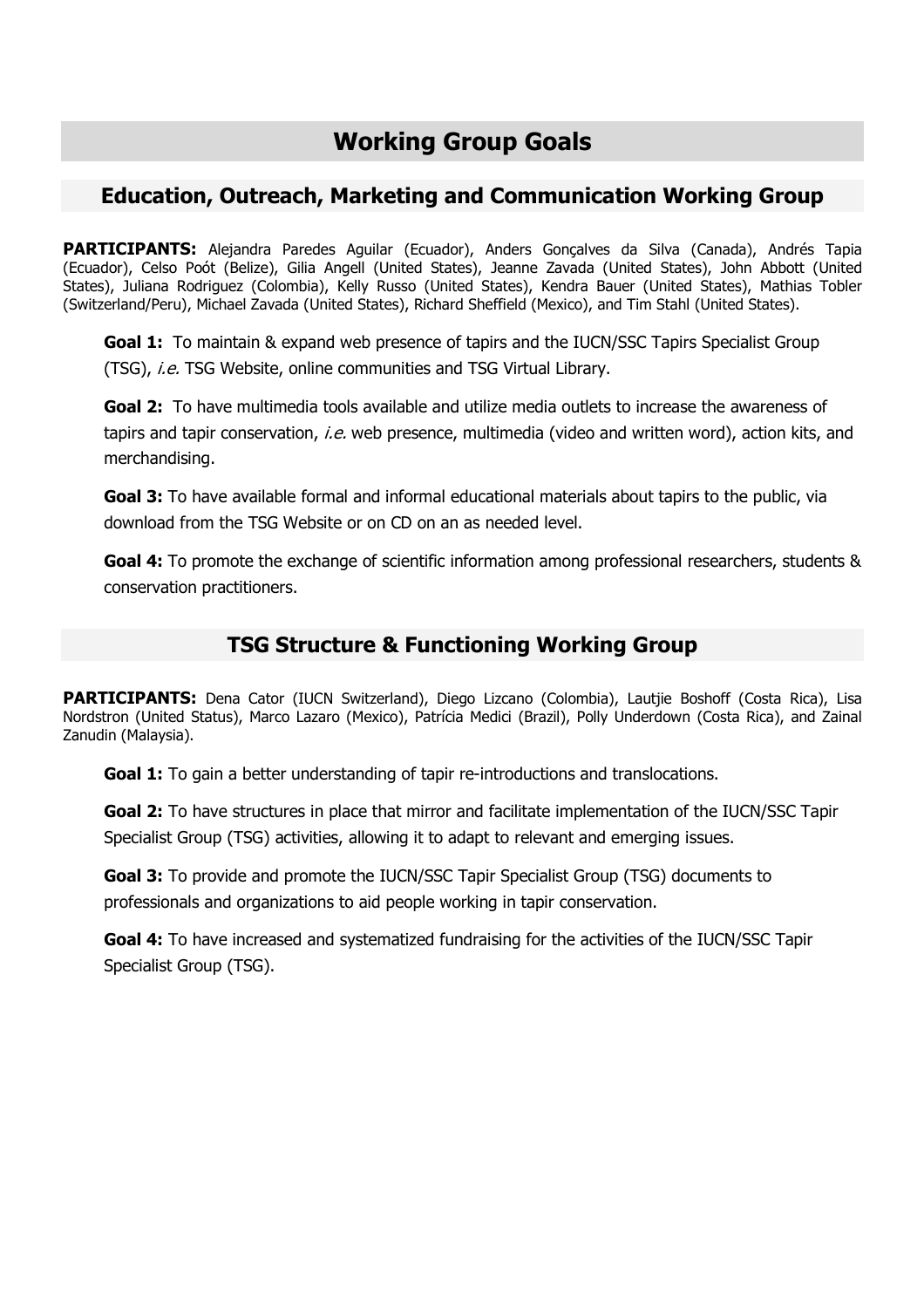## Action Planning & Implementation Working Group

PARTICIPANTS: Adriana Sarmiento (Colombia), Agueda Bernal (Colombia), Ann Snook (Mexico), Benoit de Thoisy (French Guyana), Carl Traeholt (Malaysia), Carlos Pedraza (Colombia), David Sima (Mexico), Edgar Matus (Mexico), Efrain Orantes (Mexico), Epigmenio Cruz-Aldán (Mexico), Fengmei Wu Chen (Costa Rica), Fernando Nogales (Ecuador), Gabriela Palacios (Mexico), Georgina O'Farrill (Mexico), Halia Zuniga (Mexico), Jaime Andrés Mejia (Colombia), Joaquin Calvo (Costa Rica), Manolo Garcia (Guatemala), Mathew Colbert (United States), and Olga Montenegro (Colombia).

Goal 1: To promote tapirs not only as a single species but as an integral part of the ecosystem functioning.

Goal 2: National Tapir Action Plans mainstream into respective national development policies.

Goal 3: To predict the possible effects of climate change in tapir's habitat and biology.

Goal 4: To have a framework for the evaluation of the Tapir Action Plans (evaluating the impact of the actions in the Action Plan).

Goal 5: To establish a stronger link between IUCN and the IUCN/SSC Tapir Specialist Group (TSG).

## **Ex-Situ Conservation Working Group**

PARTICIPANTS: Michele Stancer (United States), Joseph Roman (United States), Nanda Kumaren (Singapore), Adrian Harland (United Kingdom), Robert Savil (United Kingdom), Pedro Aguilar Aragon (Mexico), Quinn Brown (United States), Laura Weiner (United States), Gina Della Togna (Panama), Natalia Torres (Ecuador), Alan Shoemaker (United States), Viviana Quse (Argentina), Cristian Gillet (Argentina), Karin Schwartz (United States), Helen Shewman (United States), Budhan Pukazhenthi (United States), Rick Schwartz (United States), Donald Goff (United States), Juan Jose Rojas (Costa Rica), Jorge Garcia (Panama), and Michael Dee (United States).

**Goal 1:** To ensure all facilities holding captive tapirs have access to published husbandry quidelines.

**Goal 2:** To establish clear, open communication and mechanisms for cooperation among governmental agencies, researchers and facilities holding tapirs.

Goal 3: To have standardized quidelines for veterinary and nutritional management of tapirs in captivity.

Goal 4: To have management programs (i.e. Studbook and Regional Collection Plan) for all four species at all relevant levels (national, regional, international).

Goal 5: To increase representation of governmental agencies, researchers and facilities holding tapirs in the TSG Membership.

**Goal 6:** To establish assisted reproduction for genetic management of tapirs.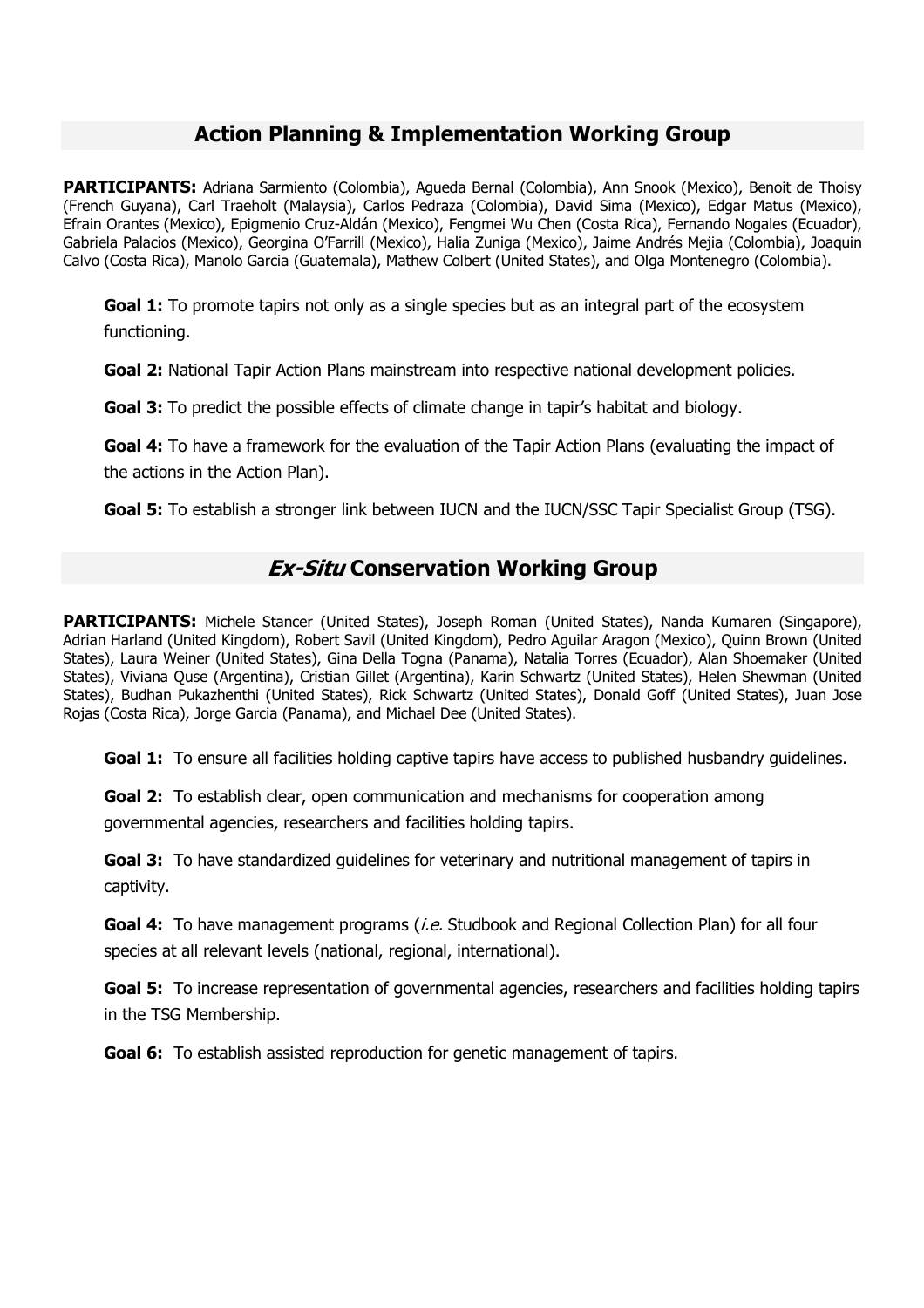# Group's Prioritization of Goals

|                         | Goal                                                                                                                                                                                              | <b>Rank</b> |
|-------------------------|---------------------------------------------------------------------------------------------------------------------------------------------------------------------------------------------------|-------------|
| $\mathbf{1}$            | To promote tapirs not only as a single species but as an integral part of the<br>ecosystem functioning.                                                                                           | 31          |
| $\overline{2}$          | National Tapir Action Plans mainstream into respective national development<br>policies.                                                                                                          | 28          |
| 3                       | To maintain & expand web presence of tapirs and the IUCN/SSC Tapirs<br>Specialist Group (TSG), i.e. TSG Website, online communities and TSG Virtual<br>Library.                                   | 27          |
| 4                       | To have management programs ( <i>i.e.</i> Studbook and Regional Collection Plan)<br>for all four species at all relevant levels (national, regional, international).                              | 27          |
| 5                       | To gain a better understanding of tapir re-introductions and translocations.                                                                                                                      | 22          |
| 6                       | To promote the exchange of scientific information among professional<br>researchers, students & conservation practitioners.                                                                       | 21          |
| $\overline{\mathbf{z}}$ | To establish clear, open communication and mechanisms for cooperation<br>among governmental agencies, researchers and facilities holding tapirs.                                                  | 21          |
| 8                       | To have available formal and informal educational materials about tapirs to<br>the public, via download from the TSG Website or on CD on an as needed<br>level.                                   | 18          |
| 9                       | To ensure all facilities holding captive tapirs have access to published<br>husbandry guidelines.                                                                                                 | 18          |
| 10                      | To have structures in place that mirror and facilitate implementation of the<br><b>IUCN/SSC Tapir Specialist Group (TSG) activities, allowing it to adapt to</b><br>relevant and emerging issues. | 16          |
| 11                      | To provide and promote the IUCN/SSC Tapir Specialist Group (TSG)<br>documents to professionals and organizations to aid people working in tapir<br>conservation.                                  | 15          |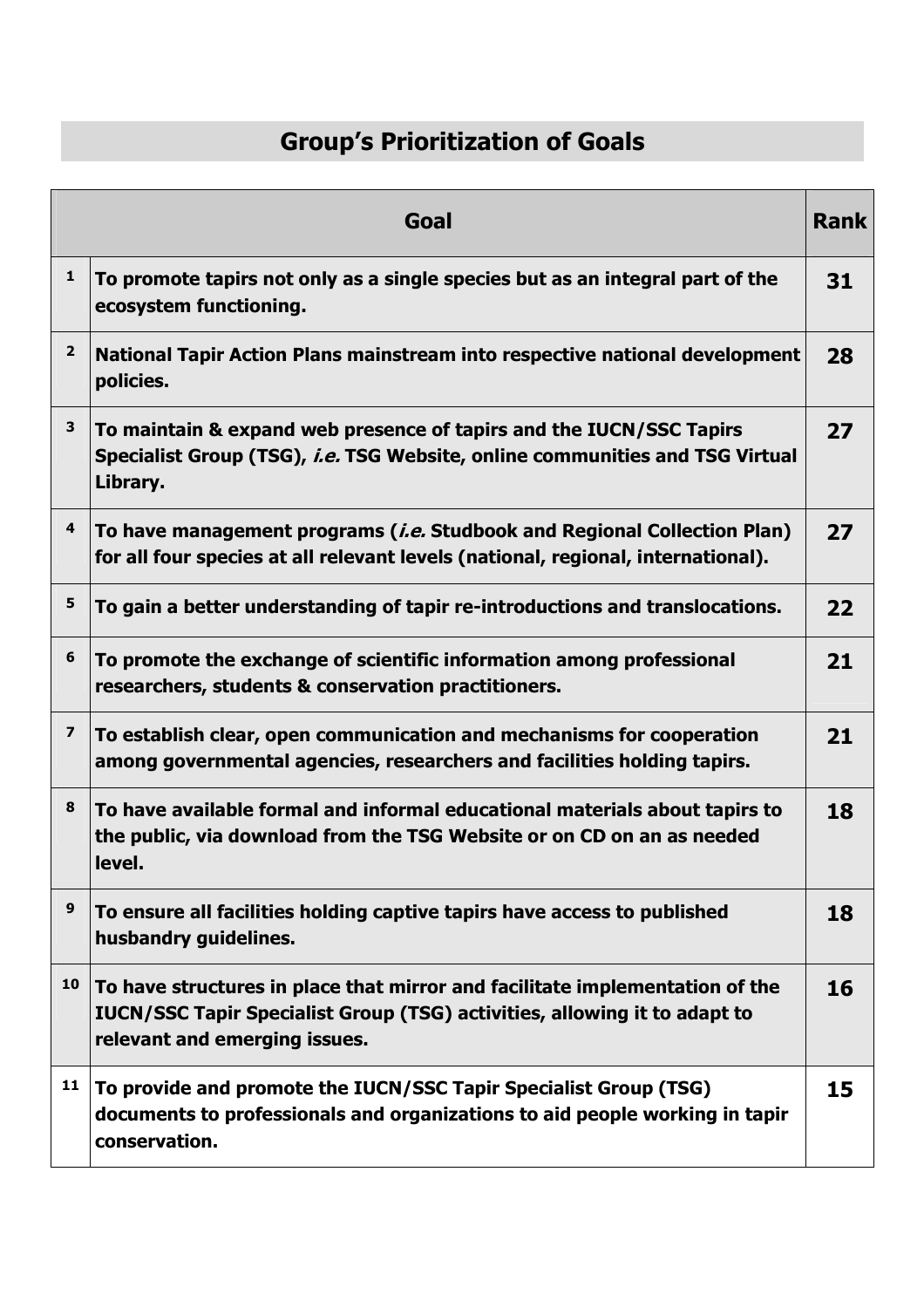| 12 | To have increased and systematized fundraising for the activities of the<br><b>IUCN/SSC Tapir Specialist Group (TSG).</b>                                                                                                     | 14 |
|----|-------------------------------------------------------------------------------------------------------------------------------------------------------------------------------------------------------------------------------|----|
| 13 | To have standardized guidelines for veterinary and nutritional management<br>of tapirs in captivity.                                                                                                                          | 12 |
| 14 | To predict the possible effects of climate change in tapir's habitat and<br>biology.                                                                                                                                          | 10 |
| 15 | To have multimedia tools available and utilize media outlets to increase the<br>awareness of tapirs and tapir conservation, <i>i.e.</i> web presence, multimedia<br>(video and written word), action kits, and merchandising. | 8  |
| 16 | To increase representation of governmental agencies, researchers and<br>facilities holding tapirs in the TSG Membership.                                                                                                      | 8  |
| 17 | To have a framework for the evaluation of the Tapir Action Plans (evaluating<br>the impact of the actions in the Action Plan).                                                                                                | 7  |
| 18 | To establish assisted reproduction for genetic management of tapirs.                                                                                                                                                          | 7  |
| 19 | To establish a stronger link between IUCN and the IUCN/SSC Tapir<br><b>Specialist Group (TSG).</b>                                                                                                                            | 6  |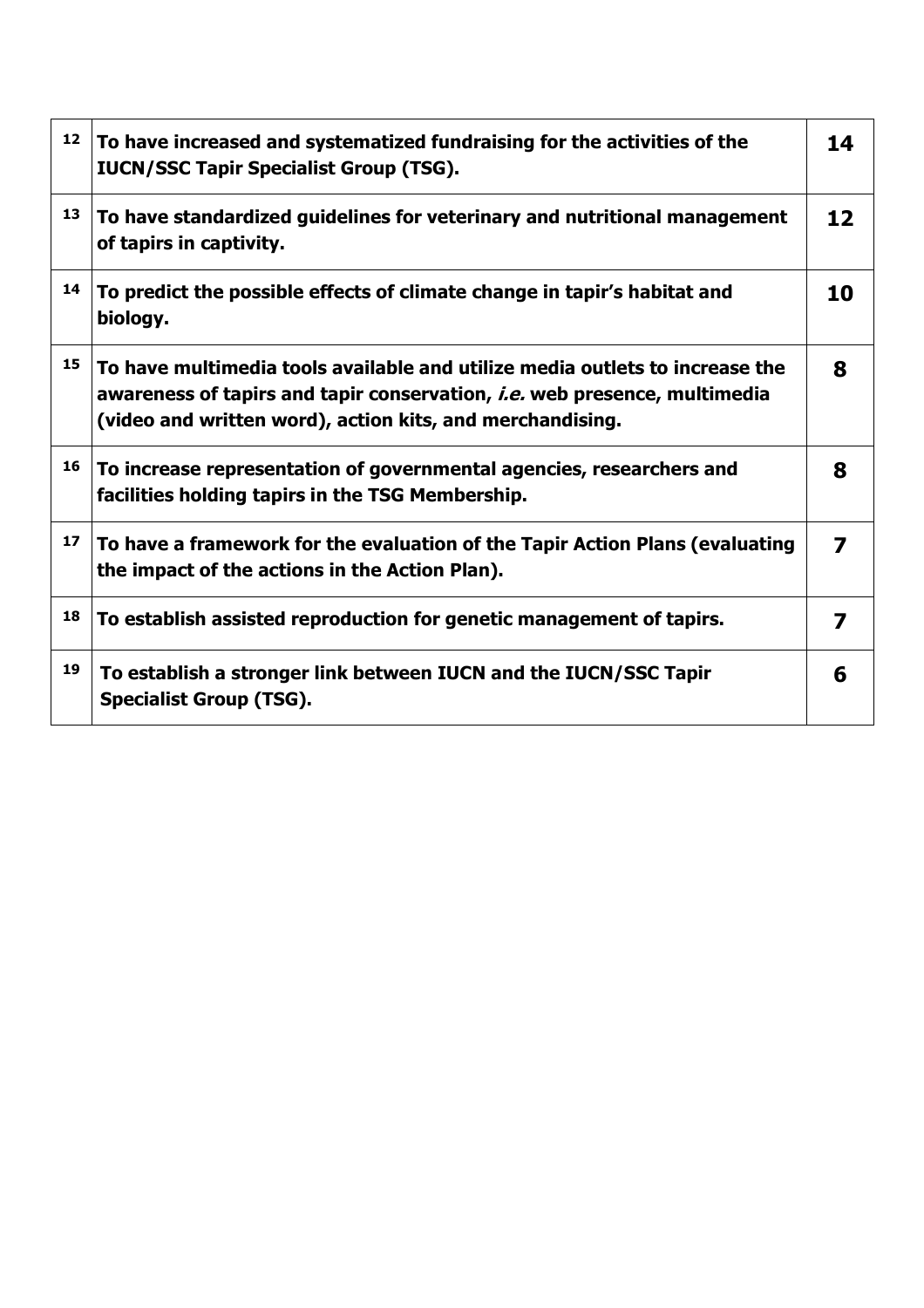# TSG Strategic Plan 2008-2010

## GOAL 1 To promote tapirs not only as a single species but as an integral part of the ecosystem functioning.

| <b>ACTION 1</b>                                                                           | Review of data already available that demonstrate the importance of tapirs as part<br>of the ecosystem.                                                                                                                                                                                                                                                                                                                                                                |
|-------------------------------------------------------------------------------------------|------------------------------------------------------------------------------------------------------------------------------------------------------------------------------------------------------------------------------------------------------------------------------------------------------------------------------------------------------------------------------------------------------------------------------------------------------------------------|
| <b>Time</b><br>Cost<br><b>Responsibility</b><br><b>Indicators</b>                         | $1$ year<br>Internet access<br>Lowland Tapir: Adriana Sarmiento (Colombia) and Fernando Nogales (Ecuador); Baird's Tapir: Georgina O'Farrill<br>(Mexico) and Manolo García (Guatemala); Mountain Tapir: Carlos Pedraza (Colombia) and Jaime Andrés Mejía<br>(Colombia); Malayan Tapir: Carl Traeholt (Malaysia)<br>Data compiled, widely distributed and made available online on the TSG Website.                                                                     |
| <b>ACTION 2</b>                                                                           | Identify which aspects of tapir's ecological functions are known and not known.                                                                                                                                                                                                                                                                                                                                                                                        |
| Time<br><b>Cost</b><br><b>Responsibility</b><br><b>Indicators</b>                         | $1$ year<br>Internet access<br>Lowland Tapir: Adriana Sarmiento (Colombia) and Fernando Nogales (Ecuador); Baird's Tapir: Georgina O'Farrill<br>(Mexico) and Manolo García (Guatemala); Mountain Tapir: Carlos Pedraza (Colombia) and Jaime Andrés Mejía<br>(Colombia); Malayan Tapir: Carl Traeholt (Malaysia)<br>Information included in the document produced in Action 1.                                                                                          |
| <b>ACTION 3</b>                                                                           | Generate and distribute material to disseminate the ecological importance of tapirs<br>towards different publics (government, research institutes, local communities). This<br>should be done through the development/distribution/promotion of web links, CD-<br>ROMs, research papers etc.                                                                                                                                                                           |
| Time<br>Cost<br><b>Responsibility</b><br><b>Collaborators</b><br><b>Indicators</b>        | Six (6) months after Action 2<br>TSG Marketing & Education Committee (Co-Coordinators: Gilia Angell and Kelly Russo)<br>Lowland Tapir: Adriana Sarmiento (Colombia) and Fernando Nogales (Ecuador); Baird's Tapir: Georgina O'Farrill<br>(Mexico) and Manolo García (Guatemala); Mountain Tapir: Carlos Pedraza (Colombia) and Jaime Andrés Mejía<br>(Colombia); Malayan Tapir: Carl Traeholt (Malaysia)<br>Information included in the document produced in Action 1. |
| <b>ACTION 4</b>                                                                           | Generate studies on Economic Environmental Services of tapirs in the ecosystem<br>(Ecological Economics).                                                                                                                                                                                                                                                                                                                                                              |
| <b>Time</b><br>Cost<br><b>Responsibility</b><br><b>Collaborators</b><br><b>Indicators</b> | 3 years<br>$---$<br>Olga Montenegro (Colombia)<br>Carlos Pedraza (Colombia) Fernando Nogales (Ecuador), and Diego Lizcano (Colombia)<br>Number of proposals prepared and submitted for funding.                                                                                                                                                                                                                                                                        |

## GOAL 2 National Tapir Action Plans mainstream into respective national development policies.

#### **ACTION 1** Identify in each tapir range country the focal person or office to promote the National Tapir Action Plans at the government level.

| Time<br>Cost         | Six (6) months<br>Nil                                                                       |
|----------------------|---------------------------------------------------------------------------------------------|
|                      | <b>Responsibility</b> TSG Country Coordinators                                              |
| <b>Collaborators</b> | TSG Members in each tapir range country                                                     |
| <b>Indicators</b>    | Number of communications maintained among focal persons and relevant governmental agencies. |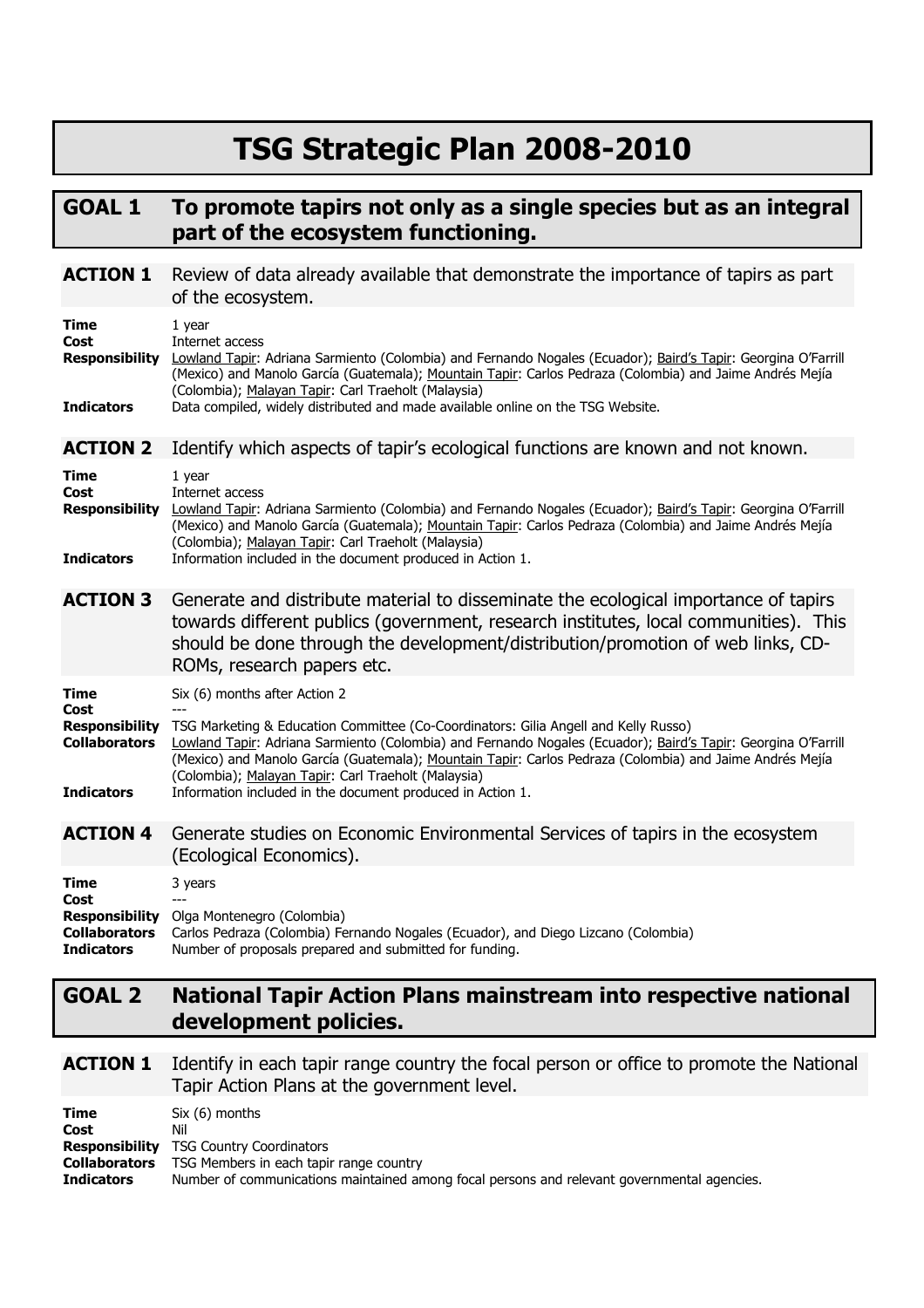#### **ACTION 2** Identify mainstreaming tools for planners and decision makers.

| Time                 | $Six (6)$ months                                      |
|----------------------|-------------------------------------------------------|
| Cost                 | Nil                                                   |
|                      | <b>Responsibility</b> TSG Country Coordinators        |
| <b>Collaborators</b> | TSG Members in each tapir range country               |
| <b>Indicators</b>    | Compilation of information about mainstreaming tools. |

**ACTION 3** Request governments in tapir range countries to include the IUCN/SSC Tapir Specialist Group (TSG) as consultation body in land use planning processes and conservation actions.

| Time              | $Six (6)$ months                                             |
|-------------------|--------------------------------------------------------------|
| Cost              | Nil                                                          |
|                   | <b>Responsibility</b> TSG Country Coordinators               |
|                   | <b>Collaborators</b> TSG Members in each tapir range country |
| <b>Indicators</b> | Number of inclusions.                                        |

**ACTION 4** Recommend the governmental agencies in tapir range countries to take into account the National Tapir Action Plans in their decision making process.

| <b>Time</b>          | Six (6) months                                                                                             |
|----------------------|------------------------------------------------------------------------------------------------------------|
| Cost                 | Nil                                                                                                        |
|                      | <b>Responsibility</b> TSG Country Coordinators                                                             |
| <b>Collaborators</b> | TSG Members in each tapir range country                                                                    |
| <b>Indicators</b>    | Number of governmental agencies contacted; Number of times the National Tapir Action Plans have been used. |

## GOAL 3 To maintain & expand web presence of tapirs and the IUCN/SSC Tapirs Specialist Group (TSG), i.e. TSG Website, online communities and TSG Virtual Library.

**ACTION 1** Form a TSG Website action team to maintain and expand web presence (or, if we cannot get members from within the IUCN/SSC Tapir Specialist Group (TSG), look for students volunteers from University of Washington).

| Time                  | Three (3) months                                                                                                                                                                                          |
|-----------------------|-----------------------------------------------------------------------------------------------------------------------------------------------------------------------------------------------------------|
| Cost                  | Nil                                                                                                                                                                                                       |
| <b>Responsibility</b> | Gilia Angell (TSG Webmaster; Co-Coordinator, TSG Marketing & Education Committee, United States)                                                                                                          |
| <b>Collaborators</b>  | Kelly Russo (Co-Coordinator, TSG Marketing & Education Committee, United States), Kendra Bauer (United States),<br>Juliana Rodriguez (Colombia), Carlos Pedraza (Colombia), and Diego Lizcano (Colombia). |
| <b>Indicators</b>     | More than one (1) person is maintaining the TSG Website; TSG Website is maintained, new content and design<br>added; Search Engine optimization, Facebook/YouTube/Flikr accounts, etc.                    |

#### **ACTION 2** Create a forum for technical discussions with ability to archive and search discussions.

| <b>Time</b>          | $Six (6)$ months                                                |
|----------------------|-----------------------------------------------------------------|
| Cost                 | Nil                                                             |
| Responsibility       | Mathias Tobler, Manager, TSG Virtual Library (Switzerland/Peru) |
| <b>Collaborators</b> | Anders Gonçalves da Silva (Canada)                              |
| <b>Indicators</b>    | ListServ is up and running and being actively used.             |
|                      |                                                                 |

#### ACTION 3 Add standardized keywords to the entire archive of the TSG Virtual Library.

Time 1 year Cost Nil Responsibility Mathias Tobler, Manager, TSG Virtual Library (Switzerland/Peru)<br>Collaborators NEED VOLUNTEER(S) **NEED VOLUNTEER(S)** Indicators Keywords in place.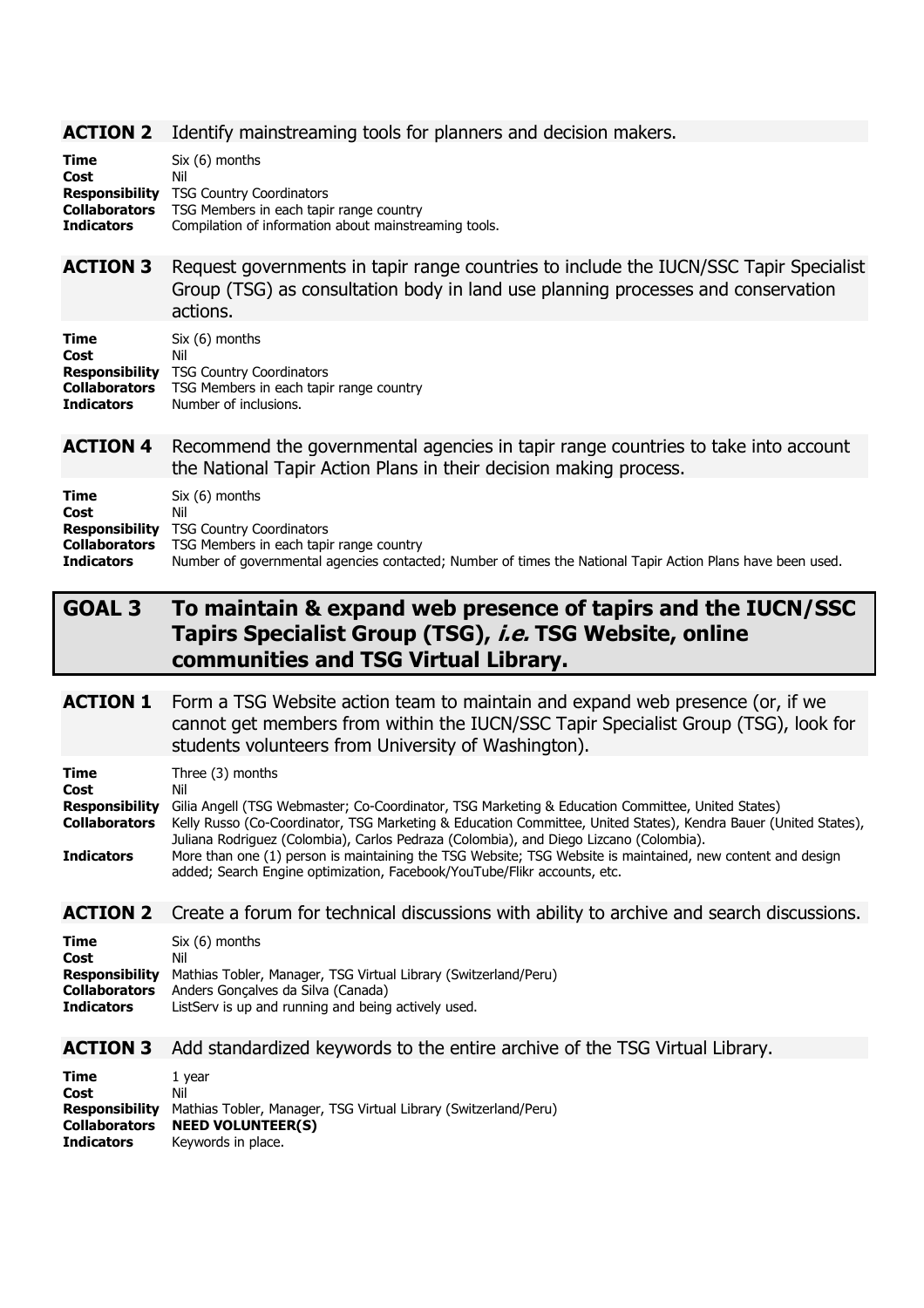## GOAL 4 To have management programs (*i.e.* Studbook and Regional Collection Plan) for all four species at all relevant levels (national, regional, international).

#### ACTION 1 Complete and update National/Regional/International Studbooks for all tapir species.

| <b>Time</b><br>Cost<br><b>Responsibility</b><br><b>Collaborators</b><br><b>Indicators</b> | December 2009<br>Nil<br>Lowland Tapir: Viviana Quse (Coordinator, TSG Zoo Committee, Argentina) and Aude Desmoulins (EAZA Lowland<br>Tapir Studbook Keeper, France); <u>Baird's Tapir</u> : Joseph Roman (AZA Tapir TAG, Baird's Tapir Studbook Keeper,<br>United States); Malayan Tapir: Carl Traeholt (Malaysia) and Zainal Zainuddin (Malaysia), Michele Stancer (North-<br>American Malayan Tapir Studbook Keeper, United States), and Helmut Magdefrau (Coordinator, EAZA Malayan<br>Tapir EEP, Germany); Mountain Tapir: Alan Shoemaker (United States)<br>Regional Zoo Associations<br>National/Regional/International Studbooks for all tapir species have been completed, widely distributed and made<br>available online on the TSG Website. |
|-------------------------------------------------------------------------------------------|--------------------------------------------------------------------------------------------------------------------------------------------------------------------------------------------------------------------------------------------------------------------------------------------------------------------------------------------------------------------------------------------------------------------------------------------------------------------------------------------------------------------------------------------------------------------------------------------------------------------------------------------------------------------------------------------------------------------------------------------------------|
| <b>ACTION 2</b>                                                                           | Develop National and/or Regional Collection Plans in tapir range countries.                                                                                                                                                                                                                                                                                                                                                                                                                                                                                                                                                                                                                                                                            |
| Time<br>Cost<br><b>Responsibility</b><br><b>Collaborators</b><br><b>Indicators</b>        | June 2010<br>Nil<br>Baird's Tapir: Joseph Roman (AZA Tapir TAG, Baird's Tapir Studbook Keeper, United States); Malayan Tapir: Zainal<br>Zainuddin (Malaysia); Mountain Tapir: Alan Shoemaker (United States)<br>Range country holding institutions; Governmental agencies<br>National and/or Regional Collection Plans have been completed for all four species; Complete Studbooks are widely<br>distributed to all holding facilities of captive tapirs and made available online on the TSG Website.                                                                                                                                                                                                                                                |
| <b>ACTION 3</b>                                                                           | Implement National and/or Regional Collection Plans in tapir range countries.                                                                                                                                                                                                                                                                                                                                                                                                                                                                                                                                                                                                                                                                          |
| Time<br>Cost<br><b>Responsibility</b>                                                     | Continuous<br>Nil<br>Alan Shoemaker (United States), Alberto Mendoza (United States and Latin America), and Zainal Zainuddin<br>(Malaysia)                                                                                                                                                                                                                                                                                                                                                                                                                                                                                                                                                                                                             |

**Collaborators** Range country holding institutions; Governmental agencies<br> **Indicators** Mational and/or Regional Collection Plans are implemented:

National and/or Regional Collection Plans are implemented; Animal transfers/exchanges proceed smoothly.

## GOAL 5 To gain a better understanding of tapir re-introductions and translocations.

**ACTION 1** To create a TSG Re-Introduction & Translocation Advisory Group to adapt the TSG Guidelines for Tapir Re-Introduction and Translocation to each specific project ( $e.g.$ Rafiki Lodge in Costa Rica, Malayan tapir projects, Mexican projects).

| <b>Time</b>                           | Create group within 1 month.                                                                                                              |
|---------------------------------------|-------------------------------------------------------------------------------------------------------------------------------------------|
| Cost                                  | Nil                                                                                                                                       |
| <b>Responsibility</b> Patricia Medici |                                                                                                                                           |
| <b>Collaborators</b>                  | Members of the TSG Re-Introduction & Translocation Advisory Group                                                                         |
| <b>Indicators</b>                     | The TSG Re-Introduction & Translocation Advisory Group is set up and names / contact details made available<br>online on the TSG Website. |

#### **ACTION 2** To develop an action plan for managing displaced Malayan tapirs.

| <b>Time</b>          | 1 vear                                                                                                    |
|----------------------|-----------------------------------------------------------------------------------------------------------|
| Cost                 | Nil                                                                                                       |
| Responsibility       | Zainal Zainuddin (TSG Country Coordinator, Malaysia)                                                      |
| <b>Collaborators</b> | Carl Traeholt (TSG Malayan Tapir Coordinator, Malaysia) and Wilson Novarino (TSG Country Coordinator,     |
|                      | Indonesia)                                                                                                |
| <b>Indicators</b>    | Action plan developed, widely distributed in Southeast Asia and made available online on the TSG Website. |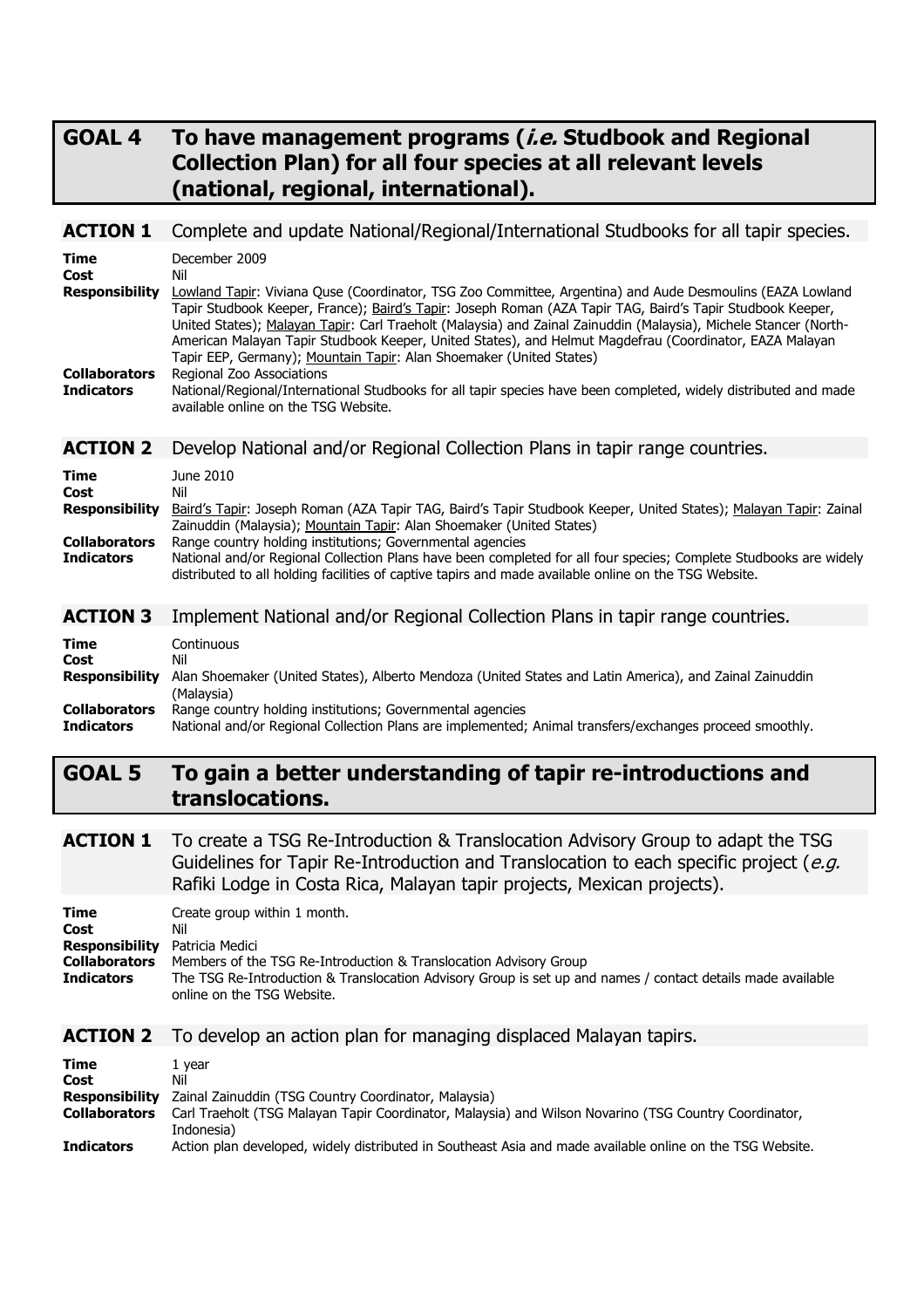## GOAL 6 To promote the exchange of scientific information among professional researchers, students & conservation practitioners.

**ACTION 1** Create "Research Spotlight" Section within the Tapir Conservation Newsletter.

| <b>Time</b>           | December 2008                                                                                                                                           |
|-----------------------|---------------------------------------------------------------------------------------------------------------------------------------------------------|
| Cost                  | Nil                                                                                                                                                     |
| <b>Responsibility</b> | Tapir Conservation Editors & Editorial Board                                                                                                            |
| <b>Collaborators</b>  | Mathias Tobler, Manager, TSG Virtual Library (Switzerland/Peru)                                                                                         |
| <b>Indicators</b>     | Research Spotlight Section regularly included in Tapir Conservation                                                                                     |
| <b>ACTION 2</b>       | Create an annual award for best tapir publication in a peer-reviewed journal<br>sponsored by Eastern Tennessee State University Natural History Museum. |
| Time                  | Every 12 months                                                                                                                                         |
| Cost                  | US\$200 per award                                                                                                                                       |
| <b>Responsibility</b> | Tapir Conservation Editorial Board (selects the winner)                                                                                                 |
| <b>Collaborators</b>  | Eastern Tennessee State University Natural History Museum, United States                                                                                |
| <b>Indicators</b>     | One award distributed per year.                                                                                                                         |
| <b>ACTION 3</b>       | Request amendment to the TSG Conservation Fund (TSGCF) Application Form to<br>include publication fees.                                                 |
| <b>Time</b>           | Summer 2008                                                                                                                                             |
| Cost                  | Nil                                                                                                                                                     |
| <b>Responsibility</b> | Anders Goncalves da Silva (Canada)                                                                                                                      |
| <b>Collaborators</b>  | TSG Fundraising Committee and TSG Conservation Fund (TSGCF) Reviewing Committee                                                                         |
| <b>Indicators</b>     | Amendment is added to the TSGCF Application Form.                                                                                                       |
| <b>ACTION 4</b>       | Publish an edited volume on tapir natural history, biology, ecology, conservation, etc.<br>with contributions from tapir researchers.                   |
| <b>Time</b>           | 3 years (launch at Fifth International Tapir Symposium in 2011 in Malaysia)                                                                             |
| Cost                  | Need to research costs associated                                                                                                                       |
| <b>Responsibility</b> | Anders Gonçalves da Silva (Canada), Mathias Tobler (Switzerland/Peru), and Michael Zavada (United States)                                               |
| <b>Collaborators</b>  | TSG Membership and Eastern Tennessee State University Natural History Museum, United States                                                             |
| <b>Indicators</b>     | Volume is published.                                                                                                                                    |

## GOAL 7 To establish clear, open communication and mechanisms for cooperation among governmental agencies, researchers and facilities holding tapirs.

#### **ACTION 1** Create a Power Point presentation highlighting means to improve communication and cooperation in tapir range countries.

| Time                 | Two (2) months                                                                                               |
|----------------------|--------------------------------------------------------------------------------------------------------------|
| Cost                 | Nil                                                                                                          |
| Responsibility       | Budhan Pukazhenthi, Smithsonian Institution, United States                                                   |
| <b>Collaborators</b> | South America: Viviana Quse (Argentina); United States: Alan Shoemaker; Southeast Asia: Zainal Zainuddin     |
|                      | (Malaysia); Brazil: Patrícia Medici; Gilia Angell & Kelly Russo, TSG Marketing & Education Committee         |
| <b>Indicators</b>    | The master Power Point presentation is created and made available online on the TSG Website; Communicated to |
|                      | IUCN/SSC Tapir Specialist Group (TSG).                                                                       |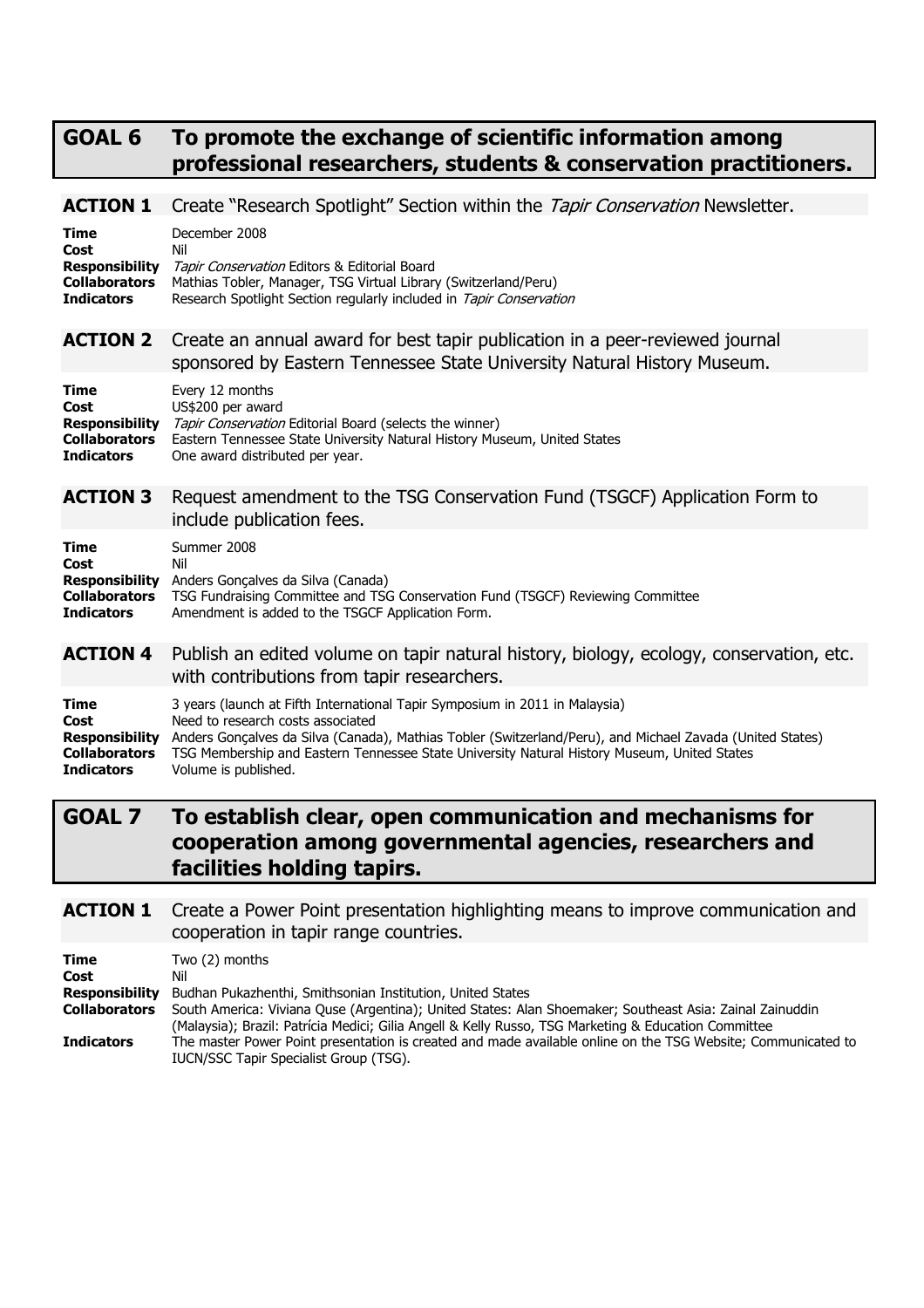| <b>ACTION 2</b>                                                                    | Encourage members of the IUCN/SSC Tapir Specialist Group (TSG) to give<br>presentations at national meetings, conferences, host institutions, educational<br>institutions and tapir holding facilities.                                                                                                                                                                                                                                                                                                                                       |
|------------------------------------------------------------------------------------|-----------------------------------------------------------------------------------------------------------------------------------------------------------------------------------------------------------------------------------------------------------------------------------------------------------------------------------------------------------------------------------------------------------------------------------------------------------------------------------------------------------------------------------------------|
| Time<br>Cost<br><b>Responsibility</b><br><b>Collaborators</b><br><b>Indicators</b> | Continuous; at least one (1) presentation to be given by April/2009<br>Nil<br><b>TSG Members</b><br>None<br>TSG member(s) representing each tapir range country has given at least one (1) presentation at one or more<br>venues including national meetings, conferences, host institutions, educational institutions and tapir holding<br>facilities.                                                                                                                                                                                       |
| <b>ACTION 3</b>                                                                    | Encourage meetings with governmental and non-governmental organizations to<br>increase awareness and communication.                                                                                                                                                                                                                                                                                                                                                                                                                           |
| Time<br>Cost<br><b>Responsibility</b><br><b>Collaborators</b><br><b>Indicators</b> | Continuous; at least one (1) meeting accomplished by April/2009<br>Nil<br><b>TSG Members</b><br>None<br>TSG member(s) representing each range country has met with one or more governmental and non-governmental<br>institutions to highlight tapir conservation issues and promote communication. Communication has improved<br>among institutions in range countries. Institutions are cooperating both in animal management and research<br>activities. "Improve communication and cooperation" is no longer a priority of this taskforce. |
|                                                                                    |                                                                                                                                                                                                                                                                                                                                                                                                                                                                                                                                               |
| <b>GOAL 8</b>                                                                      | To have available formal and informal educational materials<br>about tapirs to the public, via download from the TSG Website or<br>on CD on an as needed level.                                                                                                                                                                                                                                                                                                                                                                               |
| <b>ACTION 1</b>                                                                    | Compile and classify existing tapir educational materials, classify them and make them<br>available on the TSG Website.                                                                                                                                                                                                                                                                                                                                                                                                                       |
| Time<br>Cost<br><b>Responsibility</b><br><b>Collaborators</b><br><b>Indicators</b> | December 2008<br>Nil<br>Gilia Angell (TSG Webmaster; Co-Coordinator, TSG Marketing & Education Committee, United States)<br>Kelly Russo (Co-Coordinator, TSG Marketing & Education Committee, United States) and other members of the<br>TSG Marketing & Education Committee.<br>Materials made available online on the TSG Website.                                                                                                                                                                                                          |
| <b>ACTION 2</b>                                                                    | Collate Tapir Action Plans education related products. Note: The Tapir Action Plans<br>mentioned here are the Species Action Plans developed during Tapir PHVA Workshops<br>held by the IUCN/SSC Tapir Specialist Group (TSG) throughout the last five (5) years.                                                                                                                                                                                                                                                                             |

Russo (Co-Coordinator, TSG Marketing & Education Committee, United States) **Collaborators** Juliana Rodriguez (Colombia), Carlos Pedraza (Colombia), and Alejandra Paredes (Ecuador) **Indicators** Education materials are collated and posted on the TSG Website. This ultimately creates the TAPIR EDUCATION KIT as stated in the Tapir Action Plans.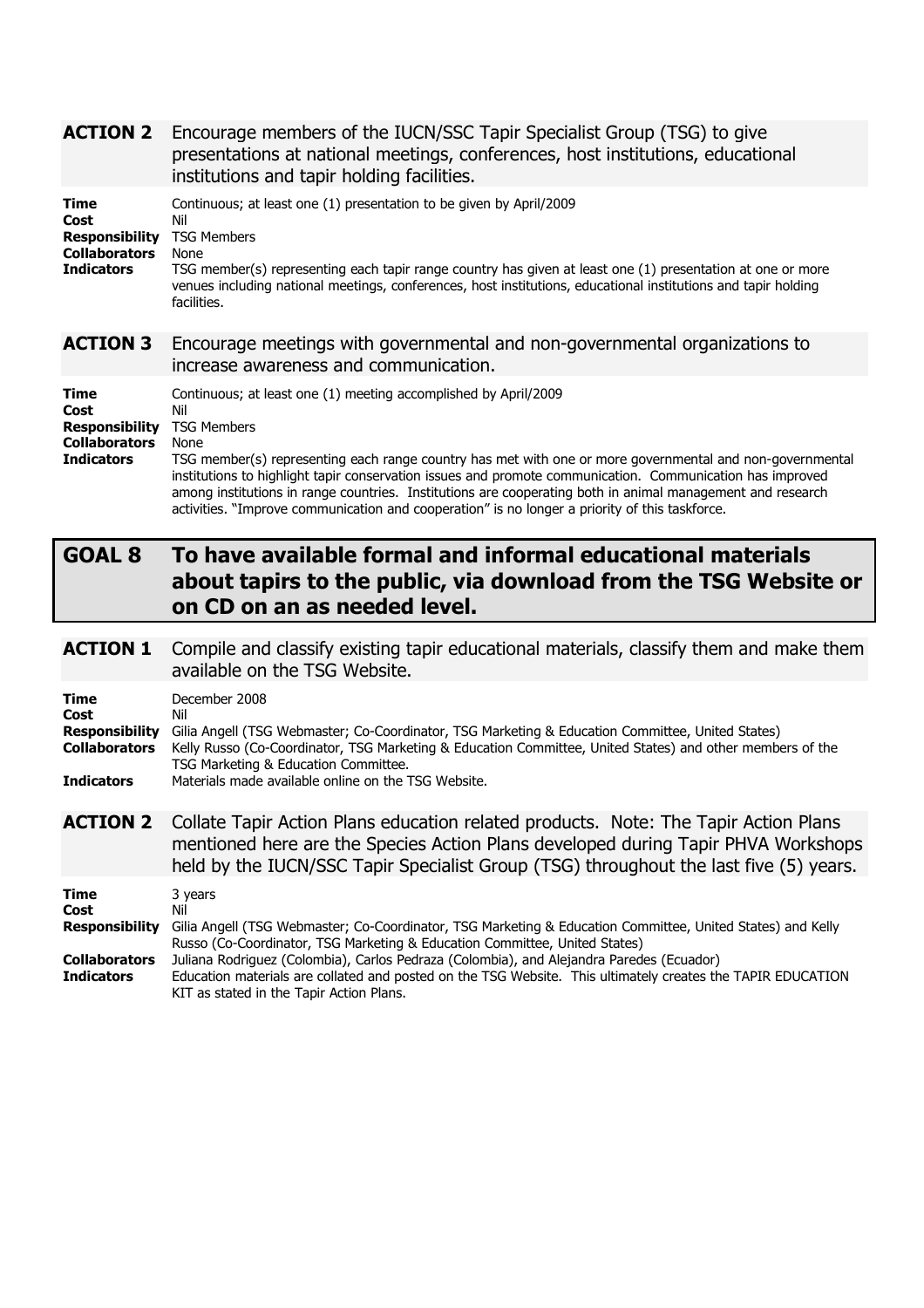### GOAL 9 To ensure all facilities holding captive tapirs have access to published Husbandry Guidelines.

#### **ACTION 1** Distribute electronic and/or printed versions of published Husbandry Guidelines to all facilities holding captive tapirs.

| Time                 | $Six (6)$ months                                                                                                     |
|----------------------|----------------------------------------------------------------------------------------------------------------------|
| Cost                 | US\$2.500                                                                                                            |
| Responsibility       | South America: Viviana Quse (TSG Zoo Coordinator, Argentina); Panama: Gina Della Togna (Panama); Central             |
|                      | America: Alan Shoemaker (United States); Southeast Asia: Zainal Zainuddin (Malaysia)                                 |
| <b>Collaborators</b> | <b>TSG Membership</b>                                                                                                |
| <b>Indicators</b>    | List of institutions to which quidelines were sent via e-mail or mail; All institutions have a copy of the Husbandry |
|                      | Guidelines.                                                                                                          |

## GOAL 10 To have structures in place that mirror and facilitate implementation of the IUCN/SSC Tapir Specialist Group (TSG) activities, allowing it to adapt to relevant and emerging issues.

#### **ACTION 1** As a requirement for membership, all TSG members to be actively involved in at least one TSG Committee, Taskforce or Working Group.

| <b>Time</b>       | Continuous                                                                                                                                                                                                                                  |
|-------------------|---------------------------------------------------------------------------------------------------------------------------------------------------------------------------------------------------------------------------------------------|
| Cost              | Nil                                                                                                                                                                                                                                         |
| <b>Indicators</b> | <b>Responsibility</b> Patrícia Medici, Chair, IUCN/SSC Tapir Specialist Group (TSG)<br><b>Collaborators</b> Coordinators of TSG Committees, Taskforces and Working Groups; TSG Steering Committee.<br>Low rate of turnover for TSG members. |

#### **ACTION 2** Complete update of IUCN software to incorporate spatial and species specific data to improve Red Listing process.

| Time                 | 1 vear                                                                                                             |
|----------------------|--------------------------------------------------------------------------------------------------------------------|
| Cost                 | Nil                                                                                                                |
|                      | <b>Responsibility</b> Dena Cator, Support Officer, IUCN Species Programme (with Jim Ragle, IUCN Species Programme) |
| <b>Collaborators</b> | Alan Shoemaker, TSG Red List Focal Point, United States                                                            |
| <b>Indicators</b>    | Software completed.                                                                                                |

#### ACTION 3 Restructure TSG Red List Authority.

| Time                        | $Six (6)$ months                                                                                                                                                                                           |
|-----------------------------|------------------------------------------------------------------------------------------------------------------------------------------------------------------------------------------------------------|
| Cost                        | Nil                                                                                                                                                                                                        |
| <b>Responsibility</b>       | Patricia Medici, Chair, IUCN/SSC Tapir Specialist Group (TSG) and Alan Shoemaker, TSG Red List Focal Point,<br>United States                                                                               |
| Collaborators<br>Indicators | Dena Cator, Support Officer, IUCN Species Programme<br>New members for the TSG Red List Authority identified and actively involved; TSG Red List Authority restructured<br>and operating more effectively. |

#### **ACTION 4** Training members of the TSG Red List Authority and other interested TSG members.

| <b>Time</b>                               | 1 vear                                                                                                                       |
|-------------------------------------------|------------------------------------------------------------------------------------------------------------------------------|
| Cost                                      | To be determined                                                                                                             |
| <b>Responsibility</b>                     | Patricia Medici, Chair, IUCN/SSC Tapir Specialist Group (TSG) and Alan Shoemaker, TSG Red List Focal Point,<br>United States |
| <b>Collaborators</b><br><b>Indicators</b> | Dena Cator, Support Officer, IUCN Species Programme<br>At least six (6) TSG members trained in Red Listing.                  |
|                                           |                                                                                                                              |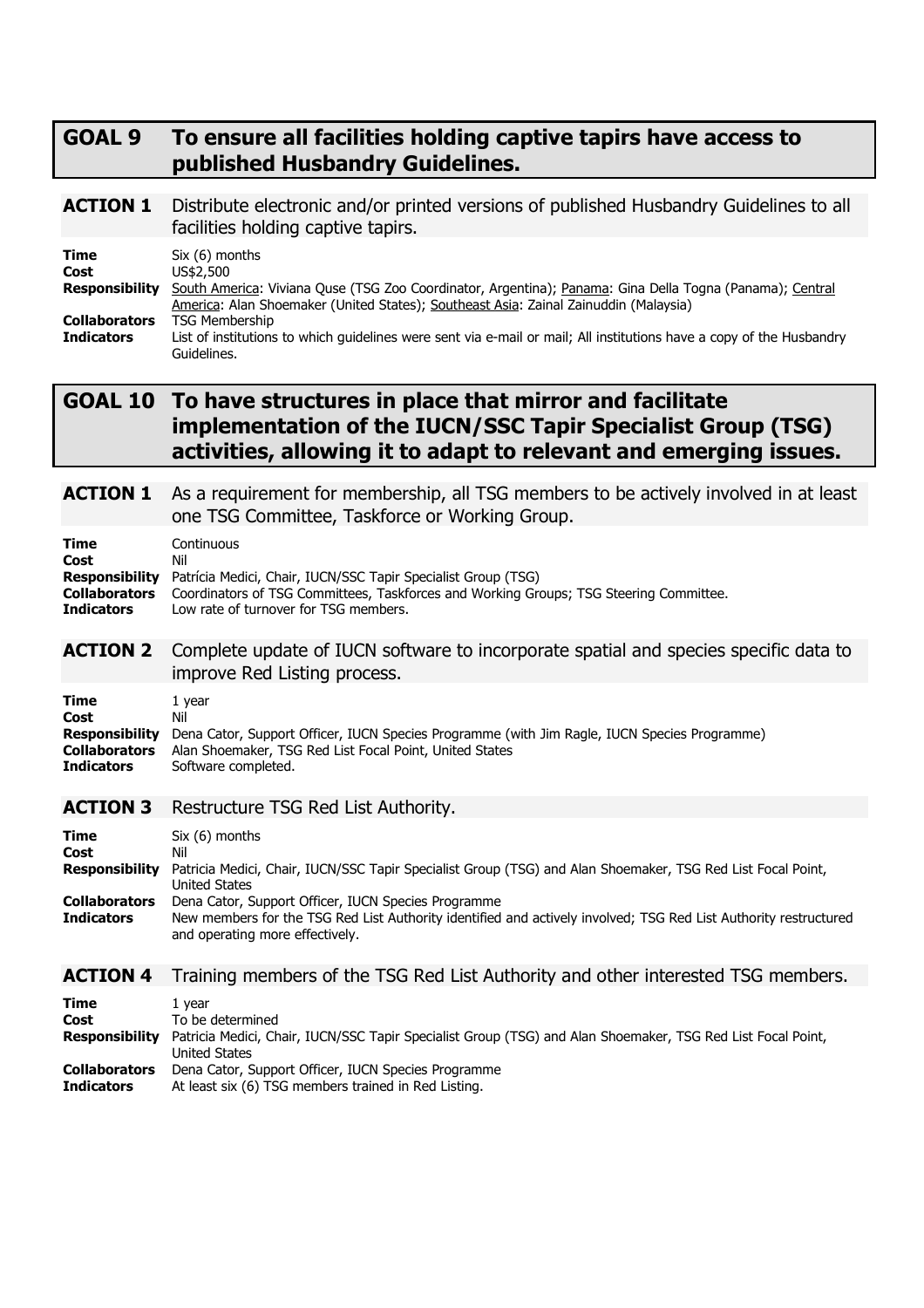| <b>ACTION 5</b> Communication of "Human-Tapir Conflict Working Group" members and others |
|------------------------------------------------------------------------------------------|
| interested in this issue to determine restructuring or dissolution of working group.     |
| Possible issues to be addressed in the future include creation of quidelines and         |
| recommendations for management of subsistence hunting (concrete, scientifically          |
| based and field applicable) for protected area managers.                                 |

| <b>Time</b>       | Two (2) months                                                              |
|-------------------|-----------------------------------------------------------------------------|
| Cost              | Nil                                                                         |
|                   | <b>Responsibility</b> Diego Lizcano (Colombia)                              |
|                   | <b>Collaborators</b> Human-Tapir Conflict Working Group                     |
| <b>Indicators</b> | Human-Tapir Conflict Working Group restructured and operating or dissolved. |

ACTION 6 Identify potential members for the IUCN/SSC Tapir Specialist Group (TSG) in range countries where there currently are not any.

| Time<br>Cost         | 1 vear<br>Nil                                                                               |
|----------------------|---------------------------------------------------------------------------------------------|
|                      | <b>Responsibility</b> TSG Species Coordinators and TSG Country Coordinators                 |
| <b>Collaborators</b> | TSG Members in tapir range countries                                                        |
| <b>Indicators</b>    | List of potential members created and discussed; Potential members invited to join the TSG. |

## GOAL 11 To provide and promote the IUCN/SSC Tapir Specialist Group (TSG) documents to professionals and organizations to aid people working in tapir conservation.

#### **ACTION 1** Update the TSG Genetics Manual.

| <b>Time</b><br>Cost<br><b>Responsibility</b><br><b>Collaborators</b><br><b>Indicators</b> | Four (4) months<br>Nil<br>Anders Gonçalves da Silva, Co-Coordinator, TSG Genetics Committee<br>Cristina Luis (Co-Coordinator, TSG Genetics Committee, Portugal), Georgina O'Farrill (Mexico), and Zainal<br>Zainuddin (Malaysia)<br>TSG Genetics Manual updated, made available online on TSG Website and circulated to all relevant institutions.                                                 |
|-------------------------------------------------------------------------------------------|----------------------------------------------------------------------------------------------------------------------------------------------------------------------------------------------------------------------------------------------------------------------------------------------------------------------------------------------------------------------------------------------------|
| <b>ACTION 2</b>                                                                           | Finish and publish Survey Methods Manual.                                                                                                                                                                                                                                                                                                                                                          |
| Time<br>Cost<br><b>Responsibility</b><br><b>Collaborators</b><br><b>Indicators</b>        | Eight (8) months<br>If online, nil<br>Kendra Bauer (United States)<br>Olga Montenegro (Colombia)<br>Survey Methods Manual finalized, made available online on TSG Website and circulated to all relevant researchers.                                                                                                                                                                              |
| <b>ACTION 3</b>                                                                           | Determine current use of printed Tapir Conservation Newsletter through survey of<br>members and fine-tune the distribution list of printed copies according to feedback.<br>(Poll of members of the IUCN/SSC Tapir Specialist Group (TSG) to see who is willing<br>to relinguish their copies for potential redistribution).                                                                       |
| Time<br>Cost<br><b>Responsibility</b><br><b>Collaborators</b><br><b>Indicators</b>        | 1 year<br>Nil<br>Kelly Russo (Layout & Distribution Editor, Tapir Conservation Newsletter)<br>Michael Dee (Editor for English Contributions, Tapir Conservation Newsletter), Stefan Seitz (Layout & Distribution<br>Editor, Tapir Conservation Newsletter), and Patrícia Medici, Chair, IUCN/SSC Tapir Specialist Group (TSG).<br>Fewer copies of June 2009 Tapir Conservation Newsletter printed. |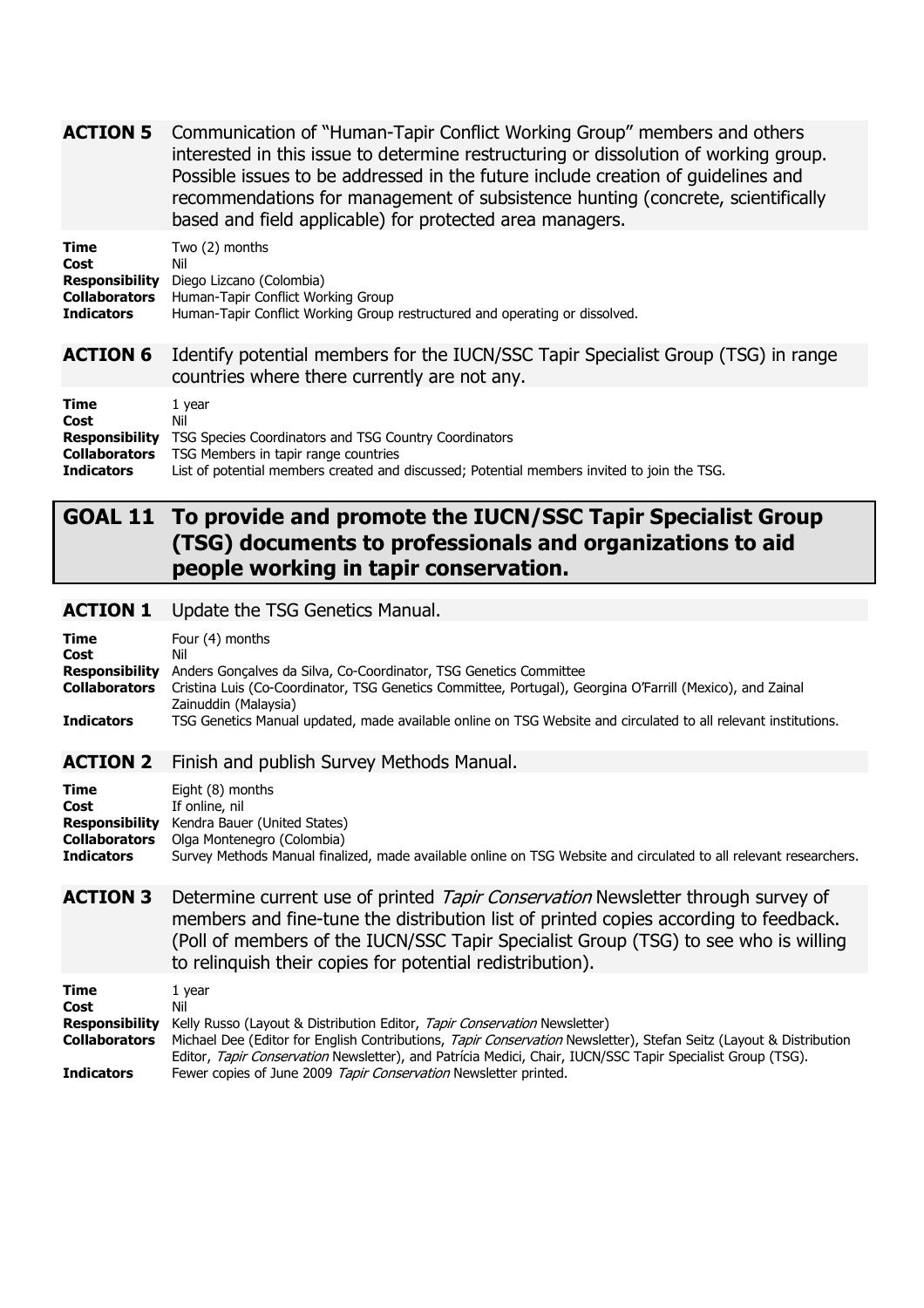## GOAL 12 To have increased and systematized fundraising for the activities of the IUCN/SSC Tapir Specialist Group (TSG).

| <b>ACTION 1</b>                                                                           | To develop fundraising materials for the TSG Conservation Fund (TSGCF) and<br>distribute it to potential donors (e.g. brochure of recent projects which have benefited<br>from the TSGCF).                                                        |
|-------------------------------------------------------------------------------------------|---------------------------------------------------------------------------------------------------------------------------------------------------------------------------------------------------------------------------------------------------|
| <b>Time</b><br>Cost<br><b>Responsibility</b><br><b>Collaborators</b><br><b>Indicators</b> | 1 year<br>Cost of printing and distributing brochures<br>Patricia Medici, Coordinator, TSG Fundraising Committee, and Bengt Holst, Chair, EAZA Tapir TAG<br>Members of the TSG Fundraising Committee<br>Brochure distributed to potential donors. |
| <b>ACTION 2</b>                                                                           | Produce annual TSG activities and financial reports and make them available online on<br>the TSG Website.                                                                                                                                         |
| Time<br>Cost<br><b>Responsibility</b><br><b>Collaborators</b><br><b>Indicators</b>        | Annual<br>Nil<br>Patricia Medici, Coordinator, TSG Fundraising Committee<br>Gilia Angell, Co-Coordinator, TSG Marketing & Education Committee, and TSG Webmaster<br>Reports available online on the TSG Website.                                  |
| <b>ACTION 3</b>                                                                           | Continue updating the list of TSG Endorsed Projects and maintain the document<br>available online on the TSG Website.                                                                                                                             |
| <b>Time</b><br>Cost<br><b>Responsibility</b><br><b>Collaborators</b><br><b>Indicators</b> | Continuous<br>Nil<br><b>NEED VOLUNTEER(S)</b><br>Gilia Angell, Co-Coordinator, TSG Marketing & Education Committee, and TSG Webmaster<br>List is up-to-date and available online on the TSG Website.                                              |
| <b>ACTION 4</b>                                                                           | Continue updating the List of Potential Donors (already available online on the TSG<br>Website).                                                                                                                                                  |
| Time<br>Cost<br><b>Responsibility</b><br><b>Collaborators</b><br><b>Indicators</b>        | Continuous<br>Nil<br>Patricia Medici, Coordinator, TSG Fundraising Committee<br>Gilia Angell, Co-Coordinator, TSG Marketing & Education Committee, and TSG Webmaster<br>List is up-to-date and available online on the TSG Website.               |
| <b>ACTION 5</b>                                                                           | Ensure that the IUCN/SSC Tapir Specialist Group (TSG) is represented at all regional,<br>national and international conferences where potential donors can be identified.                                                                         |
| Time<br>Cost<br><b>Responsibility</b><br><b>Indicators</b>                                | Continuous<br>Cost of travel<br>Bengt Holst, Chair, AZA Tapir TAG; Patricia Medici, Coordinator, TSG Fundraising Committee; and Alberto<br>Mendoza, United States<br>TSG is represented at meetings                                               |
| <b>ACTION 6</b>                                                                           | Develop a fundraising strategy for the IUCN/SSC Tapir Specialist Group (TSG),<br>including new opportunities which could include donors in range countries as well as<br>abroad.                                                                  |
| Time<br>Cost<br><b>Responsibility</b><br><b>Collaborators</b><br><b>Indicators</b>        | One $(1)$ year<br>Nil<br>Bengt Holst, Chair, AZA Tapir TAG; Patricia Medici, Coordinator, TSG Fundraising Committee; and Alberto<br>Mendoza, United States<br><b>TSG Country Coordinators</b><br>Strategy completed and put into practice.        |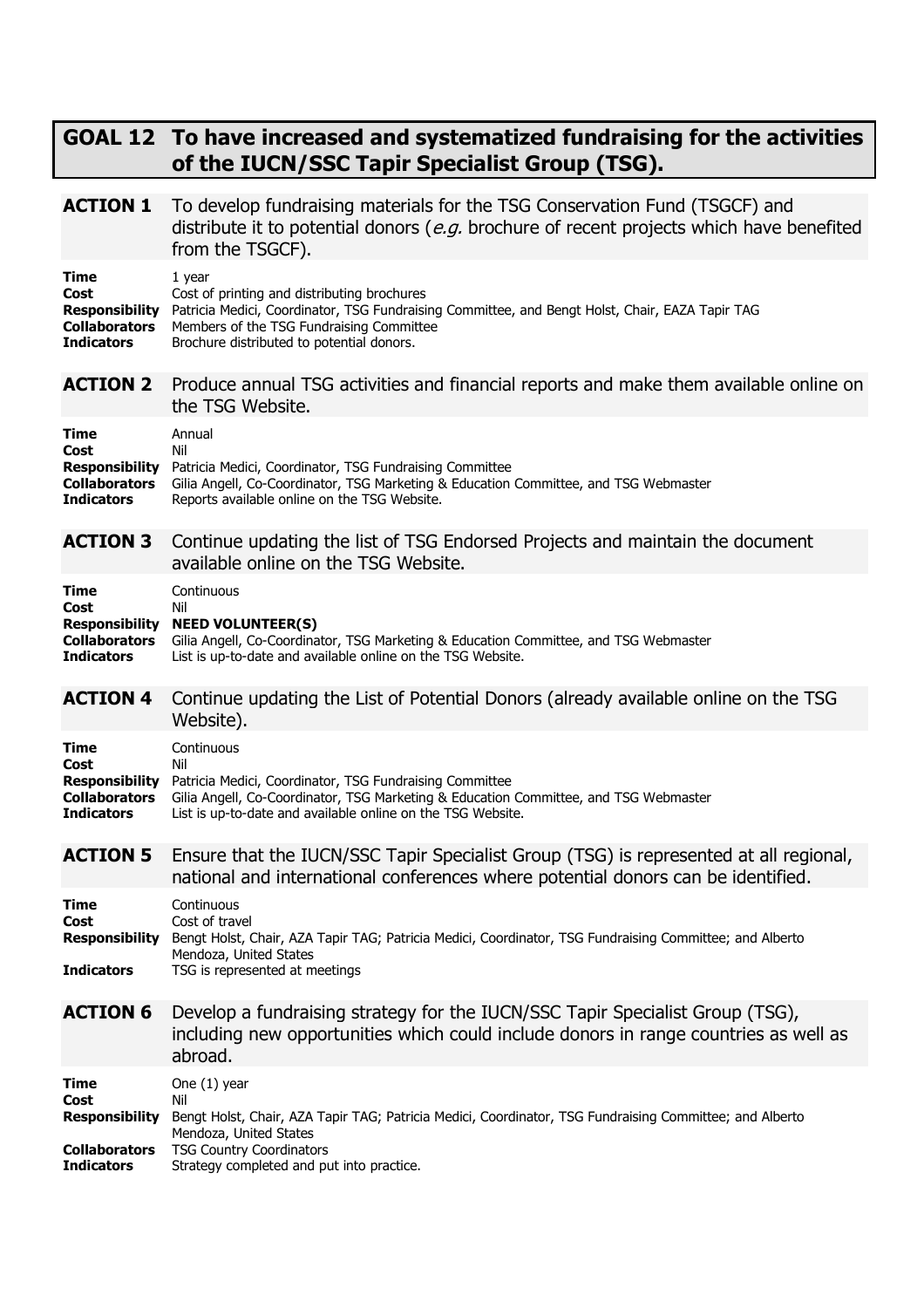#### **ACTION 7** Continue the annual TSG Zoo Fundraising Campaigns.

| <b>Time</b>           | Annually                                                                                                |
|-----------------------|---------------------------------------------------------------------------------------------------------|
| Cost                  | Nil                                                                                                     |
| <b>Responsibility</b> | Bengt Holst, Chair, AZA Tapir TAG; Patricia Medici, Coordinator, TSG Fundraising Committee; and Alberto |
|                       | Mendoza, United States                                                                                  |
| <b>Collaborators</b>  | AZA and EAZA Tapir TAG; Copenhagen Zoo, Denmark; Houston Zoo Inc., United States                        |
| <b>Indicators</b>     | Campaigns carried out in an annual basis.                                                               |

#### **ACTION 8** Continue the online donations through the TSG Website.

| <b>Time</b>          | Continuous                                                                                                 |
|----------------------|------------------------------------------------------------------------------------------------------------|
| Cost                 | Nil                                                                                                        |
|                      | <b>Responsibility</b> Gilia Angell, Co-Coordinator, TSG Marketing & Education Committee, and TSG Webmaster |
| <b>Collaborators</b> | TSG Fundraising Committee and TSG Marketing & Education Committee                                          |
| <b>Indicators</b>    | More funds available.                                                                                      |

## GOAL 13 To have standardized guidelines for veterinary and nutritional management of tapirs in captivity.

ACTION 1 Develop standardized guidelines for veterinary management of captive tapirs in range countries. Update should include management of all developmental classes and wild caught animals.

| Time<br>Cost         | 1 year<br>Nil                                                                                                                                                                                           |
|----------------------|---------------------------------------------------------------------------------------------------------------------------------------------------------------------------------------------------------|
| Responsibility       | TSG Veterinary Committee (Coordinator: Javier Sarria, Colombia) & TSG Zoo Committee (Coordinator, Viviana<br>Quse, Argentina)                                                                           |
| <b>Collaborators</b> | All members of the TSG Veterinary Committee; All members of the TSG Zoo Committee; Members of the AZA and<br>EAZA Tapir Taxon Advisory Groups (TAGs); IUCN/SSC Wildlife Health Specialist Group (WHSG). |
| <b>Indicators</b>    | Existing standardized guidelines have been updated/revised for use in range countries; Documents translated in<br>various range country languages.                                                      |

## GOAL 14 To predict the possible effects of climate change in tapir's habitat and biology.

**ACTION 1** Identify areas and/or habitats within the distribution of the four tapir species which are more susceptible to climate change.

| Time<br>Cost<br><b>Responsibility</b><br><b>Collaborators</b><br><b>Indicators</b> | 1 year<br>To be determined<br>Carlos Pedraza (Colombia)<br>Epigmenio Cruz-Aldán (Mexico), Manolo García (Guatemala), Fengmei Wu Chen (Costa Rica), and Luz Agueda<br>Bernal (Colombia)<br>Maps produced and widely distributed. |
|------------------------------------------------------------------------------------|---------------------------------------------------------------------------------------------------------------------------------------------------------------------------------------------------------------------------------|
| <b>ACTION 2</b>                                                                    | Identify which aspects of tapir's biology are more prone to be affected by climate<br>change.                                                                                                                                   |
| Time<br>Cost                                                                       | 3 years<br>To be determined<br><b>Desponsibility</b> Luz Aqueda Bernal (Colombia), Georgina O'Earrill (Mexico), and Maria Cabriela Dalácios (Mexico)                                                                            |

|                   | Responsibility Luz Agueda Bernal (Colombia), Georgina O'Farrill (Mexico), and Maria Gabriela Palácios (Mexico) |
|-------------------|----------------------------------------------------------------------------------------------------------------|
| Collaborators --- |                                                                                                                |
| <b>Indicators</b> | Document produced and widely distributed.                                                                      |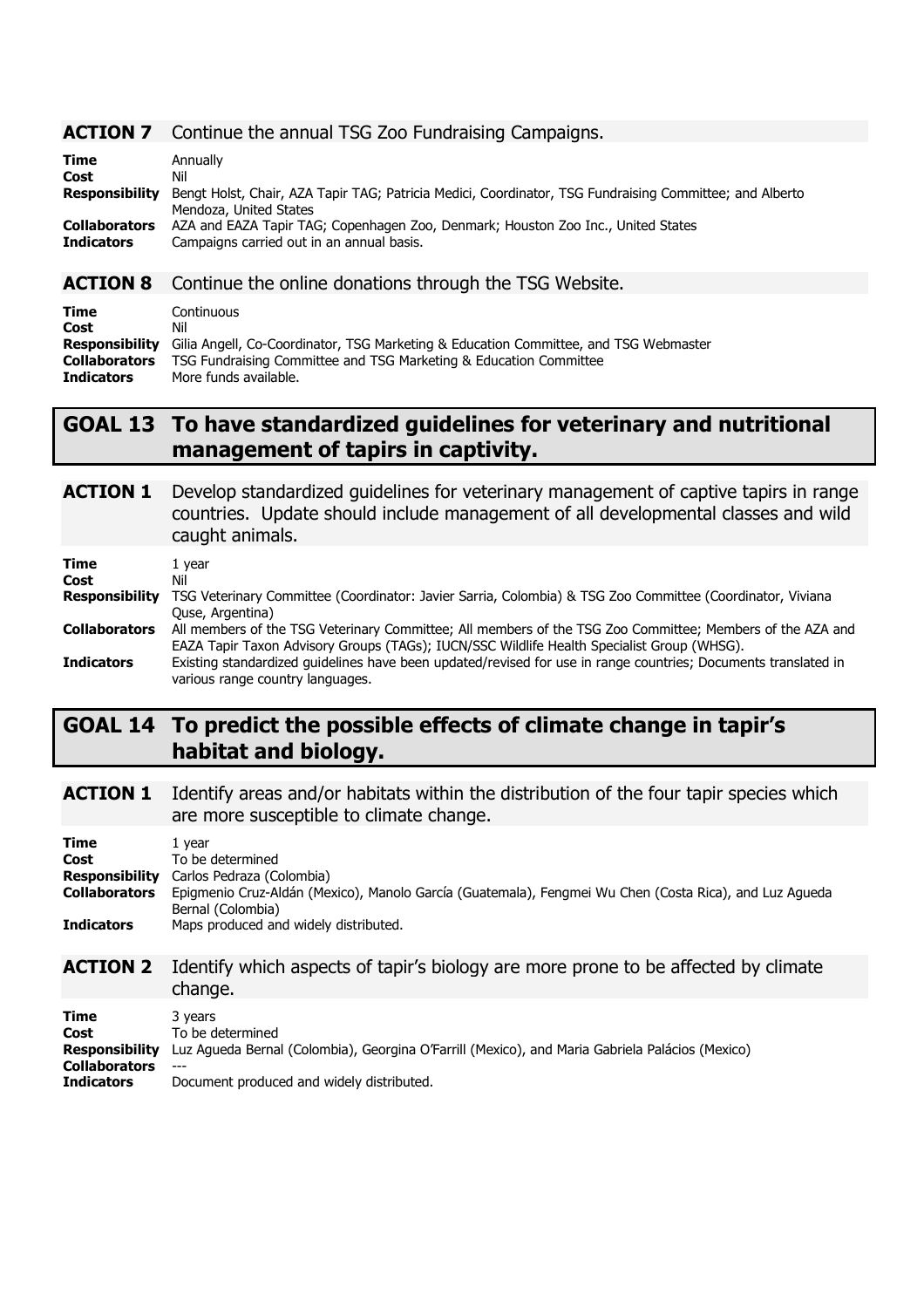#### **ACTION 3** Review and adapt existing models of climate change to predict possible future tapir distributions.

| Time                 | 1.6 vears                                                                                              |
|----------------------|--------------------------------------------------------------------------------------------------------|
| Cost                 | To be determined                                                                                       |
| Responsibility       | Carlos Pedraza (Colombia), Fernando Nogales (Ecuador), and Patrícia Medici (Brazil)                    |
| <b>Collaborators</b> | Epigmenio Cruz-Aldán (Mexico), Manolo García (Guatemala), Fengmei Wu Chen (Costa Rica), and Luz Agueda |
|                      | Bernal (Colombia)                                                                                      |
| <b>Indicators</b>    | Maps and document produced and widely distributed                                                      |

# GOAL 15 To have multimedia tools available and utilize media outlets to increase the awareness of tapirs and tapir conservation, *i.e.* web presence, multimedia (video and written word), action kits, and merchandising.

| <b>ACTION 1</b> |  |  | Develop a Tapir Documentary pitch proposal. |
|-----------------|--|--|---------------------------------------------|
|-----------------|--|--|---------------------------------------------|

| Time<br>Cost<br><b>Responsibility</b><br><b>Collaborators</b><br><b>Indicators</b> | Three $(3)$ years<br>Nil<br>Patrícia Medici, Chair, IUCN/SSC Tapir Specialist Group (TSG)<br>Gilia Angell and Kelly Russo, Co-Coordinators, TSG Marketing & Education Committee; Jeffrey Flocken (United<br>States); Tim Stahl (United States); Kendra Bauer (United States); Diego Lizcano (Colombia); Carl Traeholt<br>(Malaysia)<br>One production company has been approached and feedback given; Use learning or interest generated to build |
|------------------------------------------------------------------------------------|---------------------------------------------------------------------------------------------------------------------------------------------------------------------------------------------------------------------------------------------------------------------------------------------------------------------------------------------------------------------------------------------------------------------------------------------------|
| <b>ACTION 2</b>                                                                    | Develop a Tapir Coffee Table Book pitch proposal.                                                                                                                                                                                                                                                                                                                                                                                                 |
|                                                                                    | momentum for next steps.                                                                                                                                                                                                                                                                                                                                                                                                                          |

#### **Time** One (1) year Cost Nil Responsibility Jeffrey Flocken (United States) and Patrícia Medici, Chair, IUCN/SSC Tapir Specialist Group (TSG) Collaborators Gilia Angell and Kelly Russo, Co-Coordinators, TSG Marketing & Education Committee; Kendra Bauer (United States); Diego Lizcano (Colombia); Carl Traeholt (Malaysia); IUCN Species Programme **Indicators** Publisher is engaged to print the book.

**ACTION 3** Produce two small videos using available footage of IUCN/SSC Tapir Specialist Group (TSG) members' work. Videos will be short, branded, watermarked and tell a story related to tapir conservation.

| Time                  | One $(1)$ year                                                                                                                                                                                                              |
|-----------------------|-----------------------------------------------------------------------------------------------------------------------------------------------------------------------------------------------------------------------------|
| Cost                  | Potentially nil                                                                                                                                                                                                             |
| <b>Responsibility</b> | Tim Stahl (United States)                                                                                                                                                                                                   |
| <b>Collaborators</b>  | Gilia Angell and Kelly Russo, Co-Coordinators, TSG Marketing & Education Committee; Patrícia Medici, Chair,<br>IUCN/SSC Tapir Specialist Group (TSG); Andres Tapia (Ecuador); San Diego University students (United States) |
| <b>Indicators</b>     | Videos are produced and made available online on the TSG Website.                                                                                                                                                           |
| ACTION A              | Complete TSC Drecc Kit                                                                                                                                                                                                      |

#### ACTION 4 Complete TSG Press Kit. **Time** Six  $(6)$  months to one  $(1)$  year

Cost Nil Responsibility Gilia Angell and Kelly Russo, Co-Coordinators, TSG Marketing & Education Committee; Jeffrey Flocken (United States)

Collaborators Alejandra Paredes (Ecuador)

Indicators Press Kit is completed and made available online on the TSG Website.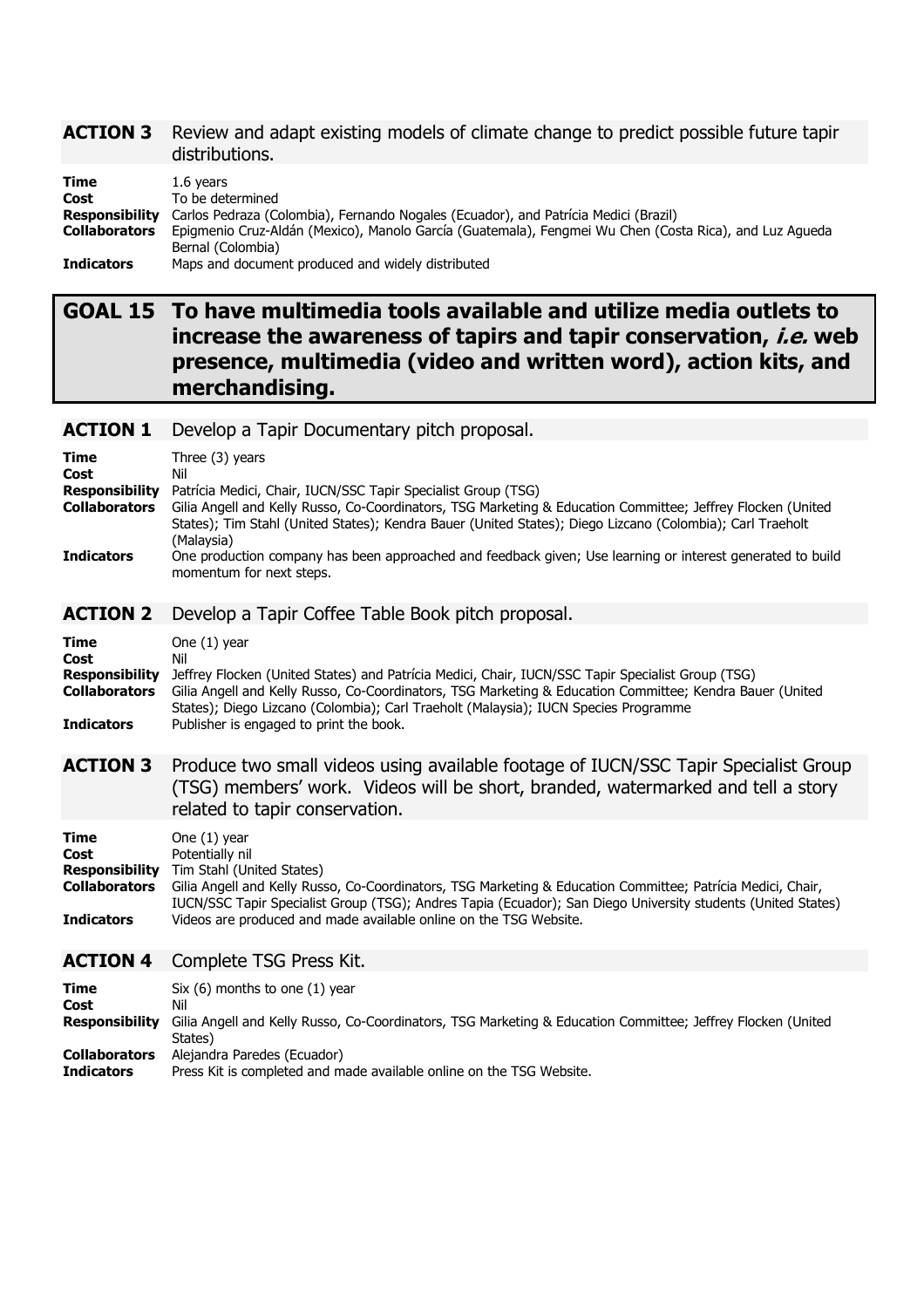#### ACTION 5 Establish a TSG Café Press Store with our Logos and Artwork.

| <b>Time</b>          | One $(1)$ year                                                                                              |
|----------------------|-------------------------------------------------------------------------------------------------------------|
| Cost                 | $Nil$ – This is potentially fundraising device                                                              |
|                      | <b>Responsibility</b> Tim Stahl (United States)                                                             |
| <b>Collaborators</b> | Gilia Angell and Kelly Russo, Co-Coordinators, TSG Marketing & Education Committee                          |
| <b>Indicators</b>    | Store is established with curated artwork that has passed the TSG Marketing & Education Committee approval. |
|                      |                                                                                                             |

#### **ACTION 6** Circulate hard copies of *Tapir Conservation* Newsletter to universities, concentrating on tapir range countries.

| Time                 | One $(1)$ year                                                                                     |
|----------------------|----------------------------------------------------------------------------------------------------|
| Cost                 | Postage costs                                                                                      |
| Responsibility       | Kelly Russo, Distribution Editor, Tapir Conservation Newsletter                                    |
| <b>Collaborators</b> | TSG Country Coordinators, TSG Species Coordinators, TSG Members in general, Andrés Tapia (Ecuador) |
| <b>Indicators</b>    | Mailing more copies to university and less to TSG members.                                         |

# GOAL 16 To increase representation of governmental agencies, researchers and facilities holding tapirs in the TSG Membership.

**ACTION 1** Identify contacts in governmental agencies, researchers and zoological facilities holding tapirs to be included in the mailing list for distribution of the Tapir Conservation Newsletter, either electronic or printed format. Time October 2008<br>
Cost To be determined To be determined Responsibility Alberto Mendoza (United States) and Patrícia Medici (Chair, IUCN/SSC Tapir Specialist Group (TSG), Brazil) Collaborators Members of the Editorial Board of Tapir Conservation **Indicators** *Tapir Conservation* mailing list has been updated **ACTION 2** Distribute the *Tapir Conservation* Newsletter to new mailing list. Time December 2008<br>Cost US\$5.000/year 1 US\$5,000/year for two issues - June and December (Annual Operation Costs provided by the Houston Zoo Inc., United States) Responsibility Kelly Russo (Distribution Editor, Tapir Conservation Newsletter) and Patrícia Medici (Chair, IUCN/SSC Tapir Specialist Group (TSG), Brazil) **Collaborators** Houston Zoo Inc., United States; Members of the Editorial Board of *Tapir Conservation*<br> **Indicators** *Tanir Conservation* mailed to all contacts listed in the new mailing list. Tapir Conservation mailed to all contacts listed in the new mailing list. **ACTION 3** Proactively invite contacts to participate in the activities of the IUCN/SSC Tapir Specialist Group (TSG). Time Continuous Cost Nil **Responsibility** Patrícia Medici (Chair, IUCN/SSC Tapir Specialist Group (TSG), Brazil)<br>**Collaborators** TSG Species Coordinators, TSG Country Coordinators, TSG Membersh

Indicators Participation of representatives from governmental agencies, research institutions and zoological facilities holding

TSG Species Coordinators, TSG Country Coordinators, TSG Membership

tapirs increased.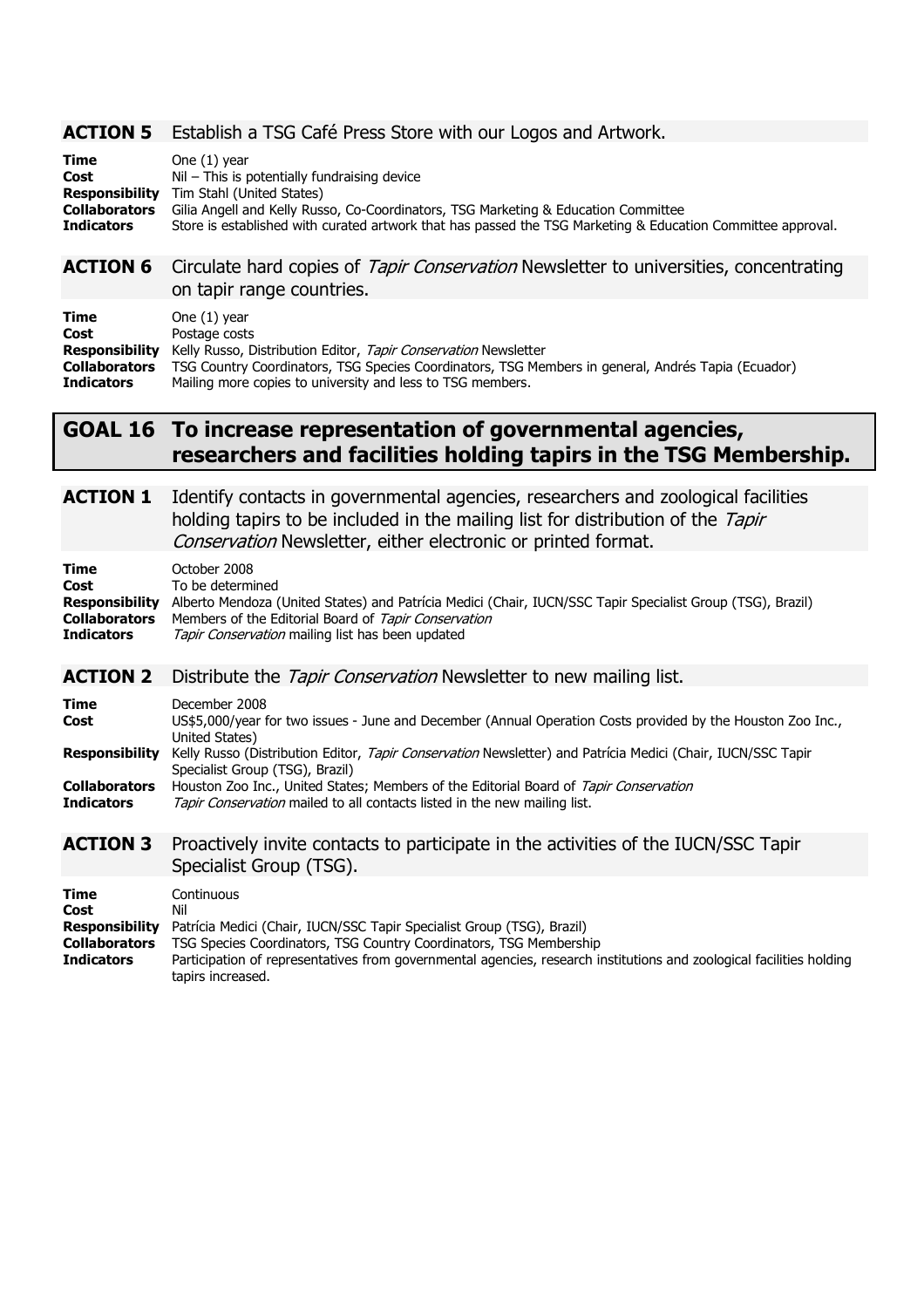# GOAL 17 To have a framework for the evaluation of the Tapir Action Plans (evaluating the impact of the actions in the Action Plans).

**ACTION 1** Design a protocol for evaluation of Tapir Action Plans including strategies to monitor deadlines, indicators, periodicity, and level of progress for each action and goal.

| Time<br>Cost         | 3 years<br>Nil                                                                                                                   |
|----------------------|----------------------------------------------------------------------------------------------------------------------------------|
| Responsibility       | TSG Action Plan Implementation Taskforce:                                                                                        |
|                      | • Coordinator: Patrícia Medici                                                                                                   |
|                      | • Lowland Tapir Focal Points: Juliana Rodriguez (Colombia), Olga Montenegro (Colombia), and Benoit de<br>Thoisy (French Guiana). |
|                      | • Baird's Tapir Focal Point: Kendra Bauer (United States/Costa Rica)                                                             |
|                      | • Mountain Tapir Focal Point: Carlos Pedraza (Colombia)                                                                          |
|                      | • Malayan Tapir Focal Points: Carl Traeholt (Malaysia) and Zainal Zainuddin (Malaysia)                                           |
|                      | • Ex-Situ Conservation Focal Points: Viviana Quse (Lowland Tapir), Alberto Mendoza (Baird's Tapir), and S R                      |
|                      | Nandakumaren (Malayan Tapir)                                                                                                     |
|                      | • Marketing & Education Focal Point: Kelly Russo (United States)                                                                 |
| <b>Collaborators</b> | TSG Species Coordinators and TSG Country Coordinators                                                                            |
| <b>Indicators</b>    | Protocol developed and in use.                                                                                                   |

# GOAL 18 To establish assisted reproduction for genetic management of tapirs.

**ACTION 1** Establish a TSG Taskforce to identify research priorities (e.g. reproductive biology, reproductive technologies, veterinary medicine, genetics, and husbandry) for captive management.

| <b>Time</b><br>Cost<br><b>Responsibility</b><br><b>Collaborators</b><br><b>Indicators</b> | August 2008<br>Nil<br>Lisa Nordstrom, Zoological Society of San Diego, United States<br>Budhan Pukazhenthi, Smithsonian Institution, United States<br>TSG Ex-Situ Research Taskforce established.                                                                                                                                |
|-------------------------------------------------------------------------------------------|----------------------------------------------------------------------------------------------------------------------------------------------------------------------------------------------------------------------------------------------------------------------------------------------------------------------------------|
| <b>ACTION 2</b>                                                                           | Develop a prioritized list of research needs for submission to the IUCN/SSC Tapir<br>Specialist Group (TSG).                                                                                                                                                                                                                     |
| <b>Time</b><br>Cost<br><b>Responsibility</b><br><b>Collaborators</b><br><b>Indicators</b> | December 2008<br>Nil<br>Lisa Nordstrom, Zoological Society of San Diego, United States; Budhan Pukazhenthi, Smithsonian Institution,<br>United States; and Anders Goncalves da Silva, Coordinator, TSG Genetics Committee.<br>Other members of the TSG Ex-Situ Research Taskforce<br>Prioritized list of research needs drafted. |

# GOAL 19 To establish a stronger link between IUCN and the IUCN/SSC Tapir Specialist Group (TSG).

**ACTION 1** To ensure that the e-mail addresses of all members of the IUCN/SSC Tapir Specialist Group (TSG) are included in all relevant IUCN and Species Survival Commission (SSC) e-mailing lists.

| Time                 | 3 months                                                                                                      |
|----------------------|---------------------------------------------------------------------------------------------------------------|
| Cost                 | Nil                                                                                                           |
|                      | <b>Responsibility</b> Patrícia Medici, Chair, IUCN/SSC Tapir Specialist Group (TSG                            |
| <b>Collaborators</b> | Dena Cator, Support Officer, IUCN Species Programme                                                           |
| <b>Indicators</b>    | E-mail addresses included in all relevant IUCN and SSC e-mailing lists and TSG members receiving IUCN and SSC |
|                      | communications.                                                                                               |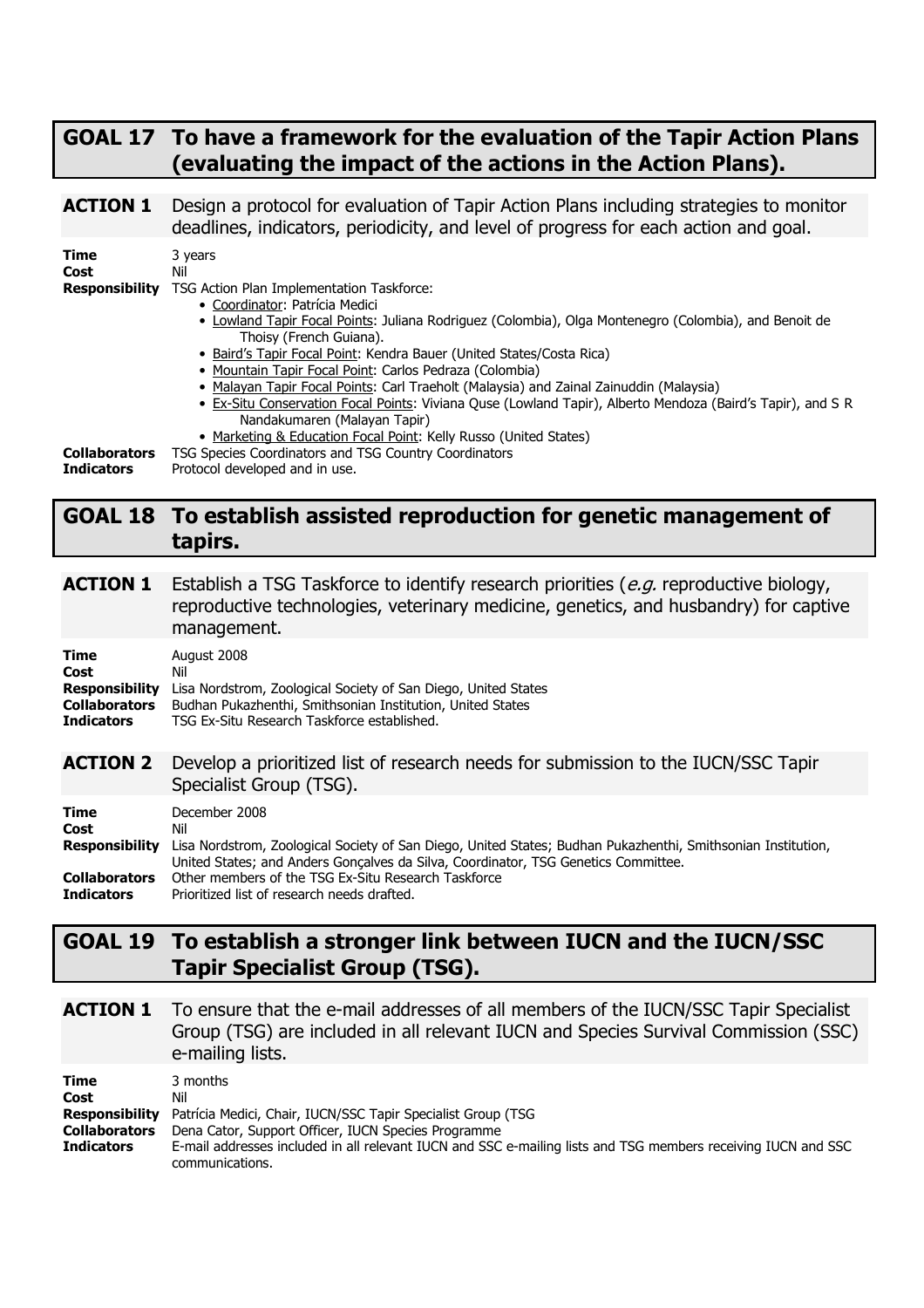#### **ACTION 2** To promote better communication between members of the IUCN/SSC Tapir Specialist Group (TSG) and the SSC Network Support Officer.

| <b>Time</b>          | 3 months                                                                           |
|----------------------|------------------------------------------------------------------------------------|
| Cost                 | Nil                                                                                |
|                      | <b>Responsibility</b> Patrícia Medici, Chair, IUCN/SSC Tapir Specialist Group (TSG |
| <b>Collaborators</b> | Dena Cator, Support Officer, IUCN Species Programme                                |
| <b>Indicators</b>    | Members of the TSG in regular communication with the SSC Network Support Officer.  |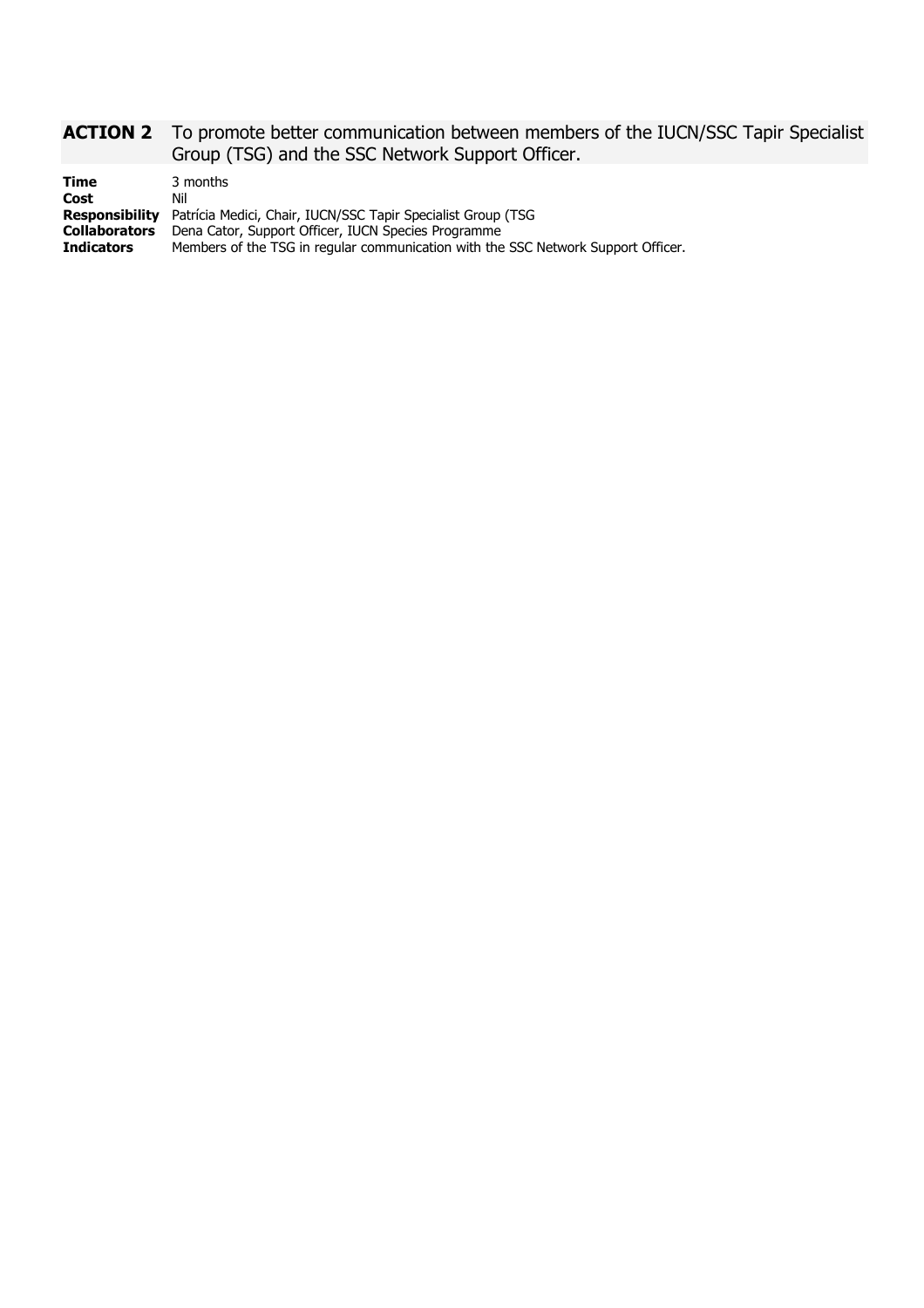#### **TAPIR SYMPOSIUM**



# Fourth International Tapir Symposium XCARET, Quintana Roo, Mexico, April 26 - May 1st, 2008

# LIST OF PARTICIPANTS

## ABADIA, EFRAIN ORANTES (Mexico)

Arroyo Negro, MEXICO E-mail: fincaarroyonegro@hotmail.com

#### ABBOTT, JOHN (United States)

University of Texas at Austin 7502 Loganberry Dr., Austin, Texas 78745, UNITED STATES Phone: +1-512-232-1896 / E-mail: jcabbott@mail.utexas.edu

#### AGUILAR, ALEJANDRA PAREDES (Ecuador)

Fundación Ecuatoriana de Estudios Ecológicos - EcoCiencia Cochapata E13-31 y Abascal, Quito 593, ECUADOR E-mail: alejandraparede@gmail.com

# ANGELL, GILIA (United States)

Senior Designer, Amazon.com Webmaster, IUCN/SSC Tapir Specialist Group (TSG) Co-Coordinator, Marketing & Education Committee, IUCN/SSC Tapir Specialist Group (TSG) 270 Dorffel Drive East, Seattle, Washington 98112, UNITED STATES Phone: +1-206-954-0017; +1-206-568-1655 / E-mail: gilia\_angell@earthlink.net; gilia@tapirs.org

### ARAGON, PEDRO AGUILAR (Mexico)

Zoológico Regional "Miguel Álvarez del Toro" (ZOOMAT) Miembro, Asociación de Zoológicos, Criaderos y Acuarios de México (AZCARM) Calzada Cerro Hueco s/n, A.P. 6, Tuxtla Gutiérrez, Chiapas, MEXICO Phone: +52-961-61-44765 / E-mail: aguilararagon@yahoo.com

### BARRERO, MARCO LAZCANO (Mexico)

Reserva Ecologica El Eden Cda. Bermuda #5; M5; SM 312; Isla Azul, Cancun, Quintana Roo 77506, MEXICO Phone: +52-998-889-9825 / E-mail: mlazcanobarrero@hotmail.com

### BAUER, KENDRA (United States)

Ph.D. Graduate Student, University of Texas at Austin Member, IUCN/SSC Tapir Specialist Group (TSG) Integrative Biology, 1 University Station, P.O. BOX CO930, Austin, Texas 78712-0253, UNITED STATES Phone: +1-512-471-4705 / FAX: +1-512-471-3878 / E-mail: kendrabauer@mail.utexas.edu

# BERNAL RINCÓN, LUZ AGUEDA (Colombia)

D.V.M. Mountain Tapir Project - Colombia (Diego Lizcano) Member, IUCN/SSC Tapir Specialist Group (TSG) Cll 65 C No. 83-27, Bogotá, COLOMBIA E-mail: aguedabernal@gmail.com, aguedabernal@yahoo.es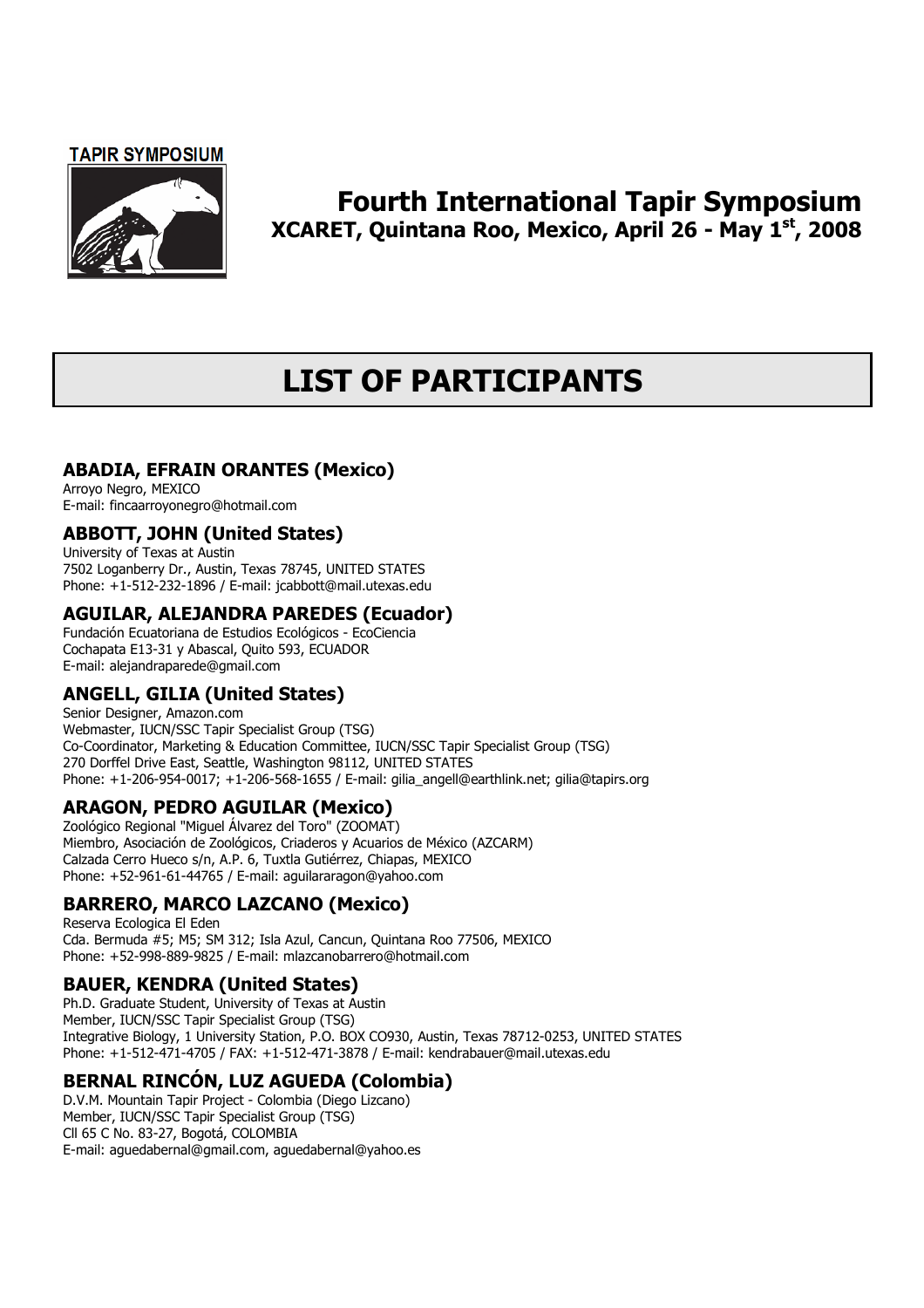## BOSHOFF, LAUTJIE (Costa Rica)

Rafiki Safari Lodge Quepos 199-6350 Quepos, COSTA RICA Phone: +506-777-2250 / E-mail: lautjie@gmail.com

#### BROWN, QUINN (United States)

San Francisco Zoo 4126 Pacheco Street, San Francisco, California 94116, UNITED STATES Phone: +1-510-825-8941 / E-mail: QuinnNure@gmail.com

# CALVO DOMINGO, JOSÉ JOAQUÍN (Costa Rica)

Coordinador de Vida Silvestre, Sistema Nacional de Áreas de Conservación, Ministerio del Ambiente y Energía (MINAE) Member, IUCN/SSC Tapir Specialist Group (TSG) De Radiografica Costarricense 300 mts Norte, 11384-1000, San José, COSTA RICA Phone: +506-256-0917 Ext. 153 / FAX: +506-256-2436 / E-mail: joaquin.calvo@sinac.go.cr

### CAMACHO, FRANK CARLOS (Mexico)

General Curator, Africam Safari Avenida 11 Oriente 2407, Colonia Azcarate, Puebla, Pue. 72007, MEXICO Phone: +52-222-281-7000 / E-mail: fcamacho@africamsafari.com.mx

#### CASTILLO, EFRAIN RIOS (Mexico)

Gerente de Desarrollo Sustentable, Parque XCARET Quintana Roo, MEXICO E-mail: erios@gxcaret.com.mx

### CATOR, DENA (Switzerland)

Support Officer, IUCN Species Programme 28 rue Mauverney, Gland 1196, Switzerland Phone: +41-22-999-0148 / E-mail: dena.cator@iucn.org

## CITALAN, JORGE BOLANOS (Mexico)

El Colegio de la Frontera Sur (ECOSUR) Carretera Panamericana, Ap. 63, San Cristobal de Las Casas, Chiapas 29290, MEXICO E-mail: jbolanos@ecosur.mx

#### COLBERT, MATTHEW (United States)

Ph.D. Research Associate, Jackson School of Geological Sciences, University of Texas at Austin Evolution Consultant, IUCN/SSC Tapir Specialist Group (TSG) 3404 Larry Ln., Austin, Texas 78722, UNITED STATES Phone: +1-512-350-0092 / FAX: +1-512-471-9425 / E-mail: colbert@mail.utexas.edu

### CRUZ ALDÁN, EPIGMENIO (Mexico)

M.Sc. Researcher, Instituto de Historia Natural y Ecología Country Coordinator, Mexico, IUCN/SSC Tapir Specialist Group (TSG) Av. San Marcos, No. 512, C.P. 29045, Col. La Misión, Tuxtla Gutiérrez, Chiapas, MEXICO Phone: +52-961-61-44700; +52-961-61-44701 / FAX: +52-961-61-44700 E-mail: pimecruz5910@hotmail.com; ecruz5910@prodigy.net.mx

#### CUNHA, CARINA (Portugal / Spain)

Calle de Santa Ursula, 10-2ºB, Madrid 28011, SPAIN E-mail: cjcunha@fc.ul.pt

### DEE, MICHAEL (United States)

Editor, Tapir Conservation Newsletter, IUCN/SSC Tapir Specialist Group (TSG) 10338 Larwin Ave., Chatsworth, California 91311, UNITED STATES Phone: +1-818-882-3556 / E-mail: mjdrhino@yahoo.com

### DELLA TOGNA, GINA (Panama)

Investigadora Asociada, Instituto de Investigaciones Científicas Avanzadas y Servicios de Alta Tecnología (INDICASAT) Member, IUCN/SSC Tapir Specialist Group (TSG) 0816-02852 Panama City, REPUBLIC OF PANAMA Phone: +507-517-0094 / FAX: +507-517-0000 / E-mail: gdellat@hotmail.com; gtogna@indicasat.org.pa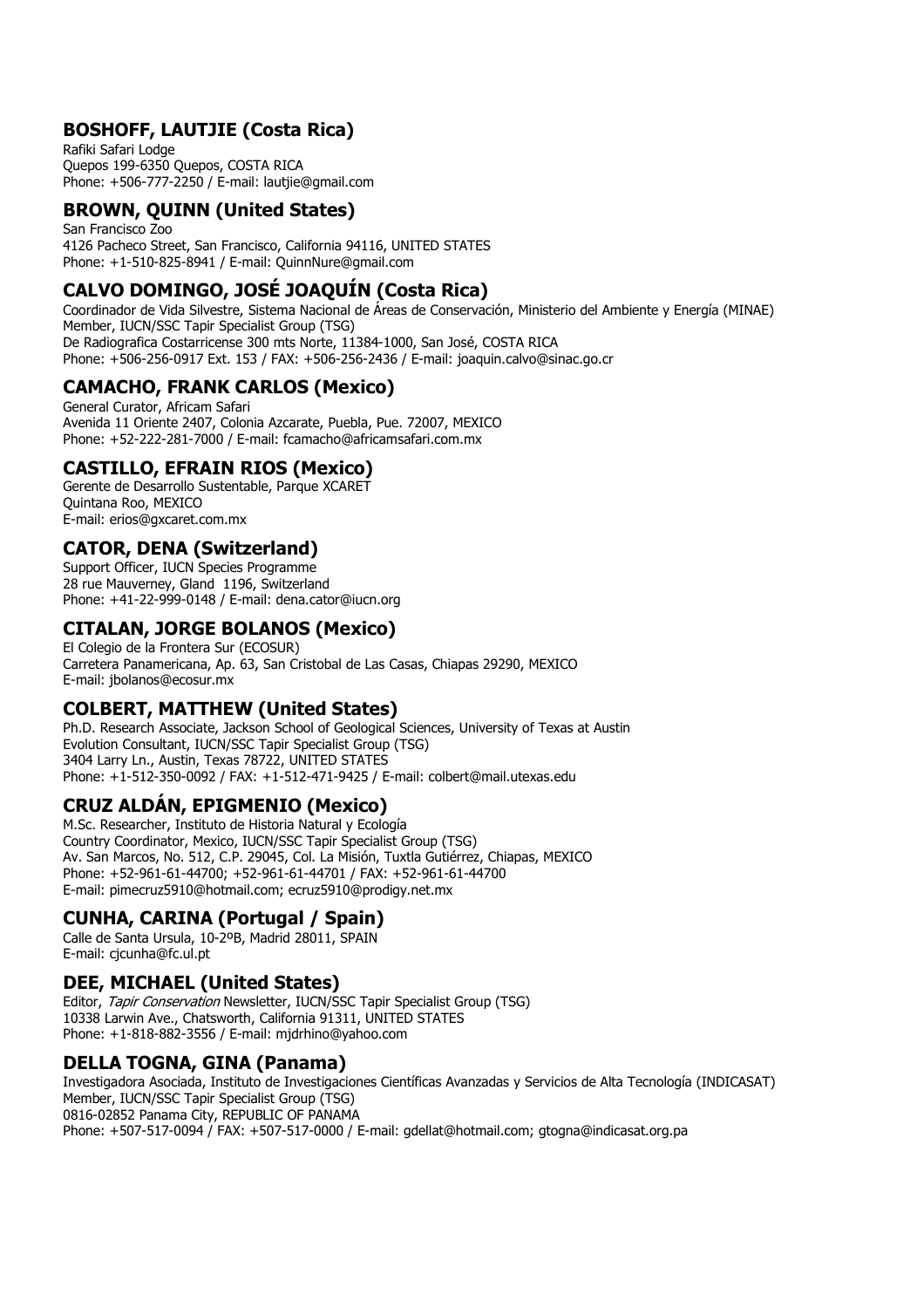### FLOCKEN, JEFFREY (United States)

Director of Washington DC Office, International Fund for Animal Welfare Member, IUCN/SSC Tapir Specialist Group (TSG) 1350 Connecticut Avenue, NW, Suite 1220, Washington DC 20036, UNITED STATES Phone: +1-202-536-1904; +1-202-296-3860 / FAX: +1-202-296-3802 / E-mail: JFlocken@ifaw.org

## FUENTES, HALIA ZÚÑIGA (Mexico)

E-mail: tiggeuridice@gmail.com

## GARCÍA, JORGE (Panama)

ANAM - Autoridad Nacional del Ambiente, PANAMA E-mail: jugarcia06@hotmail.com; jorge.garcia@anam.gob.pa

### GARCÍA VETTORAZZI, MANOLO JOSÉ (Guatemala)

Licenciado, Investigador, Centro de Estudios Conservacionistas, Universidad de San Carlos de Guatemala Member, IUCN/SSC Tapir Specialist Group (TSG) Avenida Reforma 0-63 z.10, Ciudad Guatemala, GUATEMALA 01010 Phone & FAX: +502-2331-0904 / E-mail: manelgato@gmail.com

#### GILLET, CRISTIAN (Argentina)

Fundación Temaikén Ruta 25 y km 0.700, Escobar, 1625, Buenos Aires, ARGENTINA Phone: +54-34-8843-6828 / E-mail: vgrillo@temaiken.com.ar

#### GOFF, DON (United States)

Assistant Director, Beardsley Zoological Gardens Lowland Tapir Studbook Keeper, Association of Zoos & Aquariums (AZA) Tapir Taxon Advisory Group (TAG) Member, IUCN/SSC Tapir Specialist Group (TSG) 1875 Noble Avenue, Bridgeport, CT 06610, UNITED STATES Phone: +1-203-394-6564 / FAX: +1-203-394-6577 / E-mail: dgoff@beardsleyzoo.org

# GONÇALVES DA SILVA, ANDERS (Brazil / Canada)

Ph.D. Postdoctoral Research Fellow, Unit of Biology and Physical Geography Irving K. Barber School of Arts and Sciences, University of British Columbia Okanagan Co-Coordinator, Genetics Committee, IUCN/SSC Tapir Specialist Group (TSG) 3333 University Way, Kelowna, BC V1V 1V7, CANADA E-mail: anders.goncalvesdasilva@ubc.ca

### HARLAND, ADRIAN (United Kingdom)

The Howletts Wild Animal Trust 35 Lower Sands, Dymchurch Romney Marsh, Kent TN29 0NE, UNITED KINGDOM Phone: +44-1303-264647 / E-mail: adrianh@howletts.net

### HOLST, BENGT (Denmark)

M.Sc. Vice Director and Director of Conservation and Science, Copenhagen Zoo Convener, IUCN/SSC Conservation Breeding Specialist Group (CBSG) - Europe Regional Network Chair, European Association of Zoos and Aquaria (EAZA) Tapir Taxon Advisory Group (TAG) Member, IUCN/SSC Tapir Specialist Group (TSG) Sdr. Fasanvej 79, DK-2000 Frederiksberg, DENMARK Phone: +45-72-200-200; +45-72-200-220 / FAX: +45-72-200-219 / E-mail: beh@zoo.dk

#### LARA, GABRIELA (Mexico)

Parque XCARET Quintana Roo, MEXICO E-mail: gabylaramx@yahoo.com

#### LIRA TORRES, IVÁN (Mexico)

D.V.M. M.Sc. Curador de la Colección de Fauna, Zoologico de San Juan de Aragón Member, IUCN/SSC Tapir Specialist Group (TSG) Av. José Loreto Favela s/n, Col. San Juan de Aragón, Del. Gustavo A. Madero, C.P. 07920, México, D.F., MEXICO Phone: 01-55-5751-9726 / Cell Phone: 044-55-3464-2217 / E-mail: ilira\_12@hotmail.com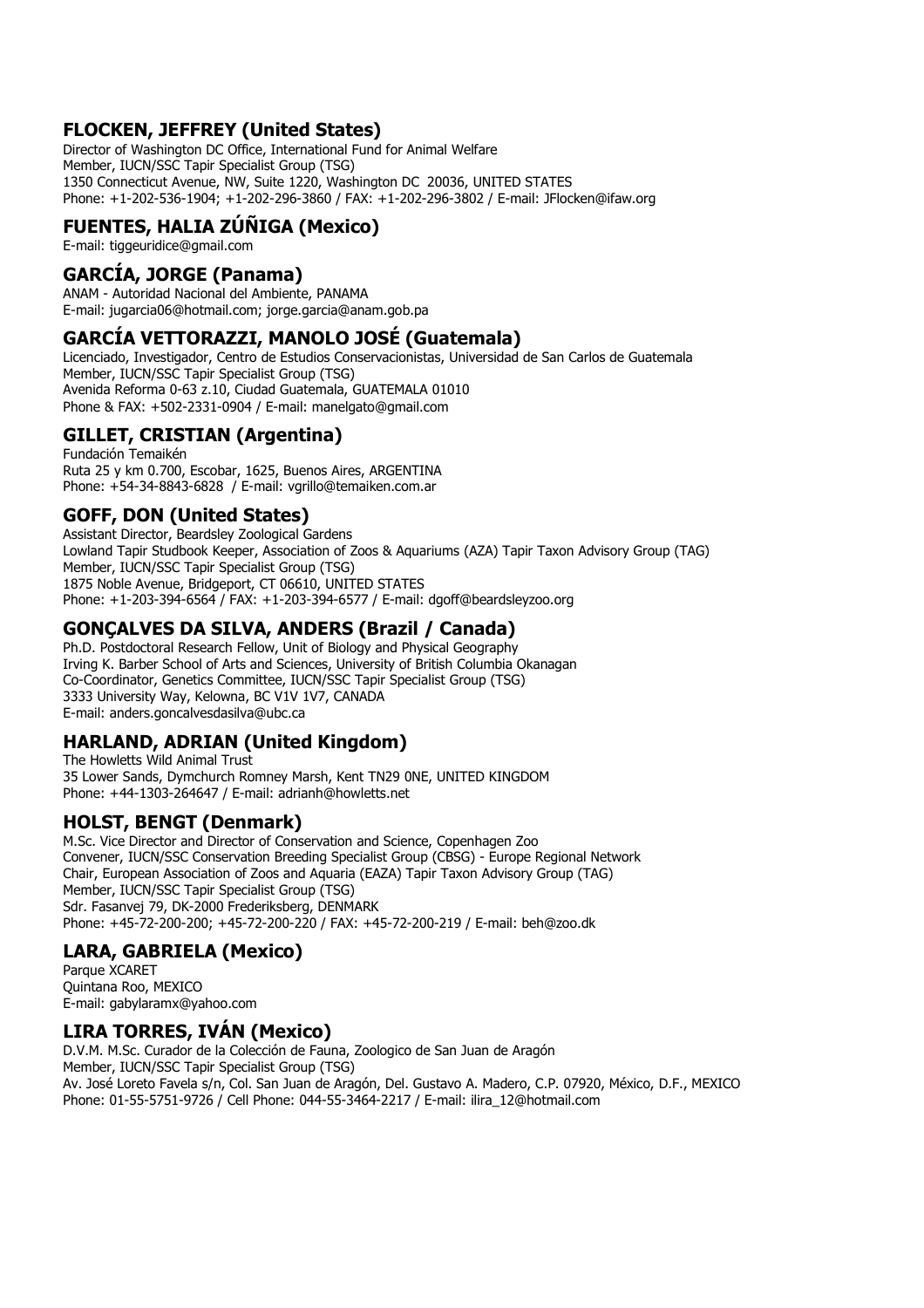## LIZCANO, DIEGO J. (Colombia)

Ph.D. Professor, Universidad de Pamplona Mountain Tapir Coordinator, IUCN/SSC Tapir Specialist Group (TSG) Carrera 2, No. 16-72, Torre 3, Apto. 404, Bogotá, COLOMBIA Phone: +57-310-275-4501 / E-mail: dj.lizcano@gmail.com

# LUÍS, CRISTINA (Portugal)

Ph.D Post-Doctoral Researcher, CIES-ISCTE Centro de Biologia Animal, Departamento de Biologia Animal, Faculdade de Ciências, Universidade de Lisboa Member, IUCN/SSC Tapir Specialist Group (TSG) Av. Forças Armadas, Ed. ISCTE, 1769-026 Lisboa, PORTUGAL Phone: +351-21-750-0000 Ext. 22303 / FAX: +351-21-750-0028 / E-mail: cmluis@fc.ul.pt

# MEDICI, PATRÍCIA (Brazil)

M.Sc. Wildlife Ecology, Conservation and Management Research Coordinator, Lowland Tapir Conservation Initiative IPÊ - Instituto de Pesquisas Ecológicas (Institute for Ecological Research) Chair, IUCN/SSC Tapir Specialist Group (TSG) Ph.D. Candidate, Durrell Institute of Conservation and Ecology (DICE), University of Kent, United Kingdom Convener, IUCN/SSC Conservation Breeding Specialist Group (CBSG) - Brazil Regional Network Rua América, 1.090, Centro, Corumbá CEP: 79300-070, Mato Grosso do Sul, BRAZIL Phone & FAX: +55-67-3232-5842 / Cell Phone: +55-18-8119-3839 / E-mail: epmedici@uol.com.br; medici@ipe.org.br

# MENDOZA, ALBERTO (Mexico / United States)

D.V.M. Member, IUCN/SSC Tapir Specialist Group (TSG) 6302 Harbour Gateway, Missouri City, Texas 77459, UNITED STATES Cell Phone: +1-281-799-2217 / E-mail: alumen@aol.com

## MONTENEGRO, OLGA LUCIA (Colombia)

Ph.D. Universidad Nacional de Colombia (UNAL) Country Coordinator, Colombia, IUCN/SSC Tapir Specialist Group (TSG) Av. 1 de Mayo, # 39 A 49 Sur, Bogotá, COLOMBIA Phone: +57-1-203-5582 / E-mail: olmdco@yahoo.com; olmontenegrod@unal.edu.co

### S R NANDAKUMAREN (Singapore)

Singapore Zoological Gardens 80 Mandai Lake Road, Singapore 729628, SINGAPORE E-mail: nanda@starhub.net.sg

### NOGALES, FERNANDO (Ecuador)

Instituto Ecuatoriano de Propiedad Intelectual (IEPI) Associate Researcher, Fundación Ecológica Arcoiris Professor, Escuela de Gestión Ambiental de la Universidad Técnica Particular de Loja Country Coordinator, Ecuador, IUCN/SSC Tapir Specialist Group (TSG) Cumbayá, Francisco de Orellana 1157 y Salinas Quito- Pichincha, ECUADOR Phone: +593-02-250-8000; +593-02-289-5936 / Cell Phone: +095781794 / E-mail: fernogales@yahoo.com; fbnogales@utpl.edu.ec

# NOLASCO, ANA LAURA (Mexico)

Instituto de Ecología, UNAM Circuito Exterior s/n, Anexo al Jardín Botánico, Ciudad Universitaria, México, D.F. 04510, MEXICO Phone: +56-229004 / E-mail: ana.sewes@gmail.com

### NORDSTROM, LISA A. (United States)

Ph.D. Scientist, Applied Animal Ecology, Conservation and Research for Endangered Species (CRES) Zoological Society of San Diego 15600 San Pasqual Valley Rd., Escondido, CA 92027-7000, UNITED STATES E-mail: LNordstrom@sandiegozoo.org

### O'FARRILL, GEORGINA XoXo (Mexico / Canada)

Ph.D. Graduate Student, Biology Department, McGill University ECOSUR-Chetumal, Mexico Member, IUCN/SSC Tapir Specialist Group (TSG) 1205 Dr. Penfield: Stewart Biology Building, Montreal, Quebec, CANADA H3A 1B1 Phone: +514-398-3625 / FAX: +514-398-5069 / E-mail: elsa.ofarrill@mail.mcgill.ca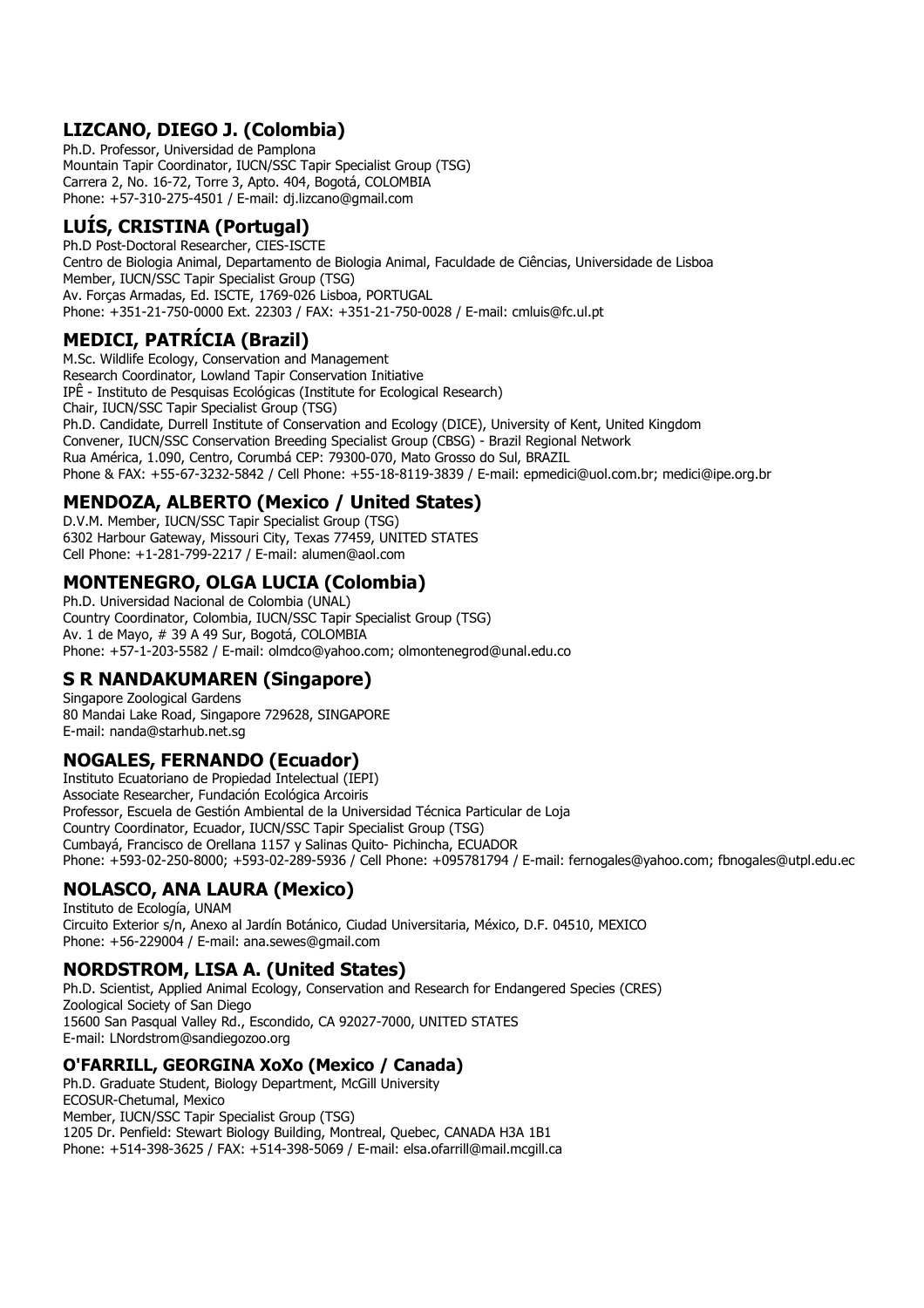#### ORDAZ, ANGEL (Mexico)

Director, Parque Zoológico de León, MEXICO E-mail: director@zooleon.org

#### PALACIOS MENDOZA, MARIA GABRIELA (Mexico)

Instituto de Historia Natural y Ecología Av. San Marcos, No. 512, C.P. 29045, Col. La Misión, Tuxtla Gutiérrez, Chiapas, MEXICO E-mail: gabypalacios78@hotmail.com

#### PANTÍ, DAVID ENRIQUE SIMÁ (Mexico)

Pronatura Península de Yucatán, A.C. Calle 32#269 x 47 y 47-A Col. Pinzón II, Mérida Yucatán 97207, MEXICO Phone & FAX: +52-981-81-60374 / E-mail: dsima@pronatura-ppy.org.mx

#### PEDRAZA PEÑALOSA, CARLOS ALBERTO (Colombia)

Instituto de Investigación de Recursos Biológicos "Alexander von Humboldt" Member, IUCN/SSC Tapir Specialist Group (TSG) Calle 138 Bis # 25-37, Bogotá, Cundinamarca, COLOMBIA Phone: +57-1-626-1098 / E-mail: cpedraz@gmail.com; cpedraza@humboldt.org.co

#### PEREZ, EDGAR SALVADOR MATUS (Mexico)

Desarrollo, Proyectos y Gestoria Ambiental Felipe Carrillo Puerto SM 26 mza 22, Cancún, Q.Roo C.P. 77509, MEXICO E-mail: edmat1@hotmail.com

#### PEREZ ESPINOZA, FRANCISCO (México)

M.Sc.Responsable del Monitoreo de Biodiversidad, Reserva de la Biosfera Calakmul Comisión Nacional de Áreas Naturales Protegidas (CONANP) Calle Aracely 23 Fracc del Mar, Othon P. Blanco, Chetumal CP 702220, MEXICO Phone: +52-983-9831167114 / E-mail: baron\_raya@yahoo.com.mx

#### POÓT, CELSO (Belize)

Education Director, Belize Zoo and Tropical Education Center P.O. Box 1787, Belize City, BELIZE Phone: +501-220-8004; 8003 / FAX: +501-220-8010 / E-mail: celso@belizezoo.org

#### PULLINS, RIVER (United States)

Woodland Park Zoo 4221 S. Bozeman St., Seattle, Washington 98118, UNITED STATES E-mail: river.pullins@zoo.org

#### PUKAZHENTHI, BUDHAN (United States)

B.V.Sc., Ph.D. Ungulate Biologist, Smithsonian National Zoological Park Member, IUCN/SSC Tapir Specialist Group (TSG) Conservation & Research Center, 1500 Remount Road, Front Royal, VA 22630, UNITED STATES Phone: +1-540-635-6591 / FAX: +1-540-635-6506 / E-mail: pukazhenthib@si.edu

#### QUSE, VIVIANA BEATRIZ (Argentina)

D.V.M. Senior Veterinarian, Fundación Temaikén Lowland Tapir Coordinator, IUCN/SSC Tapir Specialist Group (TSG) Coordinator, Zoo Committee, IUCN/SSC Tapir Specialist Group (TSG) Ruta 25 y km 0.700, Escobar, 1625, Buenos Aires, ARGENTINA Phone & FAX: +54-3488-436805 / E-mail: vquse@temaiken.com.ar

#### RODRÍGUEZ ORTIZ, JULIANA (Colombia)

Instituto de Ciencias Naturales, Universidad Nacional de Colombia (UNAL) Country Coordinator, Colombia, IUCN/SSC Tapir Specialist Group (TSG) Cra 13 No. 138-36 Int- 2-202, Bogotá, COLOMBIA Phone: +57-1-316-5000 Ext. 11504/11525 / E-mail: mjuli2@gmail.com

### ROJAS ALFARO, JUAN JOSÉ (Costa Rica)

Director, Zoocriadero de Dantas La Marina Member, IUCN/SSC Tapir Specialist Group (TSG) La Marina, San Carlos, Box 323-4400, Ciudad Quesada, COSTA RICA Phone & FAX: +506-474-2100 / FAX: +506-474-2202 / E-mail: rescatela@yahoo.com; galouno@racsa.co.cr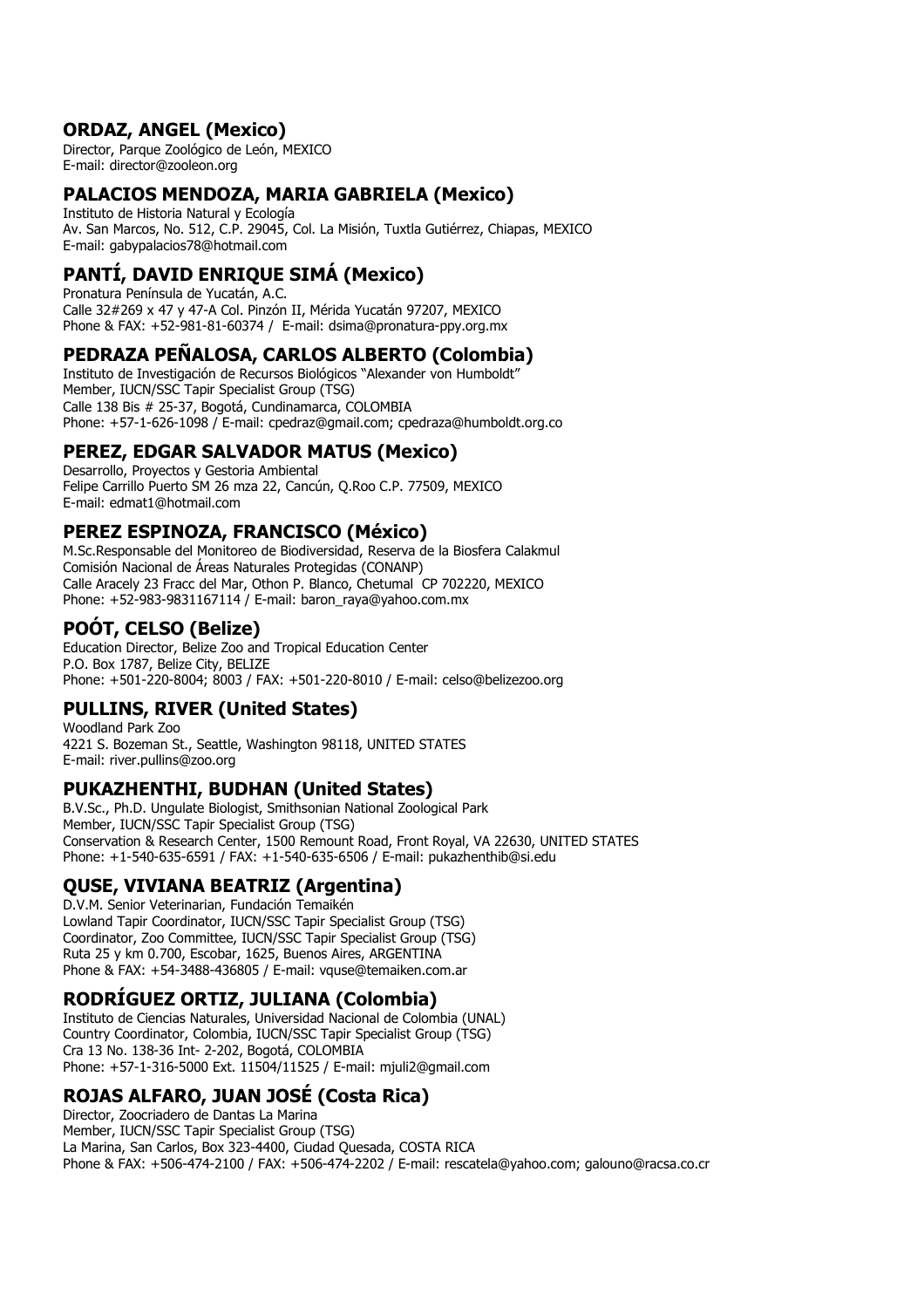## ROMAN, JOSEPH (United States)

Curator, Virginia Zoological Park Baird's Tapir Studbook Keeper, Association of Zoos & Aquariums (AZA) Tapir Taxon Advisory Group (TAG) Member, IUCN/SSC Tapir Specialist Group (TSG) 3500 Granby Street, Norfolk, VA 23504, UNITED STATES Phone: +1-757-441-2499 Ext. 267 / FAX: +1-757-624-9939 / E-mail: Joseph.Roman@norfolk.gov

### RUSSO, KELLY (United States)

Manager of Interactive Marketing, Web Communications Department, Houston Zoo Inc Co-Coordinator, Marketing & Education Committee, IUCN/SSC Tapir Specialist Group (TSG) 1513 North MacGregor Drive, Houston, Texas 77030, UNITED STATES Phone: +1-713-533-6556 / FAX: +1-713-533-6762 / E-mail: krusso@houstonzoo.org

# SARMIENTO DUENAS, ADRIANA MERCEDES (Colombia)

M.Sc. Ciencias, Universidad Nacional de Colombia (UNAL) Member, IUCN/SSC Tapir Specialist Group (TSG) Carrera 13 A No 127 A - 32 Apto 405, Bogotá, COLOMBIA Phone & FAX: +57-1-315-0850; +57-1-258-1666/ E-mail: adrianasarmi@hotmail.com; adriana-s@wildmail.com

## SAVILL, ROBERT (United Kingdom)

The Howletts Wild Animal Trust 35 Lower Sands, Dymchurch Romney Marsh, Kent TN29 0NE, UNITED KINGDOM Phone: +44-1303-264647 / E-mail: adrianh@howletts.net

### SCHWARTZ, KARIN (United States)

M.Sc. Animal Behavior, Ph.D. Candidate, Conservation Biology, George Mason University, Fairfax, VA, United States Biological Database Manager, Chicago Zoological Society - Brookfield Zoo Registrar Advisor, Association of Zoos & Aquariums (AZA) Tapir Taxon Advisory Group (TAG) Member, IUCN/SSC Tapir Specialist Group (TSG) Member, IUCN/SSC Conservation Breeding Specialist Group (CBSG) & IUCN/SSC Re-Introduction Specialist Group (RSG) 3300 Golf Road, Brookfield, IL 60513, UNITED STATES Phone: +1-708-688-8469 / E-mail: karin.schwartz@czs.org

## SCHWARTZ, RICHARD (United States)

President and CEO, Nashville Zoo at Grassmere Member, IUCN/SSC Tapir Specialist Group (TSG) 3777 Nolensville Rd., Nashville, Tennessee 37211, UNITED STATES Phone: +1-615-833-1534 Ext. 122 / E-mail: rschwartz@nashvillezoo.org

#### SHEFFIELD, RICHARD (Mexico)

Curador General, Parque Zoológico de León Miembro, Asociación de Zoológicos, Criaderos y Acuarios de México (AZCARM) Member, IUCN/SSC Tapir Specialist Group (TSG) Coordinador, Programa de Recuperación de Especies del Tapir Centroamericano de AZCARM E-mail: curador@zooleon.org

# SHEWMAN, HELEN (United States)

Woodland Park Zoo 2323 NE 89th Street, Seattle, Washington 98115, UNITED STATES Phone: +1-206-548-2511 / E-mail: Helen.Shewman@zoo.org

### SHOEMAKER, ALAN H. (United States)

Red List Focal Point, IUCN/SSC Tapir Specialist Group (TSG) Permit Advisor, Association of Zoos & Aquariums (AZA) Tapir Taxon Advisory Group (TAG) 330 Shareditch Road, Columbia, South Carolina 29210, UNITED STATES Phone: +1-803-772-6701 / E-mail: sshoe@mindspring.com

### SMITH, DIORENE (Panama)

Parque Municipal Summit Pedro Miguel, Calle Cocoli, Panama Apartado Postal 0816, PANAMA Phone: +507-232-4850 / E-mail: dsmithc@gmail.com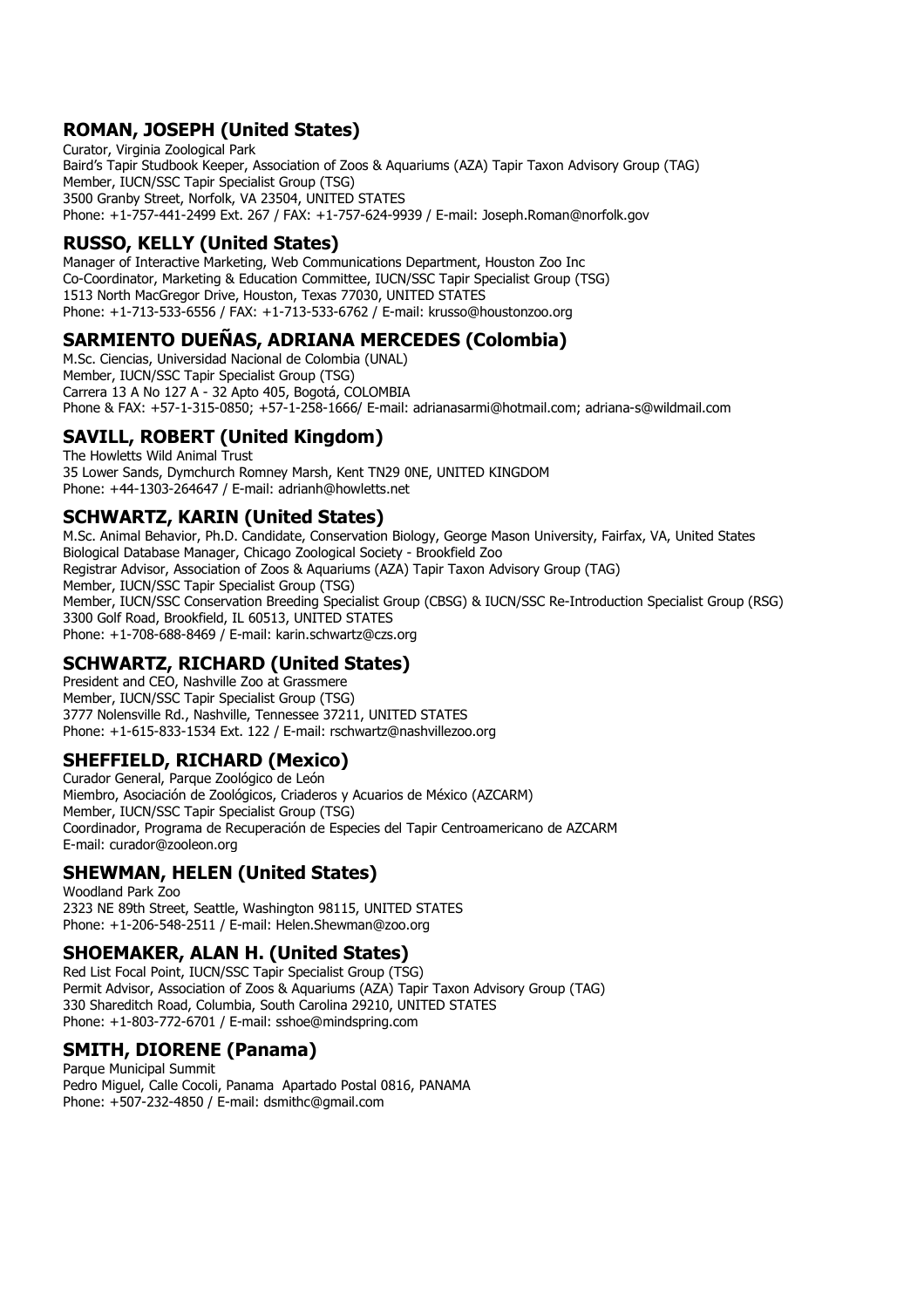#### SNOOK, ANN (Mexico)

Maya Forest Manager, The Nature Conservancy Calle 25 #187b X 8 y 10, Merida 97070, MEXICO Phone: +52-999-920-2003 / E-mail: asnook@tnc.org

#### STAHL, TIM (United States)

Stahl PhotoGraphics 2135 Columbia Street, San Diego, California 92101-1711, UNITED STATES Phone: +1-619-236-9500 / E-mail: tim11@cox.net

#### STANCER, MICHELE (United States)

Animal Care Manager, San Diego Zoological Society Malayan Tapir Studbook Keeper, Association of Zoos & Aquariums (AZA) Tapir Taxon Advisory Group (TAG) Member, IUCN/SSC Tapir Specialist Group (TSG) P.O. BOX 112-551, San Diego, California 92112, UNITED STATES Phone: +1-619-231-1515 Ext. 4125 / FAX: +1-619-685-3248 / E-mail: mstancer@sandiegozoo.org

### SUÁREZ MEJÍA, JAIME ANDRÉS (Colombia)

Jardin Botanico, Universidad Tecnológica de Pereira Member, IUCN/SSC Tapir Specialist Group (TSG) Carrera 4 bis, No. 24-33, Pereira, Risaralda, COLOMBIA Phone & FAX: +57-6-335-6993 / E-mail: suarmatta@yahoo.com; jsuarezmejia@gmail.com

### TAPIA, ANDRÉS (Ecuador)

Centro Tecnológico de Recursos Amazónicos de la Organización de Pueblos Indígenas de Pastaza (OPIP) - CENTRO FÁTIMA Member, IUCN/SSC Tapir Specialist Group (TSG) Km 9 de la vía Puyo hacia Tena, Puyo, Pastaza, Casilla Postal 16-01-800, ECUADOR Phone: +593-03-288-7399; +593-02-254-4799 / E-mail: centrofatima@andinanet.net; centrofati@panchonet.net

### THOISY, BENOIT DE (French Guiana)

D.V.M. Ph.D. Kwata Association Country Coordinator, Guiana Shield, IUCN/SSC Tapir Specialist Group (TSG) BP 672, F-97335 Cayenne cedex, French Guiana - France Phone: +594-594-25-43-31 / FAX: +594-594-31-80-83 / E-mail: thoisy@nplus.gf; bdethoisy@pasteur-cayenne.fr

### TOBLER, MATHIAS (United States / Peru)

Ph.D. Botanical Research Institute of Texas Virtual Library Manager, IUCN/SSC Tapir Specialist Group (TSG) 509 Pecan Street, Fort Worth, Texas 76102, UNITED STATES Phone: +1-817-332-4441 Ext. 34 / E-mail: matobler@gmx.net

### TORRES, NATALIA (Ecuador)

Estudiante, Escuela de Gestión Ambiental, Universidad Técnica Particular de Loja Member, IUCN/SSC Tapir Specialist Group (TSG) Urb. La Rivera Calle Cenepa y Yacuambi # 12-87, Casilla 5, Loja, ECUADOR Phone: +593-7-2-579028 / FAX: +593-7-2-562515 / E-mail: naty175@yahoo.com; naty175@hotmail.com

### TRAEHOLT, CARL (Denmark / Malaysia)

Ph.D. Research Coordinator, Malayan Tapir Project, Krau Wildlife Reserve, Copenhagen Zoo Malayan Tapir Coordinator, IUCN/SSC Tapir Specialist Group (TSG) B1-18 Menara Mutiara, Taman TAR, 68000 Ampang, Selangor, MALAYSIA Phone & FAX: +60-3-4256-6910 / Mobile: +60-19-352-1399 / E-mail: ctraeholt@pd.jaring.my

### UNDERDOWN, POLLY (United Kingdom / Costa Rica)

Rafiki Safari Lodge Apdo. 199-6350 Quepos, COSTA RICA Phone: +506-2777-2250 / FAX: +506-2777-5327 / E-mail: pollyunderdown@yahoo.co.uk; pollyunderdown@gmail.com

### WEINER, LAURA (United States)

Zoological Society of San Diego 4479 Marlborough Ave #4, San Diego, California 92116, UNITED STATES E-mail: E-mail: lweiner@hotmail.com